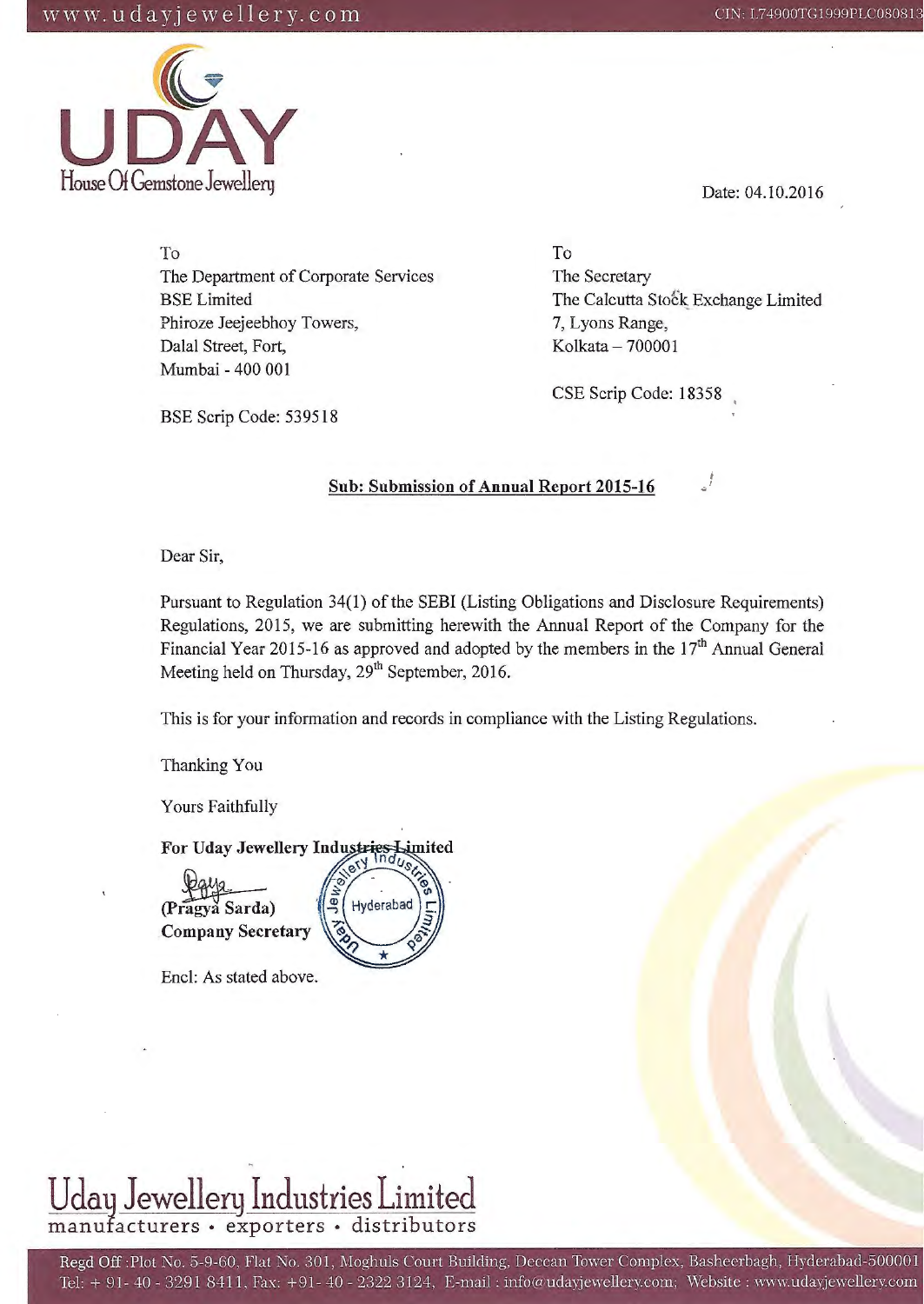

17th ANNUAL<sup>.</sup>REPORT 2015-16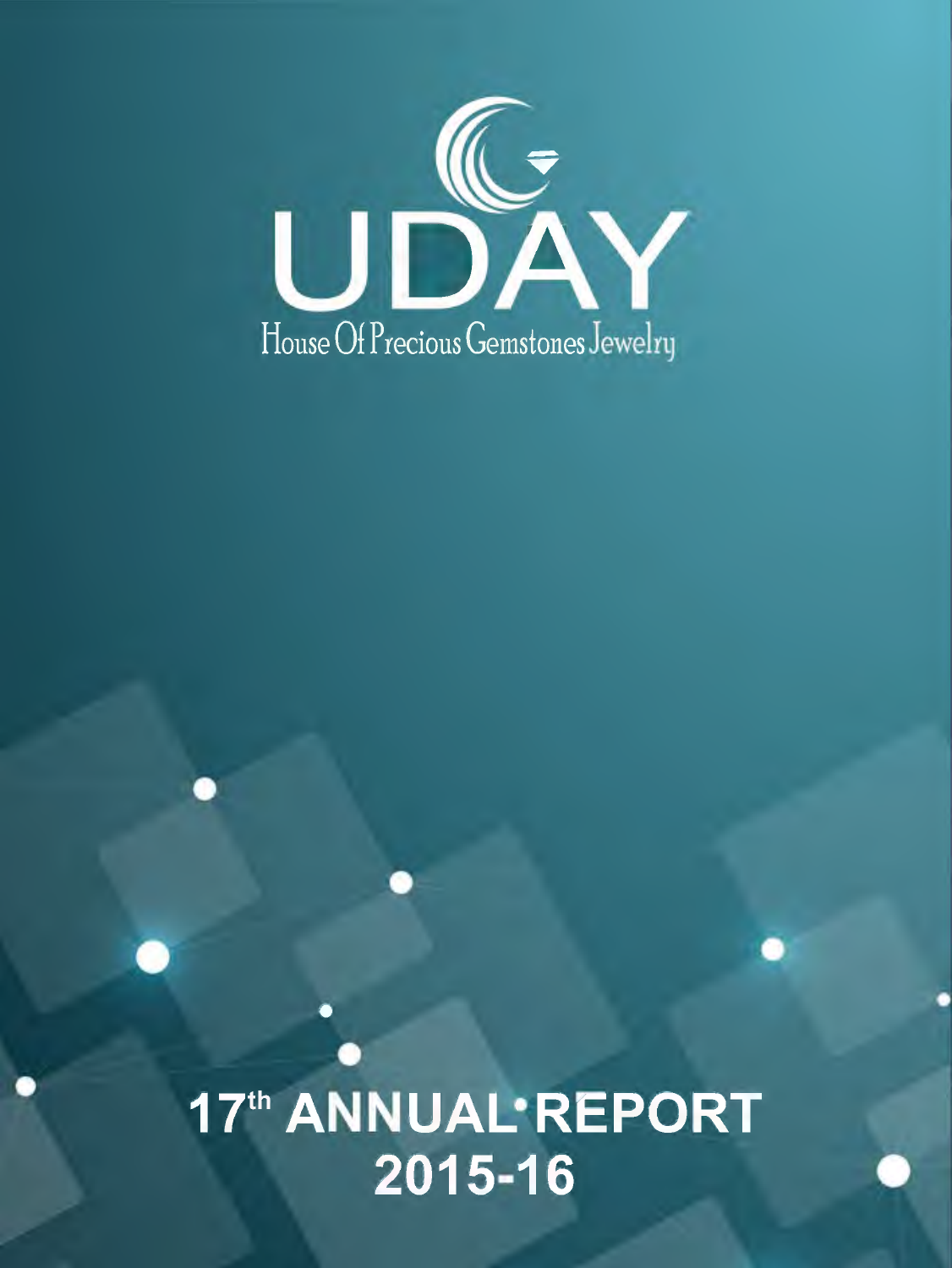# **GREEN INITIATIVE IN CORPORATE GOVERNANCE**

Dear shareholders,

The Ministry of Corporate Affairs ("MCA") vide its circulars dated 21.04.2011 and 29.04.2011 has taken a "Green Initiative in Corporate Governance" thereby allowing companies to serve electronic documents to its shareholders.

Environment conservation and sustainable development are continuously on your Company's radar and therefore your Company supports MCS in this initiative. Accordingly, henceforth, we propose to send documents such as notices of general meeting(s), annual reports and other communications to the shareholders through e-mail. Please note that all such documents shall be kept open for inspection at the registered office of the Company during the office hours.

We solicit your valuable cooperation and support in our endeavor to contribute our bit to the environment. You are requested to please fill the details in the format provided below. Please note that the fields marked '\*' are mandatory to fill.

Registered Folio or DP Id - Client ID \*

Full Name \*

Email ID \*

Contact no. :

Declaration: (Select whichever is applicable) \*

I agree to receive the communication through e-mail

I agree to receive the communication through physical mode

In case there is any change in your e-mail ID or any other details, please e-mail us the details at info@udayjewellery.com or contact us. In case of shares held in electronic form, you are requested to inform your DP as well.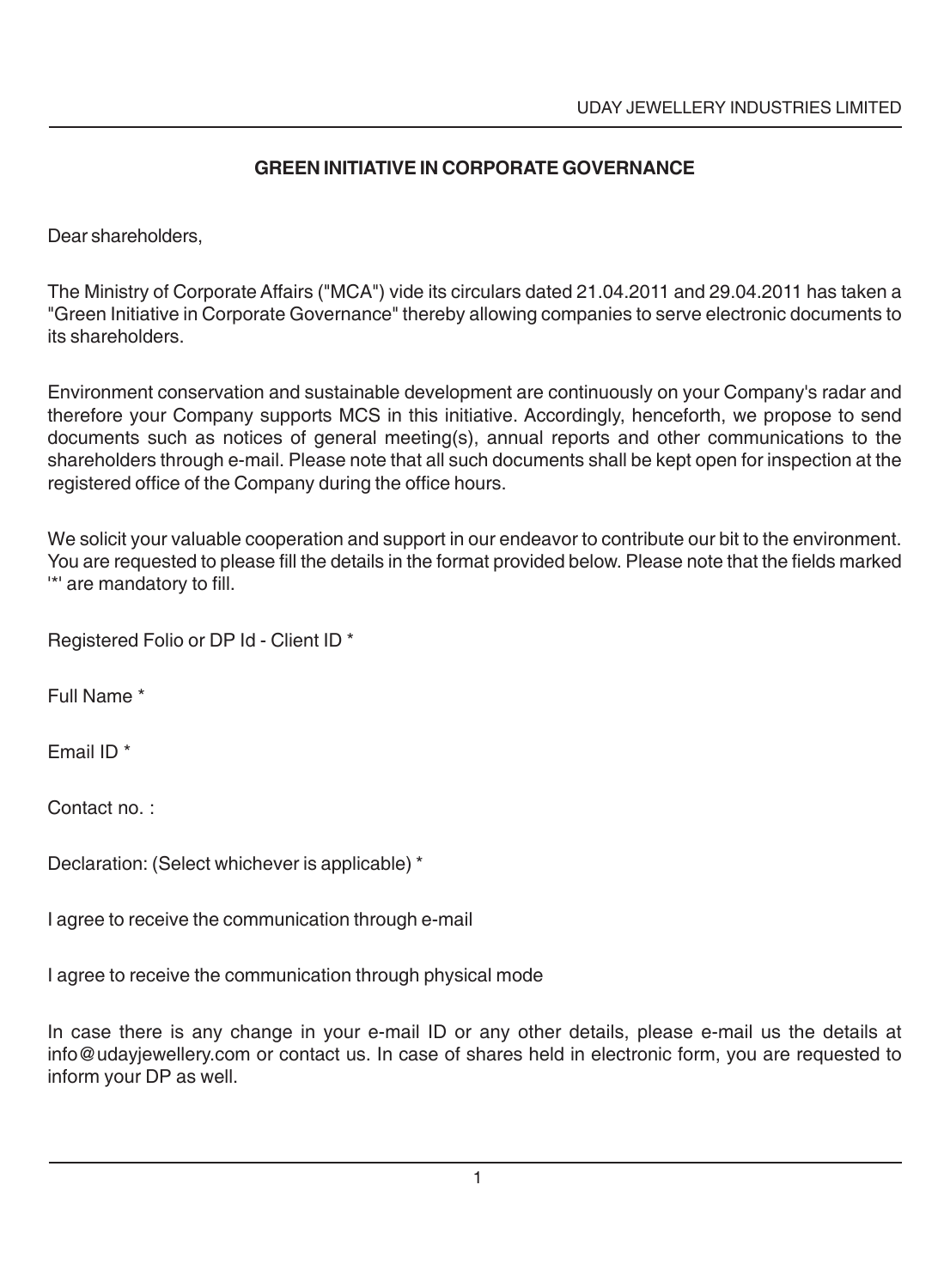# **CONTENTS**

| <b>Particulars</b>                                            | Page No. |
|---------------------------------------------------------------|----------|
| <b>Notice</b>                                                 | 04       |
| Director's Report                                             | 10       |
| Management Discussion and Analysis Report                     | 34       |
| Report on Corporate Governance                                | 36       |
| Independent Auditors' Report                                  | 46       |
| <b>Balance Sheet</b>                                          | 51       |
| <b>Profit and Loss Accounts</b>                               | 52       |
| Schedules forming a part of Accounts                          | 53       |
| <b>Significant Accounting Policies</b>                        | 61       |
| <b>Cash Flow Statement</b>                                    | 63       |
| Balance Sheet Abstract and Company's General Business Profile | 65       |
| Attendance Slip & Proxy Form                                  | 67       |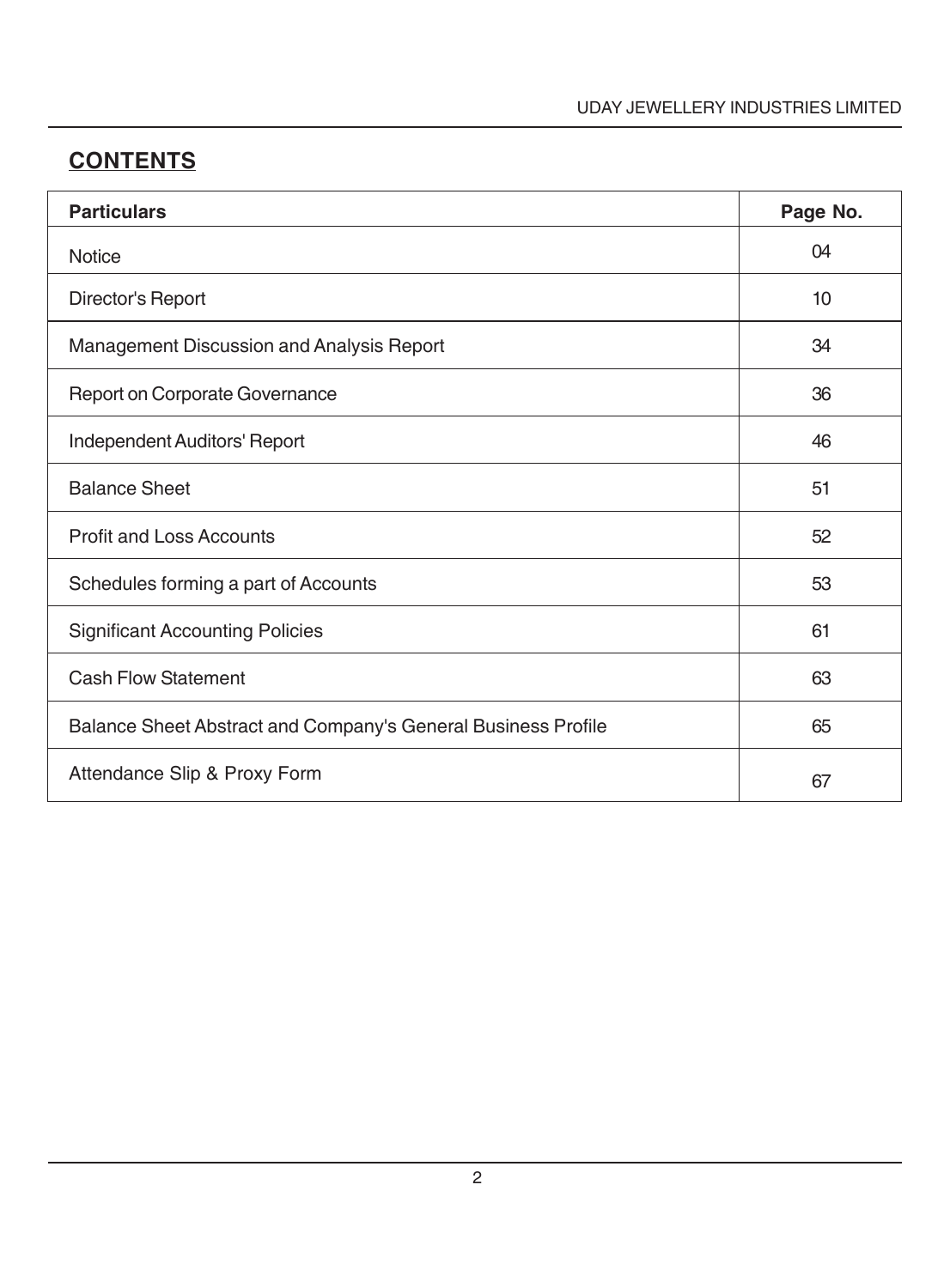#### **BOARD OF DIRECTORS**

Mr. Ritesh Kumar Sanghi **Mr. Ritesh Kumar Sanghi All Accords** 2014 - Managing Director

- 
- 
- 
- 
- 

- Mr. Sanjay Kumar Sanghi **Anggresian Sanghi American** Non Executive Director
- Mrs. Pritha Sanghi **Mrs.** Pritha Sanghi  **Non Executive Director**
- Mr. Siddharth Goel **Independent Director Independent Director**
- Mr. Ram Prasad Vempati **All Accords** 2014 Independent Director
- Mr. Vikram Goel **Independent Director Independent Director**
- Mr. Rakesh Agarwal **Mr. Rakesh Agarwal Chief Financial Officer**
- Ms. Pragya Sarda  **Company Secretary** Company Secretary

#### **AUDITORS**

M/s Venugopal & Chenoy Chartered Accountants, Tilak Road, Hyderabad – 500001

#### **BANKERS**

State Bank of India Kotak Mahindra Bank Limited

#### **REGISTERED OFFICE**

Plot No. 5-9-60, Flat No. 301, Moghuls Court Building, Deccan Tower Complex, Basheerbagh Hyderabad – 500029 Ph:- 040-32918411

# **REGISTRAR & SHARE TRANSFER AGENTS**

Niche Technologies Private Limited D-511, Bagree Market 71, B. R. B. Basu Road Kolkata – 700 001 West Bengal, India Ph:- 033-22343576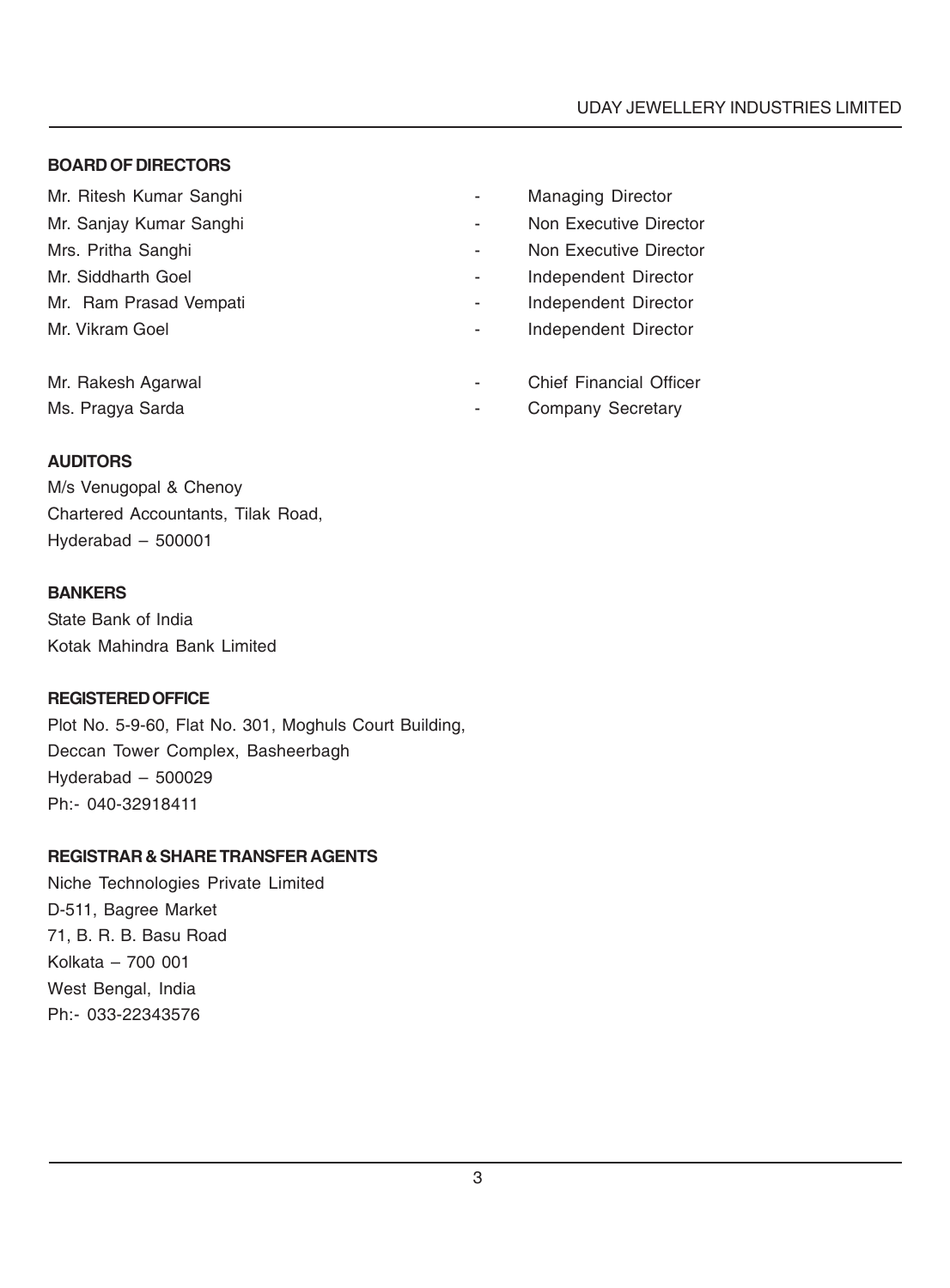#### **NOTICE**

Notice is hereby given that the **Seventeenth Annual General Meeting** of the Members of the Company will be held at Rajasthani Graduates Association, 'Snatak Bhavan', First Floor, Abids, Hyderabad- 500001 on Thursday, the **29th day of September, 2016 at 11:30 A.M.** to transact the following business:

#### **ORDINARY BUSINESS**

- 1. To receive, consider and adopt the Audited Balance Sheet of the Company as at **31st March, 2016** and Profit & Loss Account for the year ended on that date together with the Reports of Directors and Auditors thereon.
- 2. To appoint director in place of Mr. Sanjay Kumar Sanghi, Director (DIN:00629693), who retires by rotation and being eligible, offers himself for re-appointment
- 3. To ratify the appointment of Statutory auditors

**"RESOLVED THAT** pursuant to the provisions of Section 139,142 and other applicable provisions, if any, of the Companies Act, 2013 ("Act") and the Rules framed there under, as amended from time to time, and the resolution passed by the Members in their 15th Annual General Meeting, the appointment of M/s Venugopal & Chenoy, Chartered Accountants (Firm Reg. No. 004671S, M. No. 21961), Hyderabad as the Statutory Auditors of the Company to hold office until the conclusion of Annual general meeting of the Company to be held in the calendar year 2019, be and is hereby ratified, at such remuneration as may mutually agreed upon between the Board of Directors of the Company and the Auditors."

#### **SPECIAL BUSINESS**

4. To consider and if thought fit, to pass, with or without modifications, the following resolution as an Ordinary Resolution:

**"RESOLVED THAT** pursuant to the Section 188(1)(a), and other applicable provisions, if any of the Companies Act, 2013, and Companies (Meetings of Board and its Powers) Rules, 2014 (including any statutory modification(s) or re-enactment thereof, for the time being in force), the consent of the members of the Company be and is hereby accorded to the Board of Directors of the Company (hereinafter called 'the Board' which term shall be deemed to include any committee which the Board may constitute for this purpose) for execution of contracts with M/s Sanghi Jewellers Private Limited, for a period from 01.10.2016 to 31.12.2020, for supply of various manufactured products and undertaking job work and allied services for a total value of Rs. 100,00,00,000/- (Rupees Hundred Crores only) during the proposed period between the Company and M/s Sanghi Jewellers Private Limited as under:

|  | S. No. Name of the Contracting Party | <b>Period of Contract</b> | <b>Total Value of Contract (Rs. in Cr)</b> |
|--|--------------------------------------|---------------------------|--------------------------------------------|
|  | Sanghi Jewellers Private Limite      | $01.10.2016 - 31.12.2020$ | 100.00                                     |

**"RESOLVED FURTHER THAT** the Board of Directors of the Company, be and is hereby authorised to enter into contract for and on behalf of the Company with M/s Sanghi Jewellers Private Limited for purchase of various manufactured products and job work services and to make necessary entries in the Register of Contracts maintained under Section 189 of the Companies Act, 2013 and to do all such acts, deeds and things as may be necessary in this regard to give effect to the above resolution."

#### **Date: 25.08.2016**

**Place: Plot No 5-9-60, Flat No 301, Moghuls Court, Basheerbagh, Hyderabad - 500001**

**For and on behalf of the Board Sd/- Ritesh Kumar Sanghi Managing Director DIN: 00628033** Address: 8-2-686/DR/7, Road No. 12, Banjara Hills, Hyderabad, 500034,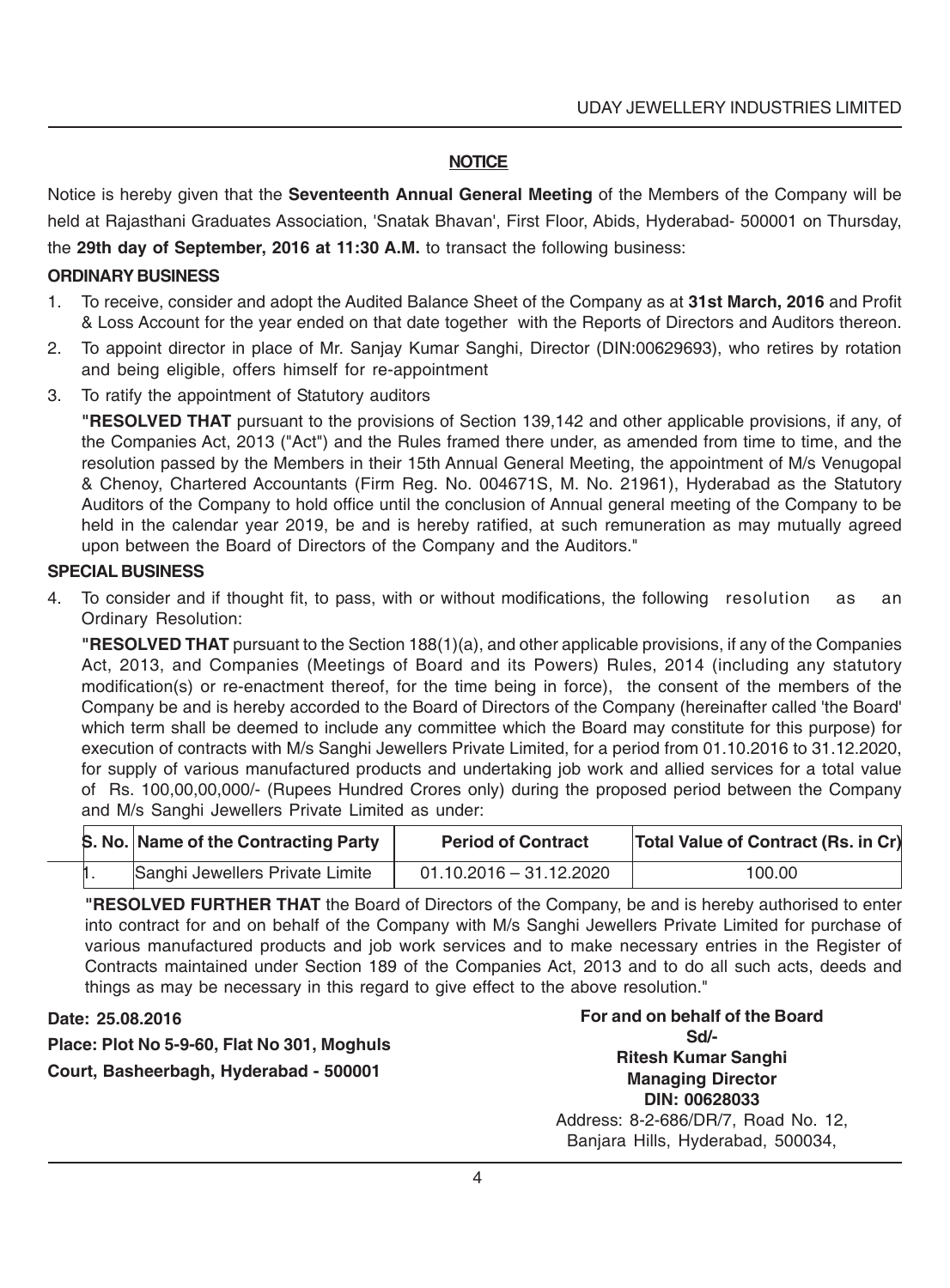#### **NOTES**

- 1. Any Member entitled to attend and vote is entitled to appoint proxy to attend and vote instead of himself/ herself and the proxy need not be a member of the Company. The instrument appointing the proxy, to be effective, should be deposited at the Registered Office of the Company not less than 48 hours before the Meeting.
- 2. The Register of Members and Share Transfer Books of the Company will remain closed from **23rd September, 2016 to 29th September, 2016** (both days inclusive) for the purpose of Annual General Meeting.
- 3. All correspondence and share transfer documents must be addressed to the Share Transfer Agents.
- 4. Member who hold shares in dematerialized form are requested to bring their clients Id and DPID number for easy identification of their attendance at the meeting.
- 5. Members holding the shares in physical and electronic form are required to inform immediately the changes, if any, in their address of Share Transfer Agents.
- 6. Corporate Members are requested to send a duly certified copy of the Board Resolution / Power of Attorney authorizing their representative to attend and vote at the Annual General Meeting.
- 7. Instructions for e-voting facility being provided through CDSL are given elsewhere in the Notice.
- 8. Members are requested to notify change of address, if any, to the Company's Share Transfer Agents immediately.
- 9. Members / Proxies are requested to bring their attendance slips along with their copies of Annual Report to the Meeting.
- 10. The Equity Shares of the Company are in Compulsory Trading in dematerialized form (Scripless trading in electronic form) through Depository Participants. The ISIN Code is **INE551B01012.**
- 11. In case of joint holders, only such joint holder who is higher in the order of names will be entitled to vote.
- 12. The Securities and Exchange Board of India (SEBI) has mandated the submission of Permanent Account Number (PAN) by every participant in the securities market. Members holding shares in electronic form are, therefore, requested to submit their PAN to their Depository Participant(s). Members holding shares in physical form shall submit their PAN details to the company or the Registrar and Share Transfer Agents of the Company.
- 13. The relevant documents referred to in the Notice are open for inspection at the Registered Office of the Company on all working days, between 11.00 a.m. and 1.00 p.m. up to the date of the declaration of result.
- 14. A Member can opt only one mode for voting i.e. either Physical or e-voting. In case a member opts e-voting, he cannot exercise his vote through Physical ballot form and vice-versa. However, in case member(s) cast their vote both by Physical Ballot and e-voting, then the voting done through physical Ballot shall prevail and voting done by e- voting will be treated as invalid. Instructions for e-voting facility being provided through CDSL are given elsewhere in the Notice.
- 15. Shri Ajay S. Shrivastava, Practicing Company Secretary has been appointed as "Scrutinizer" for the Special business mentioned to be conducted by e-voting/Physical ballot.
- 16. The Results of the e-voting will be declared by the Directors by **01st October,2016 at 4.30 PM.** at the Corporate Office of the Company at Hyderabad.
- 17. The Explanatory Statement under Section 102(1) of the Companies Act, 2013 in respect of Item No. 4 is annexed herewith.
- 18. The details pertaining to Directors liable to retire by rotation and directors proposed to be appointed/ reappointed as required to be provided pursuant to the Listing Agreement with the Stock Exchanges are as follows:

**"Mr. Sanjay Kumar Sanghi,** aged about 49 years has a varied experience in the field of jewellery designing and expert knowledge in gemology. He has an immense skill and expertise in sorting and recognizing diverse range of precious and semi-precious gems used in manufacturing of various colored stone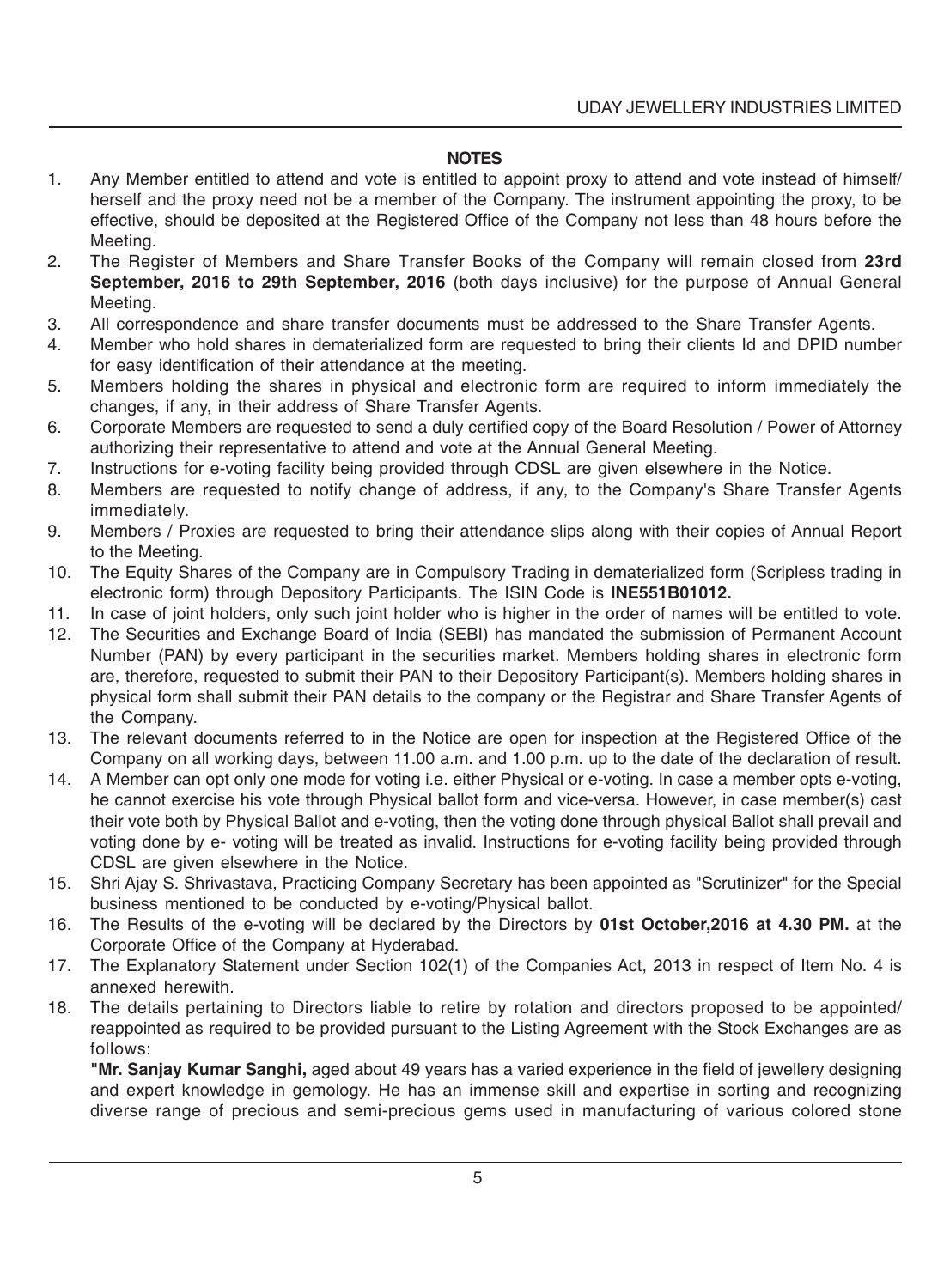jewellery. He has more than 23 years of experience in business of dealing and trading in Gems and Jewellery. His shareholding in the Company is 33,18,800 equity shares representing 28.38% of total share capital of the Company as on 31st March, 2016

His directorships held in other public companies as on 31.03.2016 are:

a) Narbada Gems and Jewellery Limited

#### 19. **VOTING THROUGH ELECTRONIC MEANS**

- I. In compliance with provisions of Section 108 of the Companies Act, 2013, Rule 20 of the Companies (Management and Administration) Rules, 2014 as amended by the Companies (Management and Administration) Amendment Rules, 2015 and Regulation 44 of the SEBI (Listing Obligations and Disclosure Requirements), Regulations, 2015, the Company is pleased to provide members facility to exercise their right to vote on resolutions proposed to be considered at the Annual General Meeting (AGM) by electronic means and the business may be transacted through e-Voting Services. The facility of casting the votes by the members using an electronic voting system from a place other than venue of the AGM ("remote evoting") will be provided by Central Depository Services (India) Limited (CDSL).
- II. The facility for voting through ballot paper shall be made available at the AGM and the members attending the meeting who have not cast their vote by remote e-voting shall be able to exercise their right at the meeting through ballot paper. The members who have cast their vote by remote e-voting prior to the AGM may also attend the AGM but shall not be entitled to cast their vote again.

#### **III. The process and manner for remote e-voting are as under:**

- (i) The remote e-voting period commences on **26th September, 2016 at 9:00 A.M.** and ends on **28th September, 2016 at 5:00 P.M.** During this period members' of the Company, holding shares either in physical form or in dematerialized form, as on the cut-off date of **22nd September, 2016** may cast their vote by remote e-voting. The remote e-voting module shall be disabled by CDSL for voting thereafter. Once the vote on a resolution is cast by the member, the member shall not be allowed to change it subsequently.
- (ii) The shareholders should log on to the e-voting website www.evotingindia.com during the voting period
- (iii) Click on "Shareholders" tab.
- (iv) Now Enter your User ID
	- a. For CDSL: 16 digits beneficiary ID,
	- b. For NSDL: 8 Character DP ID followed by 8 Digits Client ID,
	- c. Members holding shares in Physical Form should enter Folio Number registered with the Company, excluding the special characters.
- (v) Next enter the Image Verification as displayed and Click on Login.
- (vi) If you are holding shares in demat form and had logged on to www.evotingindia.com and voted on an earlier voting of any company, then your existing password is to be used.
- (vii) If you are a first time user follow the steps given below:

|            | For Members holding shares in Demat Form and Physical Form                                                                                         |                                                                                                                                                                                                                                                                             |  |
|------------|----------------------------------------------------------------------------------------------------------------------------------------------------|-----------------------------------------------------------------------------------------------------------------------------------------------------------------------------------------------------------------------------------------------------------------------------|--|
| <b>PAN</b> | Enter your 10 digit alpha-numeric PAN issued by Income Tax Department (Applicable for both<br>demat shareholders as well as physical shareholders) |                                                                                                                                                                                                                                                                             |  |
|            | ۰                                                                                                                                                  | Members who have not updated their PAN with the Company/Depository Participant are<br>requested to use the first two letters of their name and the 8 digits of the sequence number<br>in the PAN field.                                                                     |  |
|            | ۰                                                                                                                                                  | In case the sequence number is less than 8 digits enter the applicable number of 0's<br>before the number after the first two characters of the name in CAPITAL letters. Eg. If your<br>name is Ramesh Kumar with sequence number 1 then enter RA00000001 in the PAN field. |  |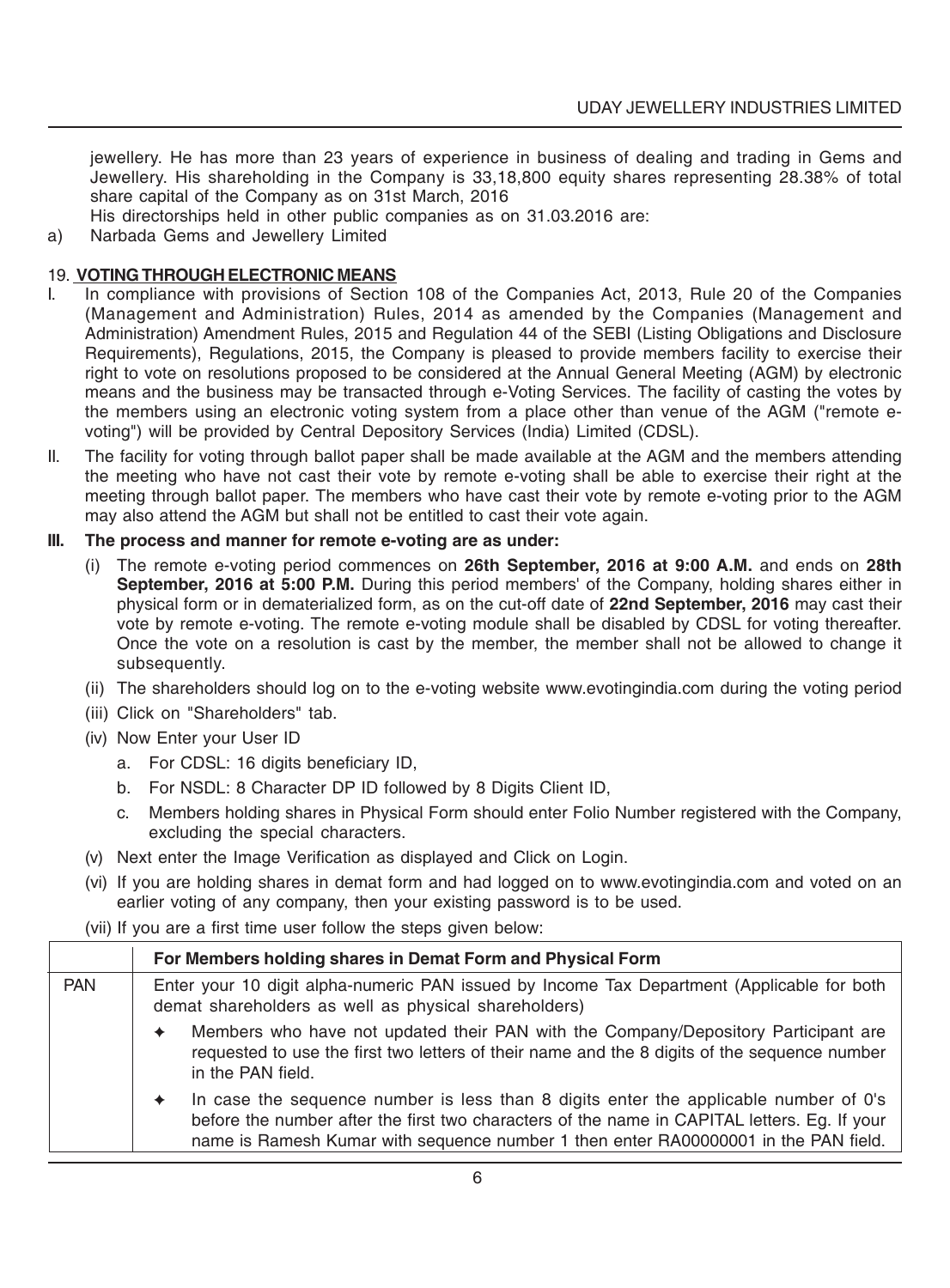| DOB         | Enter the Date of Birth as recorded in your demat account with the depository or in the records |
|-------------|-------------------------------------------------------------------------------------------------|
|             |                                                                                                 |
|             | for your folio in dd/mm/yyyy format                                                             |
| <b>Bank</b> | Enter the Bank Account Number as recorded in your demat account with the depository or in the   |
|             |                                                                                                 |
| Account     | company records for your folio.                                                                 |
| Number      | ← Please Enter the DOB or Bank Account Number in order to Login.                                |
| (DBD)       | • If both the details are not recorded with the depository or company then please enter the     |
|             | member-id / folio number in the Bank Account Number details field as mentioned in above         |
|             |                                                                                                 |
|             | instruction (iv).                                                                               |
|             |                                                                                                 |

(viii) After entering these details appropriately, click on "SUBMIT" tab.

- (ix) Members holding shares in physical form will then directly reach the Company selection screen. However, members holding shares in demat form will now reach 'Password Creation' menu wherein they are required to mandatorily enter their login password in the new password field. Kindly note that this password is to be also used by the demat holders for voting for resolutions of any other company on which they are eligible to vote, provided that company opts for e-voting through CDSL platform. It is strongly recommended not to share your password with any other person and take utmost care to keep your password confidential.
- (x) For Members holding shares in physical form, the details can be used only for e-voting on the resolutions contained in this Notice.

- (xii) On the voting page, you will see "RESOLUTION DESCRIPTION" and against the same the option "YES/ NO" for voting. Select the option YES or NO as desired. The option YES implies that you assent to the Resolution and option NO implies that you dissent to the Resolution.
- (xiii) Click on the "RESOLUTIONS FILE LINK" if you wish to view the entire Resolution details.
- (xiv) After selecting the resolution you have decided to vote on, click on "SUBMIT". A confirmation box will be displayed. If you wish to confirm your vote, click on "OK", else to change your vote, click on "CANCEL" and accordingly modify your vote.
- (xv) Once you "CONFIRM" your vote on the resolution, you will not be allowed to modify your vote.
- (xvi) You can also take out print of the voting done by you by clicking on "Click here to print" option on the Voting page.
- (xvii) If Demat account holder has forgotten the same password then Enter the User ID and the image verification code and click on Forgot Password & enter the details as prompted by the system.
- (xviii) Note for Institutional Shareholders & Custodians :
	- ✦ Institutional shareholders (i.e. other than Individuals, HUF, NRI etc.) and Custodians are required to log on to https://www.evotingindia.com and register themselves as Corporates.
	- ✦ A scanned copy of the Registration Form bearing the stamp and sign of the entity should be emailed to helpdesk.evoting@cdslindia.com.
	- ✦ After receiving the login details they have to create a compliance user which should be created using the admin login and password. The Compliance user would be able to link the account(s) for which they wish to vote on.
	- ✦ The list of accounts should be mailed to helpdesk.evoting@cdslindia.com and on approval of the accounts they would be able to cast their vote.
	- ✦ A scanned copy of the Board Resolution and Power of Attorney (POA) which they have issued in favour of the Custodian, if any, should be uploaded in PDF format in the system for the scrutinizer to verify the same.

<sup>(</sup>xi) Click on the EVSN for the relevant Company Namei.e. **"Uday Jewellery Industries Limited"**on which you choose to vote.on which you choose to vote.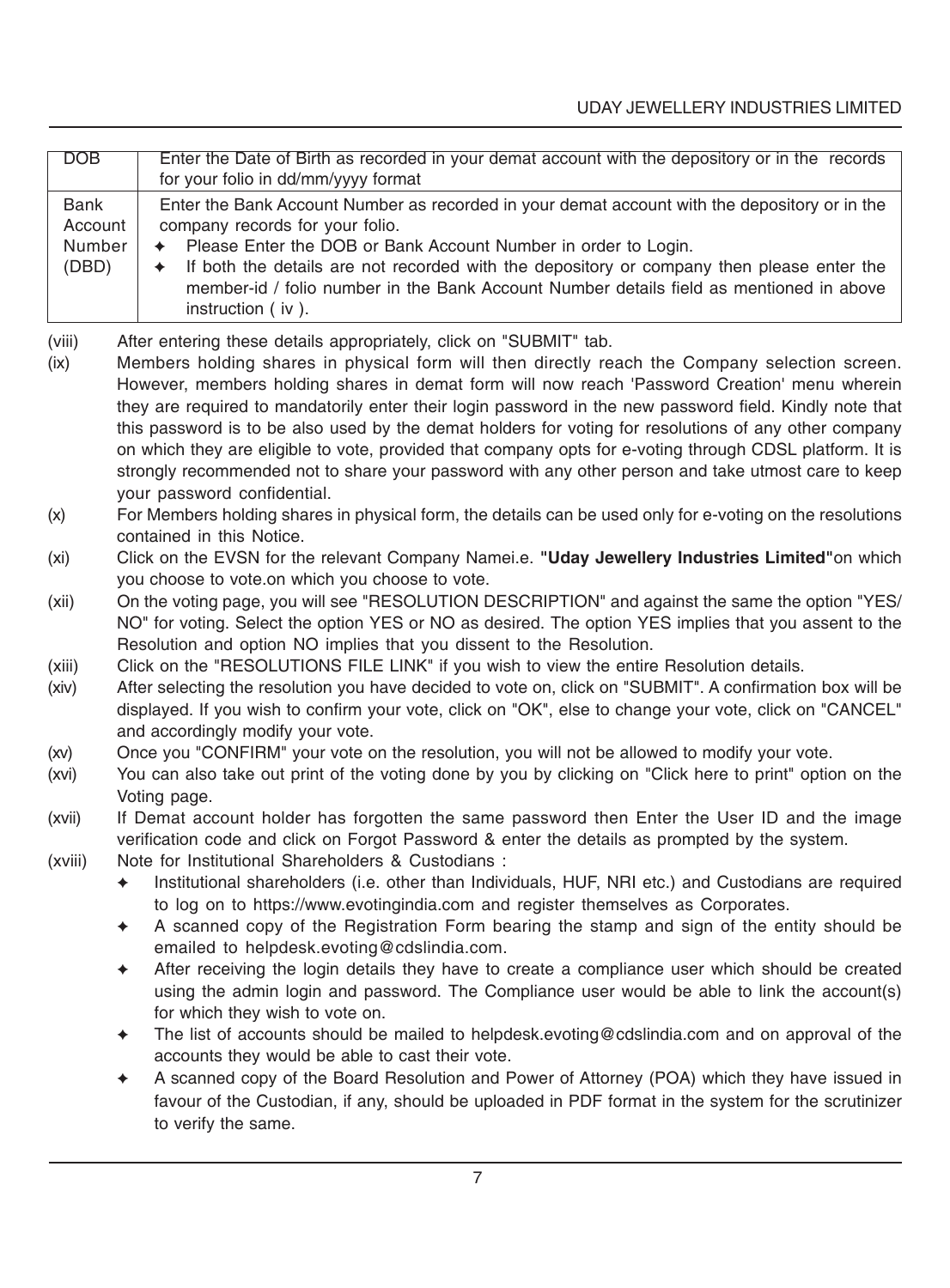- (xix) In case you have any queries or issues regarding e-voting, you may refer the Frequently Asked Questions ("FAQs") and e-voting manual available at www.evotingindia.com under help section or write an email to helpdesk.evoting@cdslindia.com or contact them at 1800 200 5533
- (xx) Shareholders can also cast their vote using CDSL's mobile app m-Voting available for android based mobiles. The m-Voting app can be downloaded from Google Play Store. iPhone and Windows phone users can download the app from the App Store and the Windows Phone Store respectively on or after 30th June 2016. Please follow the instructions as prompted by the mobile app while voting on your mobile.
	- 20. Institutional Members / Bodies Corporate (i.e. other than individuals, HUF, NRI etc.) are required to send scanned copy (PDF/JPG Format) of the relevant Board Resolution / Authority letter etc. together with attested specimen signature of the duly authorized signatory(ies) who are authorized to vote through e-mail at info@udayjewellery.com with a copy marked to helpdesk.evoting@cdslindia.com on or before **28th September, 2016, upto 5:00 pm** without which the vote shall not be treated as valid.
	- 21. The voting rights of shareholders shall be in proportion to their shares of the paid up equity share capital of the Company as on the cut-off date of **22nd September, 2016**. A person who is not a member as on cut off date should treat this notice for information purpose only.
	- 22. The notice of Annual General Meeting will be sent to the members, whose names appear in the register of members / depositories as at closing hours of business, on 19th August, 2016.
	- 23. The shareholders shall have one vote per equity share held by them as on the cut-off date of 22nd September, 2016. The facility of e-voting would be provided once for every folio / client id, irrespective of the number of joint holders.
	- 24. Since the Company is required to provide members the facility to cast their vote by electronic means, shareholders of the Company, holding shares either in physical form or in dematerialized form, as on the cut-off date of **22nd September, 2016** and not casting their vote electronically, may only cast their vote at the Annual General Meeting.
	- 25. Notice of the AGM along with attendance slip, proxy form along with the process, instructions and the manner of conducting e-voting is being sent electronically to all the members whose e-mail IDs are registered with the Company / Depository Participant(s). For members who request for a hard copy and for those who have not registered their email address, physical copies of the same are being sent through the permitted mode.
	- 26. Investors, who became members of the Company subsequent to the dispatch of the Notice / Email and hold the shares as on the cut-off date i.e. **22nd September, 2016,** are requested to send the written / email communication to the Company at info@udayjewellery.com by mentioning their Folio No. / DP ID and Client ID to obtain the Login-ID and Password for e-voting.
	- 27. Mr. Ajay S. Shrivastava, Practicing Company Secretary (Certificate of Practice Number 3479) has been appointed as the Scrutinizer to scrutinize the remote e-voting process and voting at the AGM in a fair and transparent manner. The Scrutinizer will submit, not later than 3 days of conclusion of the AGM, a consolidated Scrutinizer's Report of the total votes cast in favour or against, if any, to the Chairman of the Company or a person authorized by him in writing, who shall countersign the same and declare the result of the voting forthwith.
	- 28. The Results declared along with the Scrutinizer's Report shall be placed on the Company's website www.udayjewellery.com and on the website of CDSL. The same will be communicated to the listed stock exchanges viz. the Calcutta Stock Exchange Limited and BSE Limited.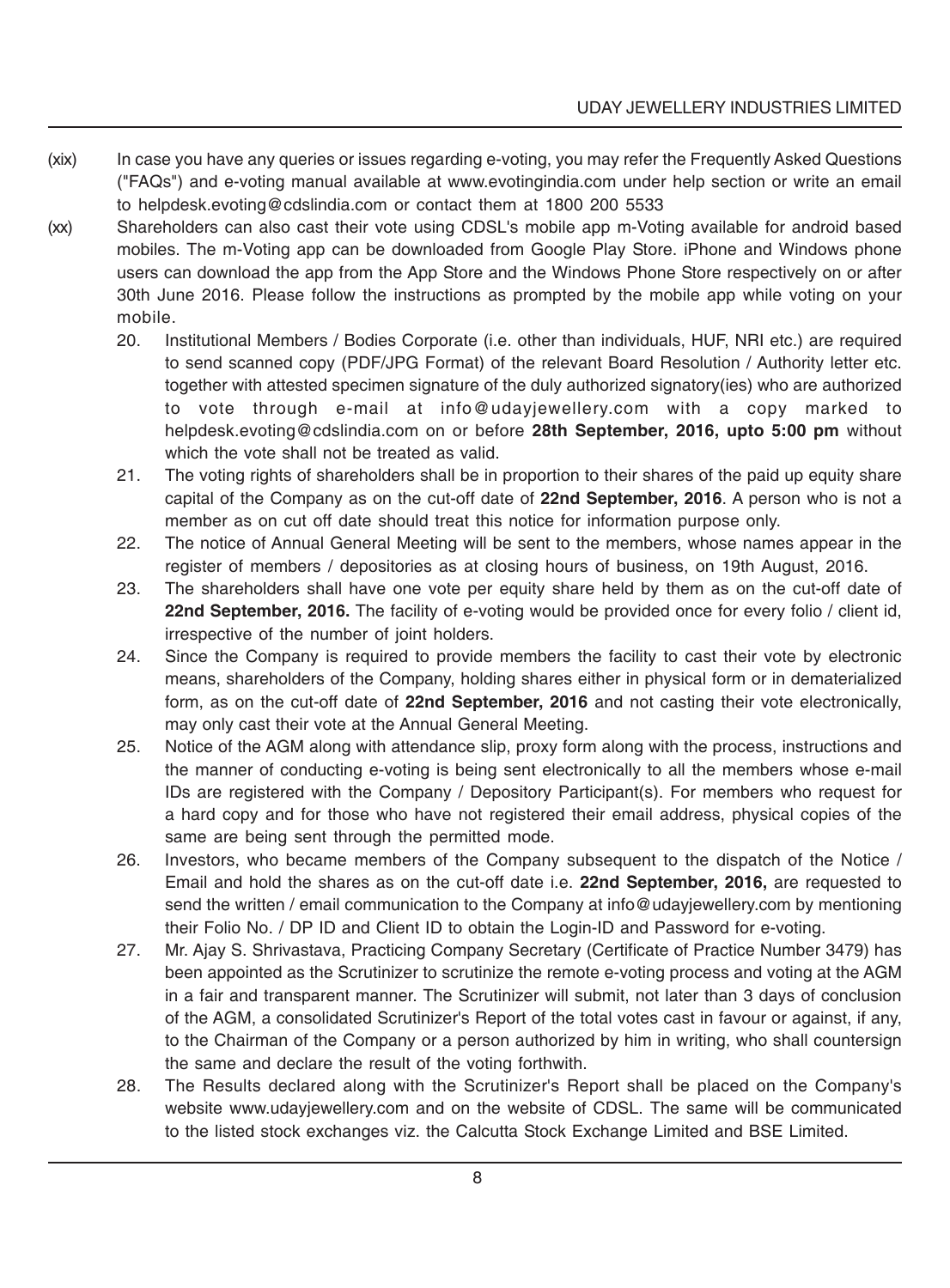#### **EXPLANATORY STATEMENT**

(Section 102(1) of the Companies Act, 2013)

#### **Item No. 4:**

The Members are informed that the Company wishes to expand its business and with that intent, it has also started its own production unit. Further, with intent to continue to support the growth and stability of the business of the Company, the promoters wish to enter into various contracts for purchase of products and to accept Job work services with the company which belongs to the promoter group. In this regard, the Company approached M/s Sanghi Jewellers Private Limited (SJPL); wherein the three Promoter Directors of the Company namely Mr. Sanjay Kumar Sanghi, Mr. Ritesh Kumar Sanghi and Mrs. Pritha Sanghi are also the directors of SJPL; in their prospering business venture.

#### **Details of Contract:**

The details of the contract with Sanghi Jewellers Private Limited are as under:-

|    | <b>SINO. Particulars</b>      | <b>Details</b>                                                                                                                                                                                  |
|----|-------------------------------|-------------------------------------------------------------------------------------------------------------------------------------------------------------------------------------------------|
| 1. | Name of the Related Party and |                                                                                                                                                                                                 |
|    | nature of relationship        | Sanghi Jewellers Private Limited- Associate Concern                                                                                                                                             |
| 2. | Nature of Contract            | Purchase or Sale of various manufactured products and taking<br>jobwork and allied services for dealing and trading in plain and<br>precious stone studded gold jewellery.                      |
| 3. | Period of Contract            | 01.10.2016 to 31.12.2020                                                                                                                                                                        |
| 4. | Approximate Value of Contract | Rs. 100 Cr.                                                                                                                                                                                     |
| 5. | Prior Approvals (if any)      | Approval from members taken at the Annual General Meeting held on<br>29th September, 2015, for entering into such transactions from<br>01.10.2015 to 30.09.2016 for an amount of Rs. 25 crores. |

Majority of the Directors – Mr. Sanjay Kumar Sanghi, Mr. Ritesh Kumar Sanghi and Mrs. Pritha Sanghi are interested persons in the said transactions. Further, in accordance with first proviso to Section 188 of the Companies Act, 2013 read with Rule 15(3) of the Companies (Meetings of Board and its Powers) Rules, 2014, as amended, prior approval of the members of the Company by way of ordinary resolution is required for entering into such contracts.

The Board recommends for the approval of the resolution.

\*\*\*\*\*\*\*\*\*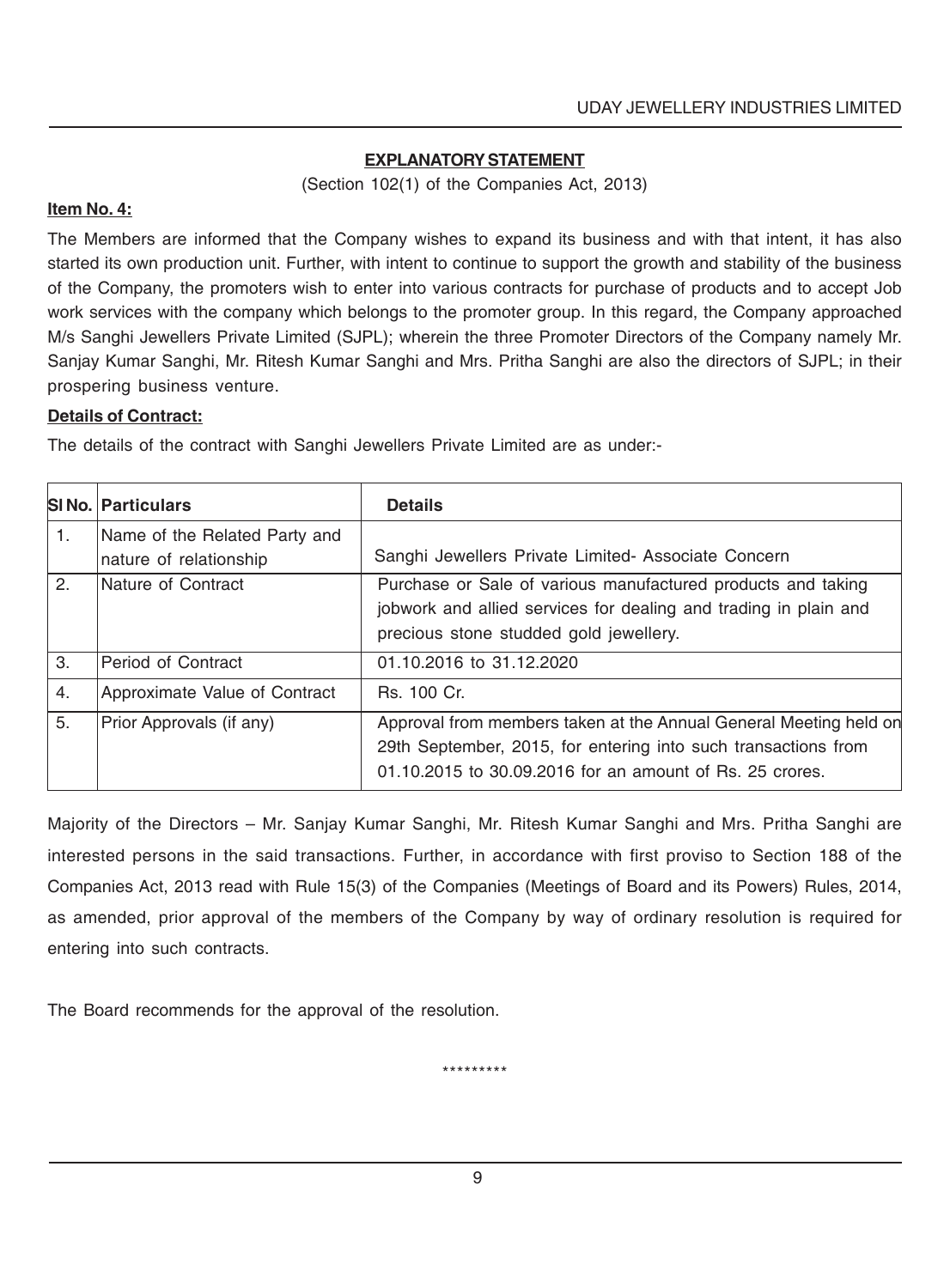#### **DIRECTORS' REPORT**

#### **To The Members,**

Your Directors have pleasure in presenting the **Seventeenth Annual Report** together with the audited accounts of the Company for the financial year ended **31st March, 2016**

#### **1. FINANCIAL SUMMARY**

#### **(Amt in lakhs)**

| <b>Particulars</b>               | 31.03.2016 | 31.03.2015 |
|----------------------------------|------------|------------|
| Revenue from operations          | 3162.08    | 2465.13    |
| Other Income                     | 97.90      | 39.61      |
| Profit before tax                | 215.57     | 146.03     |
| Provision for Taxation           | 40.28      | 27.24      |
| Profit after Tax                 | 175.29     | 118.79     |
| Losses Brought Forward           | $-660.22$  | $-779.01$  |
| Balance carried to Balance Sheet | $-484.94$  | $-660.22$  |

#### **2. STATE OF COMPANY'S AFFAIRS:**

During the Financial Year 2015-16, your Company has leaped forward in terms of business performance and recognition. This is evident from the financial results for the year ending 31.03.2016. It achieved revenue of Rs. 3162.08 lakhs thereby earning a profit of Rs. 175.29 lakhs in 2015-16. With its latest manufacturing unit and skilled karigars, the Company has been able to cater to varied range of customers and make its presence felt amongst its clients for the exclusive designs of its CZ jewellery. In coming years, the Company plans to build a strong marketing team and carry out widespread promotion of its various products to extend its clientele base and develop new niche market segments with farther reach.

#### **3. DIVIDEND:**

In order to conserve resources for further expanding the Company's business, your Directors have opined to not recommend any dividend for the year 2015-16.

#### **4. RESERVES**

Amount to be carried forward to the reserves- (Rs. 4,84,94,465)/-

#### **5. SHARE CAPITAL**

The Issued, Subscribed and Paid up Equity Share Capital of the Company is Rs. 11,69,06,000/- (Rupees Eleven Crores Sixty Nine Lakhs and Six Thousand only) divided into 1,16,90,600 (One Crore Sixteen Lakhs Ninety Thousand and Six hundred only) equity shares of Rs. 10/- each. Further, during the year, there were no

- (i) Re-issue of forfeited shares
- (ii) Issue of shares with differential rights
- (iii) Issue of sweat equity shares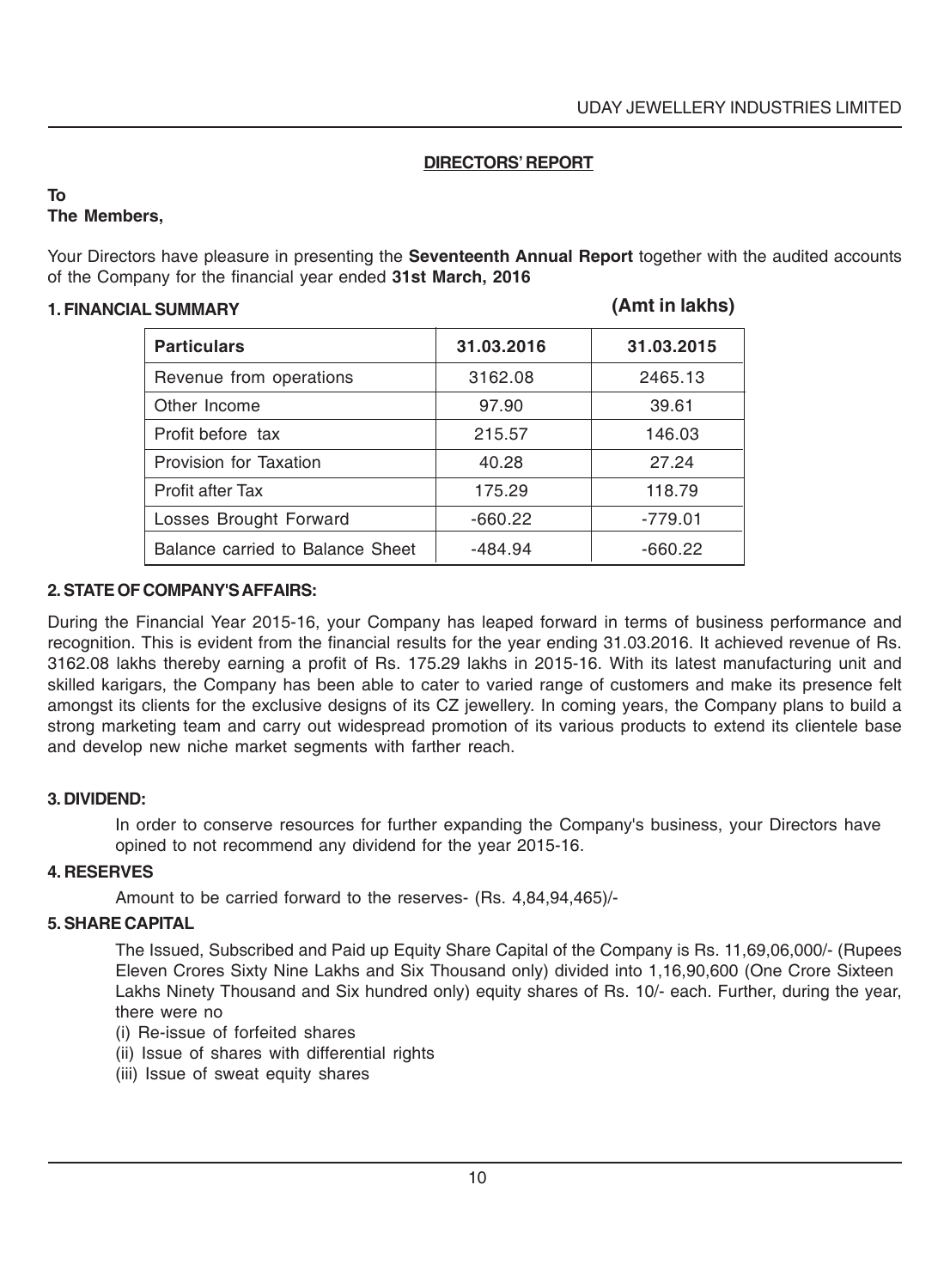#### **6. DIRECTORS AND KEY MANAGERIAL PERSONNEL**

Mr. Sanjay Kumar Sanghi retires by rotation at the ensuing Annual General Meeting and being eligible offer himself for re-appointment. His profile is given elsewhere in the report. Your Directors recommend his reappointment.

Pursuant to the provisions of Section 149 of the Companies Act 2013, Mr. Ramprasad Vempati, Mr. Siddharth Goel, and Mr. Vikram Goel were appointed as independent directors at the Annual General Meeting of the Company held on 29th September, 2014 and the terms and conditions of appointment of independent directors are as per Schedule IV of the Act. Further, there has been no change in the circumstances which may affect their status as independent director during the year.

During the period, Mr. Rakesh Agarwal, has been appointed as the Chief Financial Officer of the Company, w.e.f 30th May, 2016 in terms of Section 203 of the Companies Act, 2013 read with the Companies (Appointment and Remuneration of Managerial Personnel) Rules, 2014.

#### **7. DECLARATION BY AN INDEPENDENT DIRECTOR(S) AND RE- APPOINTMENT, IF ANY**

The declarations by all Independent Director(s) that he/they meet the criteria of independence as provided in sub-section (6) of Section 149 of the Companies Act, 2013 have been obtained as required.

#### **8. NUMBER OF MEETINGS OF THE BOARD**

Seven meetings of the board were held during the year. For details of the meetings of the board, please refer to the corporate governance report, which forms part of this report.

#### **9. BOARD EVALUATION**

Pursuant to the provisions of the Companies Act, 2013 and Regulation 17 of the SEBI (Listing Obligations and Disclosure Requirements) Regulations, 2015, the performance evaluation of Independent Directors is done by the entire Board of Directors of the Company except the director who is subject to such evaluation. The Board performance evaluation policy specifies the manner and process of formal evaluation of the performance of the Board. The said policy is attached as **Annexure-I** to this report.

# **10. MANAGERIAL REMUNERATION**

No remuneration is paid to the Managing Director or the Whole-time Directors of the Company. The Company's policy on Director's appointment and remuneration in accordance with Section 178 (3) of the Companies Act, 2013 is attached as **Annexure II** to this report. The information required pursuant to Section 197 read with Rule 5 of the Companies (Appointment and Remuneration) Rules, 2014 and Companies (Particulars of Employees) Rules 1975, in respect of employees of the Company and Directors is furnished hereunder:

i) Median remuneration of the Company for all its employees is Rs 1,12,358/- for the Financial Year 2015-16.

ii) The ratio of the Remuneration of each Director to the medium remuneration of the employees of the company for the financial year 2015-16. - NA. Since no remuneration is being paid to the directors.

#### **iii) Details of percentage increase in the remuneration of each Director and CFO and Company Secretary in**

#### **the Financial Year 2015-16 are as follows:**

| Name                | Designation              | Remuneration (in Rs.)    |           | Increase % |
|---------------------|--------------------------|--------------------------|-----------|------------|
|                     |                          | 2015-16                  | 2014-15   |            |
| Ritesh Kumar Sanghi | <b>Managing Director</b> | $\overline{\phantom{a}}$ |           |            |
| Sanjay Kumar Sanghi | Director                 | $\overline{\phantom{0}}$ |           |            |
| Pragya Sarda        | Company Secretary        | $4.00.090/-$             | 1,70,511* | N.A.       |

\*For part of the previous year only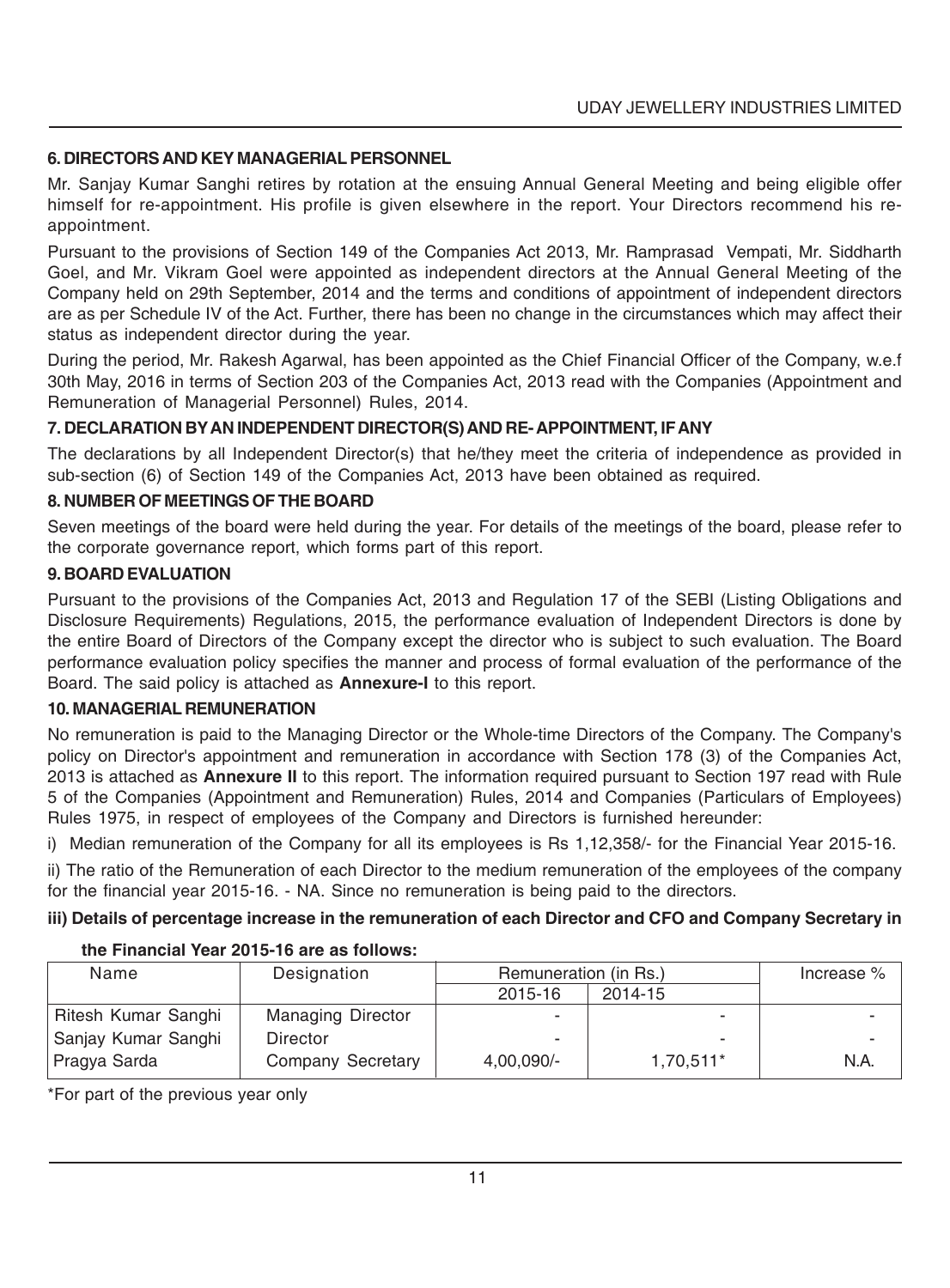#### **iv) Percentage increase in the median remuneration of all employees in the financial year 2015-16**

| Particulars                                            | 2015-16 (Amt in Rs.) | 2014-15 (Amt in Rs.) | lncrease /(decrease)% |
|--------------------------------------------------------|----------------------|----------------------|-----------------------|
| Median remuneration l<br>of all employees<br>per annum | 1,12,358/-           | 1,67,839/-           | $(33.06)\%$           |

v). Numbers of permanent employees on the rolls of the Company as on 31st March, 2016 are 23.

#### **11. PARTICULARS OF EMPLOYEES:**

There are no employees drawing remuneration equal or more than the limits specified in Companies (Appointment and Remuneration of Managerial Personnel) Rules, 2014

#### **12. DETAILS OF SUBSIDIARY/JOINT VENTURES/ASSOCIATE COMPANIES**

There are no subsidiaries or joint ventures to the Company as on the date of this report.

#### **13. STATUTORY AUDITORS:**

The Auditors, M/s Venugopal & Chenoy, Chartered Accountants, Hyderabad, (Firm Regn No.- 004671S) was appointed in the Annual General Meeting held on 29th September, 2014 to hold office until the conclusion of Annual General Meeting of the Company to be held in the calendar year 2019. Their appointment is being ratified at the ensuing Annual General Meeting in accordance with the provisions of Section 139(2) of the Companies Act, 2013 read with the Companies (Audit and Auditor) Rules, 2014.

#### **14. AUDITORS' REPORT**

The Auditors' Report does not contain any qualification. Notes to Accounts and Auditors remarks in their report are self-explanatory and do not require comments. The declaration for unmodified Auditor's Report in accordance with Regulation 33(3)(d) of SEBI (Listing Obligations and Disclosure Requirements) (Amendment) Regulations, 2016 as amended by SEBI vide notification no. SEBI/ LAD-NRO/GN/2016-17/001 dated 25.05.2016 has been submitted with the Stock Exchanges.

#### **15. SECRETARIAL AUDIT REPORT**

In terms of Section 204 of the Companies Act, 2013 and Rules made there under, Mr. Ajay S. Shrivastava, Practicing Company Secretary, Hyderabad (CP No- 3479) had been appointed Secretarial Auditor of the Company for the year under review. The report of the Secretarial Auditor in the prescribed Form MR-3 is enclosed as **Annexure III** to this report.

#### **16. VIGIL MECHANISM**

In accordance with the provisions of Section 177(9) & (10) of the Companies Act, 2013 and Regulation 22 of SEBI (Listing Obligations and Disclosure Requirements) Regulations, 2015, a Vigil Mechanism for directors and employees to report genuine concerns has been established. The Board has adopted a Vigil Mechanism Policy which is updated on the website of the Company under the link:- http://www.udayjewellery.com/investors/ downloads.

#### **17. INTERNAL AUDIT & CONTROLS**

The Company has appointed M/s Krishna and Suresh, Chartered Accountant, Hyderabad (Firm Regn No-001461S) as its Internal Auditors. Their scope of work includes review of processes for safeguarding the assets of the Company, review of operational efficiency, effectiveness of systems and processes, and assessing the internal control strengths in all areas.

#### **18. RISK MANAGEMENT POLICY**

The Management has put in place adequate and effective system and man power for the purposes of risk management. In the opinion of the Board, following are the risks involved in the industry: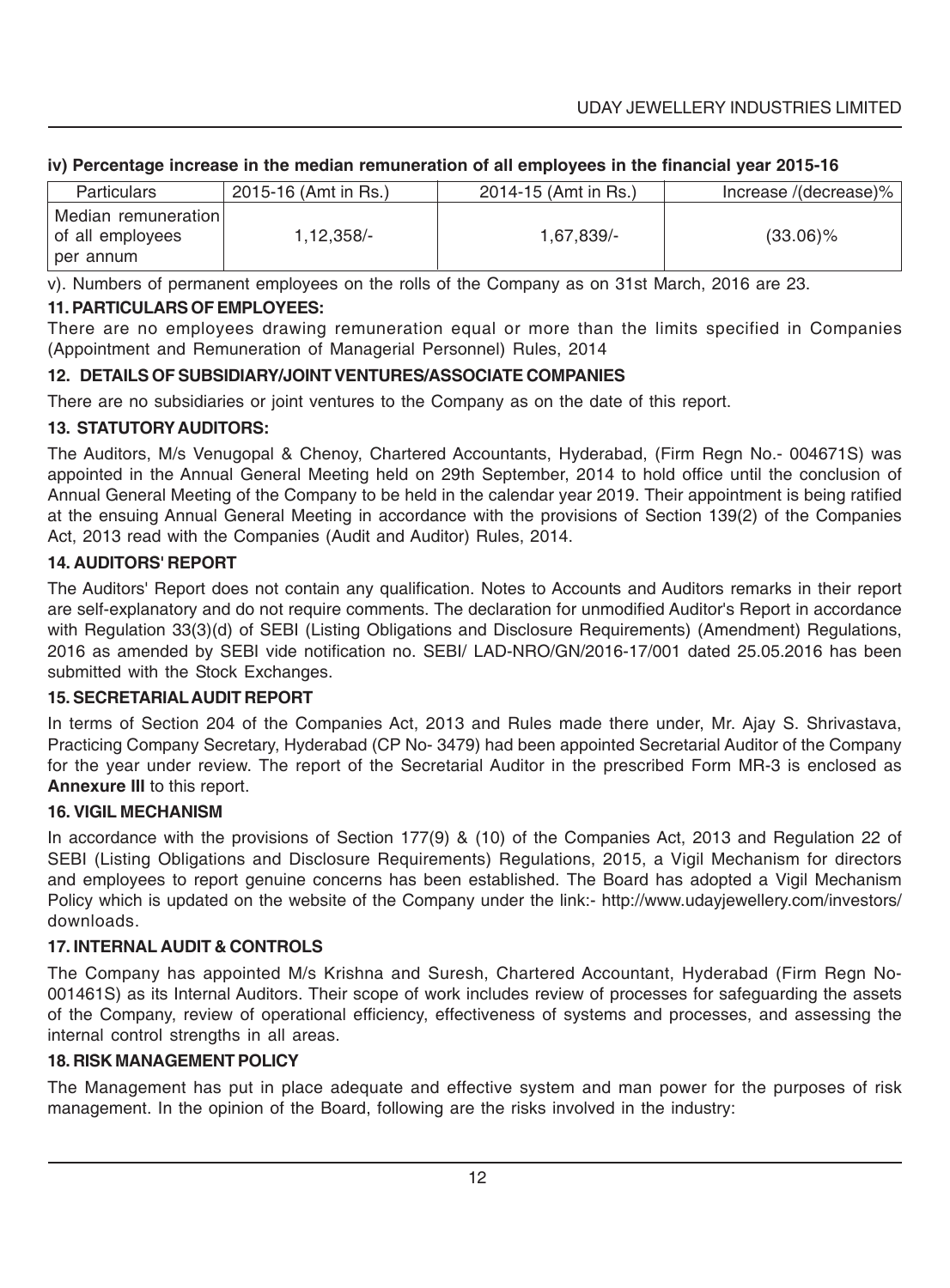- 1. Volatile raw material prices
- 2. Competition from other countries including China and Italy.
- 3. Limited Standardization in terms of purity of Gold.

# **19. EXTRACT OF ANNUAL RETURN**

Pursuant to the provisions of Section 92(3) of the Companies Act, 2013 read with Rule 12(1) of the Companies (Management and Administration) Rules, 2014, an extract of annual return in MGT-9 is attached as a part of this Annual Report as **Annexure IV.**

#### **20. DETAILS IN RESPECT OF ADEQUACY OF INTERNAL FINANCIAL CONTROLS WITH REFERENCE TO THE FINANCIAL STATEMENTS**

The details in respect of internal financial control and their adequacy are included in the Management Discussion & Analysis, which forms part of this report.

#### **21. MATERIAL CHANGES AFFECTING THE FINANCIAL POSITION OF THE COMPANY**

There are no material changes between the date of balance sheet and the date of this report that could potentially affect the financial position of the Company.

#### **22. DEPOSITS FROM PUBLIC**

The Company has not accepted any deposits from public as per Section 73 of the Companies Act, 2013 and as such, no amount on account of principal or interest on deposits from public was outstanding as on the date of the balance sheet.

#### **23. PARTICULARS OF LOANS, GUARANTEES OR INVESTMENTS UNDER SECTION 186**

The Company has entered into an agreement with M/s Trisa Retail Limited to provide unsecured loan to an extent of Rs. 3.14 Cr under Section 186 of the Companies Act, 2013. Further, the Company has not given any guarantee or provided any security in connection with any loan to any other body corporate in accordance with Section 186 of the Companies Act, 2013.

#### **24. PARTICULARS OF CONTRACTS OR ARRANGEMENTS WITH RELATED PARTIES:**

The particulars of every contract or arrangements entered into by the Company with related parties referred to in sub-section (1) of section 188 of the Companies Act, 2013 is disclosed in Form No AOC-2 as **Annexure V** to this report.

#### **25. CORPORATE GOVERNANCE CERTIFICATE**

The Compliance certificate from practicing company secretaries regarding compliance of conditions of corporate governance as stipulated under Part E of Schedule V of the SEBI (Listing Obligation and Disclosure Requirement) Regulations, 2015 is annexed with this report as **Annexure- VI.**

#### **26. MANAGEMENT DISCUSSION AND ANALYSIS**

The Management Discussion and Analysis for the year ended 31st March, 2016 are attached, which form part of this annual report.

# **27. CONSERVATION OF ENERGY, TECHNOLOGY ABSORPTION AND FOREIGN EXCHANGE EARNINGS AND OUTGO**

# **1.EXCHANGE EARNINGS AND OUTGO:**

The information pertaining to conservation of energy, technology absorption, foreign exchange earnings and outgo as required under Section 134(3) (m) of the Companies Act, 2013 read with Rule 8(3) of the Companies (Accounts) Rules 2014 are as follows: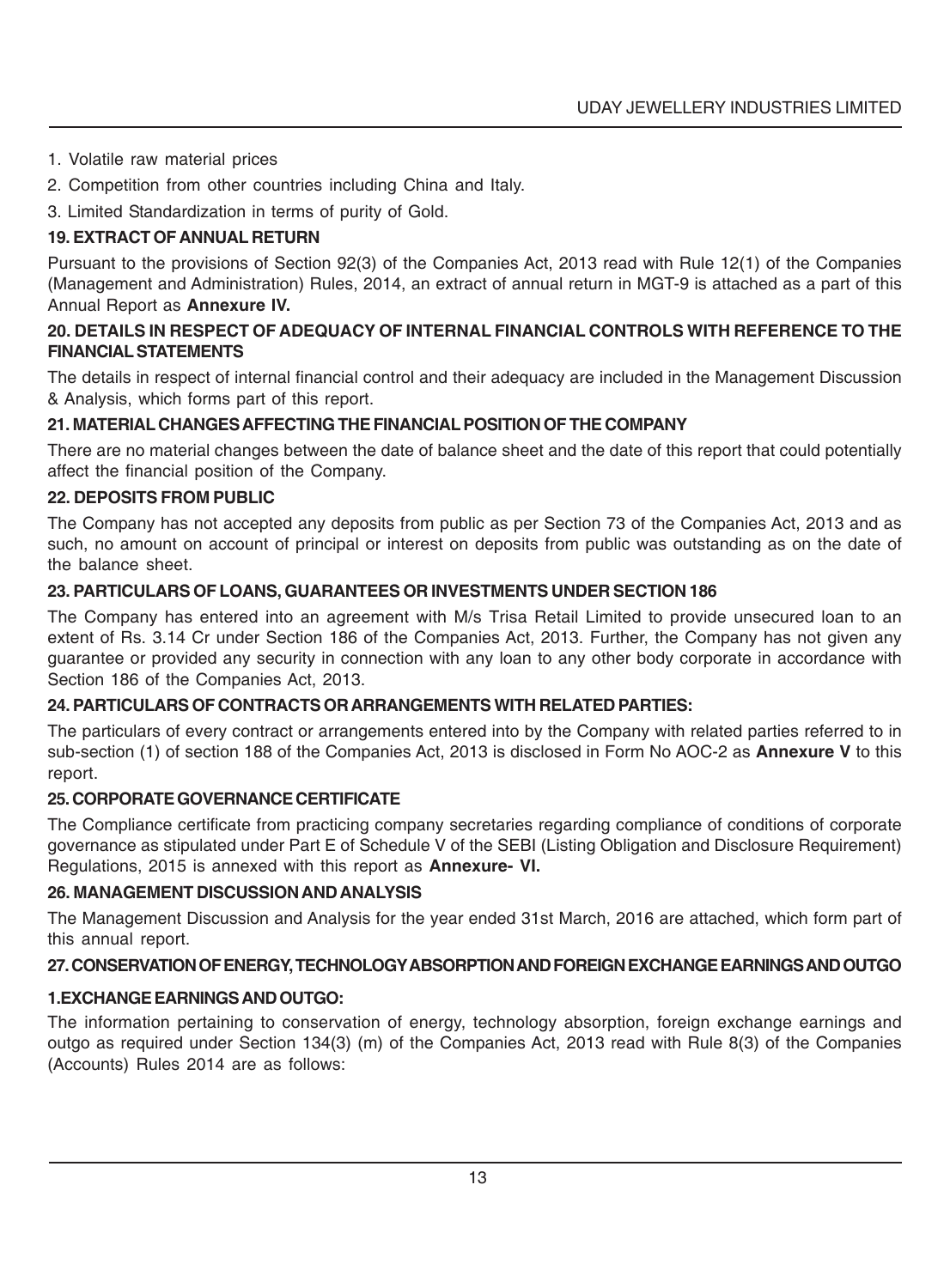#### **CONSERVATION OF ENERGY:**

| The steps taken or impact on<br>conservation of energy.                         | Your Company, being a manufacturer of jewellery items, uses                                                            |
|---------------------------------------------------------------------------------|------------------------------------------------------------------------------------------------------------------------|
| 2. The steps taken by the company for<br>utilizing alternate sources of energy. | small machines which require minimal energy consumption<br>and every endeavor is made to ensure optimal use of energy, |
| 3. The capital investment on energy<br>conservation equipments.                 | avoid wastages and conserve energy as far as possible.                                                                 |

#### **TECHNOLOGY ABSORPTION:**

|    | The efforts made towards technology absorption.                                                                                                                                                                                                                                                                                           | Since the Company is not engaged in any<br>technology driven business, the information in<br>connection with technology absorption is NIL |
|----|-------------------------------------------------------------------------------------------------------------------------------------------------------------------------------------------------------------------------------------------------------------------------------------------------------------------------------------------|-------------------------------------------------------------------------------------------------------------------------------------------|
|    | 2. The benefits derived like product improvement, cost                                                                                                                                                                                                                                                                                    |                                                                                                                                           |
|    | reduction, product development or import substitution.                                                                                                                                                                                                                                                                                    | -NIL                                                                                                                                      |
| 3. | In case of imported technology (imported during<br>the last three years reckoned from the beginning of the<br>financial year)-- the details of technology imported<br>the year of import;- whether the technology been fully<br>absorbed:- if not fully absorbed, areas where absorption<br>has not taken place, and the reasons thereof. | NIL                                                                                                                                       |
| 4. | The expenditure incurred on Research and Development.                                                                                                                                                                                                                                                                                     | <b>NIL</b>                                                                                                                                |

#### FOREIGN EXCHANGE EARNINGS AND OUTGO:

Particulars of foreign currency earnings and outgo during the financial year are NIL.

#### **28. CORPORATE SOCIAL RESPONSIBILITY (CSR)**

Since the Company's net worth does not exceed Rs. 500 crores or Company's turnover does not exceed Rs. 1000 crores or the Company's net profit does not exceed Rs. 5 crore for any financial year, the provisions of section 135 of the Companies Act, 2013 are not applicable.

#### **29. DIRECTORS' RESPONSIBILITY STATEMENT:**

Your Directors would like to inform the members that the audited accounts for the year ended **31st March, 2016** are in full conformity with the requirement of the Act and they believe that the financial statements reflect fairly the form and substance of transactions carried out during the year and reasonably present the Company's financial condition and results of operations. These financial statements are audited by the Statutory Auditors M/s Venugopal & Chenoy, Chartered Accountants.

Pursuant to the requirement of Section 134(5) of the Companies Act, 2013, your Directors further confirm that:

- i) In the preparation of the Annual Accounts, the applicable Accounting Standards have been followed along with proper explanations relating to material departures;
- ii) The Directors have selected such accounting policies and applied them consistently and made judgments and estimates that are reasonable and prudent so as to give a true and fair view of the state of affairs of the Company at the end of the financial year and of the profit and Loss of the Company for that period;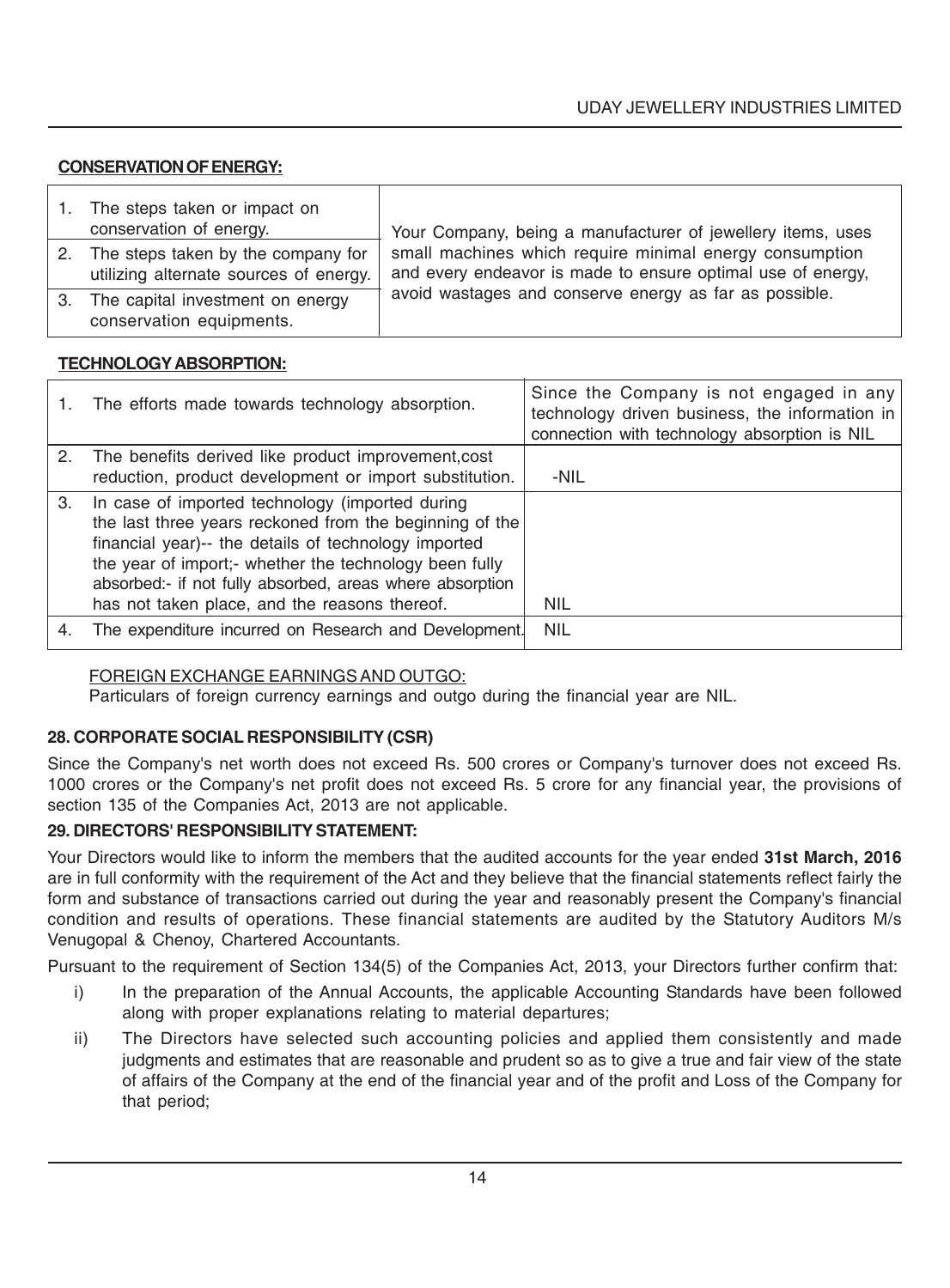- iii) The Directors have taken proper and sufficient care for the maintenance of adequate accounting records in accordance with the provisions of the Companies Act, 2013 for safeguarding the assets of the Company and for preventing and detecting fraud and other irregularities;
- iv) The Directors have prepared the annual accounts on a going concern basis.
- v) The directors have laid down internal financial controls to be followed by the company and such controls are adequate and are operating effectively.
- vi) The Directors have devised proper system to ensure compliance with the provisions of all applicable laws and that such systems are adequate and are operating effectively.

#### **30. LISTING:**

The shares of your company are listed on BSE limited and the Calcutta Stock Exchange Limited. The shares on BSE Limited are listed and available for trading with effect from 18th December, 2015. The Company has duly complied with all the applicable provisions of the SEBI (Listing Obligations and Disclosure Requirements) Regulations, 2015.

#### **31. ACKNOWLEDGMENT:**

The Directors thank the Company's employees, customers, vendors and investors for their continuous support. The Directors also wish to place on record its appreciation of Banks, Stock Exchange & Other authorities for their able guidance and support.

#### **Date: 25.08.2016**

#### **Place: Plot No 5-9-60, Flat No 301, Moghuls Court, Basheerbagh, Hyderabad - 01**

**Managing Director** Hyderabad - 500034 Hyderabad - 500034

# **On behalf of Board of Directors**

**Sd/- Sd/-**

 **(Ritesh Kumar Sanghi) (Sanjay Kumar Sanghi) DIN: 00628033 DIN: 00629693** Address:8-2-686/DR/7, Address:8-2-686/DR/7, Road No. 12, Banjara Hills, Road No. 12, Banjara Hills,

#### **ANNEXURE INDEX**

| <b>ANNEXURE</b> | <b>CONTENTS</b>                                          |  |
|-----------------|----------------------------------------------------------|--|
|                 | Board's Performance Evaluation policy                    |  |
| Ш               | Nomination and Remuneration Policy                       |  |
| $\mathsf{III}$  | Secretarial Audit Report- Form MR-3                      |  |
| N               | Extract of Annual Return- Form MGT-9                     |  |
| V               | Particulars of Contract with related parties- Form AOC-2 |  |
| VI              | Compliance Certificate for Corporate Governance          |  |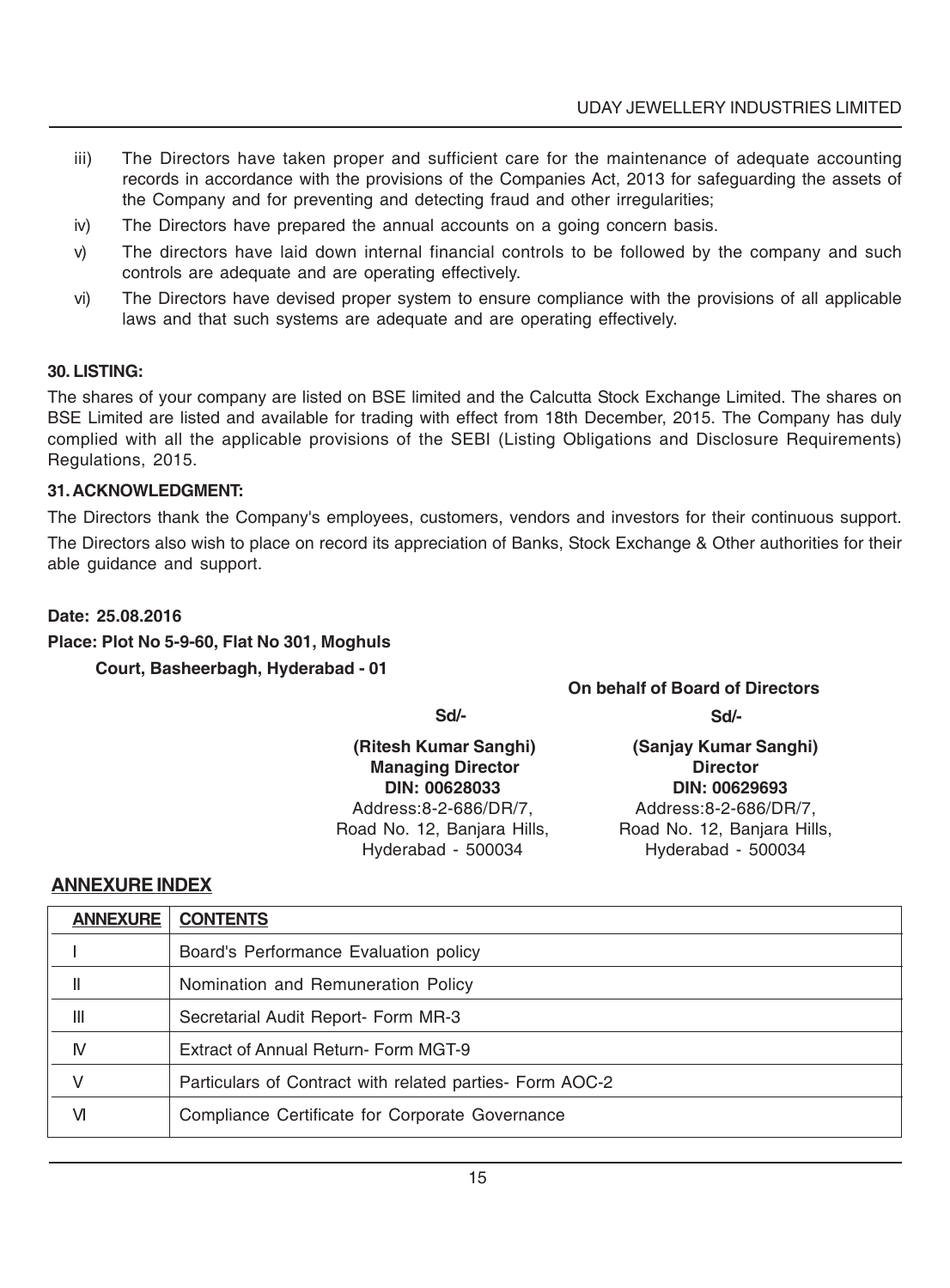#### **ANNEXURE-I**

#### **BOARD PERFORMANCE EVALUATION POLICY**

The Board of Directors (the "Board") of Uday Jewellery Industries Limited (the 'Company') has adopted this Policy as the Board Performance Evaluation (hereinafter referred as "Policy") under the provisions of the Companies Act, 2013 read with Clause 49/ Regulation 17 of the Listing Agreement/ SEBI (Listing Obligations and Disclosure Requirements) Regulations, 2015, respectively with the Stock Exchanges.

This Policy provides a framework for governance and reporting of the performance evaluation of the Board of Directors of the Company as defined in this policy.

The provisions of this Policy are designed to govern the disclosure requirements to ensure transparency in the conduct of business activities in the best interest of the Company and its shareholders and to comply with the statutory provisions in this regard.

This Policy is intended to provide guidance to the Board of Directors and Senior Management Personnel to manage the affairs of the Company in an ethical manner. The purpose of this Policy is to recognize and provide mechanisms to report the mechanism of the director's performance and to develop a culture of transparency in the system.

Each year the Board of the Company will carry out an evaluation of its own performance. Board performance evaluation is designed to:

- a) review the pre-determined role of the Board collectively and individual Directors in discharge of duties as set out in the Company from time to time;
- b) annually assess how well directors are discharging their responsibilities; collectively by assessing the Board's effectiveness; and individually by assessing the quality of a Director's contribution to general discussions, business proposals and governance responsibilities;
- c) annually assess the performance of directors in discharging their responsibilities.
- d) regularly evaluate the Directors' confidence in the integrity towards the Company, the quality of the discussions at Board meetings, the credibility of the reports and information they receive, the level of interpersonal cohesion between Board members and the degree of Board knowledge; and
- e) enable Board members, individually and collectively, to develop the key skills required to meet foreseeable circumstances with timely preparation, agreed strategies and appropriate development goals.

This is achieved by collectively assessing the Board's effectiveness and by individually assessing the quality of a Director's contribution to general discussions, business proposals and governance responsibilities;

#### **a) DEFINITIONS & INTERPRETATION**

**"Act"** means the Companies Act, 2013 and rules made there under as amended from time to time.

**"Board"** means the Board of Directors of the Company for the time being in force.

**"Board Evaluation Committee"** means a committee of Directors constituted by the Board for the purpose as enumerated in this policy.

**"Company"** shall mean Uday Jewellery Industries Limited.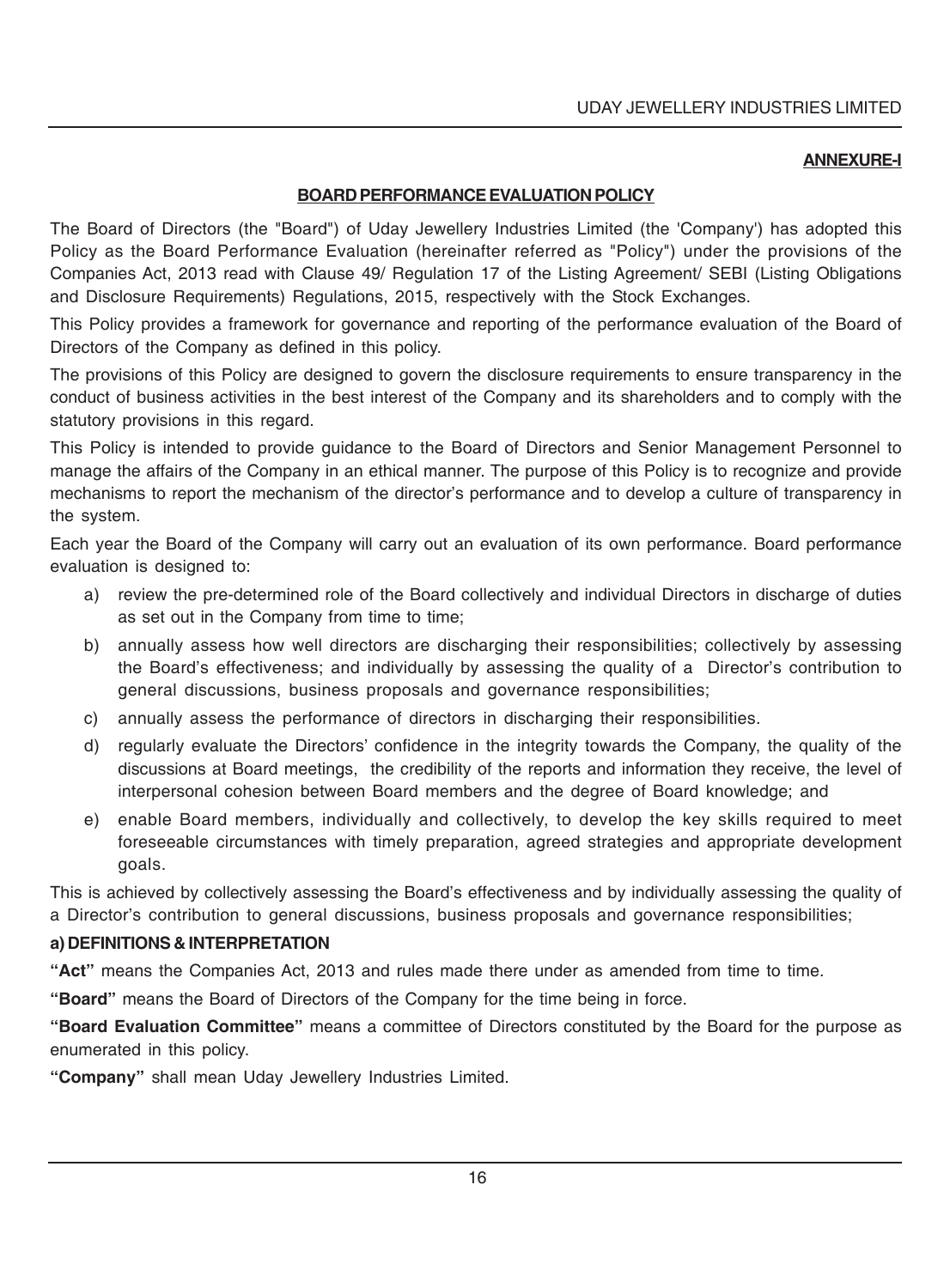#### **b) PROCEDURE FOR BOARD PERFORMANCE EVALUATION**

- a) The Chairperson will meet with the directors either collectively or separately, as he may deem fit, seeking input in relation to
	- i) the performance of the Board
	- ii) the performance of each Board Committee;
	- iii) the performance of the Managing Directors;
	- iv) the performance of other Whole Time Directors;
	- v) his own performance
- b) Performance should be assessed quantitatively and qualitatively, as appropriate based on the strategic plans and the role/ position description.
- c) The Chairperson will collect the input and provide an overview report for discussion by the Board
- d) The Board as a whole will discuss and analyze the performance collectively of each director individually and its own performance during the year including suggestions for change or improvement, as well as any skills, education or development required over the forthcoming year.

#### **c) PROCEDURE FOR BOARD PERFORMANCE EVALUATION OF MANAGING DIRECTORS AND KEY EXECUTIVES OF THE COMPANY**

This Board will ensure that the Managing Directors and key executives will execute the Company's strategy through the efficient and effective implementation of the business objectives. In order to accomplish this:

- a) Each year the Board reviews the Company's strategy.
- b) Following such a review the Board sets the organization performance objectives based on qualitative and quantitative measures
- c) These objectives are reviewed periodically to ensure they remain consistent with the Company's priorities and the changing nature of the Company's business.
- d) These objectives form part of the performance targets as assigned to the Managing Directors.
- e) Performance against these objectives is reviewed annually by the Board.
- f) The Managing Directors are responsible for assessing the performance of the key executives and a report is provided to the Board Evaluation Committee for review.

#### **4. EXTERNAL CONSULTANTS**

The Board or Committee thereof may engage independent external consultants periodically to provide strategic advices and assistance in the evaluation process

#### **5**. **DISCLOSURE**

The provisions of this Policy can be amended/ modified by the Board of Directors of the Company from time to time and all such amendments/ modifications shall take effect from the date stated therein.

This policy has been issued under the authority of the Board of Directors of the Company and shall remain in force unless Board resolve otherwise or issue a cancellation or modification thereof.

\*\*\*\*\*\*\*\*\*\*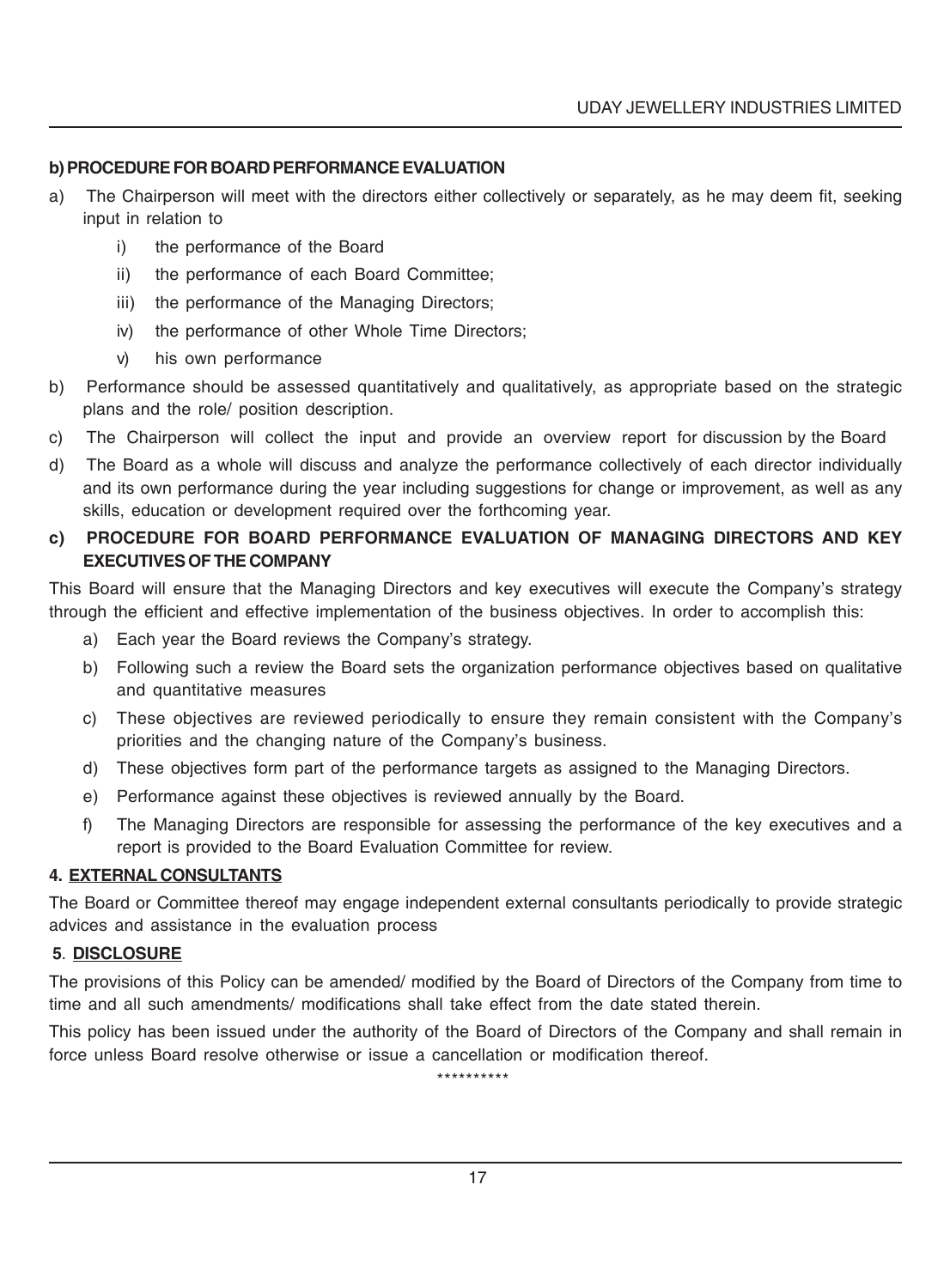#### **ANNEXURE-II**

#### **NOMINATION AND REMUNERATION POLICY**

This Nomination and Remuneration Policy is being formulated in compliance with Section 178 of the Companies Act, 2013 read along with the applicable rules thereto and Clause 49/ Regulation 19 of the Listing Agreement/ SEBI (Listing Obligations and Disclosure Requirements) Regulations, 2015, respectively as amended from time to time by the Nomination and Remuneration Committee (NRC or the Committee) and has been approved by the Board of Directors.n and Remuneration Committee (NRC or the Committee) and has been approved by the Board of Directors.

#### **OBJECTIVE**

The objective of the policy is to ensure that

- the level and composition of remuneration is reasonable and sufficient to attract, retain and motivate directors of the quality required to run the company successfully;
- ii) relationship of remuneration to performance is clear and meets appropriate performance benchmarks; and
- iii) remuneration to directors, key managerial personnel and senior management involves a balance between fixed and incentive pay reflecting short and long-term performance objectives appropriate to the working of the company and its goals.

#### **DEFINITION**

**"Act"** means the Companies Act, 2013 and Rules framed there under, as amended from time to time.

**"Board"** means Board of Directors of the Company

**"Directors"** mean Directors of the Company

#### **"Key Managerial Personnel"** means

- i) Managing Director, or Chief Executive Officer or Manager and in their absence, a Whole-time Director;
- ii) Chief Financial Officer;
- iii) Company Secretary; and
- iv) such other officer as may be prescribed

**"Senior Management"** mean the personnel of the company who are members of its core management team excluding Board of Directors comprising all members of management one level below the executive directors, including the functional heads.

Unless the context otherwise requires, words and expressions used in this policy and not defined herein but defined in the Companies Act, 2013 as may be amended from time to time shall have the meaning respectively assigned to them therein.

#### **ROLE OF THE COMMITTEE:**

The role of the NRC will be the following:

- i) To formulate criteria for determining qualifications, positive attributes and independence of a Director.
- ii) To formulate criteria for evaluation of Independent Directors and the Board.
- iii) To identify persons who are qualified to become Directors and who may be appointed in Senior Management in accordance with the criteria laid down in this policy.
- iv) To carry out evaluation of Director's performance.
- v) To recommend to the Board the appointment and removal of Directors and Senior Management.
- vi) To recommend to the Board policy relating to remuneration for Directors, Key Managerial Personnel and Senior Management.
- vii) To devise a policy on Board diversity, composition, size.
- viii) Succession planning for replacing Key Executives and overseeing.
- ix) To carry out any other function as is mandated by the Board from time to time and / or enforced by any statutory notification, amendment or modification, as may be applicable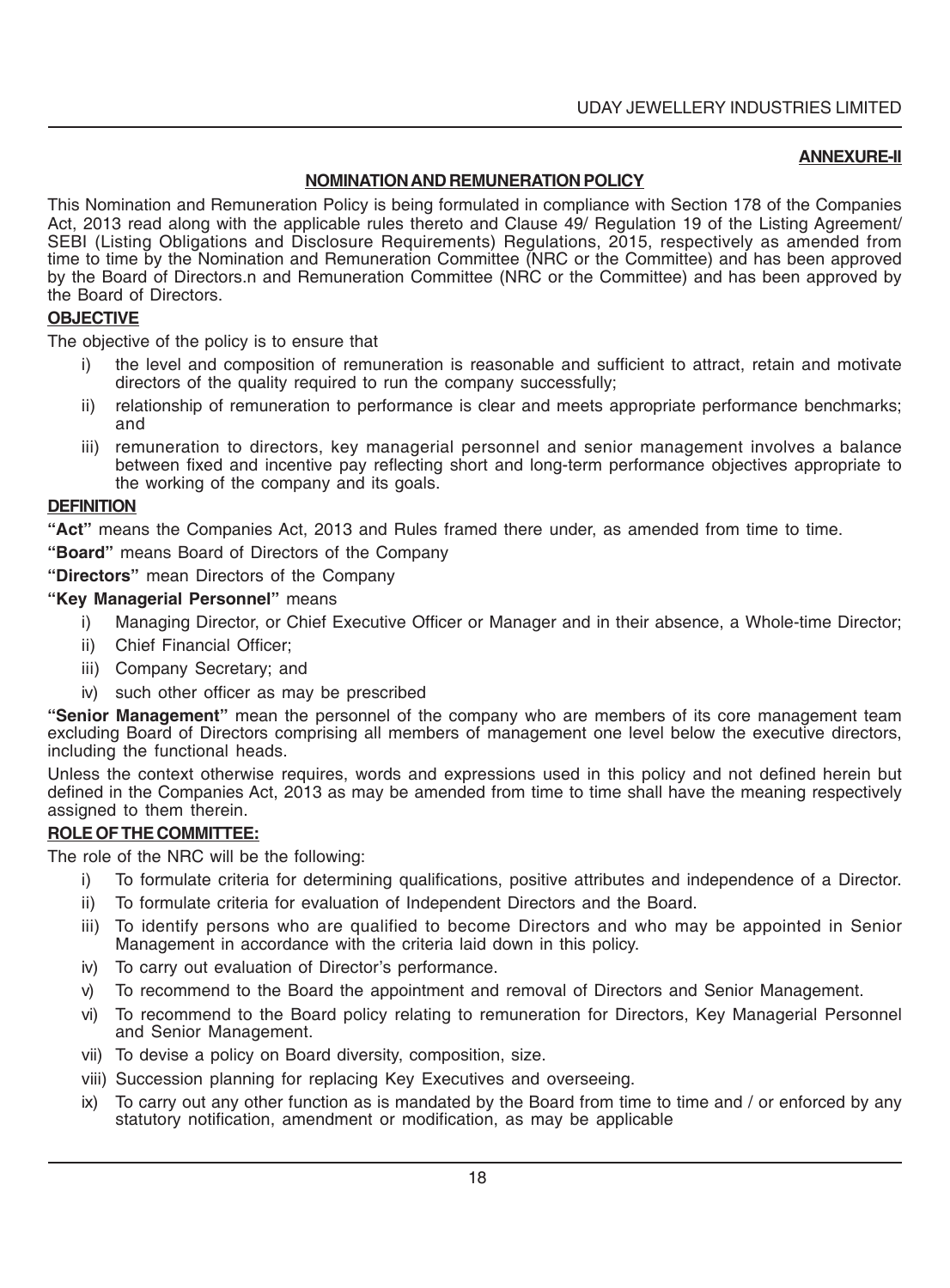x) To perform such other functions as may be necessary or appropriate for the performance of its duties.

# **APPOINTMENT AND REMOVAL OF DIRECTOR, KEY MANAGERIAL PERSONNELAND SENIOR MANAGEMENT**

- a) The Committee shall identify and ascertain the integrity, qualification, expertise and experience of the person for appointment as Director, KMP or at Senior Management level and recommend his / her appointment, as per Company's Policy.
- b) A person should possess adequate qualification, expertise and experience for the position he / she is considered for appointment. The Committee has authority to decide whether qualification, expertise and experience possessed by a person are sufficient / satisfactory for the position.
- c) The Company shall not appoint or continue the employment of any person as Whole-time Director who has attained the age of seventy years. Provided that the term of the person holding this position may be extended beyond the age of seventy years with the approval of shareholders by passing a special resolution.

#### **TERM / TENURE**

#### **a) Managing Director/Whole-time Director:**

The Company shall appoint or re-appoint any person as its Executive Chairman, Managing Director or Executive Director for a term not exceeding five years at a time. No re-appointment shall be made earlier than one year before the expiry of term.

#### **b) Independent Director:**

An Independent Director shall hold office for a term up to five consecutive years on the Board of the Company and will be eligible for re-appointment on passing of a special resolution by the Company and disclosure of such appointment in the Board's report.

No Independent Director shall hold office for more than two consecutive terms of up to maximum of 5years each, but such Independent Director shall be eligible for appointment after expiry of three years of ceasing to become an Independent Director. Provided that an Independent Director shall not, during the said period of three years, be appointed in or be associated with the Company in any other capacity, either directly or indirectly.

At the time of appointment of Independent Director it should be ensured that number of Boards on which such Independent Director serves is restricted to seven listed companies as an Independent Director and three listed companies as an Independent Director in case such person is serving as a Whole-time Director of a listed company or such other number as may be prescribed under the Act.

#### **EVALUATION**

The Committee shall carry out evaluation of performance of Director, KMP and Senior Management Personnel yearly or at such intervals as may be considered necessary in accordance with the Evaluation policy adopted.

#### **REMOVAL**

Due to reasons for any disqualification mentioned in the Act or under any other applicable Act, rules and regulations there under, the Committee may recommend, to the Board with reasons recorded in writing, removal of a Director, KMP or Senior Management Personnel subject to the provisions and compliance of the said Act, rules and regulations.

#### **RETIREMENT**

The Director, KMP and Senior Management Personnel shall retire as per the applicable provisions of the Act and the prevailing policy of the Company. The Board will have the discretion to retain the Director, KMP, Senior Management Personnel in the same position/ remuneration or otherwise even after attaining the retirement age, for the benefit of the Company.

#### **POLICY FOR REMUNERATION TO DIRECTORS/KMP/SENIOR MANAGEMENT PERSONNEL**

#### **1) Remuneration to Managing Director / Whole-time Directors:**

- a) The Remuneration/ Commission etc. to be paid to Managing Director / Whole-time Directors, etc. shall be governed as per provisions of the Companies Act, 2013 and rules made there under or any other enactment for the time being in force and the approvals obtained from the Members of the Company.
- b) The Nomination and Remuneration Committee shall make such recommendations to the Board of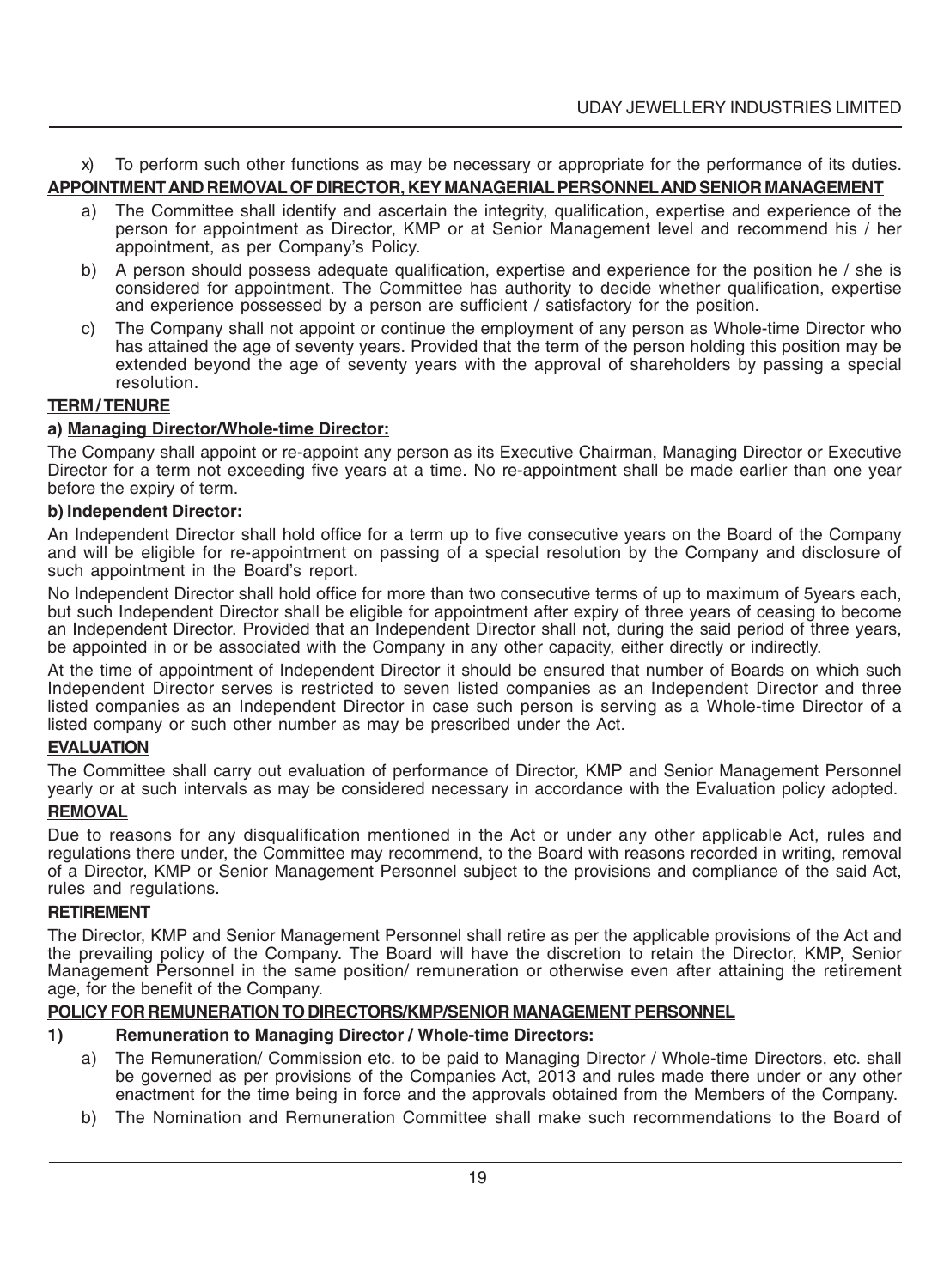Directors, as it may consider appropriate with regard to remuneration to Managing Director / Wholetime Directors.

#### **2) Remuneration to Non- Executive / Independent Directors:**

- a) The Non-Executive Independent Director may receive remuneration / compensation / commission as per the provisions of the Companies Act, 2013. The amount of sitting fees shall be subject to ceiling/ limits as provided under the Companies Act, 2013 and rules made there under or any other enactment for the time being in force.
- b) An Independent Director shall not be eligible to get Stock Options and also shall not be eligible to participate in any share based payment schemes of the Company.

#### **3) Remuneration to Key Managerial Personnel and Senior Management:**

- a) The remuneration to Key Managerial Personnel and Senior Management shall consist of fixed pay and incentive pay, in compliance with the provisions of the Companies Act, 2013and in accordance with the Company's Policy.
- b) The Fixed pay shall include monthly remuneration, employer's contribution to Provident Fund, contribution to pension fund, pension schemes, etc. as decided from to time.
- c) The Incentive pay shall be decided based on the balance between performance of the Company and performance of the Key Managerial Personnel and Senior Management, to be decided annually or at such intervals as may be considered appropriate.

#### **REVIEW AND AMENDMENT**

- a) The NRC or the Board may review the Policy as and when it deems necessary.
- b) The Committee may issue guidelines, procedures, formats, reporting mechanism and manuals in supplement and for better implementation of this policy as considered appropriate.
- c) The Committee may Delegate any of its powers to one or more of its members.
- d) This Policy may be amended or substituted by the NRC or by the Board as and when required where there are any statutory changes necessitating the change in the policy.

#### \*\*\*\*\*\*\*\*\*\*

#### **ANNEXURE-III**

#### **Form No. MR-3 SECRETARIAL AUDIT REPORT**

#### **For the Financial Year ended 31.03.2016**

[Pursuant to section 204(1) of the Companies Act, 2013 and RuleNo.9 of the Companies (Appointment and Remuneration Personnel) Rules, 2014]

To,

#### The Members, **UDAY JEWELLERY INDUSTRIES LIMITED**

Plot No- 5-9-60, Flat No. 301, Moghuls Court Building, Deccan Tower Complex, Basheer Bagh, Hyderabad- Telangana- 500001

I have conducted the Secretarial Audit of the compliance of applicable statutory provisions and the adherence to good corporate practices by M/s **UDAY JEWELLERY INDUSTRIES LIMITED (CIN- L74900TG1999PLC080813)** (hereinafter called the company). Secretarial Audit was conducted in a manner that provided me a reasonable basis for evaluating the corporate conducts/statutory compliances and expressing my opinion thereon.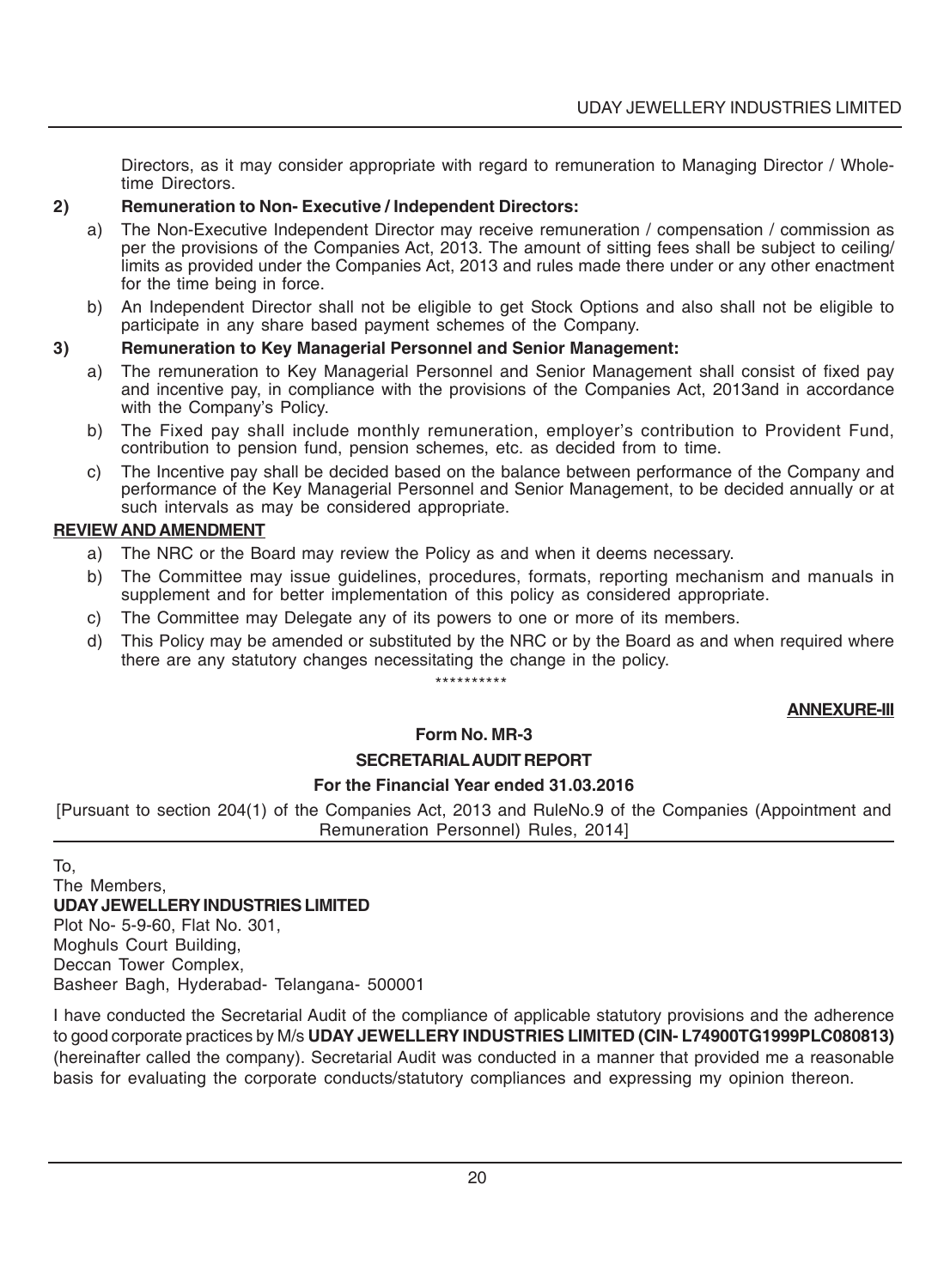Based on my verification of the UDAY JEWELLERY INDUSTRIES LIMITED books, papers, minute books, forms and returns filed and other records maintained by the company and also the information provided by the Company, its officers, agents and authorized representatives during the conduct of secretarial audit, I hereby report that in my opinion, the company has, during the audit period covering the financial year ended on 31<sup>st</sup> March, 2016, the Company has complied with the statutory provisions listed hereunder and also that the Company has proper Board-processes and compliance-mechanism in place to the extent, in the manner and subject to the reporting made hereinafter:

I have examined the books, papers, minute books, forms and returns filed and other records maintained by the Company for the financial year ended on  $31<sup>st</sup>$  March, 2016 according to the provisions of:

- i) The Companies Act, 2013 (the Act) and the rules made there under;
- ii) The Securities Contracts (Regulation) Act, 1956 ('SCRA') and the rules made there under;
- iii) The Depositories Act, 1996 and the Regulations and Bye-laws framed there under;
- iv) Foreign Exchange Management Act, 1999 (FEMA) and the rules and regulations made thereunder to the extent of Foreign Direct Investment, Overseas Direct Investment and External Commercial Borrowings; - **NIL during the period under review.**
- v) The following Regulations and Guidelines prescribed under the Securities and Exchange Board of India Act, 1992 ('SEBI Act'):
	- a) The Securities and Exchange Board of India (Substantial Acquisition of Shares and Takeovers) Regulations, 2011;
	- b) The Securities and Exchange Board of India (Prohibition of Insider Trading) Regulations, 2015;
	- c) The Securities and Exchange Board of India (Issue of Capital and Disclosure Requirements) Regulations, 2009; -**Not Applicable to the Company during the Audit Period**
	- d) The Securities and Exchange Board of India (Employee Stock Option Scheme and Employee Stock Purchase Scheme) Guidelines, 1999; **Not Applicable to the Company during the Audit Period**
	- e) The Securities and Exchange Board of India (Issue and Listing of Debt Securities) Regulations, 2008; **Not Applicable to the Company during the Audit Period**
	- f) The Securities and Exchange Board of India (Registrars to an Issue and Share Transfer Agents) Regulations, 1993 regarding the Companies Act and dealing with clients;
	- g) The Securities and Exchange Board of India (Delisting of Equity Shares) Regulations, 2009; **Not Applicable to the Company during the Audit Period** and
	- h) The Securities and Exchange Board of India (Buyback of Securities) Regulations, 1998; **Not Applicable to the Company during the Audit Period**
	- i) The Securities & Exchange Board of India (Listing Obligations & Disclosure Requirement) Regulations, 2015 ( After December 2015).
	- j) The Indian Gold (Control) Act, 1962 having being repealed, there are no industry specific Laws that are applicable to the Company, during the period of Audit.

I have also examined compliance with the applicable clauses of the following:

(i) Secretarial Standards issued by The Institute of Company Secretaries of India.-As made applicable under the Companies Act, 2013.

(ii) The Listing Agreements entered into by the Company with BSE Limited under the old Listing Agreement till November, 2015 and thereafter under SEBI-LODR, 2015.

During the Audit period under review and as per the clarification, representations provided by the Management in writing & oral in the Secretarial Audit checklist prepared by me, I confirm that the Company has complied with the provisions of the Act, Rules, Regulations, Guidelines, Standards, Listing Agreement,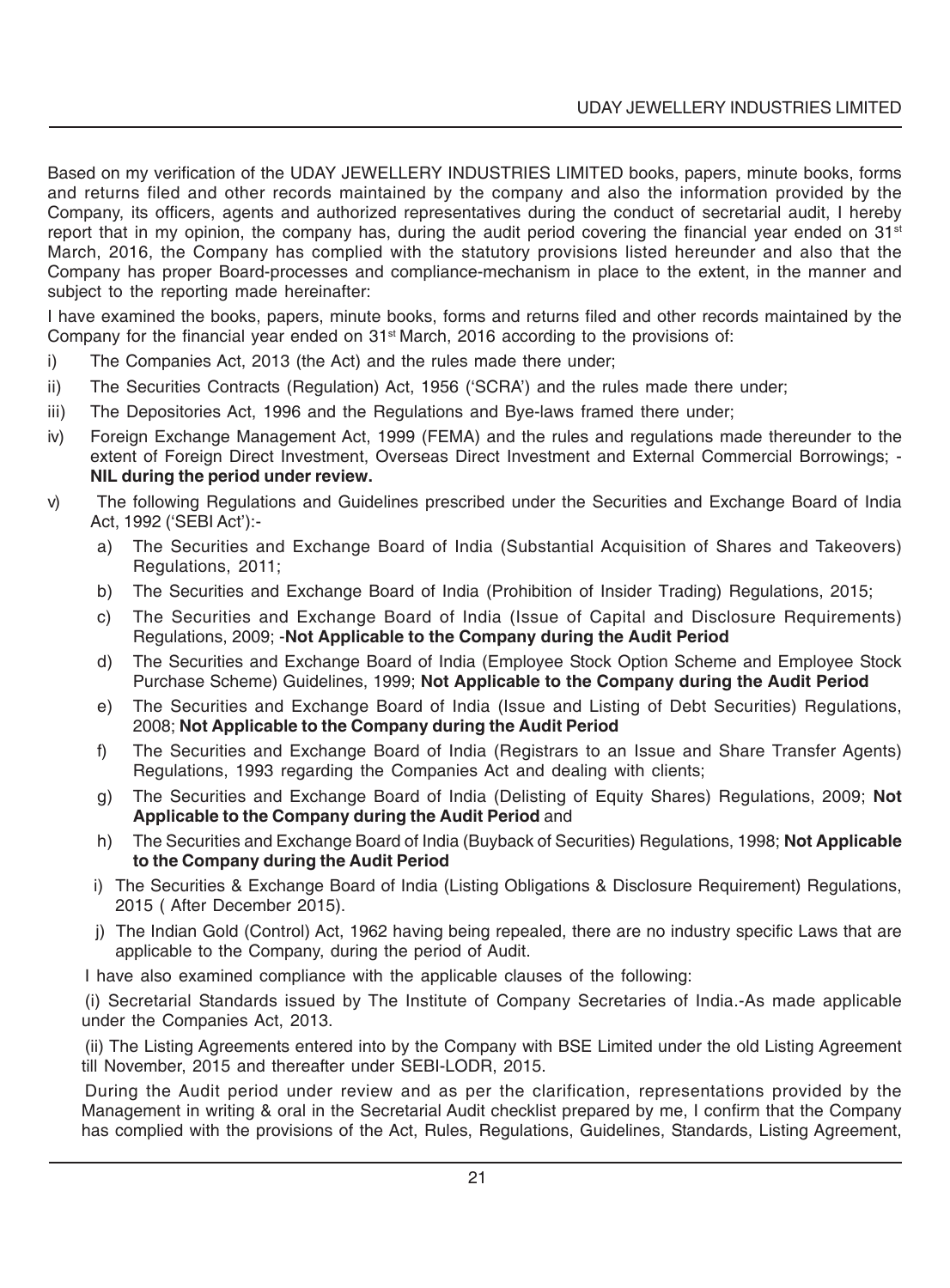SEBI notifications etc. mentioned above.

I further report that compliance of applicable financial laws including Direct and Indirect Tax laws by the Company has not been reviewed in this Audit since the same has been subject to review by the Statutory Auditors and other designated professionals.

#### **I further report that**

- The Board of Directors of the Company is duly constituted with proper balance of Executive Directors, Non-Executive Directors and Independent Directors. The changes in the composition of the Board of Directors that took place during the period under review were carried out in compliance with the provisions of the Act.
- ✦ Adequate notice is given to all directors to schedule the Board Meetings, agenda and detailed notes on agenda were largly sent at least seven days in advance, and a system exists for seeking and obtaining further information and clarifications on the agenda items before the meeting and for meaningful participation at the meeting.
- Majority decision is carried through while the dissenting members' views are captured and recorded as part of the minutes.

**I further report that** there are adequate systems and processes in the company commensurate with the size and operations of the company to monitor and ensure compliance with applicable laws, rules, regulations and guidelines.

**I further report that** *during the audit period, the Company's shares were listed under Direct Listing Norms (notified from 21st January, 2013) for trading at BSE Limited and the trading started w.e.f 18.12.2015.*

**Place:** Hyderabad **Date:**22.08.2016 Sd/-

#### **AJAY S SHRIVASTAVA**

Company Secretary in practice: FCS No. 3489  $C$  P No $\cdot$  3479

#### **'ANNEXURE -1'**

To, The Members **UDAY JEWELLERY INDUSTRIES LIMITED** PLOT NO- 5-9-60, FLAT NO. 301, MOGHULS COURT BUILDING, DECCAN TOWER COMPLEX, BASHEER BAGH, HYDERABAD- TELANGANA- 500001

This report is to be read with our letter of even date which is annexed as'Annexure 1' and forms an integral part of this report.

1.Maintenance of secretarial record is the responsibility of the management of the company. Our responsibility is to express an opinion on these secretarial records based on our audit.

2.We have followed the audit practices and processes as were appropriate to obtain reasonable assurance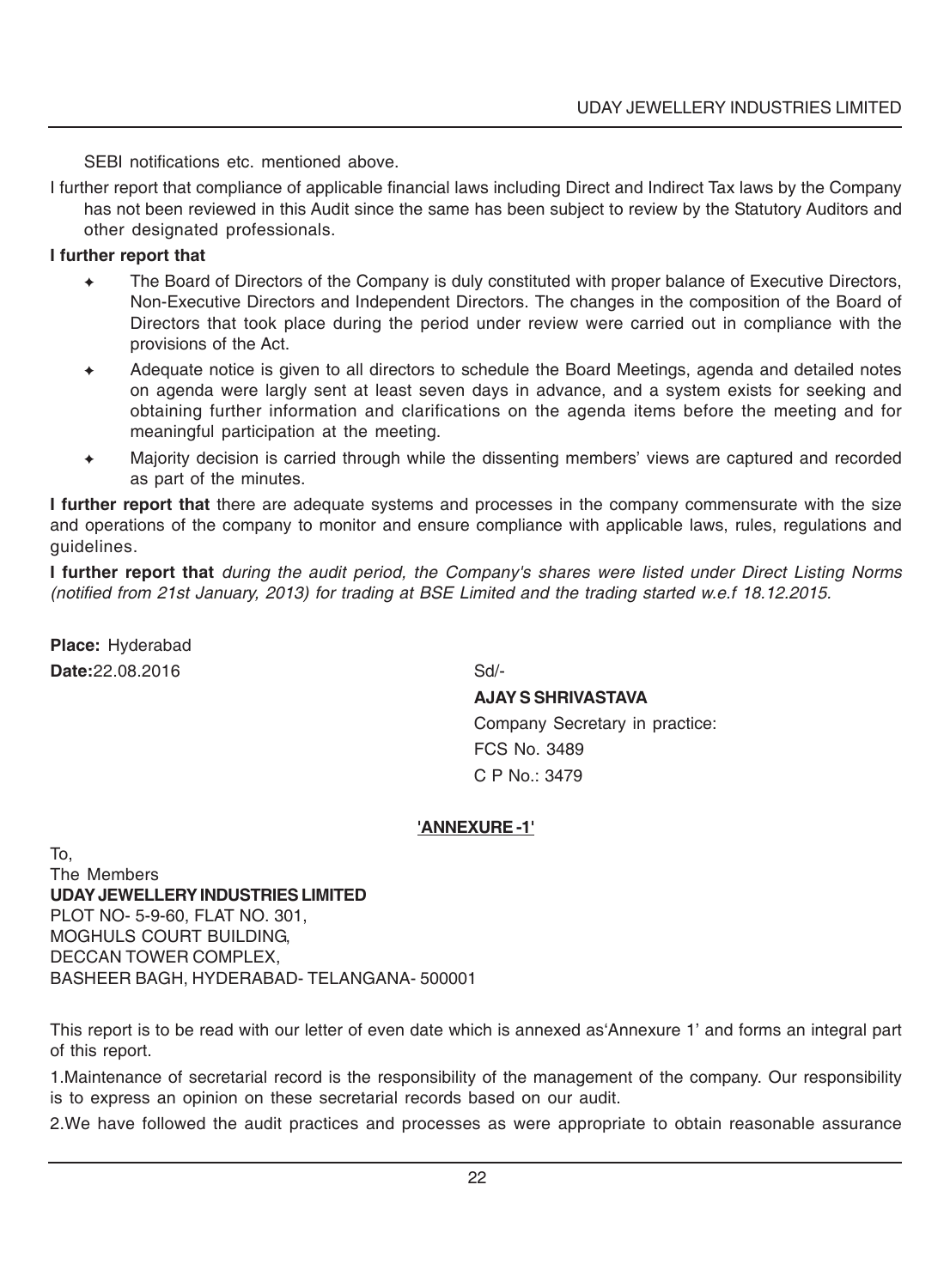about the correctness of the contents of the Secretarial records. The verification was done on test basis to ensure that correct facts are reflected in secretarial records. We believe that the processes and practices, we followed provide a reasonable basis for our opinion.

3.We have not verified the correctness and appropriateness of financial records and Books of Accounts of the company.

4.Where ever required, we have obtained the Management representation about the compliance of laws, rules and regulations and happening of events etc.

5.The compliance of the provisions of Corporate and other applicable laws, rules, regulations, standards is the responsibility of management. Our examination was limited to the verification of procedures on test basis.

6.The Secretarial Audit report is neither an assurance as to the future viability of the company nor of the efficacy or effectiveness with which the management has conducted the affairs of the company.

**Place:** Hyderabad

**Date:** 22.08.2016 Sd/-

#### **AJAY S SHRIVASTAVA**

Company Secretary in practice: FCS No. 3489 C P No.: 3479

\*\*\*\*\*\*\*\*\*\*

**ANNEXURE-IV**

#### **FORM NO. MGT 9 EXTRACT OF ANNUAL RETURN As on financial year ended on 31.03.2016**

[Pursuant to Section 92 (3) of the Companies Act, 2013 and rule 12(1) of the Company (Management & Administration) Rules, 2014]

#### **I. REGISTRATION & OTHER DETAILS**

|    | <b>CIN</b>                                                                    | L74900TG1999PLC080813                                                                                              |
|----|-------------------------------------------------------------------------------|--------------------------------------------------------------------------------------------------------------------|
| 2. | <b>Registration Date</b>                                                      | 13.05.1999                                                                                                         |
| 3. | Name of the Company                                                           | Uday Jewellery Industries Limited                                                                                  |
| 4. | Category/Sub-category of the Company                                          | Company Limited by shares                                                                                          |
| 5. | Address of the Registered office& contact details                             | Plot No. 5-9-60, Flat No. 301, Moghuls<br>Courtbuilding, Deccan Tower Complex, Basheer<br>Bagh, Hyderabad - 500029 |
| 6. | Whether listed company                                                        | Yes                                                                                                                |
| 7. | Name, Address & contact details of the Registrar &<br>Transfer Agent, if any. | Niche Technologies Limited<br>D-511, Bagree Market, 5th Floor, BRB Basu Road,<br>Kolkata- 700001                   |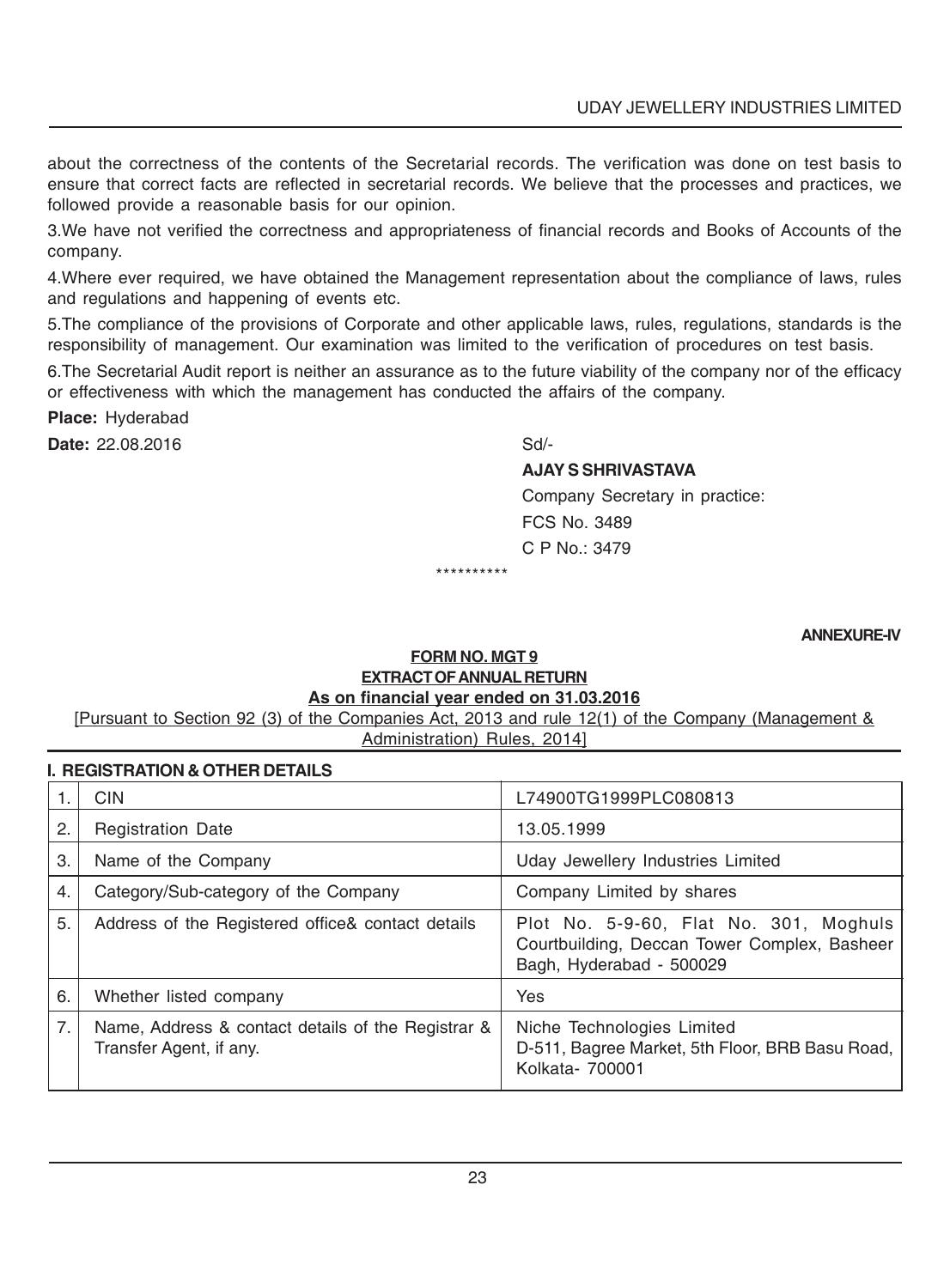#### **II. PRINCIPAL BUSINESS ACTIVITIES OF THE COMPANY**

| SI <sub>No.</sub> | Name and Description of main     | NIC Code of the Product / | % to total turnover |
|-------------------|----------------------------------|---------------------------|---------------------|
|                   | products / services              | service                   | of The company      |
|                   | Jewellery Manufacturing Services | 99889020                  | 100.00              |

#### **III. PARTICULARS OF HOLDING, SUBSIDIARY AND ASSOCIATE COMPANIES – NIL**

# **IV. SHARE HOLDING PATTERN (Equity Share Capital Breakup as percentage of Total Equity)** i) Category wisie share holding

| Category of<br><b>Shareholders</b> |                                                                      | No. of Shares held at the<br>beginning of the year |              |          | No. of Shares held at the end<br>of the year |         |              |             | % Change<br>duringthe<br>vear    |       |
|------------------------------------|----------------------------------------------------------------------|----------------------------------------------------|--------------|----------|----------------------------------------------|---------|--------------|-------------|----------------------------------|-------|
|                                    |                                                                      | Demat                                              | Physical     | Total    | $%$ of<br>Total<br><b>Shares</b>             | Demat   | Physical     | Total       | $%$ of<br>Total<br><b>Shares</b> |       |
| Α.                                 | <b>Promoters</b>                                                     |                                                    |              |          |                                              |         |              |             |                                  |       |
| (1)                                | Indian                                                               |                                                    |              |          |                                              |         |              |             |                                  |       |
|                                    | a) Individual / HUF                                                  | 6434860                                            | $\Omega$     | 6434860  | 55.043                                       | 6829860 | $\Omega$     | 6829860     | 58.422                           | 3.379 |
|                                    | b) Central Govt.                                                     |                                                    |              |          |                                              |         |              |             |                                  |       |
|                                    | c) State Government                                                  |                                                    |              |          |                                              |         |              |             |                                  |       |
|                                    | d) Bodies Corporate                                                  |                                                    |              |          |                                              |         |              |             |                                  |       |
|                                    | e) Banks / Financial<br>Institutions                                 |                                                    |              |          |                                              |         |              |             |                                  |       |
|                                    | f) Any Other                                                         |                                                    |              |          |                                              |         |              |             |                                  |       |
|                                    | Sub-total (A)(1)                                                     | 6434860                                            | $\mathbf{0}$ | 6434860  | 55.043                                       | 6829860 | $\mathbf{0}$ | 6829860     | 58.422                           | 3.379 |
|                                    | (2) Foreign                                                          |                                                    |              |          |                                              |         |              |             |                                  |       |
|                                    | a) NRIs - Individuals                                                |                                                    |              |          |                                              |         |              |             |                                  |       |
|                                    | b) Other - Individuals                                               |                                                    |              |          |                                              |         |              |             |                                  |       |
|                                    | c) Bodies Corporate                                                  |                                                    |              |          |                                              |         |              |             |                                  |       |
|                                    | d) Banks / Financial<br>Institutions                                 |                                                    |              |          |                                              |         |              |             |                                  |       |
|                                    | e) Any Other                                                         |                                                    |              |          |                                              |         |              |             |                                  |       |
|                                    | Sub-total (A)(2)<br><b>Total Shareholding</b><br>of Promoter $(A) =$ | $\bf{0}$                                           | $\bf{0}$     | $\bf{0}$ | 0.000                                        | 0       | 0            | $\mathbf 0$ | 0.000                            | 0.000 |
|                                    | $(A)(1)+(A)(2)$                                                      | 6434860                                            | $\bf{0}$     | 6434860  | 55.043                                       | 6829860 | $\bf{0}$     | 6829860     | 58.422                           | 3.379 |
| <b>B.</b>                          | <b>PUBLIC</b><br><b>SHAREHOLDING</b>                                 |                                                    |              |          |                                              |         |              |             |                                  |       |
| (1)                                | Institutions                                                         |                                                    |              |          |                                              |         |              |             |                                  |       |
|                                    | a) Mutual Funds                                                      |                                                    |              |          |                                              |         |              |             |                                  |       |
|                                    | b) Banks / Financial<br>Institutions                                 |                                                    |              |          |                                              |         |              |             |                                  |       |
|                                    | c) Central                                                           |                                                    |              |          |                                              |         |              |             |                                  |       |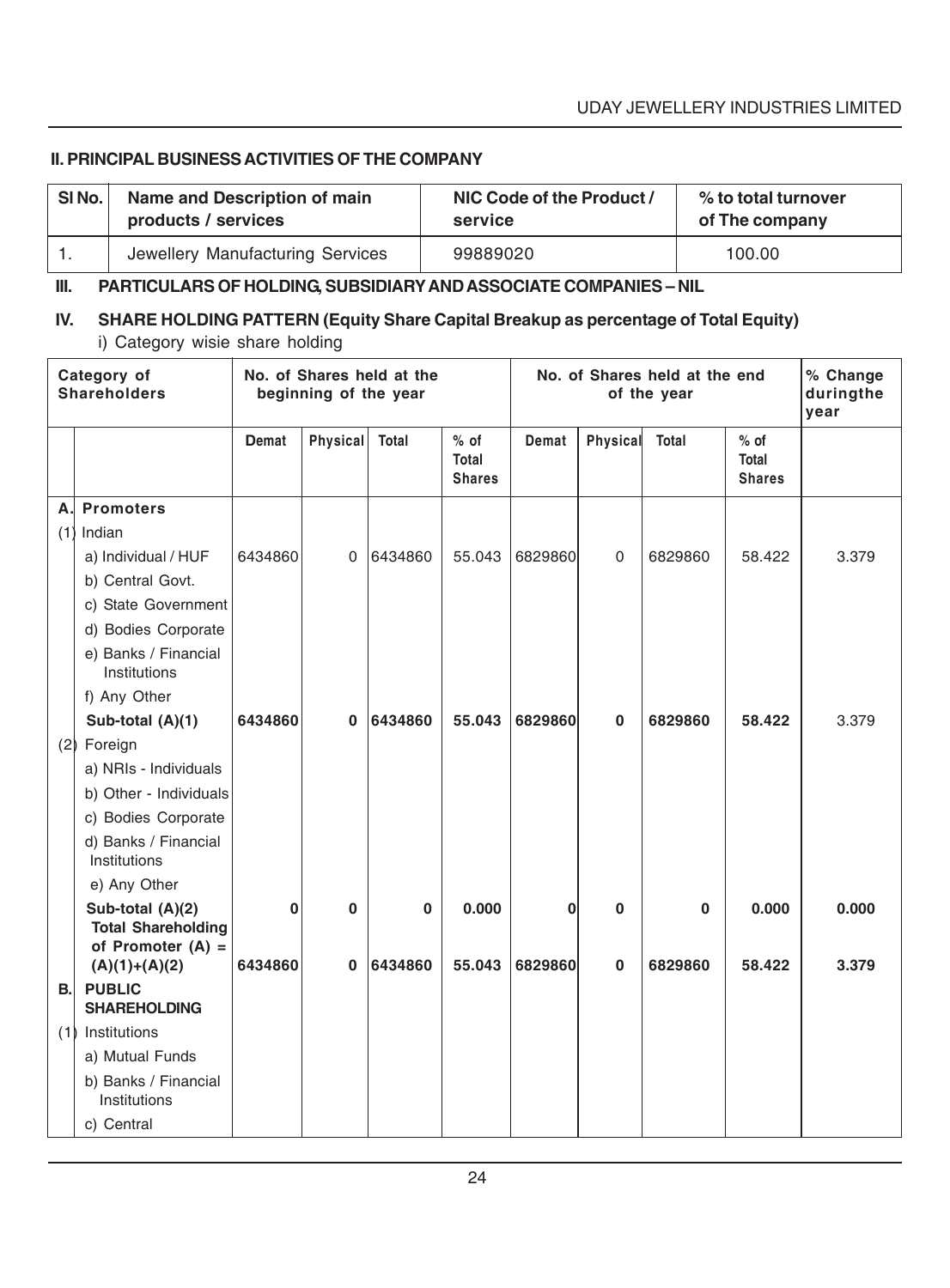# UDAY JEWELLERY INDUSTRIES LIMITED

| Governments                                                                               |                 |               |                        |        |                       |        |          |        |          |
|-------------------------------------------------------------------------------------------|-----------------|---------------|------------------------|--------|-----------------------|--------|----------|--------|----------|
| d) State Governments                                                                      |                 |               |                        |        |                       |        |          |        |          |
| e) Venture Capital<br>Funds                                                               |                 |               |                        |        |                       |        |          |        |          |
| f) Insurance<br>Companies                                                                 |                 |               |                        |        |                       |        |          |        |          |
| g) Foreign<br>Institutional<br>Investors (FII)                                            |                 |               |                        |        |                       |        |          |        |          |
| h) Foreign<br>Venture Capital<br>Funds                                                    |                 |               |                        |        |                       |        |          |        |          |
| i) Others (Specify)                                                                       |                 |               |                        |        |                       |        |          |        |          |
| Sub-total (B)(1)                                                                          | 0               | 0             | 0                      | 0.000  | 0                     | 0      | 0        | 0.000  | 0.000    |
| (2) Non-Institutions<br>a) Bodies Corporate                                               |                 |               |                        |        |                       |        |          |        |          |
| i) Indian                                                                                 | 2718465         | 76700         | 2795165                | 23.910 | 1747412               | 36700  | 1784112  | 15.261 | $-8.649$ |
| ii)Overseas                                                                               |                 |               |                        |        |                       |        |          |        |          |
| b) Individuals                                                                            |                 |               |                        |        |                       |        |          |        |          |
| i) Individual<br>shareholders holding<br>nominal share capital<br>uptoRs 1 lakh           |                 | 322687 142782 | 465469                 | 3.982  | 389648                | 167782 | 557430   | 4.768  | 0.786    |
| ii) Individual<br>shareholders holding<br>nominal share capital<br>in excess of Rs 1 lakh | 1969006         | 25000         | 1994006                | 17.056 | 2316648               | 0      | 2316648  | 19.816 | 2.760    |
| c) Others Specify                                                                         |                 |               |                        |        |                       |        |          |        |          |
| 1. NRI                                                                                    | 500             | 0             | 500                    | 0.004  | 1000                  | 0      | 1000     | 0.009  | 0.005    |
| 2.Overseas Corporate<br><b>Bodies</b>                                                     |                 |               |                        |        |                       |        |          |        |          |
| 3. Foreign Nationals                                                                      |                 |               |                        |        |                       |        |          |        |          |
| 4. Clearing Members                                                                       | 600             | 0             | 600                    | 0.005  | 201550                | 0      | 201550   | 1.724  | 1.719    |
| 5. Trusts                                                                                 |                 |               |                        |        |                       |        |          |        |          |
| 6. Foreign Bodies-D.R.                                                                    |                 |               |                        |        |                       |        |          |        |          |
| Sub-total (B)(2)                                                                          | 5011258 244482  |               | 5255740                | 44.957 | 4656258 204482        |        | 4860740  | 41.578 | $-3.379$ |
| <b>Total Public</b><br>Shareholding (B) :<br>$(B)(1)+(B)(2)$                              |                 |               | 5011258 244482 5255740 | 44.957 | 4656258 204482        |        | 4860740  | 41.578 | $-3.379$ |
| C. Shares held by<br><b>Custodian for GDRs</b><br>& ADRs                                  |                 |               |                        |        |                       |        |          |        |          |
| <b>GRAND TOTAL</b><br>$(A+B+C)$                                                           | 11446118 244482 |               | 11690600               |        | 100.0 11486118 204482 |        | 11690600 | 100.0  | 0.000    |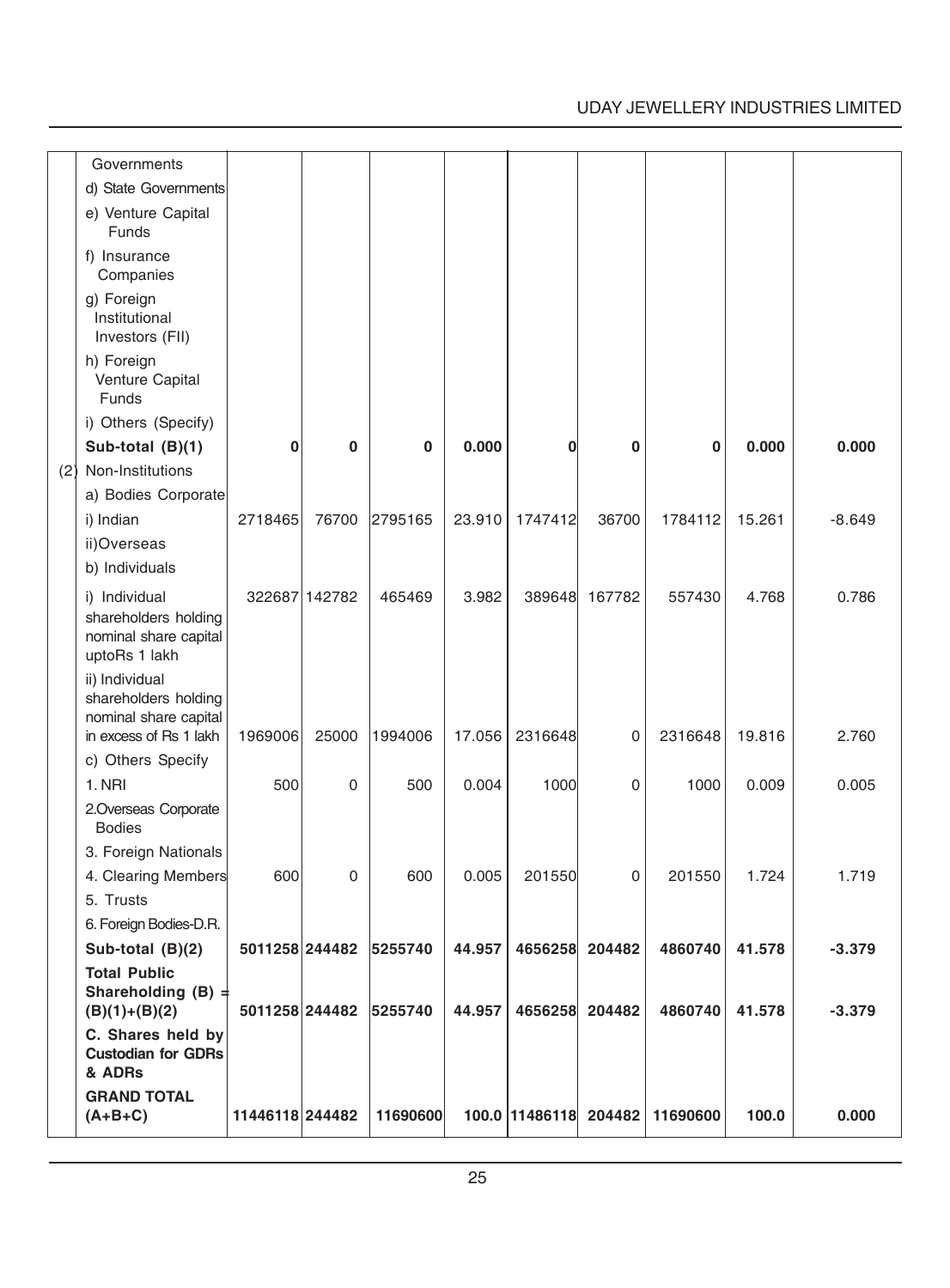| SI.No.         | Shareholder's<br><b>Name</b> | Shareholding at the<br>beginning of the year |                                           |                                                                         | Shareholding at the end of |                                           | $%$ of<br>change in                                              |                                        |
|----------------|------------------------------|----------------------------------------------|-------------------------------------------|-------------------------------------------------------------------------|----------------------------|-------------------------------------------|------------------------------------------------------------------|----------------------------------------|
|                |                              | No. of<br><b>Shares</b>                      | % of total<br>shares of<br>the<br>company | % of Shares<br>Pledged/<br><b>Shares</b><br>encumb-<br>ered<br>to total | No. of<br>shares           | % of total<br>shares of<br>the<br>company | % of Shares<br>Pledged/<br>encumb-<br>ered<br>to total<br>shares | share<br>holding<br>during<br>the year |
| 1              | <b>RITESH KUMAR</b>          |                                              |                                           |                                                                         |                            |                                           |                                                                  |                                        |
|                | <b>SANGHI</b>                | 3116060                                      | 26.654                                    | 0.000                                                                   | 3116060                    | 26.654                                    | 0.000                                                            | 0.000                                  |
| $\overline{2}$ | <b>SANJAY KUMAR</b>          |                                              |                                           |                                                                         |                            |                                           |                                                                  |                                        |
|                | <b>SANGHI</b>                | 3318800                                      | 28,389                                    | 0.000                                                                   | 3318800                    | 28,389                                    | 0.000                                                            | 0.000                                  |
| 3              | <b>TEJAS SANGHI</b>          | 0                                            | 0.000                                     | 0.000                                                                   | 197500                     | 1.689                                     | 0.000                                                            | 1.689                                  |
| $\overline{4}$ | <b>UDAY SANGHI</b>           | 0                                            | 0.000                                     | 0.000                                                                   | 197500                     | 1.689                                     | 0.000                                                            | 1.689                                  |
|                | <b>TOTAL</b>                 | 6434860                                      | 55,043                                    | 0.000                                                                   | 6829860                    | 58.422                                    | 0.000                                                            | 3.379                                  |

# ii) **Shareholding of Promoters**

# iii) **Change in Promoters' Shareholding (please specify, if there is no change)**

| SI <sub>No.</sub> |                                | Shareholding at the<br>beginning of the year |                                        | <b>Cumulative Shareholding</b><br>during the year |                                        |  |
|-------------------|--------------------------------|----------------------------------------------|----------------------------------------|---------------------------------------------------|----------------------------------------|--|
|                   |                                | No. of shares                                | % of total<br>Shares of the<br>company | No. of shares                                     | % of total<br>shares of the<br>company |  |
|                   | RITESH KUMAR SANGHI            |                                              |                                        |                                                   |                                        |  |
|                   | a) At the Begining of the Year | 3116060                                      | 26.654                                 |                                                   |                                        |  |
|                   | b) Changes during the year     | (NO CHANGES DURING THE YEAR)                 |                                        |                                                   |                                        |  |
|                   | c) At the End of the Year      |                                              |                                        | 3116060                                           | 26.654                                 |  |
|                   |                                |                                              |                                        |                                                   |                                        |  |
| 2                 | SANJAY KUMAR SANGHI            |                                              |                                        |                                                   |                                        |  |
|                   | a) At the Begining of the Year | 3318800                                      | 28.389                                 |                                                   |                                        |  |
|                   | b) Changes during the year     |                                              | (NO CHANGES DURING THE YEAR)           |                                                   |                                        |  |
|                   | c) At the End of the Year      |                                              |                                        | 3318800                                           | 28.389                                 |  |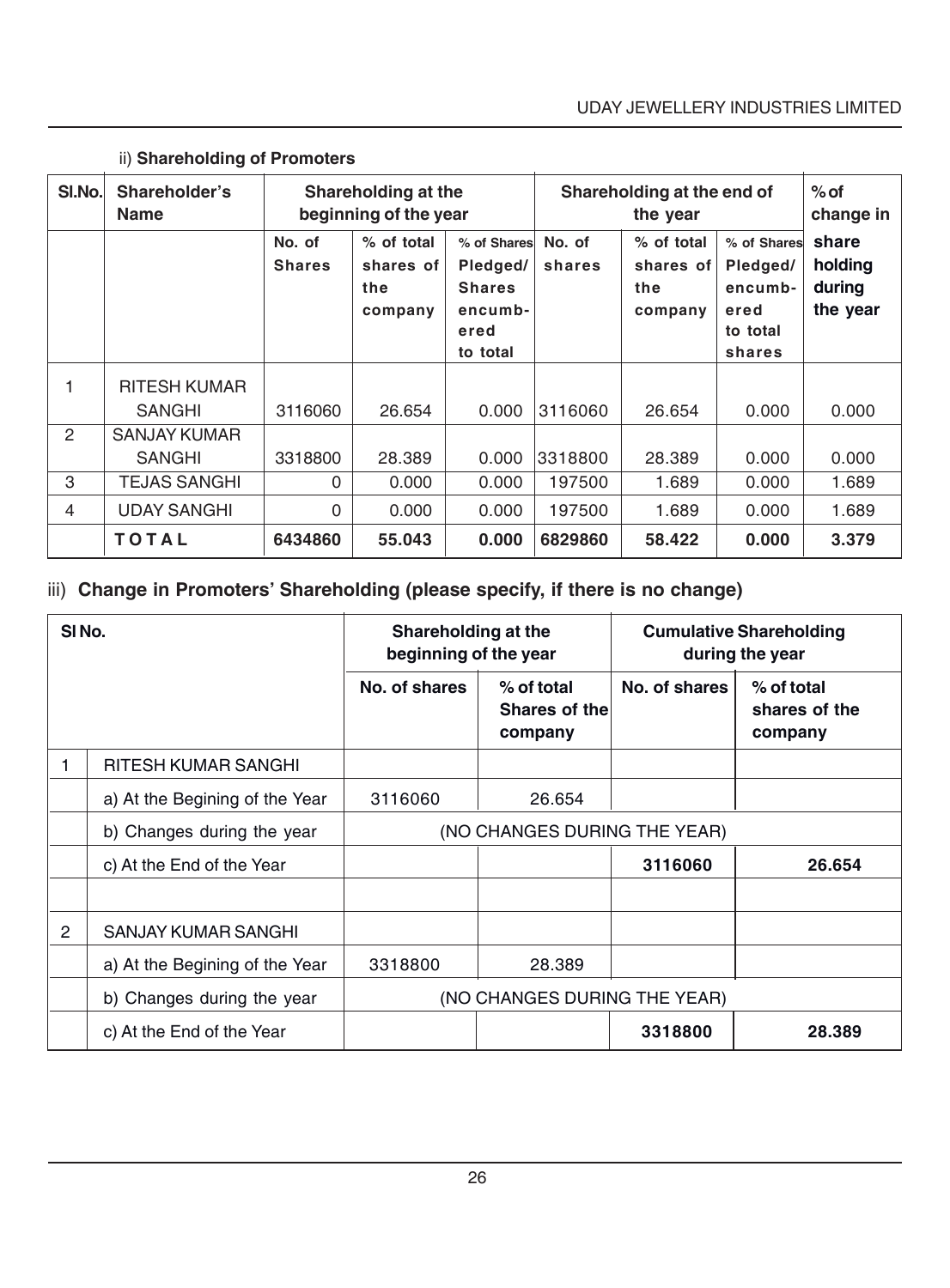| 3 | <b>TEJAS SANGHI</b>            |          |        |         |        |
|---|--------------------------------|----------|--------|---------|--------|
|   | a) At the Begining of the Year | $\Omega$ | 0.000  |         |        |
|   | b) Changes during the year     |          |        |         |        |
|   | Reason<br>Date                 |          |        |         |        |
|   | 31/03/2016 Transfer            | 197500   | 1.689  | 197500  | 1.689  |
|   | c) At the End of the Year      |          |        | 197500  | 1.689  |
|   |                                |          |        |         |        |
| 4 | <b>UDAY SANGHI</b>             |          |        |         |        |
|   | a) At the Begining of the Year | $\Omega$ | 0.000  |         |        |
|   | b) Changes during the year     |          |        |         |        |
|   | Reason<br>Date                 |          |        |         |        |
|   | 31/03/2016 Transfer            | 197500   | 1.689  | 197500  | 1.689  |
|   | c) At the End of the Year      |          |        | 197500  | 1.689  |
|   |                                |          |        |         |        |
|   | TOTAL                          | 6434860  | 55.043 | 6829860 | 58.422 |

iv) **Shareholding Pattern of top ten Shareholders (other than Directors, Promoters and Holders of GDRs and ADRs):**

| $\overline{\mathbf{S}}$<br>No. | For Each of the Top 10<br><b>Shareholders</b> | Shareholding at the<br>beginning of the year |                                        | <b>Cumulative Shareholding</b><br>during the year |                                        |  |
|--------------------------------|-----------------------------------------------|----------------------------------------------|----------------------------------------|---------------------------------------------------|----------------------------------------|--|
|                                |                                               | No. of shares                                | % of total<br>Shares of the<br>company | No. of shares                                     | % of total<br>shares of the<br>company |  |
| 1                              | <b>CISTRO TELELINK LIMITED</b>                |                                              |                                        |                                                   |                                        |  |
|                                | a) At the Begining of the Year                | 1200000                                      | 10.265                                 |                                                   |                                        |  |
|                                | b) Changes during the year                    |                                              |                                        |                                                   |                                        |  |
|                                | Reason<br>Date                                |                                              |                                        |                                                   |                                        |  |
|                                | 08.01.2016 Transfer                           | $-25000$                                     | 0.214                                  | 1175000                                           | 10.051                                 |  |
|                                | 04.03.2016Transfer                            | $-300000$                                    | 2.566                                  | 875000                                            | 7.485                                  |  |
|                                | 31.03.2016Transfer                            | $-200000$                                    | 1.711                                  | 675000                                            | 5.774                                  |  |
|                                | c) At the End of the Year                     |                                              |                                        | 675000                                            | 5.774                                  |  |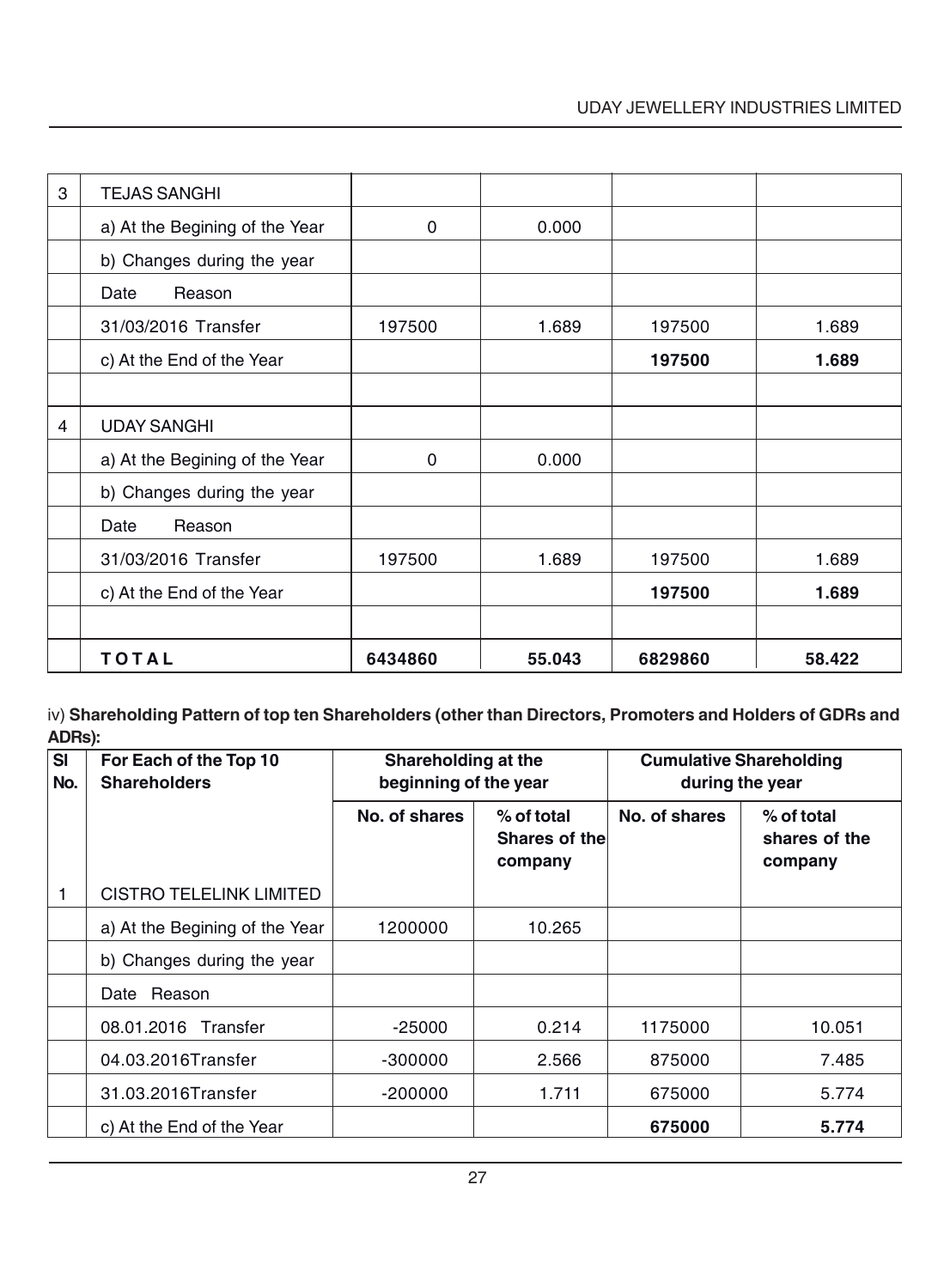| $\overline{c}$ | <b>CLASSIC FILAMENTS LIMITED</b> |           |                              |         |       |
|----------------|----------------------------------|-----------|------------------------------|---------|-------|
|                | a) At the Begining of the Year   | 1300000   | 11.120                       |         |       |
|                | b) Changes during the year       |           |                              |         |       |
|                | Date<br>Reason                   |           |                              |         |       |
|                | 25.03.2016<br>Transfer           | $-300000$ | 2.566                        | 1000000 | 8.554 |
|                | 31.03.2016<br>Transfer           | $-200000$ | 1.711                        | 800000  | 6.843 |
|                | c) At the End of the Year        |           |                              | 800000  | 6.843 |
|                |                                  |           |                              |         |       |
| 3              | <b>RAJESH GUPTA</b>              |           |                              |         |       |
|                | a) At the Begining of the Year   | 450000    | 3.849                        |         |       |
|                | b) Changes during the year       |           | (NO CHANGES DURING THE YEAR) |         |       |
|                | c) At the End of the Year        |           |                              | 450000  | 3.849 |
|                |                                  |           |                              |         |       |
| 4              | <b>SANJAY GUPTA</b>              |           |                              |         |       |
|                | a) At the Begining of the Year   | 450000    | 3.849                        |         |       |
|                | b) Changes during the year       |           | (NO CHANGES DURING THE YEAR) |         |       |
|                | c) At the End of the Year        |           |                              | 450000  | 3.849 |
|                |                                  |           |                              |         |       |
| 5              | <b>DARSHAN GUPTA</b>             |           |                              |         |       |
|                | a) At the Begining of the Year   | 360790    | 3.086                        |         |       |
|                | b) Changes during the year       |           | (NO CHANGES DURING THE YEAR) |         |       |
|                | c) At the End of the Year        |           |                              | 360790  | 3.086 |
|                |                                  |           |                              |         |       |
| 6              | <b>TANEEA SANJJOY PASARRI</b>    |           |                              |         |       |
|                | a) At the Begining of the Year   | 360000    | 3.079                        |         |       |
|                | b) Changes during the year       |           |                              |         |       |
|                | Date<br>Reason                   |           |                              |         |       |
|                | 25.12.2015<br>Transfer           | $-24400$  | 0.209                        | 335600  | 2.871 |
|                | c) At the End of the Year        |           |                              | 335600  | 2.871 |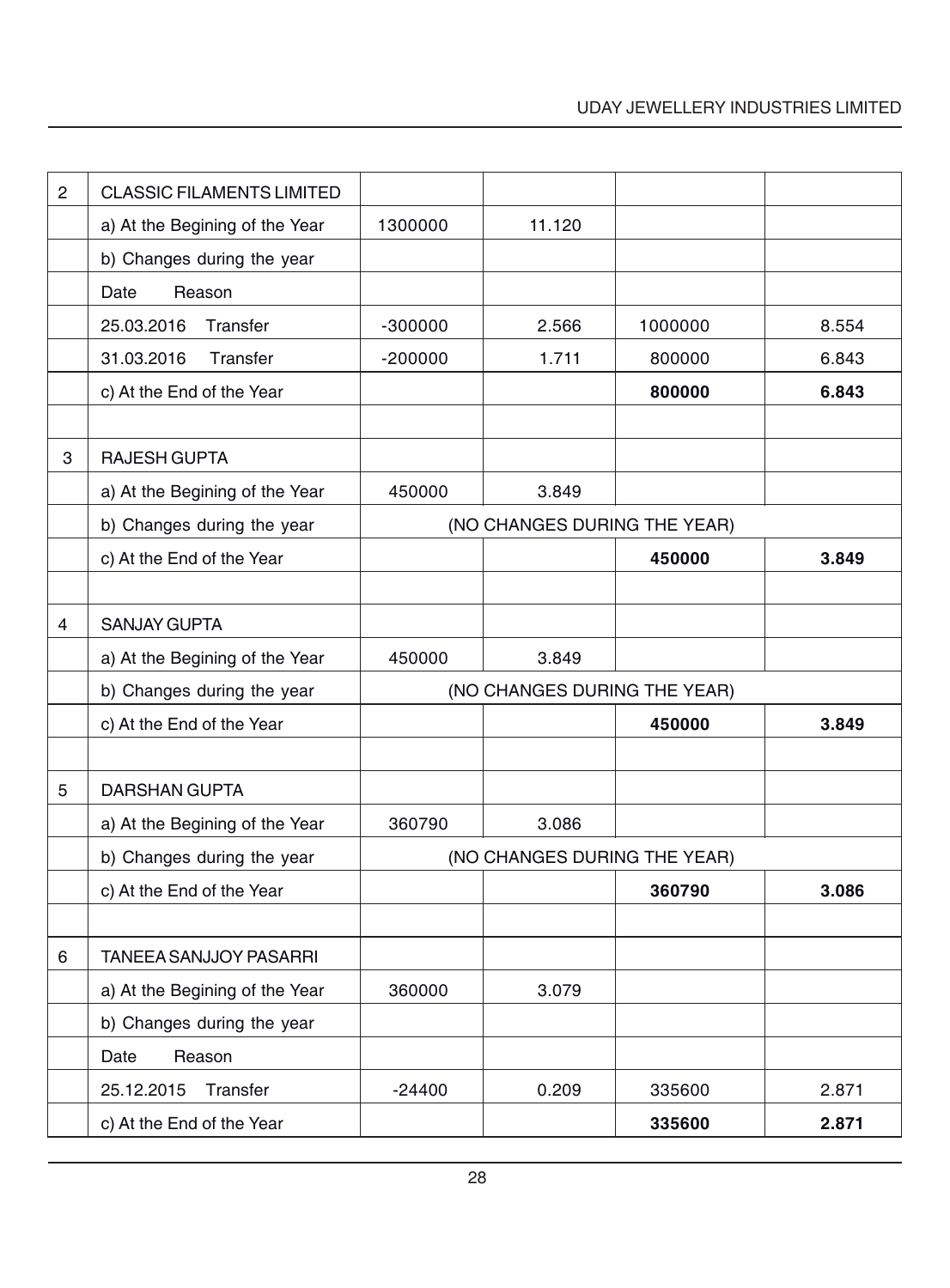# UDAY JEWELLERY INDUSTRIES LIMITED

| $\overline{7}$ | V KAMALA DEVI                  |           |                              |        |       |
|----------------|--------------------------------|-----------|------------------------------|--------|-------|
|                | a) At the Begining of the Year | 217330    | 1.859                        |        |       |
|                | b) Changes during the year     |           | (NO CHANGES DURING THE YEAR) |        |       |
|                | c) At the End of the Year      |           |                              | 217330 | 1.859 |
|                |                                |           |                              |        |       |
| 8              | <b>CHOICE EQUITY BROKING</b>   |           |                              |        |       |
|                | PRIVATE LIMITED                |           |                              |        |       |
|                | a) At the Begining of the Year | 0         | 0.00                         |        |       |
|                | b) Changes during the year     |           |                              |        |       |
|                | Reason<br>Date                 |           |                              |        |       |
|                | 04.03.2016<br>Transfer         | 300000    | 2.566                        | 300000 | 2.566 |
|                | Transfer<br>31.03.2016         | $-100000$ | 0.855                        | 200000 | 1.711 |
|                | c) At the End of the Year      |           |                              | 200000 | 1.711 |
|                |                                |           |                              |        |       |
| 9              | PRAVEEN KUMAR                  |           |                              |        |       |
|                | a) At the Begining of the Year | 0         | 0.00                         |        |       |
|                | b) Changes during the year     |           |                              |        |       |
|                | Date Reason                    |           |                              |        |       |
|                | 18.03.2016 Transfer            | 30        | 0.000                        | 30     | 0.000 |
|                | 25.03.2016Transfer             | 7855      | 0.067                        | 7885   | 0.067 |
|                | 31.03.2016Transfer             | 105039    | 0.898                        | 112924 | 0.966 |
|                | c) At the End of the Year      |           |                              | 112924 | 0.966 |
|                |                                |           |                              |        |       |
| 10             | SANDEEP GUPTA                  |           |                              |        |       |
|                | a) At the Begining of the Year | 0         | 0.00                         |        |       |
|                | b) Changes during the year     |           |                              |        |       |
|                | Date<br>Reason                 |           |                              |        |       |
|                | Transfer<br>11.03.2016         | 97880     | 0.837                        | 97880  | 0.837 |
|                | Transfer<br>31.03.2016         | 2120      | 0.018                        | 100000 | 0.855 |
|                | c) At the End of the Year      |           |                              | 100000 | 0.855 |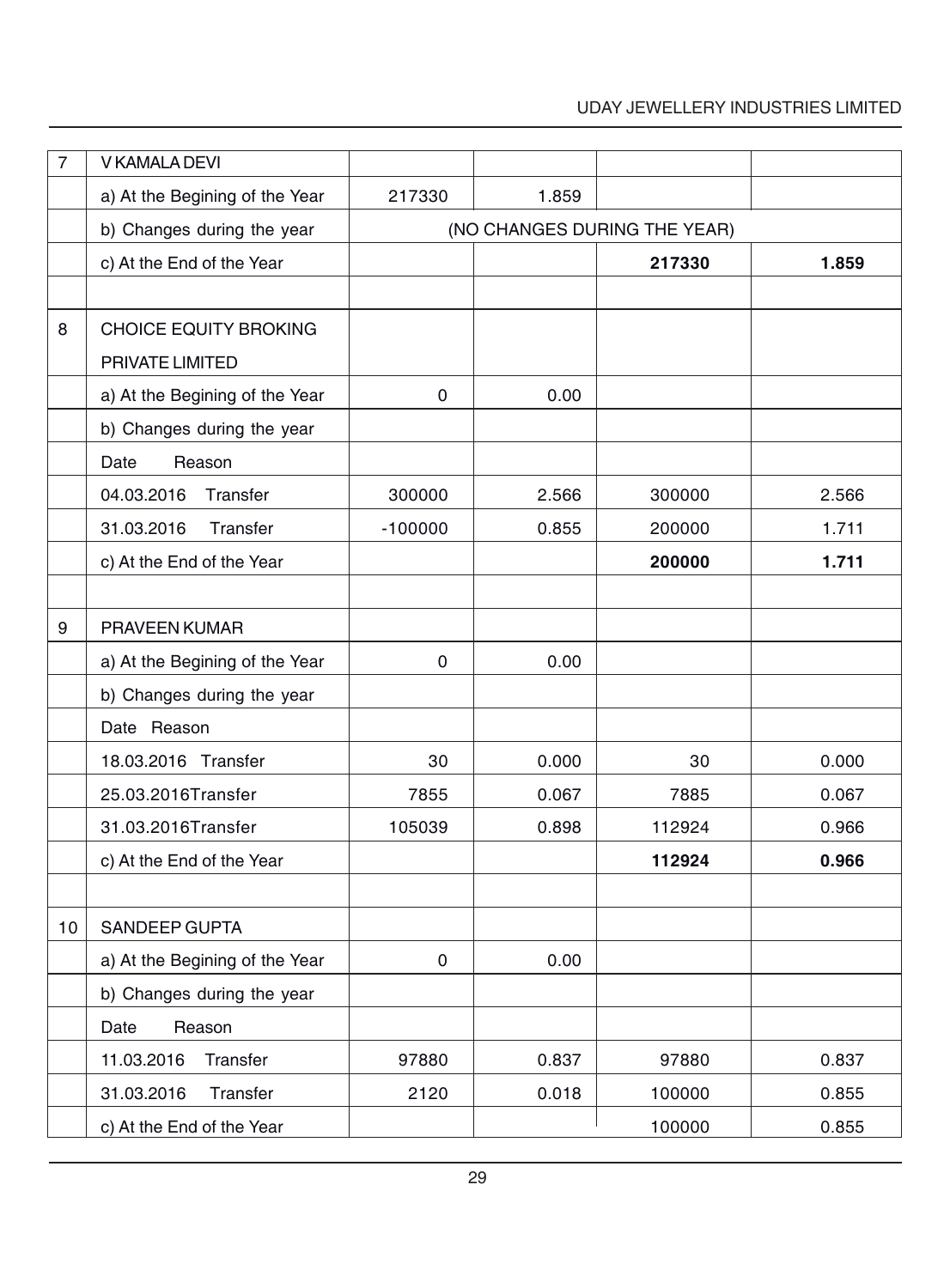# UDAY JEWELLERY INDUSTRIES LIMITED

| 11 | <b>AJAY SHRIVASTAVA</b>         |          |                              |              |        |
|----|---------------------------------|----------|------------------------------|--------------|--------|
|    | a) At the Begining of the Year  | 35000    | 0.299                        |              |        |
|    | b) Changes during the year      |          | (NO CHANGES DURING THE YEAR) |              |        |
|    | c) At the End of the Year       |          |                              | 35000        | 0.299  |
|    |                                 |          |                              |              |        |
| 12 | RAJENDRA KUMAR LOHIA            |          |                              |              |        |
|    | a) At the Begining of the Year  | 40109    | 0.343                        |              |        |
|    | b) Changes during the year      |          | (NO CHANGES DURING THE YEAR) |              |        |
|    | c) At the End of the Year       |          |                              | 40109        | 0.343  |
|    |                                 |          |                              |              |        |
| 13 | <b>BAKRA PRATISTHAN LIMITED</b> |          |                              |              |        |
|    | a) At the Begining of the Year  | 40000    | 0.342                        |              |        |
|    | b) Changes during the year      |          |                              |              |        |
|    | Reason<br>Date                  |          |                              |              |        |
|    | 04.05.2015<br>Transfer          | $-40000$ | 0.342                        | $\mathbf{0}$ | 0.00   |
|    | c) At the End of the Year       |          |                              | $\mathbf{0}$ | 0.00   |
|    | <b>TOTAL</b>                    | 4453229  | 38.092                       | 3776753      | 32.306 |

# **v) Shareholding of Directors and Key Managerial Personnel:**

| SINo.          | Director's<br><b>Name</b>            | Shareholding at the<br>beginning of' the year |                                           |                                                                         | the year         | Shareholding at the end of                |                                                                  | $%$ of<br>change in                    |
|----------------|--------------------------------------|-----------------------------------------------|-------------------------------------------|-------------------------------------------------------------------------|------------------|-------------------------------------------|------------------------------------------------------------------|----------------------------------------|
|                |                                      | No. of<br><b>Shares</b>                       | % of total<br>shares of<br>the<br>company | % of Shares<br>Pledged/<br><b>Shares</b><br>encumb-<br>ered<br>to total | No. of<br>shares | % of total<br>shares of<br>the<br>company | % of Shares<br>Pledged/<br>encumb-<br>ered<br>to total<br>shares | share<br>holding<br>during<br>the year |
|                | <b>RITESH KUMAR</b><br><b>SANGHI</b> | 3116060                                       | 26.654                                    | 0.000                                                                   | 3116060          | 26.654                                    | 0.000                                                            | 0.000                                  |
| $\overline{c}$ | <b>SANJAY KUMAR</b><br><b>SANGHI</b> | 3318800                                       | 28,389                                    | 0.000                                                                   | 3318800          | 28,389                                    | 0.000                                                            | 0.000                                  |
|                | <b>TOTAL</b>                         | 6434860                                       | 55.043                                    | 0.000                                                                   | 6434860          | 55.043                                    | 0.000                                                            | 0.000                                  |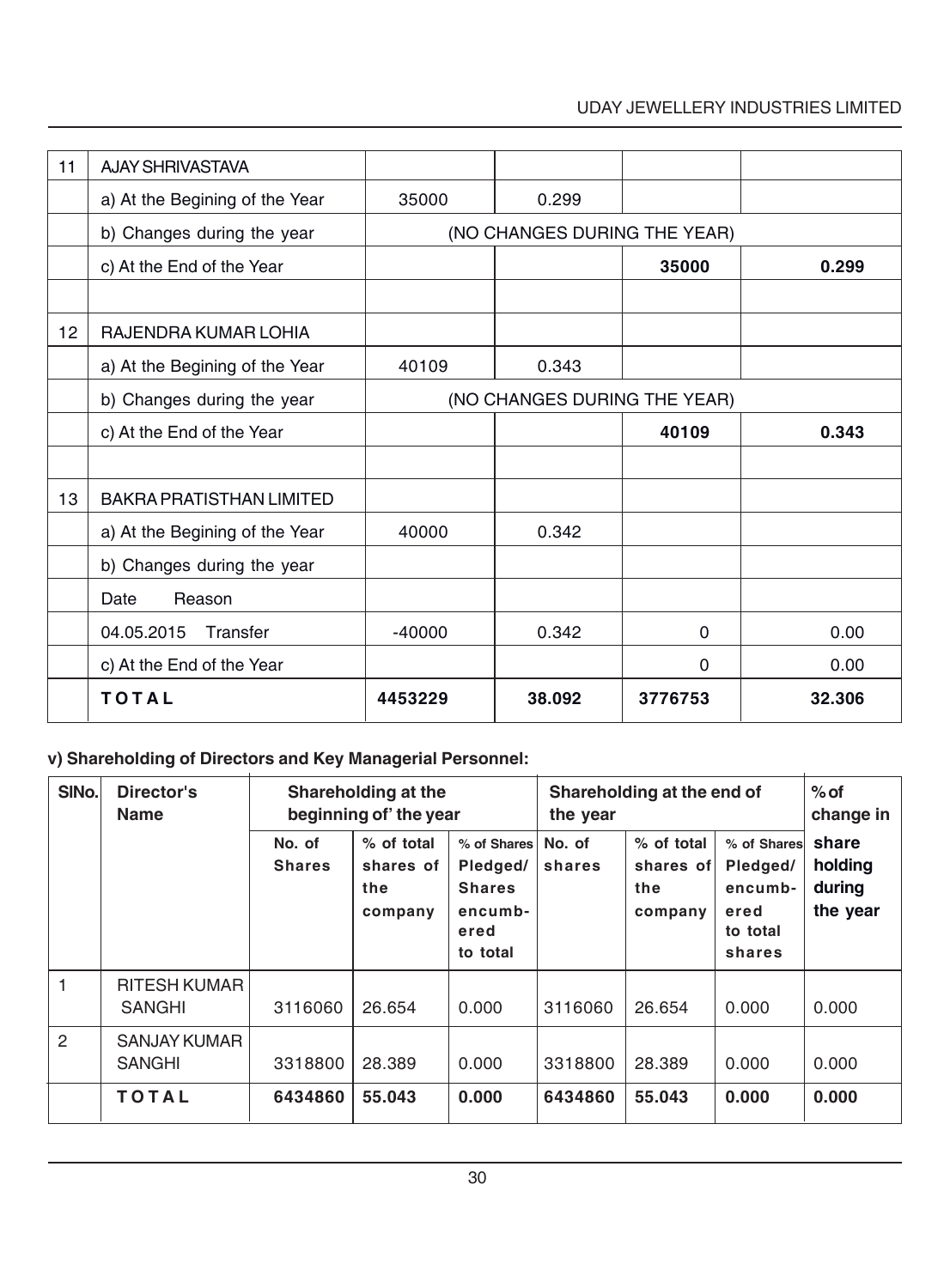# **V) INDEBTEDNESS**

**Indebtedness of the Company including interest outstanding / accrued but not due for payment**

|                                                        | <b>Secured Loans</b><br>excluding deposits | <b>Unsecured</b><br>Loans | <b>Deposits</b> | <b>Total</b><br><b>Indebtedness</b> |
|--------------------------------------------------------|--------------------------------------------|---------------------------|-----------------|-------------------------------------|
| Indebtedness at the beginning<br>of the financial year |                                            |                           |                 |                                     |
| i) Principal Amount                                    |                                            | 2,50,00,000               |                 | 2,50,00,000                         |
| ii) Interest due but not paid                          |                                            | 29,72,102                 |                 | 29,72,102                           |
| iii) Interest accrued but not due                      |                                            |                           |                 |                                     |
| Total (i+ii+iii)                                       |                                            | 2,79,72,102               |                 | 2,79,72,102                         |
| Change in Indebtedness<br>during the financial year    |                                            |                           |                 |                                     |
| * Addition                                             | 4,30,56,686                                |                           |                 | 4,30,56,686                         |
| * Reduction                                            |                                            |                           |                 |                                     |
| Net Change                                             |                                            |                           |                 |                                     |
| Indebtedness at the end of<br>the financial year       |                                            |                           |                 |                                     |
| i) Principal Amount                                    | 4,30,56,686                                | 2,50,00,000               |                 | 6,80,56,686                         |
| ii) Interest due but not paid                          |                                            | 45,48,712                 |                 | 45,48,712                           |
| iii) Interest accrued but not due                      |                                            |                           |                 |                                     |
| Total (i+ii+iii)                                       | 4,30,56,686                                | 2,95,48,712               |                 | 7,26,05,398                         |

**VI. REMUNERATION OF DIRECTORS AND KEY MANAGERIAL PERSONNEL**

**(Rs. in lakhs)**

| SN. | <b>Particulars of Remuneration</b>                                                        | Name of MD/WTD/CS   |              |                 | <b>Total</b><br><b>Amount</b> |
|-----|-------------------------------------------------------------------------------------------|---------------------|--------------|-----------------|-------------------------------|
|     |                                                                                           | <b>Ritesh Kumar</b> | Sanjay Kumar | Pragya Sarda-CS |                               |
|     |                                                                                           | Sanghi-MD           | Sanghi-ED    |                 |                               |
|     | <b>Gross salary</b>                                                                       |                     |              |                 |                               |
|     | (a) Salary as per provisions<br>contained in section 17(1)<br>of the Income-tax Act, 1961 |                     |              | 4.14            | 4.14                          |
|     | (b) Value of perquisites u/s<br>17(2) Income-tax Act, 1961                                |                     |              |                 |                               |
|     | (c) Profits in lieu of salary<br>under section $17(3)$<br>Income-tax Act, 1961            |                     |              |                 |                               |
| 2   | <b>Stock Option</b>                                                                       |                     |              |                 |                               |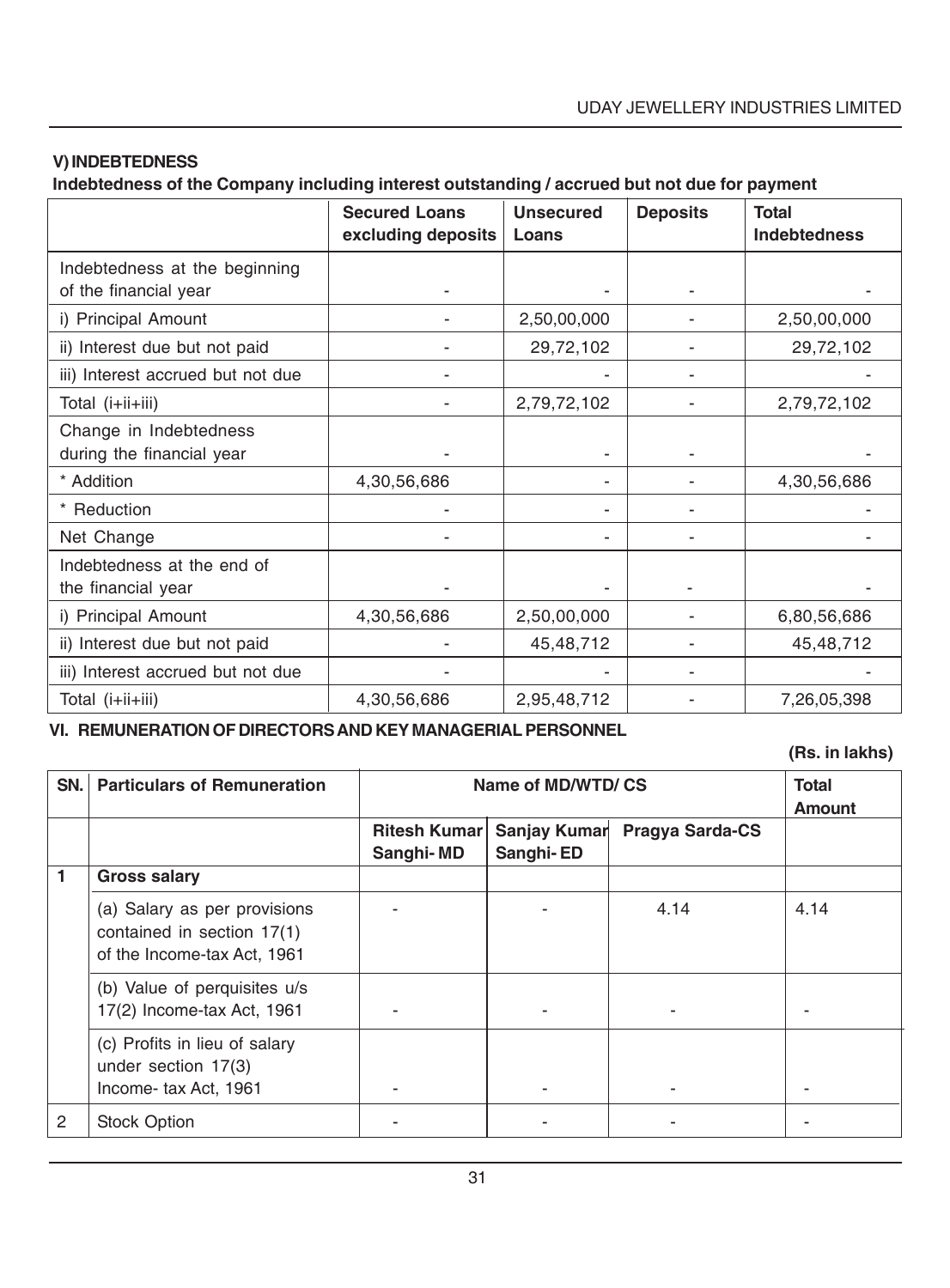# UDAY JEWELLERY INDUSTRIES LIMITED

| 3 | <b>Sweat Equity</b>        |  |   |  |
|---|----------------------------|--|---|--|
| 4 | Commission-as % of profit- |  |   |  |
|   | others, specify            |  | ۰ |  |
| 5 | Others, please specify     |  |   |  |
|   | Total (A)                  |  |   |  |
|   | Ceiling as per the Act     |  |   |  |

#### **VII. PENALTIES / PUNISHMENT/ COMPOUNDING OF OFFENCES:**

There were no penalties, punishment or compounding of offences during the year ended March 31, 2016.

#### **ANNEXURE - V**

# **FORM NO. AOC -2**

# **(Pursuant to clause (h) of sub-section (3) of section 134 of the Act and Rule 8(2) of the Companies (Accounts) Rules, 2014**

Form for disclosure of particulars of contracts / arrangements entered into by the company with related parties referred to in sub-section (1) of section 188 of the Companies Act, 2013 including certain arms length transactions under third proviso thereto:

- **1. Details of contracts or arrangements or transactions not at Arm's length basis:** Uday Jewellery Industries Limited (UJIL) has not entered into any contract or arrangement or transaction with its related parties which is not at arm's length during financial year 2015-16.
- 2. **Details of material contracts or arrangement or transactions at arm's length basis:**

| SL. | <b>Particulars</b>                                                                              | <b>Details</b>                                                                                                                              |
|-----|-------------------------------------------------------------------------------------------------|---------------------------------------------------------------------------------------------------------------------------------------------|
| No. |                                                                                                 |                                                                                                                                             |
| a)  | Name (s) of the related party &<br>nature of relationship                                       | Sanghi Jewellers Private Limited- Associate Concern                                                                                         |
| b)  | Nature of contracts/<br>arrangements/transaction                                                | Purchase of Gold Ornaments and Jobwork Services for<br>making the same.                                                                     |
| c)  | Duration of the contracts<br>/arrangements/transaction                                          | Approval from members at the 16th Annual General Meeting<br>held on 29th September, 2015 for contracts between<br>01.10.2015 to 30.09.2016. |
| d)  | Salient terms of the contracts or<br>arrangements or transaction<br>including the value, if any |                                                                                                                                             |
| e)  | Date of approval by the Board                                                                   | Not applicable, since the contract was entered into in the<br>ordinarycourse of business and on arm's length basis.                         |
|     | Amount paid as advances, if any                                                                 |                                                                                                                                             |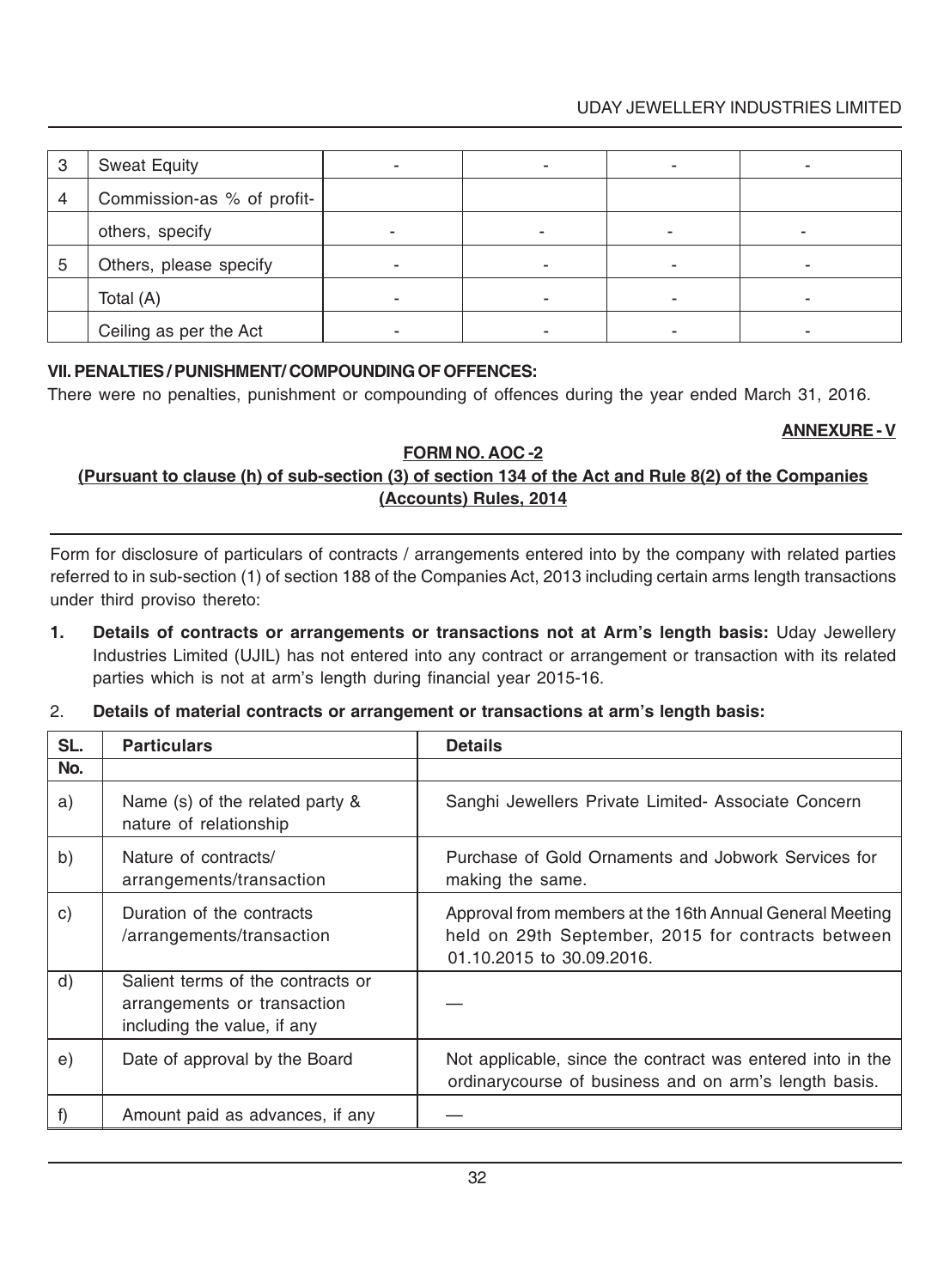#### **ANNEXURE - VI**

#### **CERTIFICATE ON COMPLIANCE WITH THE PROVISIONS OF CORPORATE GOVERNANCE**

To The Members, UDAY JEWELLERY INDUSTRIES LIMITED Hyderabad.

We have examined the records of UDAY JEWELLERY INDUSTRIES LIMITED, , Hyderabad for the purpose of certifying compliance of the conditions as stipulated in Clause 49 of the Listing Agreement of the Company with the Stock Exchanges for the period from 1st April, 2015 to 30th November, 2015 and as per the Schedule V(E) of Securities and Exchange Board of India (Listing Obligation and Disclosures Requirements)Regulations, 2015( Listing Regulations) as referred to in Regulation 15(2) of the Listing Regulations for the period from 1st December, 2015 to 31st March, 2016. We have obtained all the information, which is best of our knowledge and belief were necessary for the purpose of certification.

The Compliance of the conditions of Corporate Governance is the responsibility of the management. Our examination has been in the manner suggested in the Guidance Note on certification of Corporate Governance issued by the Institute of Company Secretaries of India and has been limited to a review of the procedures and implementation thereof adopted by the Company for ensuring compliance of conditions of Corporate Governance. It is neither an audit nor an expression of an opinion on the Financial Statements of the Company.

In our opinion and to the best of our information and according to the explanations given to us, and based on our reliance upon the representations made by the management, that there were no transactions of material nature with the management. We certify that the Company has complied with the condition of Corporate Governance as stipulated in the above mentioned listing Agreement and Listing Regulations, as applicable.

We further state that such compliance is neither an assurance as to the future viability of the Company nor the efficiency or effectiveness with which the Management has conducted the affairs of the Company.

> **Sd/- Ajay S Shrivastava Practicing Company Secretary FCS No.: 3489 C P No.: 3479**

**Place: Hyderabad Date: 23.08.2016**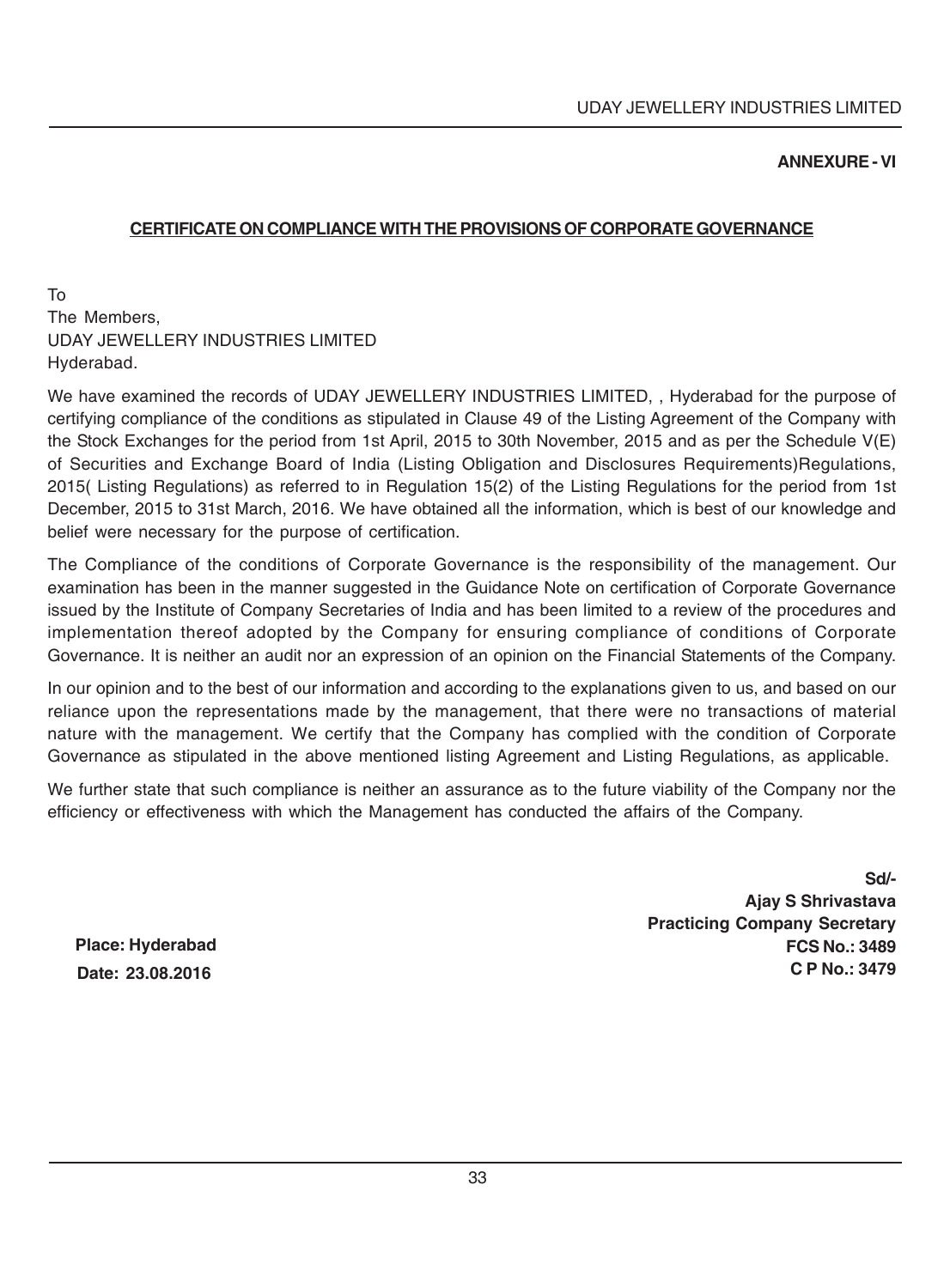#### **MANAGEMENT DISCUSSION AND ANALYSIS REPORT**

We submit herewith the Management discussion and analysis report on the business of the Company as applicable to the extent relevant.

#### **INDUSTRY STRUCTURE AND DEVELOPMENTS**

India's Gems and Jewellery sector has been contributing in a big way to the country's foreign exchange earnings (FEEs). However, according to a report from the Gem & Jewellery Export Promotion Council, during the year 2015-16, the demand for gems and jewellery exports declined to the lowest due to a slowing global economy.

Moreover, the Government of India in the Union Budget 2016-17 has levied an excise duty of 1 per cent without input tax credit or 12 per cent with input tax credit on articles of jewellery (excluding silver jewellery, other than studded with diamonds and some other precious stones) with a higher exemption and eligibility limits of Rs. 6 crores and Rs.12 crores respectively. The proposal created a nation-wide stir owing to concerns on operational hurdles. This may also lead to an increase in the price of jewelleries when their raw material prices are hardening thus biting the profitability.

On the Global scenario, according to various reports, Britain's exit from the European Union is likely to affect India's gems and jewellery exports in the long run, due to depreciation in the Pound (GBP) against global major currencies including the Indian rupee.

To boost the sector further, the Gem & Jewellery Export Promotion Council, an apex body for the gem and jewellery industry, has made various recommendations to the government relating to the current taxation policy thereby inviting business from foreign countries and making the 'Make in India' drive more successful.

#### **OPPORTUNITIES AND THREATS**

The following are some of the challenges that the gem and jewellery industry is facing at present:

- Lack of financial support by financial institutions Limited financial assistance from the Banks and lack of financing options has been a major challenge for the industry.
- Exchange rate fluctuations: Gems and jewellery industry is influenced by the rupee/dollar exchange rate because it is hundred per cent export oriented industry. Any variation in the exchange rates affects the margins of the players.
- ✦ Traditional ways: Utilization of high technology, speedy machinery and software has led to the gradual replacement of manual methods of polishing, manufacturing and designing of gems and jewellery. However, utilization of such techniques is relatively low in Indian gems and jewellery industry, because of the small size and unorganized nature of majority of the players.

Apart from various challenges faced by the industry, it can take advantages of the following opportunities:

- ✦ E-Commerce: In recent times, many brands have been doing exclusive retailing of diamond and gold jewellery online. The business of selling precious jewellery through website or an app is high in countries like US and China. Similar trend is coming up in India and that has great potential in future years.
- Exhibitions and Trade Fairs: The business of gem and jewellery can be developed by participating in various national and international level shows and exhibitions organised by various industry bodies thereby maintaining various business connections and clientele base.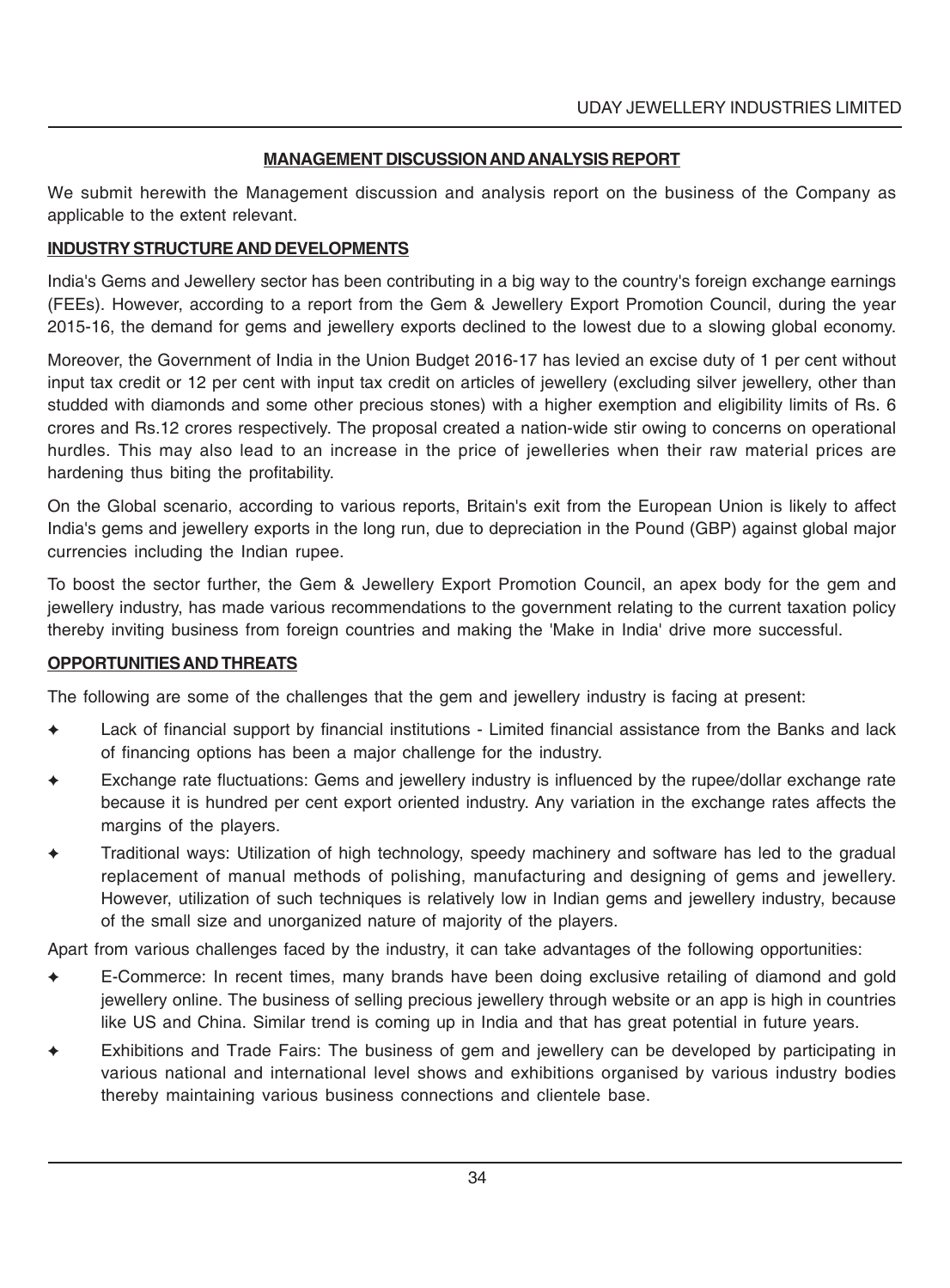### **OUTLOOK**

According to a report by Research and Markets, the Jewellery Market in India is expected to grow at a Compound Annual Growth Rate (CAGR) of 15.95 per cent over the period 2014-2019.Due to shortage of skilled manpower, the Gems and Jewellery Skill Council of India is planning to train over four million people till 2022. The Reserve Bank of India (RBI) has also liberalised gold import norms. With this, star and premier export houses can import the commodity, while banks and nominated agencies can offer gold for domestic use as loans to bullion traders and jewellers. Besides, Company is focusing on launching newest designs every three months to capture the market.

Further, a report from ICRA suggests that although, the excise duty levy has resulted in a brief impasse impacting industry volumes and margins to an extent during first quarter of current year 2016, it expects the industry to recover as retailers comply with the proposed regulations.

### **RISKS AND CONCERNS**

The Gems and Jewellery industry in India has been indifferent to the adoption and establishment of formal or informal industry standards. However, as the industry has grown and more and more businesses have started transacting on a global basis, a need has arisen for establishing standards. In recent years, attempts have been made to remedy the situation, particularly the establishment of hallmarking standards by the BIS. It is expected that the industry will see an increasing level of adoption of hallmarking in gold and certification in gemstones in years to come and this is critical to its competitiveness.

In addition, the Indian gem and jewellery industry faces a long term threat from China. Although India currently enjoys dominance in the world's cut and polished diamonds market, China may emerge as a viable rival, if not in the near term, certainly in the longer term, says a report from National Skill Development Corporation

### **INTERNAL CONTROL SYSTEMS AND THEIR ADEQUACY**

The Company has adequate internal control systems for its business with regard to operations, financial reporting, fraud control, compliance with applicable laws and regulations, etc. The internal auditors conducts regular audits and evaluates on a continuous basis, the adequacy and effectiveness of the internal control mechanism, adherence to the policies and procedures of the Company as well as the regulatory and legal requirements. A qualified and independent Audit Committee reviews the observations from the internal audit reports and suggests improvement for strengthening the control systems according to the changing business needs from time to time.

### **FINANCIAL CONDITION**

### **Share Capital**

The Authorised Share capital of the Company is Rs. 15,50,00,000/- divided into 1,55,00,000 equity shares of Rs. 10/- each. The Issued, Subscribed and Paid up Share Capital of the Company is Rs. 11,69,06,000/- divided into 1,16,90,600 equity shares of Rs. 10/- each.

### **Secured Loans**

The Company has borrowed a working capital loan from Kotak Mahindra Bank Limited during the Financial Year 2015-16. The amount of such loan as on 31st March, 2016 is Rs.430.57 lakhs.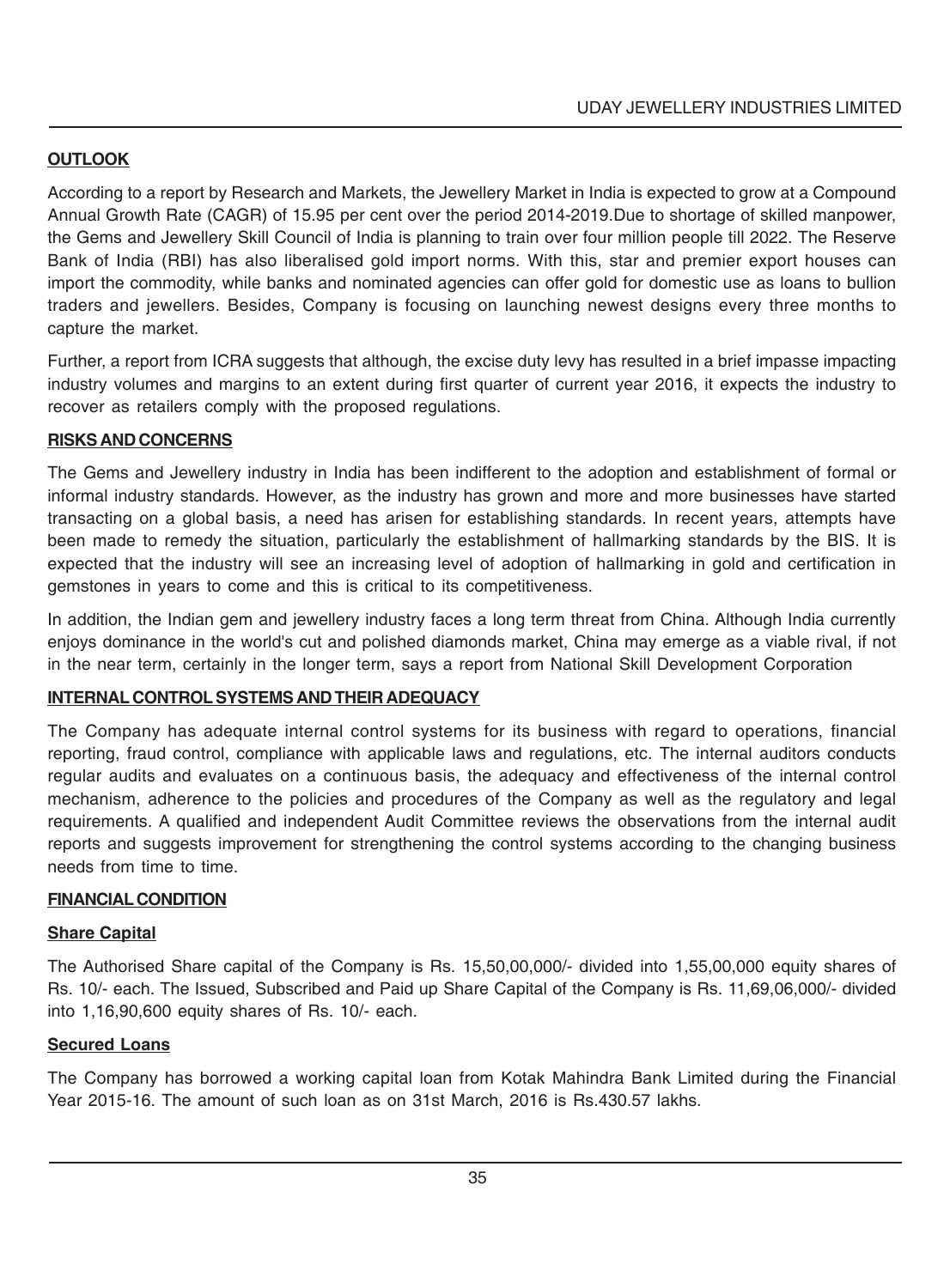### **Fixed Assets**

Fixed Assets (Net Block) is Rs. 46.15 lakhs during the year 2015-16

### **HUMAN RESOURCES**

The Company firmly believes that Human Resources and knowledge capital are vital for business success and creating value for stakeholders. The Company therefore, constantly attempts to motivate its staff through various incentives that breeds professionalism and also one which is employee centric.

### **CAUTIONARY STATEMENT**

Statement made in Management Discussion and Analysis report which seeks to describe the Objectives, projections, estimates, predictions may be considered to be forward looking statements and are stated as required by applicable laws and regulations. Actual results could differ from those expressed or implied and are determined by many factors including global and domestic demand - supply conditions, process, raw materials availability, tax laws, governmental policies and other statutes which may affect actual results which may be different from what the Directors envisaged in terms of future performance and outlook.

### **REPORT ON CORPORATE GOVERNANCE**

### **I. COMPANY'S PHILOSOPHY ON CORPORATE GOVERNANCE**

The Company's philosophy on corporate governance oversees business strategies and ensures fiscal accountability, ethical corporate behavior and fairness to all stakeholders comprising regulators, employees, customers, vendors, investors and the society at large. The Company truly believes in fair, transparent and ethical governance practices. The Company has adopted a code of conduct for its employees including the managing director and the executive directors. Further, the Company has adopted the Code of Conduct for fair disclosure of price sensitive information in accordance with SEBI (Prohibition of Insider Trading) Regulations, 2015.

During the year, SEBI has notified SEBI (Listing Obligations and Disclosure Requirements) Regulations, 2015 ( 'SEBI Listing Regulations') on September 2, 2015 vide Notification No SEBI/LAD-NRO/GN/2015-16/013, effective from ninetieth day from the date of its publication, to consolidate and streamline the provisions of existing Listing Agreement. Pursuant to Regulation 109 of the Listing Regulations and SEBI Circular no CIR/ CFD/CMD/6/2015 dated October 13, 2015, the Company has entered into fresh Listing Agreement with the Stock Exchanges. The Company is in compliance with the requirements as stipulated under Clause 49 of the Listing Agreements and regulation 17 to 27 read with Schedule V and clauses (b) to (i) of sub-regulation (2) of Regulation 46 of SEBI (Listing Regulations, as applicable, with regard to corporate governance.

### **II. BOARD OF DIRECTORS**

### **1. Composition:**

The Composition of the Board of Directors of the Company is in compliance with Regulation 17(1) of the SEBI Listing Regulations. The Board of Directors of the Company has an optimum combination of Executive, Non Executive and Independent Directors. The Board of Director of your Company comprises of six Directors as on 31st March, 2016.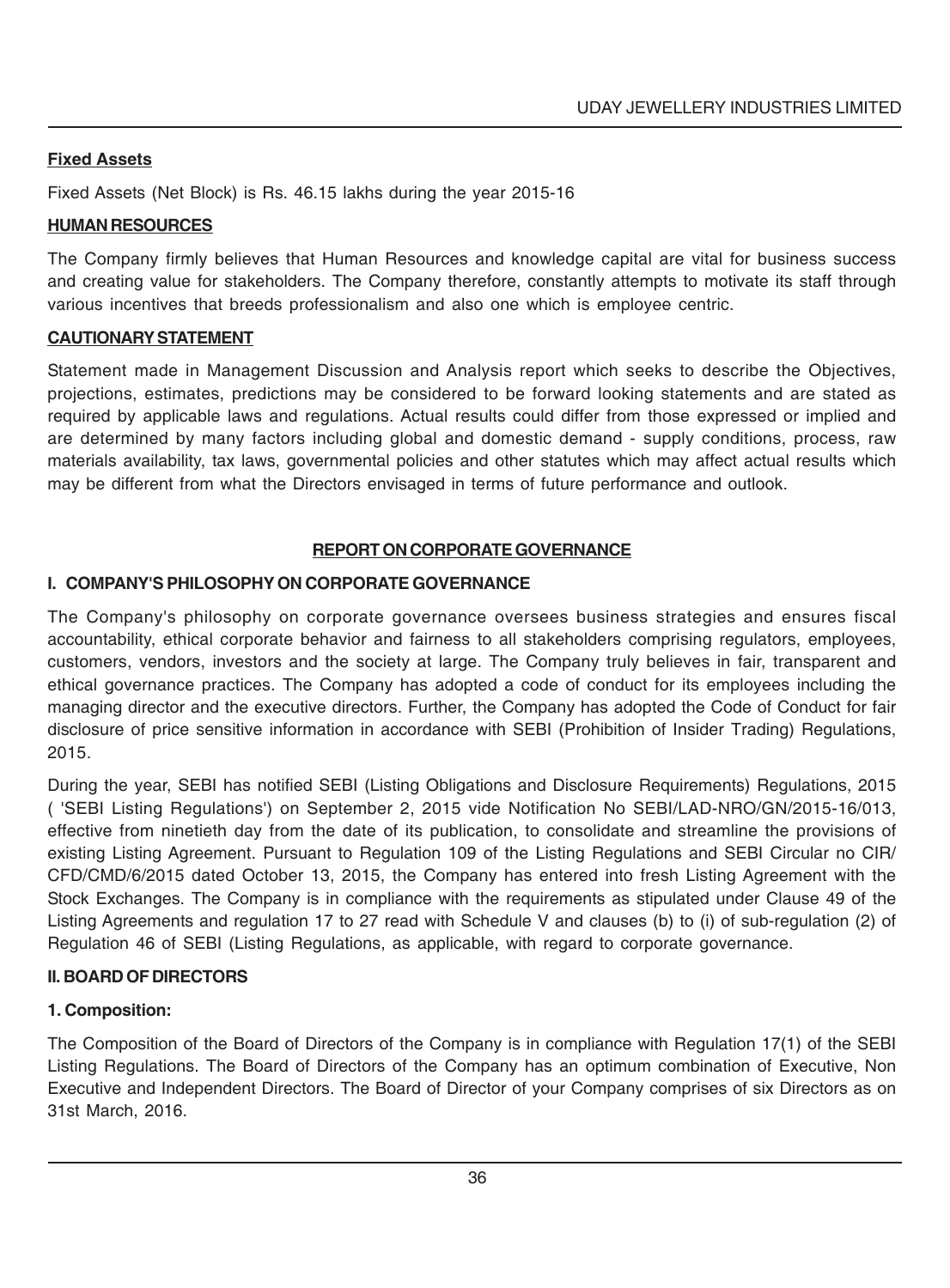The composition of the Board and category of each Director along with their shareholding in the Company as at March 31, 2016, is as follows:

| <b>Name</b>             | <b>Designation</b>       | Date of<br><b>Appointment</b> | Category                        | No. of Equity<br>shares held in<br>the Company |
|-------------------------|--------------------------|-------------------------------|---------------------------------|------------------------------------------------|
| Mr. Ritesh Kumar Sanghi | <b>Managing Director</b> | 22.08.2011                    | Promoter-Executive              | 31,16,060                                      |
| Mr. Sanjay Kumar Sanghi | Director                 | 22.08.2011                    | Promoter-Non-<br>Executive      | 33,18,800                                      |
| Mrs. Pritha Sanghi      | Director                 | 14.05.2014                    | Promoter-Non-<br>Executive      | --                                             |
| Mr. Siddharth Goel      | Director                 | 12.05.2012                    | Independent - Non-<br>Executive | $-$                                            |
| Mr. Ram Prasad Vempati  | Director                 | 18.08.2011                    | Independent - Non-<br>Executive | $-$                                            |
| Mr. Vikram Goel         | Director                 | 28.03.2013                    | Independent -Non-<br>Executive  | --                                             |

- Mr. Ritesh Kumar Sanghi (Managing Director) is the brother of Mr. Sanjay Kumar Sanghi and brother-in law of Mrs. Pritha Sanghi.
- Mr. Sanjay Kumar Sanghi is the spouse of Mrs. Pritha Sanghi.
- None of the other Directors are related to any other director on the Board.

### **2. Directorships and Memberships of the Directors in other Companies/ Committees**

All the Directors of the Company are compliant with the applicable provisions of Section 165(1) of the Companies Act, 2013 and Regulation 26(1) of SEBI Listing Regulations with respect to their number of Directorship in other Companies and chairmanship/membership on various Committees.

The details of the directorship of each Director on the Board of various other Companies along with their Chairmanship and Membership on the Board Committees are as follows:

| Name of Director        | <b>No. of Directorships</b> | Member/Chairperson of Committee* |             |
|-------------------------|-----------------------------|----------------------------------|-------------|
|                         |                             | <b>Member</b>                    | Chairperson |
| Mr. Ritesh Kumar Sanghi | 5                           | Nil                              |             |
| Mr. Sanjay Kumar Sanghi |                             | Nil                              |             |
| Mr. Siddharth Goel      |                             |                                  |             |
| Mr. Ram Prasad Vempati  |                             |                                  |             |
| Mr. Vikram Goel         |                             | Nil                              |             |
| Mrs. Pritha Sanghi      |                             | Nil                              |             |

\*Committees considered to reckon the limit are Audit Committee and Stakeholders Relationship Committee in public listed Companies.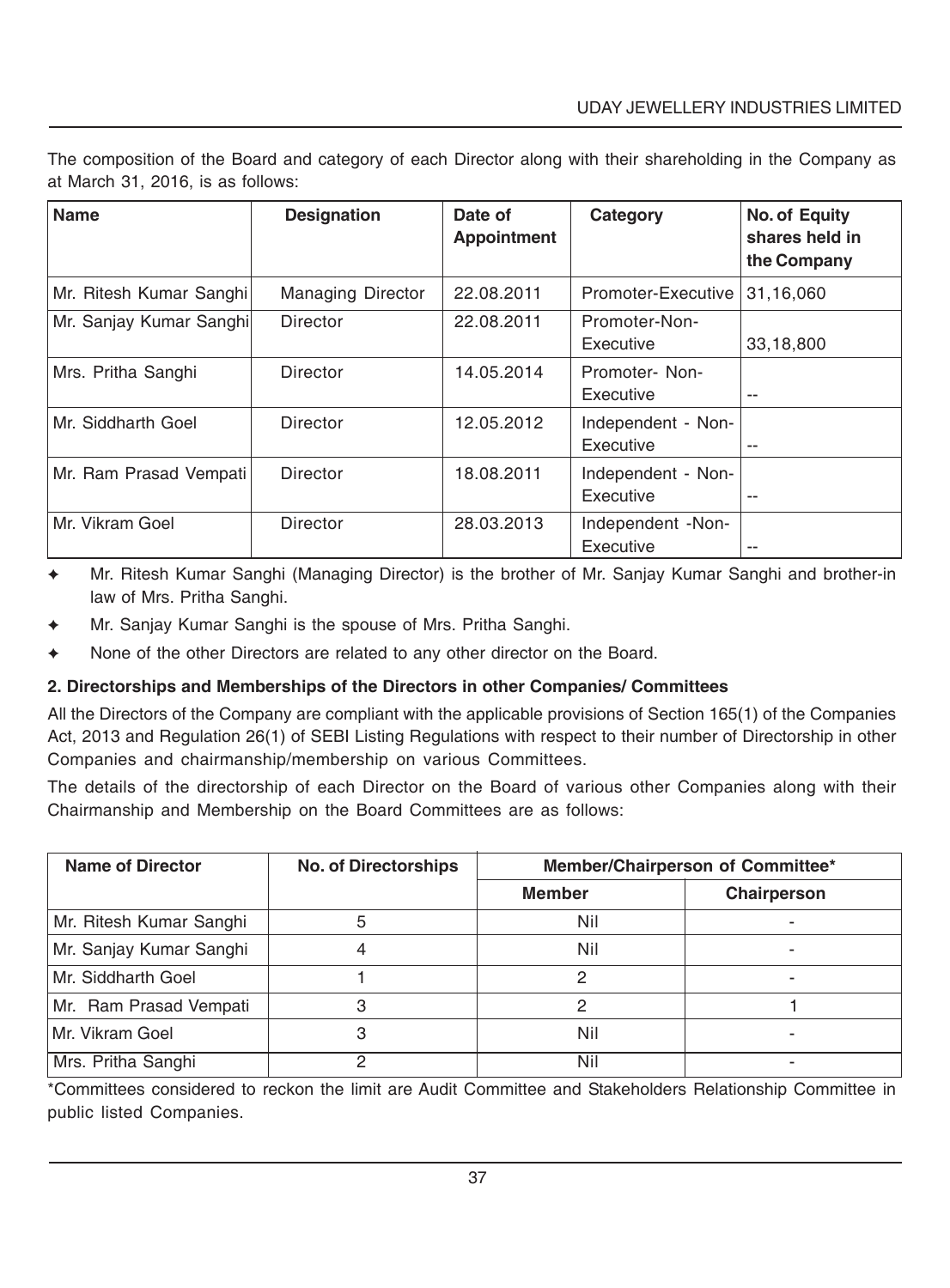### **3. Board Meetings**

In accordance with Section 173(1) of the Companies Act, 2013 and Regulation 17(2) of SEBI Listing Regulations, the Board of Directors meets at least four times a year, with a maximum time gap of one hundred and twenty days between any two meetings. Additional Board Meetings are held by the Company to address specific needs, as and when required. However, in case of a special and urgent business need, the Board's approval is taken by passing resolutions by circulation, as per the provisions of Section 175 of the Companies Act, 2013, which is ratified in the subsequent Board meeting. The notice of the Board meeting along with the Agenda is circulated to all the Directors well in advance.

During the Financial Year ended 31st March, 2016, seven Board Meetings were held on 29th May, 2015, 13th August, 2015, 26th August, 2015, 26th September, 2015, 01st October, 2015, 13th November, 2015 and 12th February, 2016. The maximum interval between any two meetings were within the maximum allowed gap of 120 days. The attendance of each director at the Board Meetings and last Annual General Meeting is as follows:

| SI No. | <b>Name of Director</b> | <b>Board Meeting</b> |                 | <b>AGM held on</b>   |
|--------|-------------------------|----------------------|-----------------|----------------------|
|        |                         | <b>Held</b>          | <b>Attended</b> | 29th September, 2015 |
| 01     | Mr. Ritesh Kumar Sanghi |                      | 5               | Not Present          |
| 02     | Mr. Sanjay Kumar Sanghi |                      |                 | Present              |
| 03     | Mr. Siddharth Goel      |                      | 6               | Present              |
| 04     | Mr. Ram Prasad Vempati  |                      |                 | Present              |
| 05     | Mr. Vikram Goel         |                      | 5               | Not Present          |
| 06     | Mrs. Pritha Sanghi      |                      |                 | Not Present          |

### **4. Independent Directors**

The Independent Directors on Board of the Company are non-executive directors and follow the criteria as defined under Regulation 16 of the SEBI Listing Regulations and Section 149(6) of the Companies Act, 2013.

The Independent Directors met on 12th February, 2016 in accordance with Regulation 25(3) of the SEBI Listing Regulations and discussed the

- ✦ the performance of Non-Independent Directors and the Board as a whole;
- ✦ the performance of the Chairperson of the Company, taking into account the views of Executive Directors and Non-Executive Directors; and
- ✦ the quality, quantity and timeliness of flow of information between the Company management and the Board that is necessary for the Board to effectively and reasonably perform their duties.

The familiarization programme for the new and continuing Independent Directors of the Company ensures that they understand the Company's business in depth and that would facilitate their active participation in managing the Company. The details of the familiarization programme are available on the Company's website at http:// www.udayjewellery.com/investors/downloads.

### **III. COMMITTEES OF THE BOARD**

The Board Committees are formed in accordance with the Companies Act, 2013 and the SEBI Listing Regulations. The Board Committees are set up under the formal approval of the Board to carry out clearly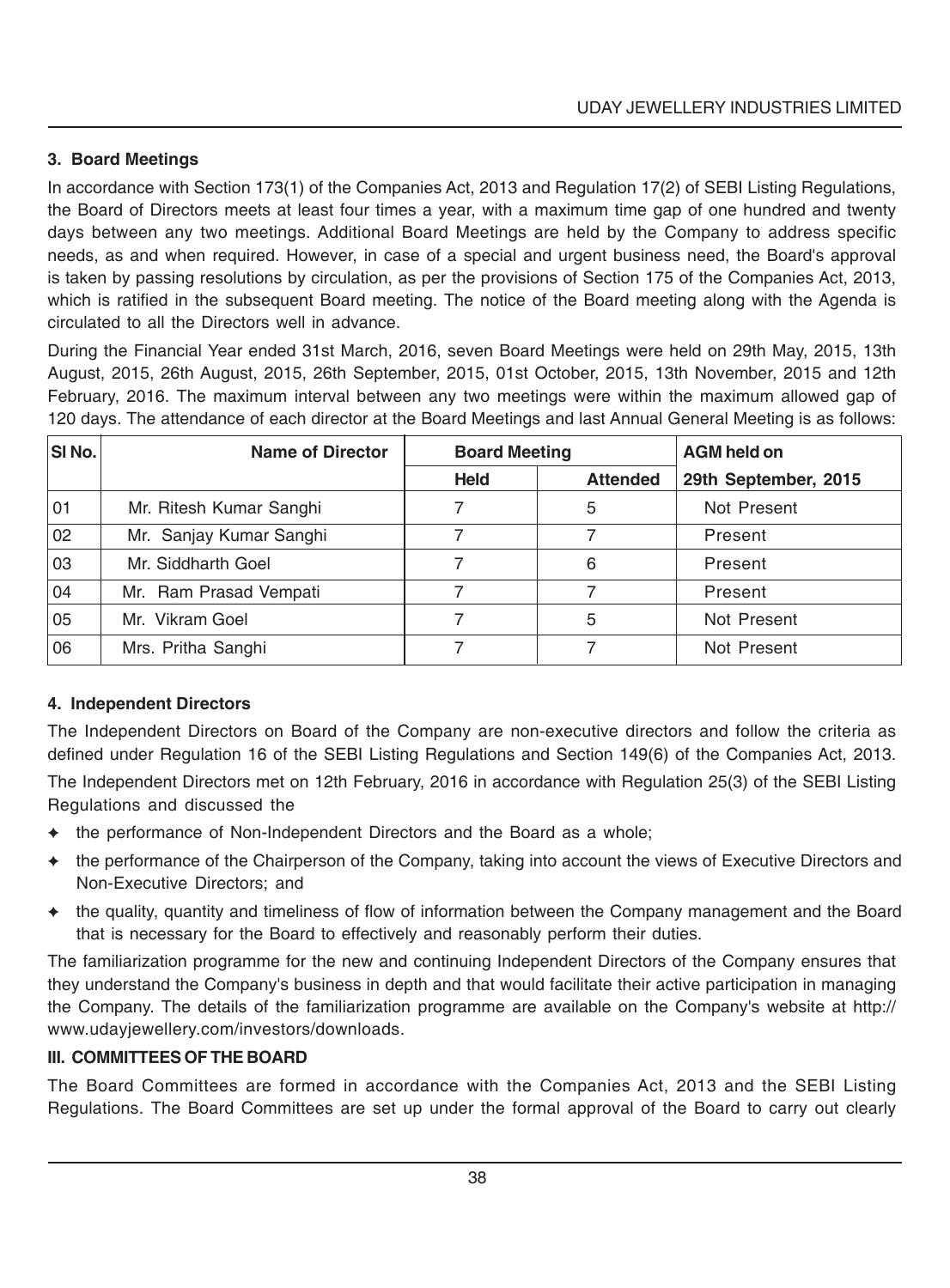defined roles which are considered to be performed by members of the Board, as a part of good governance practice The Committees meet at regular intervals and the Chairman of the respective Committee informs the Board about the summary of the discussions held in the Committee Meetings. The minutes of the meetings of all Committees are placed before the Board for review.

The Board has currently established the following Committees.

### **1. Audit Committee**

The Audit Committee of the Board is constituted in compliance with the provisions of Section 177 of the Companies Act, 2013 and Regulation 18 of the SEBI Listing Regulations. There are three members in the Audit Committee all of them being Independent Directors. In accordance with Part C Schedule II of the SEBI Listing Regulations, the terms of reference of the Audit committee are broadly as under:

- ✦ Overseeing the Company's financial reporting process and the disclosure of its financial information to ensure that the financial statement is correct, sufficient and credible.
- ✦ Recommending the appointment, remuneration and terms of appointment of Statutory Auditors of the Company and approval for payment of any other services;
- Reviewing with the management, the annual and quarterly financial statements before submission to the board for approval,
- ✦ reviewing and monitoring the auditor's independence and performance, and effectiveness of audit process;
- ✦ approval or any subsequent modification of transactions of the listed entity with related parties;
- $\triangleleft$  valuing the undertaking or assets of the Company, wherever it is necessary;
- ✦ evaluating internal financial controls and risk management systems;
- ✦ reviewing with the management, performance of Statutory and Internal Auditors, adequacy of the internal control systems;
- reviewing the adequacy of internal audit function and discussing with Internal Auditor any significant finding and reviewing the progress of corrective actions on such issues;
- discussing with Statutory Auditors, before the commencement of audit, on the nature and scope of audit as well as having post-audit discussion to ascertain area of concern, if any;
- reviewing the functioning of the Whistle Blowing mechanism;
- ✦ approving the appointment of Chief Financial Officer after assessing the qualifications, experience and background, etc. of the candidate;
- any other function as stipulated under the Companies Act, 2013, SEBI Listing Regulations or any other regulatory authorities from time to time.

During the Financial Year 2015-16, the Committee met four times on 29th May, 2015, 13th August, 2015, 13th November, 2015 and 12th February, 2016 in accordance with Regulation 18(2) of SEBI Listing Regulations. The composition of the Audit Committee and details of meetings attended by its members are as under;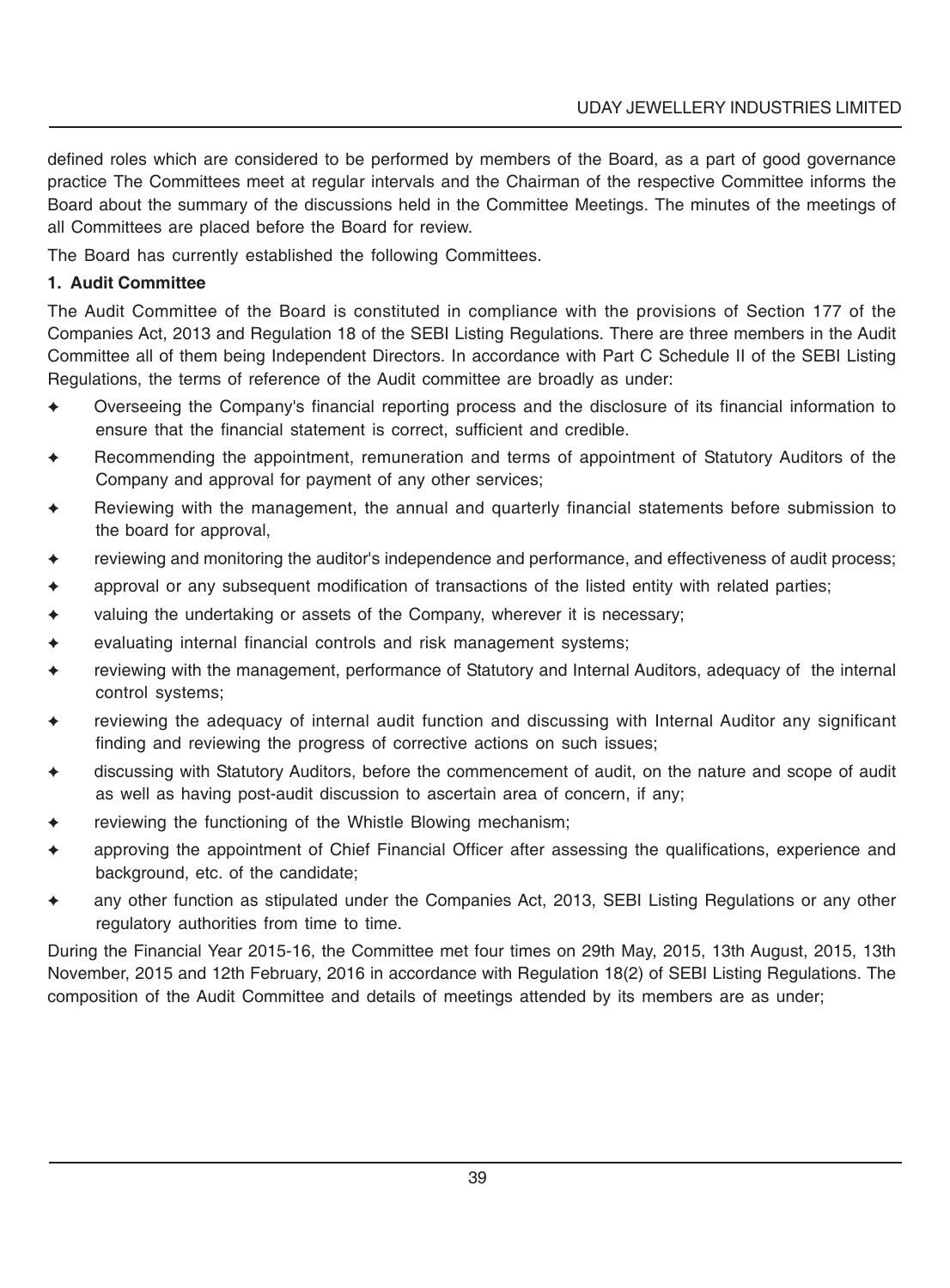| S No. | Name of the Director              | Category                   |             | <b>Number of meetings</b><br>during the FY 2015-16 |
|-------|-----------------------------------|----------------------------|-------------|----------------------------------------------------|
|       |                                   |                            | <b>Held</b> | <b>Attended</b>                                    |
| 1.    | Mr. Ram Prasad Vempati (Chairman) | Independent, Non-Executive |             |                                                    |
| 2.    | Mr. Siddharth Goel                | Independent, Non-Executive | 4           |                                                    |
| Ιз.   | Mr. VikramGoel                    | Independent, Non-Executive |             |                                                    |

### **2. Nomination and Remuneration Committee**

The Nomination and Remuneration Committee is constituted in compliance with the requirements of provisions of Section 178 of the Companies Act, 2013 and Regulation 19 of SEBI Listing Regulations. There are three members in the Nomination and Remuneration Committee all of them being Independent Directors. In accordance with Para A Part D Schedule II of the SEBI Listing Regulations, the terms of reference of the Nomination and Remuneration Committee are broadly as under:

- Determine/ recommend the criteria for qualifications, positive attributes and independence of Director and for appointment of Executive, Non-Executive and Independent Directors to the Board;
- Formulating the criteria for evaluating the performance of every director including the Independent Directors. Identify candidates who are qualified to become Directors and who may be appointed in the Management Committee and recommend to the Board their appointment and removal;
- Recommending to the Board a nomination and remuneration policy for the Directors, Key Managerial Personnel and other employees of the Company.
- ✦ Any other functions as may be required under the Companies Act, 2013 and the SEBI Listing Regulations.

During the Financial Year 2015-16, the Committee met once on 12th February, 2016 in accordance with Regulation 19 of SEBI Listing Regulations. The composition of the Nomination and Remuneration Committee and details of meetings attended by its members are as under;

| S No. | Name of the Director         | Category                   |             | <b>Number of meetings</b> |
|-------|------------------------------|----------------------------|-------------|---------------------------|
|       |                              |                            |             | during the FY 2015-16     |
|       |                              |                            | <b>Held</b> | <b>Attended</b>           |
|       | Mr.Siddharth Goel (Chairman) | Independent, Non-Executive |             |                           |
| 12.   | Mr.Ram Prasad Vempati        | Independent, Non-Executive |             |                           |
| ۱з.   | Mr. Vikram Goel              | Independent, Non-Executive |             |                           |

The criteria for evaluation of performance of the individual directors included various parameters viz. attendance & participation during the meetings, their active contribution& independent judgment, cohesiveness, discussions/deliberations on important matters, understanding of the Company, etc.

### **3. Stakeholders' Relationship Committee**

The Stakeholders' Relationship Committee is constituted in compliance with the requirements of provisions of Section 178 of the Companies Act, 2013 and Regulation 20 of SEBI Listing Regulations. There are three members in the Stakeholders' Relationship Committee all of them being Independent Directors. In accordance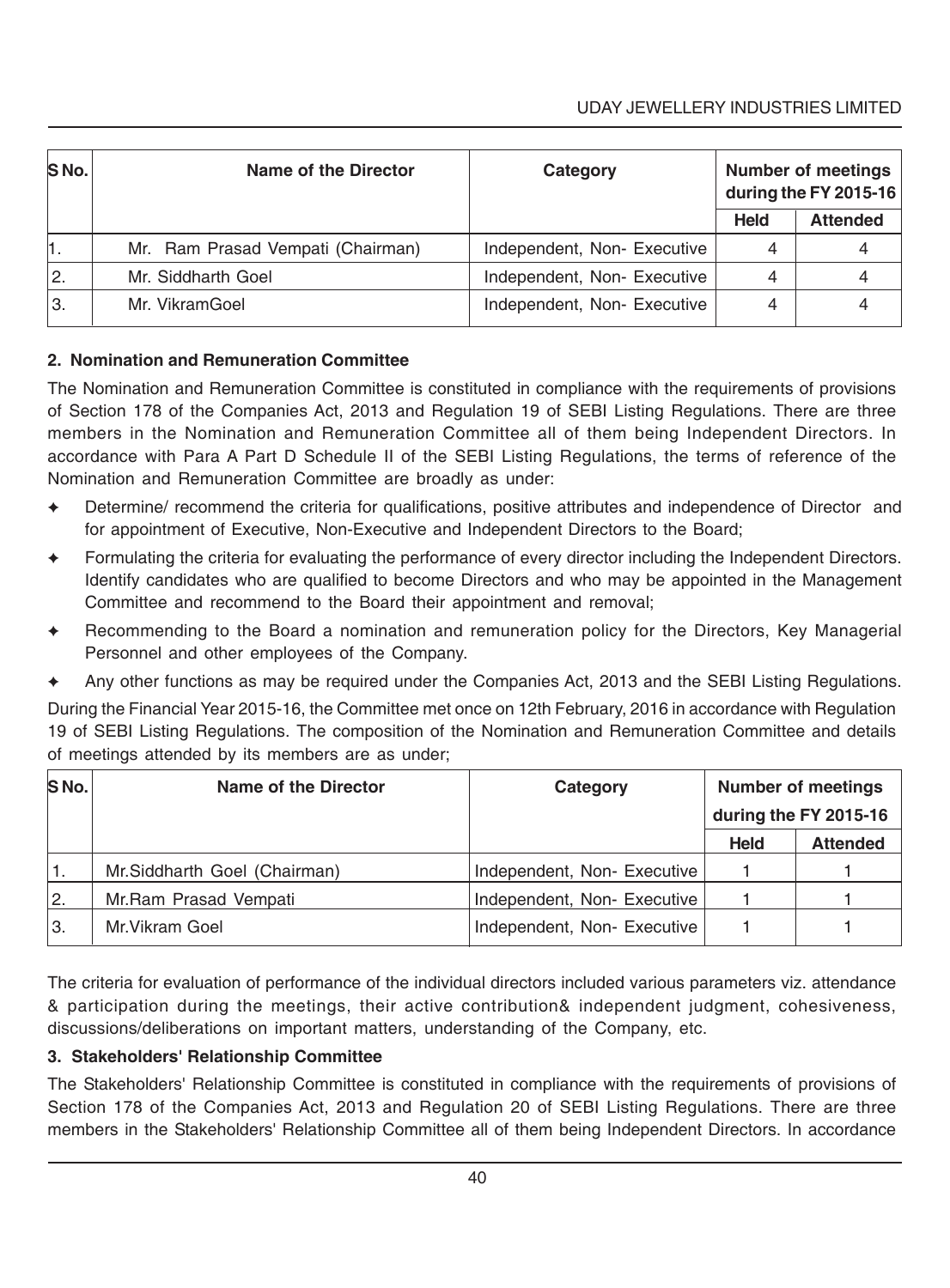with Para B Part D Schedule II of the SEBI Listing Regulations, the role of the Stakeholders' Relationship Committee is broadly as under:

- To consider and resolve the grievances of shareholders of the Company with respect to transfer and transmission of shares, replacement of share certificates, issue of duplicate share certificates and dematerialization of share certificates, non-receipt of annual report, non-receipt of declared dividend, etc;
- ✦ To review the periodicity and effectiveness of the share transfer process, statutory certifications, depository related issues and related activities
- ✦ To evaluate performance and service standards of the Registrar and Share Transfer Agent of the Company
- To suggest measures to improve investor service levels for the investors.

During the Financial Year 2015-16, the Committee met four times on 01st April, 2015, 13th August, 2015, 13th November, 2015 and 12th February, 2016 in accordance with Regulation 19 of SEBI Listing Regulations. The composition of the and details of meetings attended by its members are as under;

| <b>SNo.</b> | Name of the Director         | Category                   | <b>Number of meetings</b><br>during the FY 2015-16 |                 |
|-------------|------------------------------|----------------------------|----------------------------------------------------|-----------------|
|             |                              |                            | <b>Held</b>                                        | <b>Attended</b> |
|             | Mr. SiddharthGoel (Chairman) | Independent, Non-Executive |                                                    |                 |
| I2.         | Mr. Ram Prasad Vempati       | Independent, Non-Executive |                                                    |                 |
| IЗ.         | Mr. Vikram Goel              | Independent, Non-Executive |                                                    |                 |

Mr. Siddharth Goel is the Chairman of the Stakeholders' Relationship Committee. Ms. Pragya Sarda, Company Secretary, is the Compliance Officer of the Company for resolution of Shareholders' / Investors' complaints. During the financial year ended 31st March, 2016, no complaints were received from the shareholders and therefore no complaints were pending to be resolved.

### **IV. GENERAL BODY MEETINGS**

1.Details of last three Annual General Meetings held by the Company

| <b>Financial Year</b> | <b>Venue</b>                                                                            | Date / Time                       |
|-----------------------|-----------------------------------------------------------------------------------------|-----------------------------------|
| 2012-13               | Flat No 301, Plot No 5-9-60, Moghuls Court building,<br>Basheerbagh, Hyderabad - 500001 | 27th September, 2013 at 4.30 P.M. |
| 2013-14               | Flat No 301, Plot No 5-9-60, Moghuls Court building,<br>Basheerbagh, Hyderabad - 500001 | 29th September, 2014 at 3.30 P.M. |
| 2014-15               | 3-6-290/19, 1st Floor, Sadana Building,<br>Hyderguda, Hyderabad                         | 29th September, 2015 at 3.30 P.M. |

2. There was no Extraordinary General Meeting held by the Company during the Financial Year 2015-16.

3. No special resolution was passed in the previous three Annual General Meetings held by the Company.

4. During the Financial Year 2015-16, no special resolution was passed by way of postal ballot.

### **V. MEANS OF COMMUNICATION**

The primary means of Communication to the shareholders, customers, and other stakeholders is through the website of the Company. In accordance with Regulation 46 of the SEBI Listing Regulations, the Company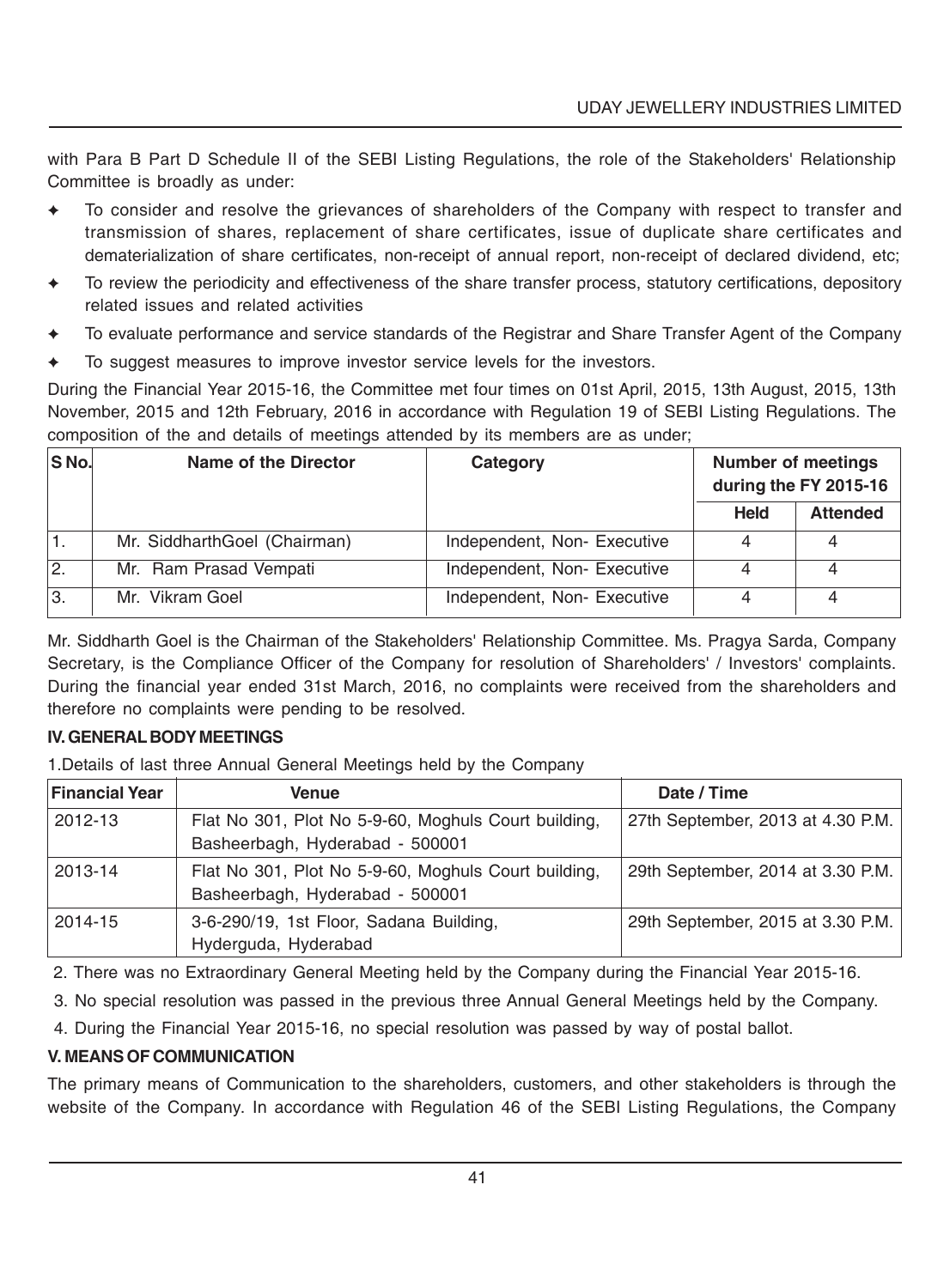maintains a functional website containing the basic information about the listed entity at - www.udayjewellery.com. The quarterly, half yearly and annual results of the Company's performance are made available on the website of the Company at http://www.udayjewellery.com/investors/performance. These results are also published in one English National daily newspaper viz Financial Express or Business Standard and one Regional Language Newspaper. The Company regularly updates any change in the content of the website within two working days of such change.

The website also displays vital information relating to the Company and its performance, official press releases and other related information. The Quarterly Results, Shareholding Pattern and all other corporate communication to the Stock Exchanges are filed through BSE Listing Centre, for dissemination on their website.

### **VI. GENERAL SHAREHOLDER INFORMATION**

| l Date                | 29th September, 2016                                                                        |
|-----------------------|---------------------------------------------------------------------------------------------|
| Time                  | 11:30 A.M.                                                                                  |
| Venue                 | Rajasthani Graduates Association, 'Snatak Bhavan', First Floor, Abids,<br>Hyderabad- 500001 |
| Book Closure Date     | 22nd September, 2016 - 29th September, 2016                                                 |
| Dividend Payment date | No dividend has been recommended                                                            |

### **1. Annual General Meeting for the Financial Year 2015-16**

### **2. Financial Year:-**

The Company follows April-March as the Financial Year. The Board meeting calendar of the Financial Year ended 31st March, 2016 for approval of quarterly financial results is as follows:

| Results for the quarter ending June 30, 2015                                  | : 13th August, 2015           |
|-------------------------------------------------------------------------------|-------------------------------|
| Results for the quarter ending September 30, 2015                             | : 13th November, 2015         |
| Results for the quarter ending December 31, 2015                              | : 12th February, 2016.        |
| Results for the quarter and year ending March 31, 2016                        | : 30th May, 2016              |
| Tentative Calendar of the Financial Year ended 31st March, 2017 is as follows |                               |
| Results for the quarter ending June 30, 2016                                  | : Second week of August, 2016 |

| Hesults for the quarter ending June 30, 2016                                    | : Second week of August, 2016    |
|---------------------------------------------------------------------------------|----------------------------------|
| Results for the quarter ending September 30, 2016                               | : Second week of November, 2016  |
| Results for the quarter ending December 31, 2016                                | : Second week of February, 2017. |
| Results for the quarter and year ending March 31, 2017 : Last week of May, 2017 |                                  |

### **3. Listing Details**

| Name and Address of Stock Exchange  | <b>Stock Code</b> |
|-------------------------------------|-------------------|
| <b>BSE</b> Limited                  | 539518            |
| The Calcutta Stock Exchange Limited | 18358             |
| <b>ISIN of the Comapny</b>          | INE551B01012      |

The Annual Listing fee for the Financial Year 2016-17 has been paid to the respective Stock Exchanges.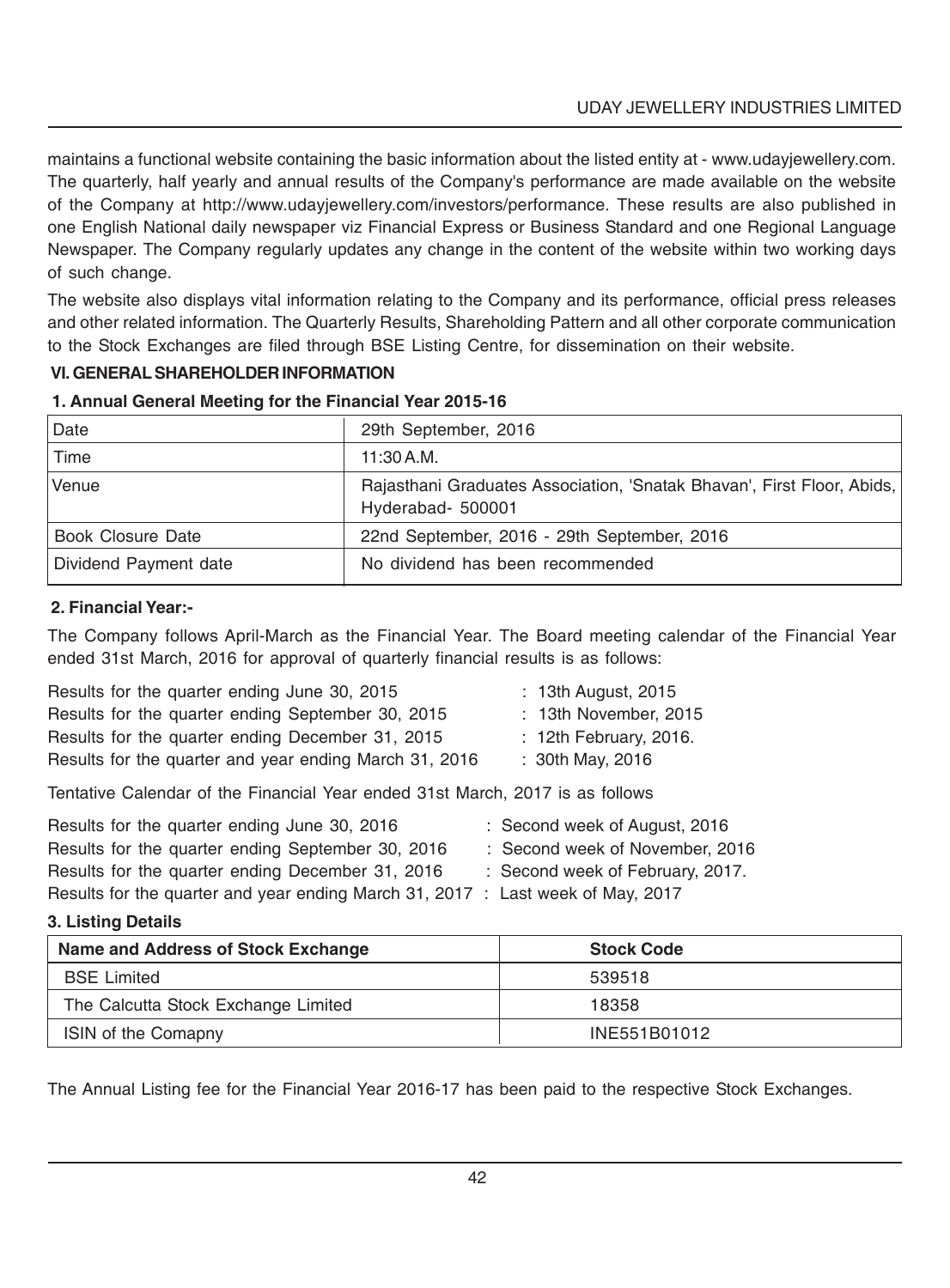### **4. Market Price Data**

The shares are not frequently traded on the Calcutta Stock Exchange Limited. The equity shares of the Company were listed on BSE Ltd with effect from 18th December, 2015. The monthly high and low prices and volumes of shares of the Company at BSE Limited (BSE) for the year ended 31st March, 2016 are as under:

| Month          | Hiah  | Low   | <b>Volume</b> |
|----------------|-------|-------|---------------|
| December-2015  | 12.14 | 10    | 49.717        |
| January-2016   | 18.28 | 11.63 | 97.722        |
| February- 2016 | 14.8  | 10.94 | 593           |
| March- 2016    | 16.3  | 10    | 10,33,337     |

**5. Market Performance of the Company during the Financial Year 2015-16**



### **6. Registrar and Share Transfer Agent**

Niche Technologies (P) Limited, D-511, Bagree Market, 71, B. R. B. Basu Road, Kolkata - 700 001, West Bengal Ph:- 033 22343576, 22357270 E mail: nichetechpl@nichetechpl.com

### **7. Share Transfer System**

The share transfers which are received in physical form are processed by the Registrar and Transfer Agents and the share certificates are returned after affecting the transfer, subject to the documents being valid and complete in all respects.

### **8. Distribution of Shareholding as at 31st March, 2016**

| Category<br>(No. of shares) | Number of<br>holders | % of total<br>holders | Number of<br>shares | $%$ of total<br>shares |
|-----------------------------|----------------------|-----------------------|---------------------|------------------------|
| Upto 500                    | 279                  | 47.45                 | 59,284              | 0.51                   |
| 501-1000                    | 174                  | 29.59                 | 1,67,291            | 1.43                   |
| 1001-5000                   | 83                   | 14.12                 | 2,14,184            | 1.83                   |
| 5001-10000                  | 19                   | 3.23                  | 1,61,697            | 1.38                   |
| 10001-50000                 | 17                   | 2.89                  | 3,71,745            | 3.18                   |
| 50001-100000                | 3                    | 0.51                  | 2,84,895            | 2.44                   |
| 100001 and above            | 13                   | 2.21                  | 1,04,31,504         | 89.23                  |
| Total                       | 588                  | 100.00                | 1,16,90,600         | 100.00                 |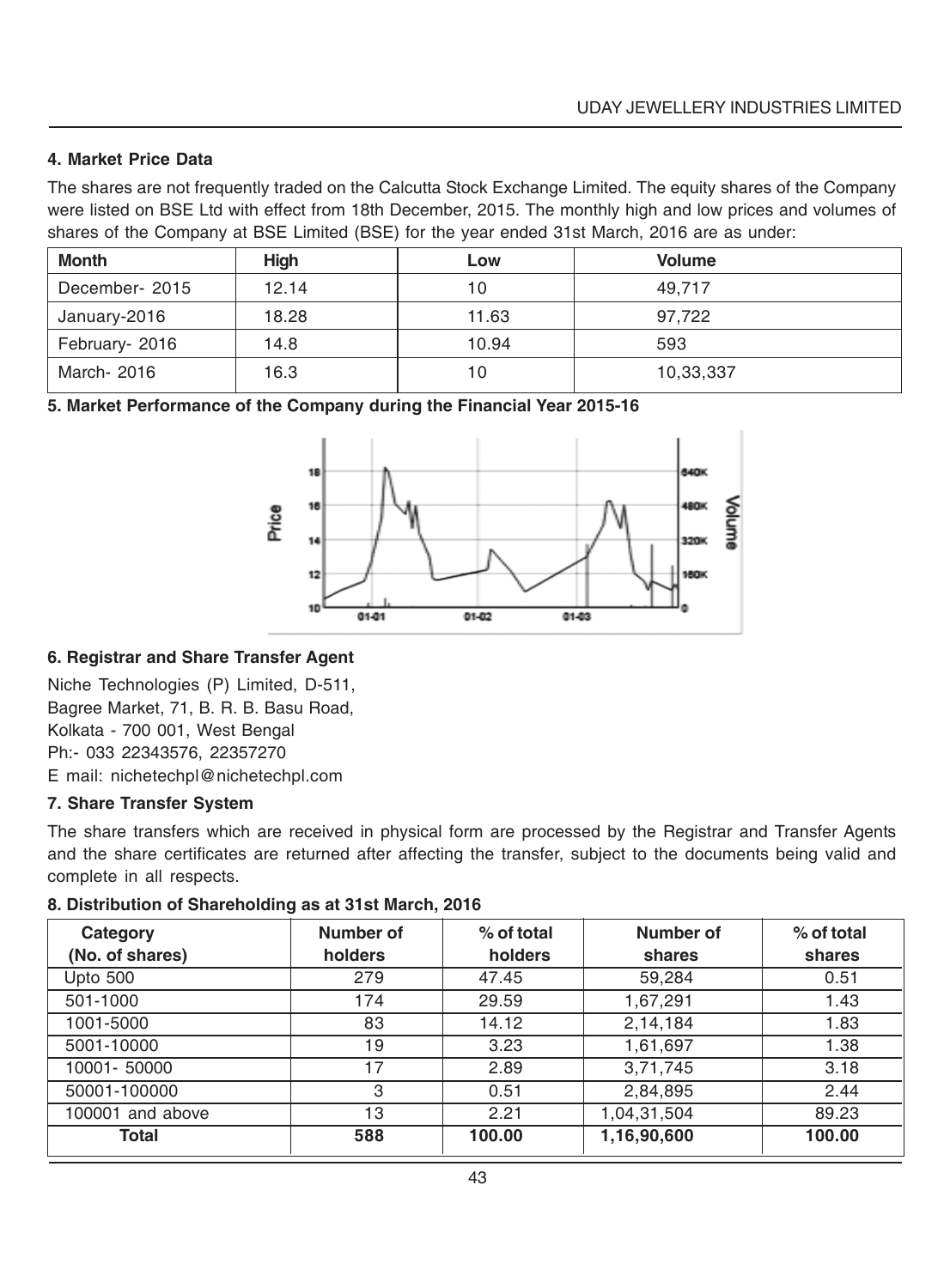### **9. Dematerialization of Shares and Liquidity:**

The Company's shares are available for trading in both National Securities Depository Ltd and Central Depository Services Ltd. As on 31st March, 2016, 98.25% of the total paid up share capital representing 1,14,86,118 equity shares are held in dematerialized form. The processing activities with respect to the requests received for dematerialization are generally completed within 21 days from the date of receipt of request.

### **10. Outstanding Global depository receipts or American depository receipts or warrants or convertible instruments:- NIL**

### **11. Address for correspondence**

**Registered Office:** Plot No. 5-9-60, Flat No. 301, Moghuls Court Building, Deccan Tower Complex, Basheerbagh, Hyderabad - 500001

email:- info@udayjewellery.com

**Corporate Office:** 3-6-290/19, 1st Floor, Sadana Building, Hyderguda, Hyderabad- 500029

### **VII. OTHER DISCLOSURES**

### **1. Disclosure on materially significant related party transactions**

During the Financial Year 2015-16, there were no materially significant related party transactions that may have potential conflict with the interest of the Company at large. All Related Party Transactions entered during the year were in ordinary course of the business and on Arm's Length basis. In accordance with the provisions of the Companies Act, 2013 and Listing Regulations, your Company has formulated a Policy on Related Party Transactions which is also available at Company's website at http://www.udayjewellery.com/investors/ downloads. The said policy defines the materiality of related party transactions and lays down the procedures of dealing with Related Party Transactions.

All Related Party Transactions are placed before the Board of Directors and the Audit Committee for review and approval. Prior omnibus approval is obtained for Related Party Transactions on a quarterly basis for transactions which are of repetitive nature and / or entered in the ordinary course of business and are at Arm's Length.

### **2. Details of non-compliance by the Company**

There were NIL non-compliance by the Company and no instances of penalties and strictures imposed on the Company by the Stock Exchanges or SEBI or any other statutory authority on any matter related to the capital market, during the last three years.

### **3. Establishment of vigil mechanism and whistle blower policy**

In accordance with Regulation 22 of the SEBI Listing Regulations, the Company has adopted a Whistle Blower Policy, as part of vigil mechanism to provide appropriate avenues to the Directors and employees to report instances of unethical behavior, actual or suspected fraud or violation of the Company's code of conduct. It also provides for adequate safeguards against victimization of Directors and employees who avail the mechanism. No personnel have been denied access to the Audit Committee pertaining to the Whistle Blower Policy. The Whistle Blower Policy is available on the website of the Company at http://www.udayjewellery.com/investors/ downloads.

### **4. Details of compliance with Mandatory requirements**

During the financial year 2015-16, the Company has complied with all mandatory requirements as specified in the SEBI Listing Regulations.

### **5. Affirmation and Disclosure**

All the members of the Board and the Management Committee have affirmed their compliance with the Code of Conduct as on 31st March, 2016 and a declaration to that effect, signed by the Managing Director is attached and forms part of this Report.

The Company has complied with the requirements specified in Regulations 17 to 27 and clauses (b) to (i) of the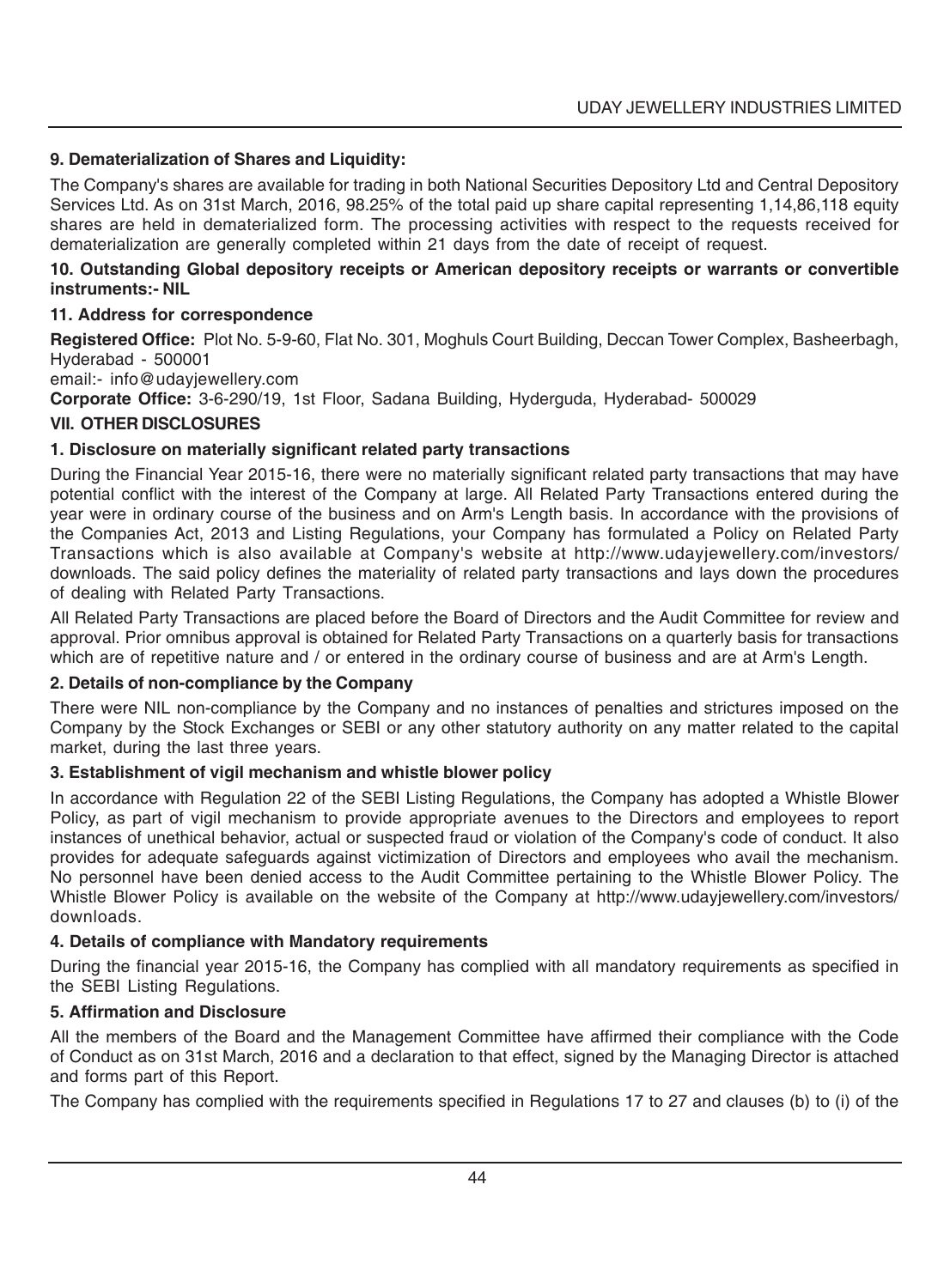Regulation 46(2) of the Listing Regulations, to the extent applicable to the Company.

### **DECLARATION REGARDING CODE OF CONDUCT**

To the Shareholders

I hereby declare that in terms of Regulation 26(3) of the SEBI Listing Regulations, all the Directors and Senior Management Personnel have confirmed compliance with the Code of Conduct as adopted by the Company as on 31st March, 2016.

**Date: 25.08.2016**

**Place: Plot No 5-9-60, Flat No 301, Moghuls Court, Basheerbagh, Hyderabad - 29**

 **Sd/ Ritesh Kumar Sanghi Managing Director DIN: 00628033**

### **CEO/CFO CERTIFICATION**

To

The Board of Directors,

Uday Jewellery Industries Limited, Hyderabad

We, the undersigned, in our respective capacities as Managing Director and Chief Financial Officer of Uday Jewellery Industries Limited ("the Company"), to the best of our knowledge and belief certify that:

A. We have reviewed the financial statements and the cash flow statement for the financial year ended 31st March, 2016 and to the best of our knowledge and belief, we state that:

i) these statements do not contain any materially untrue statement or omit any material fact or contain any statements that might be misleading;

ii) these statements together present a true and fair view of the Company's affairs and are in compliance with the existing accounting standards, applicable laws and regulations.

B. We further state that to the best of our knowledge and belief, there are no transactions entered into by the Company during the year, which are fraudulent, illegal or violative of the Company's code of conduct.

C. We are responsible for establishing and maintaining internal controls and for evaluating the effectiveness of the same over the financial reporting of the Company and have disclosed to the Auditors and the Audit Committee, improvement in the design or operation of internal controls, if any, of which we are aware and the steps we have taken or propose to take to rectify these deficiencies.

D.We have indicated, based on our most recent evaluation, wherever applicable, to the Auditors and Audit Committee:

i)significant changes, if any, in the internal control over financial reporting during the year;

ii)significant changes, if any, in the accounting policies made during the year and that the same has been disclosed in the notes to the financial statements; and

iii)instances of significant fraud of which we have become aware and the involvement therein, if any, of the management or an employee having significant role in the Company's internal control system over financial reporting.

**Date:** 25.08.2016 Sd/- Sd/- Sd/- Sd/- Sd/- Sd/- Sd/-**Place**: Plot No 5-9-60, **Ritesh Kumar Sanghi Rakesh Agarwal** Rakesh Agarwal Flat No 301, MoghulsCourt, The Managing Director Chief Financial Officer Basheerbagh, Hyderabad - 500001 DIN: 00628033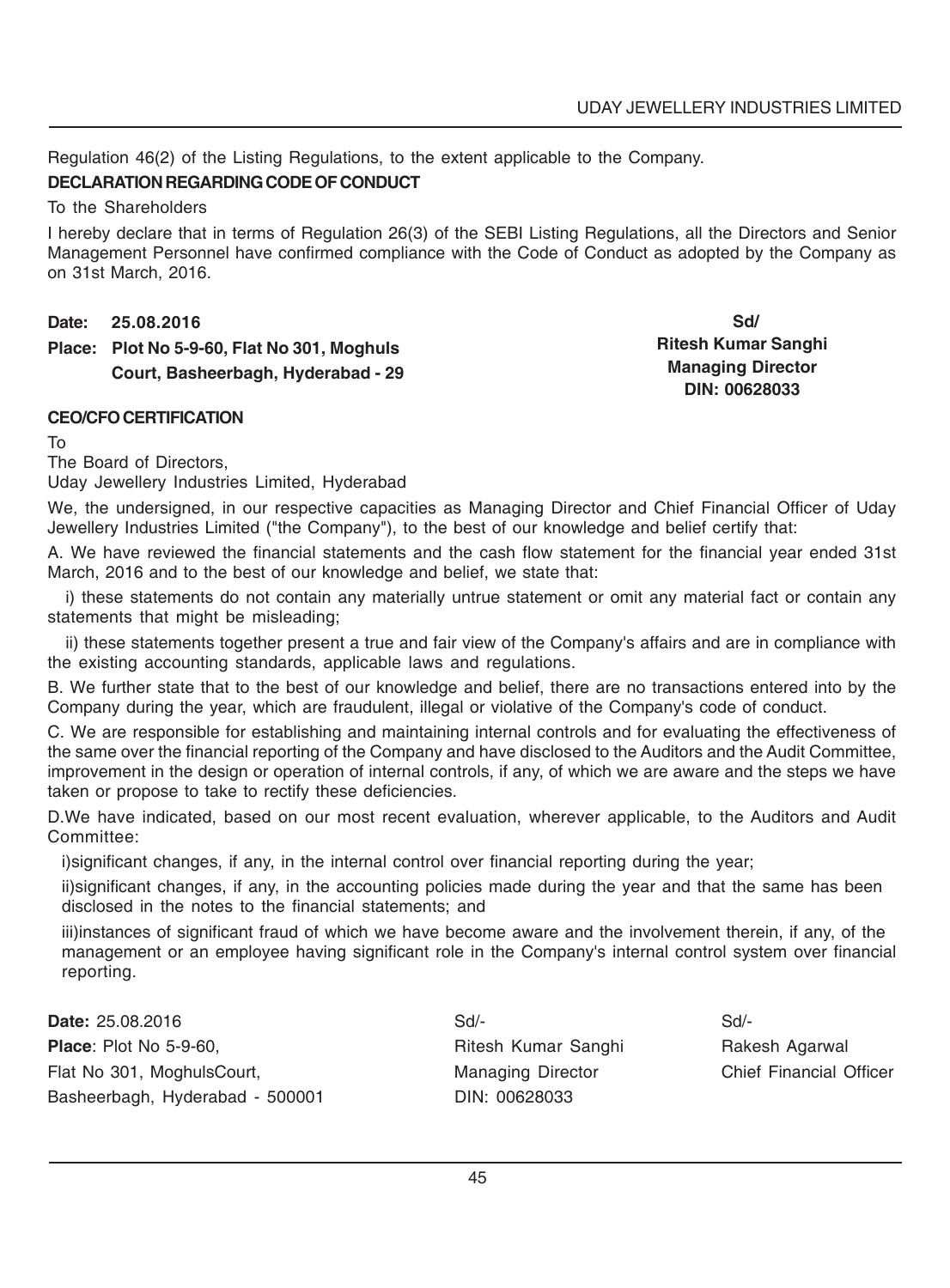### **INDEPENDENT AUDITOR'S REPORT**

**To The Members, Uday Jewellery Industries Limited. Hyderabad.**

### **Report on the Financial Statements**

We have audited the accompanying financial statements of Uday Jewellery Industries Limited ("the Company"), which comprise the Balance Sheet as at 31st March 2016, the Statement of Profit and Loss and Cash Flow Statement for the year then ended, and a summary of significant accounting policies and other explanatory information.

### **Management's Responsibility for the Financial Statements**

The Company's Board of Directors is responsible for the matters stated in Section 134(5) of the Companies Act, 2013 ("the Act") with respect to the preparation and presentation of these financial statements that give a true and fair view of the financial position, financial performance and cash flows of the Company in accordance with the accounting principles generally accepted in India, including the Accounting Standards specified under Section 133 of the Act, read with Rule 7 of the Companies (Accounts) Rules, 2014. This responsibility also includes maintenance of adequate accounting records in accordance with the provisions of the Act for safeguarding the assets of the Company and for preventing and detecting frauds and other irregularities; selection and application of appropriate accounting policies, making judgments and estimates that are reasonable and prudent; and design, implementation and maintenance of adequate internal financial controls, that were operating effectively for ensuring the accuracy and completeness of the accounting records, relevant to the preparation and presentation of the financial statements that give a true and fair view and are free from material misstatement, whether due to fraud or error.

### **Auditor's Responsibility**

Our responsibility is to express an opinion on these financial statements based on our audit.

We have taken into account the provisions of the Act, the accounting and auditing standards and matters which are required to be included in the audit report under the provisions of the Act and the Rules made thereunder.

We conducted our audit in accordance with the Standards on Auditing specified under Section 143(10) of the Act. Those Standards require that we comply with ethical requirements and plan and perform the audit to obtain reasonable assurance about whether the financial statements are free from material misstatement.

An audit involves performing procedures to obtain audit evidence about the amounts and the disclosures in the financial statements. The procedures selected depend on the auditor's judgment, including the assessment of the risks of material misstatement of the financial statements, whether due to fraud or error. In making those risk assessments, the auditor considers internal financial control relevant to the Company's preparation of the financial statements that give a true and fair view in order to design audit procedures that are appropriate in the circumstances. An audit also includes evaluating the appropriateness of the accounting policies used and the reasonableness of the accounting estimates made by the Company's Directors, as well as evaluating the overall presentation of the financial statements.

We believe that the audit evidence we have obtained is sufficient and appropriate to provide a basis for our audit opinion on the financial statements.

### **Opinion**

In our opinion and to the best of our information and according to the explanations given to us, the aforesaid financial statements give the information required by the Act in the manner so required and give a true and fair view in conformity with the accounting principles generally accepted in India, of the state of affairs of the Company as at March 31, 2016, and its profit and its cash flows for the year ended on that date.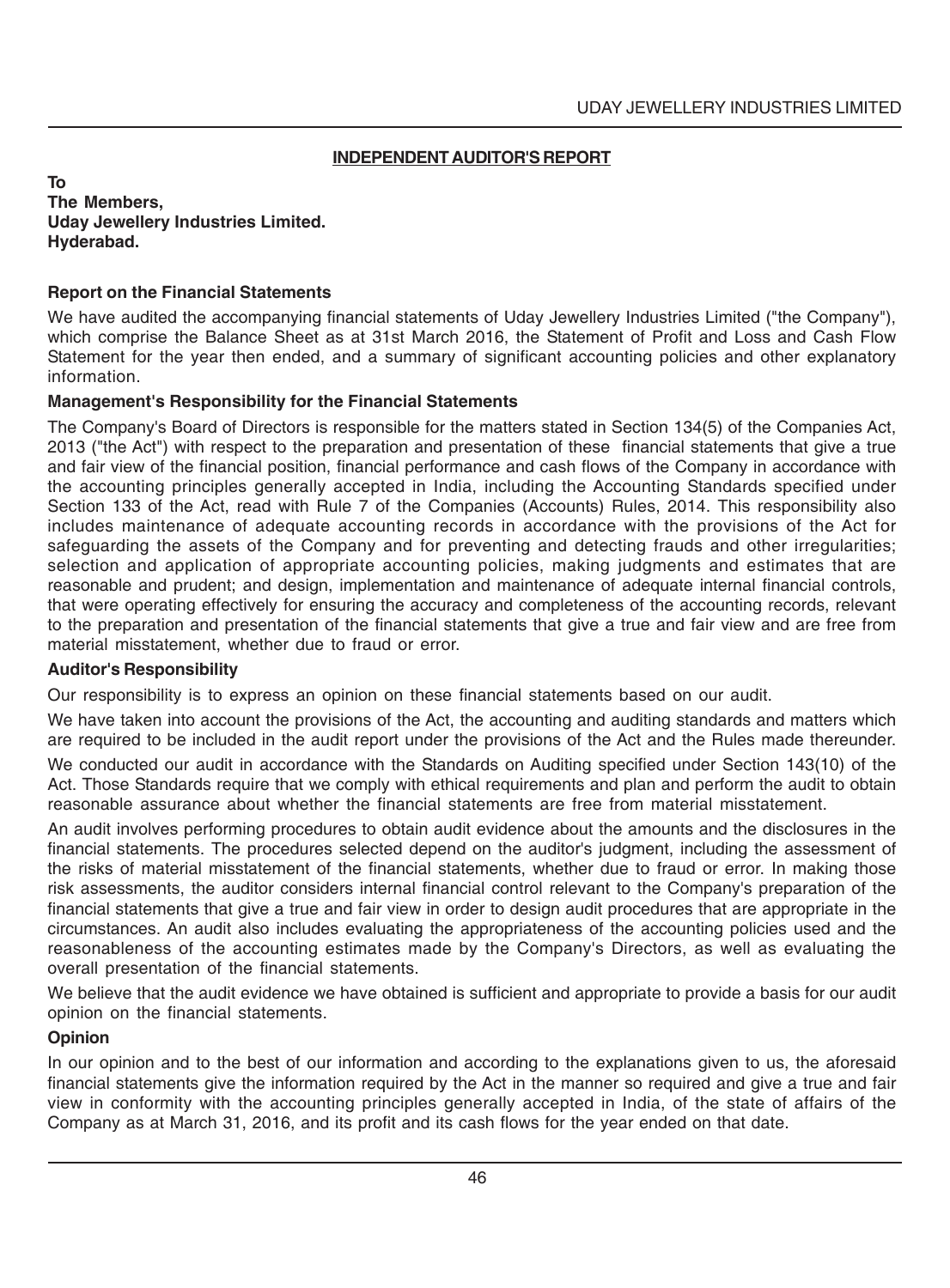### **Report on Other Legal and Regulatory Requirements**

- 1. As required by the Companies (Auditor's Report) Order, 2016 ("the Order") issued by the Central Government of India in terms of sub-section (11) of section 143 of the Act, we give in the Annexure A to this report, a statement on the matters specified in the paragraph 3 and 4 of the Order, to the extent applicable.
- 2. As required by Section 143 (3) of the Act, we report that:
	- a) We have sought and obtained all the information and explanations which to the best of our knowledge and belief were necessary for the purposes of our audit.
	- b) In our opinion, proper books of account as required by law have been kept by the Company so far as it appears from our examination of those books;
	- c) The Balance Sheet, the Statement of Profit and Loss and the Cash Flow Statement dealt with by this Report are in agreement with the books of account;
	- d) In our opinion, the aforesaid financial statements comply with the Accounting Standards specified under Section 133 of the Act, read with Rule 7 of the Companies (Accounts) Rules, 2014;
	- e) On the basis of the written representations received from the directors as on 31 March 2016 taken on record by the Board of Directors, none of the directors is disqualified as on 31 March 2016 from being appointed as a director in terms of Section 164 (2) of the Act;
	- f) With respect to the adequacy of the internal financial controls over financial reporting of the company and the operating effectiveness of such controls, refer to our separate report in "Annexure B"; and
	- g) With respect to the other matters to be included in the Auditor's Report in accordance with Rule 11 of the Companies (Audit and Auditors) Rules, 2014, in our opinion, and to the best of our information and according to the explanations given to us:
	- i. There are no pending litigations for the company that will impact the financial position of the company;
	- ii. There are no foreseeable losses on long-term contracts including derivative contracts;
	- iii. There has been no delay in transferring amounts, required to be transferred, to the Investor Education and Protection Fund by the Company.

**Place: Hyderabad Partner**

**For VENUGOPAL & CHENOY, Chartered Accountants, FRN: 004671S**

## **( P.V.SRI HARI ) Date: 30.05.2016 Membership No.021961**

### **Annexure A to the Independent Auditors' Report**

The Annexure A referred to in our Independent Auditor's Report to the members of the Company on the financial statements for the year ended 31 March 2016, we report that:

- i) (a) The Company has maintained proper records showing full particulars, including quantitative details and situation of fixed assets.
	- (b) As explained to us, all the fixed assets have been physically verified by the management in a phased periodical manner, which in our opinion is reasonable having regard to the size of the Company and nature of its assets. No material discrepancies have been noticed on such physical verification.
	- (c) According to the information and explanations given to us and on the basis of our examination of the records of the Company, the title deeds of immovable properties are held in the name of the Company.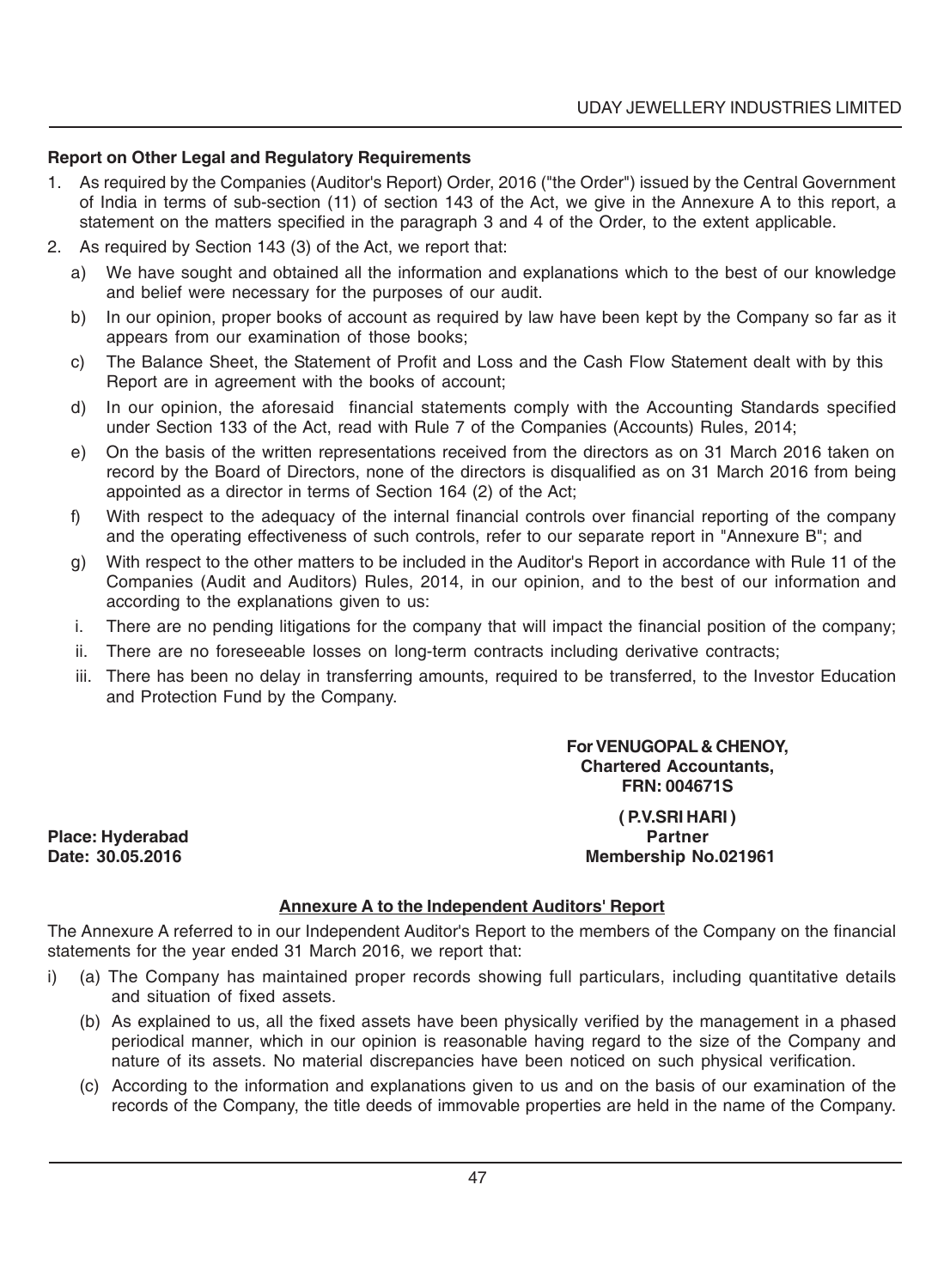- ii) a) The inventories have been physically verified by the management during the year. In our opinion, the frequency of such verification is reasonable.
	- b) The procedures of physical verification of inventories followed by the management are reasonable and adequate in relation to the size of the Company and the nature of its business.
	- c) The Company has maintained proper records of the said stocks. As explained to us, there were no material discrepancies noticed on physical verification of inventory as compared to the book records.
- iii) The Company has granted Inter Corporate Deposit to a company covered in the register maintained under section 189 of the Companies Act, 2013.
	- a) In our opinion, the terms and conditions on which the Inter Corporate Deposit has been granted to the party listed in the register maintained under section 189 of the Act are not prejudicial to the interest of the Company.
	- b) The payment of principal and the interest, wherever applicable, are made from time to time.
	- c) There are no overdue amounts in respect of the Inter Corporate Deposits granted to the party listed in the register maintained under section 189 of the Act.
- iv) In our opinion and according to the information and explanations given to us, the Company has complied with the provisions of section 185 and 186 of the Act, with respect to the loans and investments made.
- v) Company has not accepted any deposits from public.
- vi) The Central Government has not prescribed the maintenance of cost records under section 148(1) of the Act, for any of the products of the Company.
- vii) a) According to the information and explanations given to us and on the basis of examination of the records of the Company, amounts deducted/ accrued in the books of account in respect of undisputed statutory dues including provident fund, employees' state insurance, income-tax, sales-tax, service tax, duty of customs, duty of excise, value added tax, cess and other material statutory dues have been regularly deposited during the year by the Company with the appropriate authorities.

According to the information and explanations given to us, no undisputed amounts are payable in respect of income tax, sales tax, service tax, duty of customs, duty of excise, value added tax or cess and other material statutory dues which were in arrears as at March 31,2016, for a period of more than six months from the date they became payable.

- b) As at March 31,2016, there have been no disputed dues, which have not been deposited with the respective authorities in respect of Income tax, Service tax, duty of customs, duty of excise, value added tax and Cess.
- viii) According to the information and explanation given to us, the Company has not defaulted in the repayment of loans or borrowings from any financial institution, banks, government or debenture holders during the year.
- ix) The Company did not raise any money by way of initial public offer or further public offer (including debt instruments) and term loans during the year. Accordingly, paragraph 3 (ix) of the Order is not applicable.
- x) According to the information and explanations given to us, no material fraud by the company or on the Company by its officers or employees has been noticed or reported during the course of our audit.
- xi) According to the information and explanations give to us and based on our examination of the records of the Company, the Company has not provided any managerial remuneration. Accordingly, paragraph 3(xi) of the order is not applicable.
- xii) In our opinion and according to the information and explanations given to us, the Company is not a nidhi company. Accordingly, paragraph 3(xii) of the Order is not applicable.
- xiii) According to the information and explanations given to us and based on our examination of the records of the Company, transactions with the related parties are in compliance with sections 177 and 188 of the Act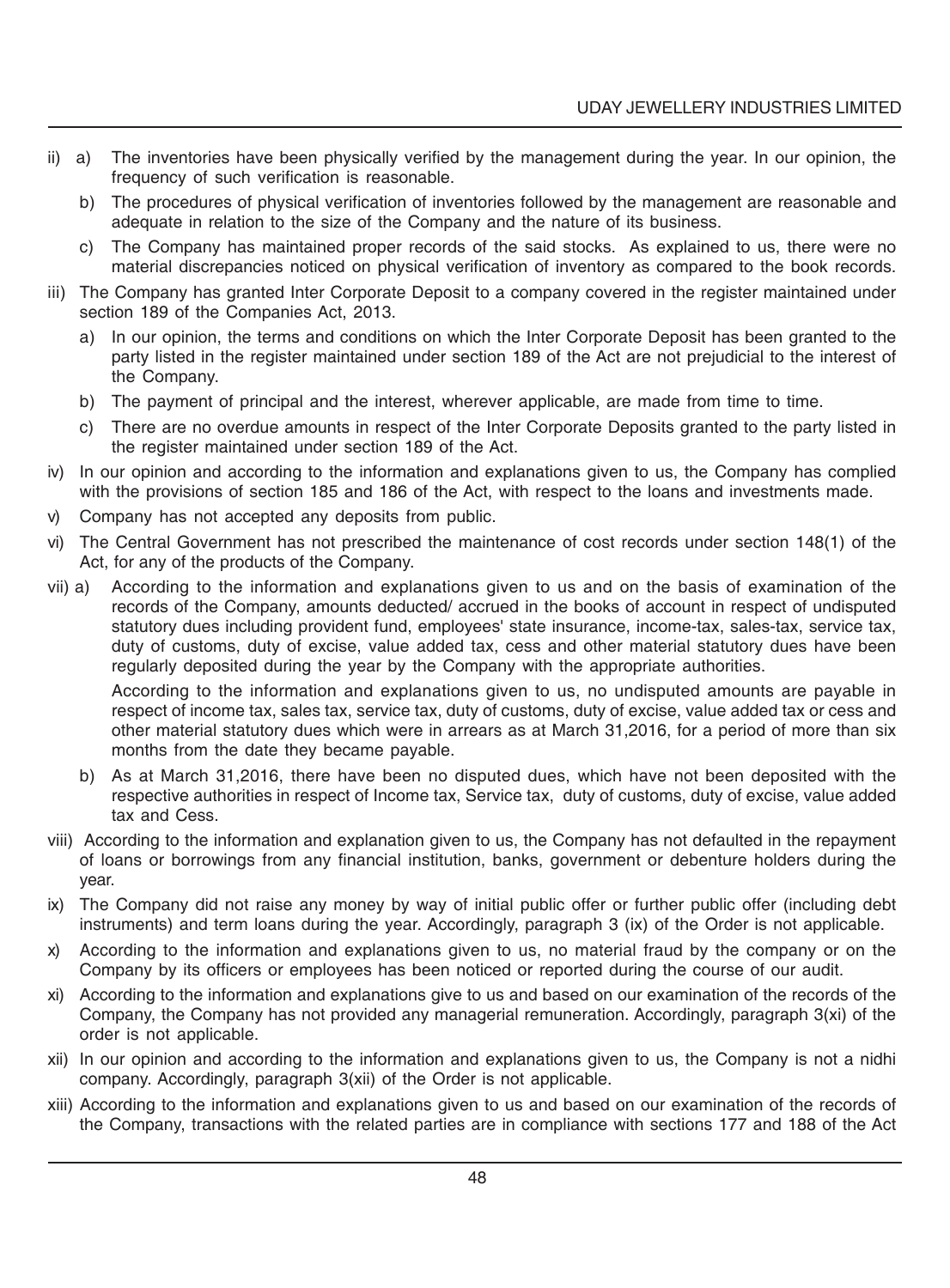where applicable and details of such transactions have been disclosed in the financial statements as required by the applicable accounting standards.

- xiv) According to the information and explanations give to us and based on our examination of the records of the Company, the Company has not made any preferential allotment or private placement of shares or fully or partly convertible debentures during the year.
- xv) According to the information and explanations given to us and based on our examination of the records of the Company, the Company has not entered into non-cash transactions with directors or persons connected with him. Accordingly, paragraph 3(xv) of the Order is not applicable.
- xvi) The Company is not required to be registered under section 45-IA of the Reserve Bank of India Act 1934.

**For VENUGOPAL & CHENOY, Chartered Accountants, FRN: 004671S**

**Place: Hyderabad Partner**

 **( P.V.SRI HARI ) Membership No.021961** 

### **Annexure - B to the Auditors' Report**

### **Report on the Internal Financial Controls under Clause (i) of Sub-section 3 of Section 143 of the Companies Act, 2013 ("the Act")**

We have audited the internal financial controls over financial reporting of Uday Jewellery Industries Limited ("the Company") as of 31 March 2016 in conjunction with our audit of the financial statements of the Company for the year ended on that date.

### **Management's Responsibility for Internal Financial Controls**

The Company's management is responsible for establishing and maintaining internal financial controls based on the internal control over financial reporting criteria established by the Company considering the essential components of internal control stated in the Guidance Note on Audit of Internal Financial Controls over Financial Reporting issued by the Institute of Chartered Accountants of India ('ICAI'). These responsibilities include the design, implementation and maintenance of adequate internal financial controls that were operating effectively for ensuring the orderly and efficient conduct of its business, including adherence to company's policies, the safeguarding of its assets, the prevention and detection of frauds and errors, the accuracy and completeness of the accounting records, and the timely preparation of reliable financial information, as required under the Companies Act, 2013.

### **Auditors' Responsibility**

Our responsibility is to express an opinion on the Company's internal financial controls over financial reporting based on our audit. We conducted our audit in accordance with the Guidance Note on Audit of Internal Financial Controls over Financial Reporting (the "Guidance Note") and the Standards on Auditing, issued by ICAI and deemed to be prescribed under section 143(10) of the Companies Act, 2013, to the extent applicable to an audit of internal financial controls, both applicable to an audit of Internal Financial Controls and, both issued by the Institute of Chartered Accountants of India. Those Standards and the Guidance Note require that we comply with ethical requirements and plan and perform the audit to obtain reasonable assurance about whether adequate internal financial controls over financial reporting was established and maintained and if such controls operated effectively in all material respects.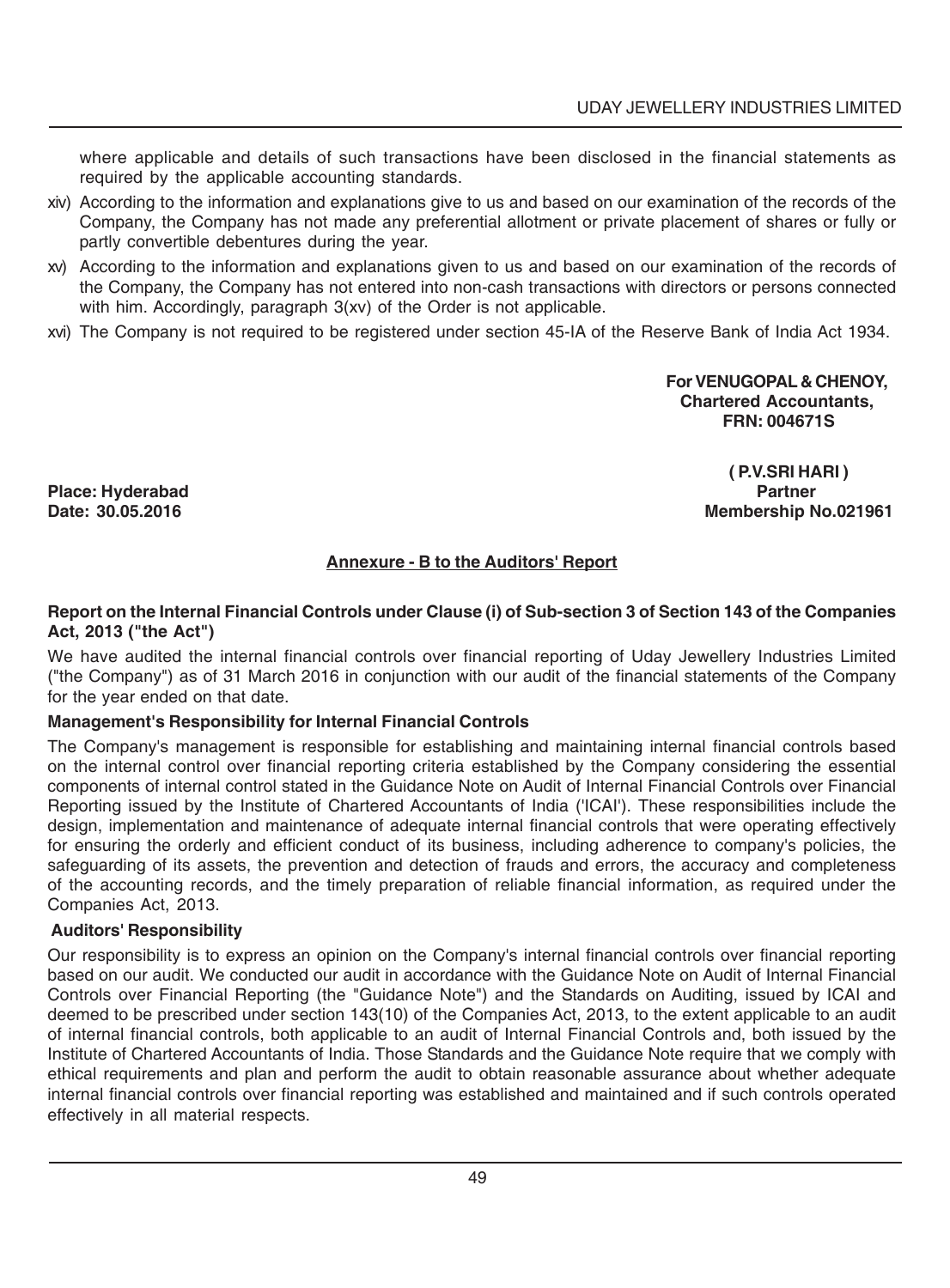Our audit involves performing procedures to obtain audit evidence about the adequacy of the internal financial controls system over financial reporting and their operating effectiveness. Our audit of internal financial controls over financial reporting included obtaining an understanding of internal financial controls over financial reporting, assessing the risk that a material weakness exists, and testing and evaluating the design and operating effectiveness of internal control based on the assessed risk. The procedures selected depend on the auditor's judgment, including the assessment of the risks of material misstatement of the financial statements, whether due to fraud or error.

 We believe that the audit evidence we have obtained is sufficient and appropriate to provide a basis for our audit opinion on the Company's internal financial controls system over financial reporting.

### **Meaning of Internal Financial Controls over Financial Reporting**

A company's internal financial control over financial reporting is a process designed to provide reasonable assurance regarding the reliability of financial reporting and the preparation of financial statements for external purposes in accordance with generally accepted accounting principles. A company's internal financial control over financial reporting includes those policies and procedures that (1) pertain to the maintenance of records that, in reasonable detail, accurately and fairly reflect the transactions and dispositions of the assets of the company; (2) provide reasonable assurance that transactions are recorded as necessary to permit preparation of financial statements in accordance with generally accepted accounting principles, and that receipts and expenditures of the company are being made only in accordance with authorisations of management and directors of the company; and (3) provide reasonable assurance regarding prevention or timely detection of unauthorised acquisition, use, or disposition of the company's assets that could have a material effect on the financial statements.

### **Inherent Limitations of Internal Financial Controls Over Financial Reporting**

 Because of the inherent limitations of internal financial controls over financial reporting, including the possibility of collusion or improper management override of controls, material misstatements due to error or fraud may occur and not be detected. Also, projections of any evaluation of the internal financial controls over financial reporting to future periods are subject to the risk that the internal financial control over financial reporting may become inadequate because of changes in conditions, or that the degree of compliance with the policies or procedures may deteriorate.

### **Opinion**

In our opinion, the Company has, in all material respects, an adequate internal financial controls system over financial reporting and such internal financial controls over financial reporting were operating effectively as at 31 March 2016, based on the internal control over financial reporting criteria established by the Company considering the essential components of internal control stated in the Guidance Note on Audit of Internal Financial Controls Over Financial Reporting issued by the Institute of Chartered Accountants of India.

> **For VENUGOPAL & CHENOY, Chartered Accountants, FRN: 004671S**

**Place: Hyderabad Partner**

**( P.V.SRI HARI ) Date: 30.05.2016 Membership No.021961**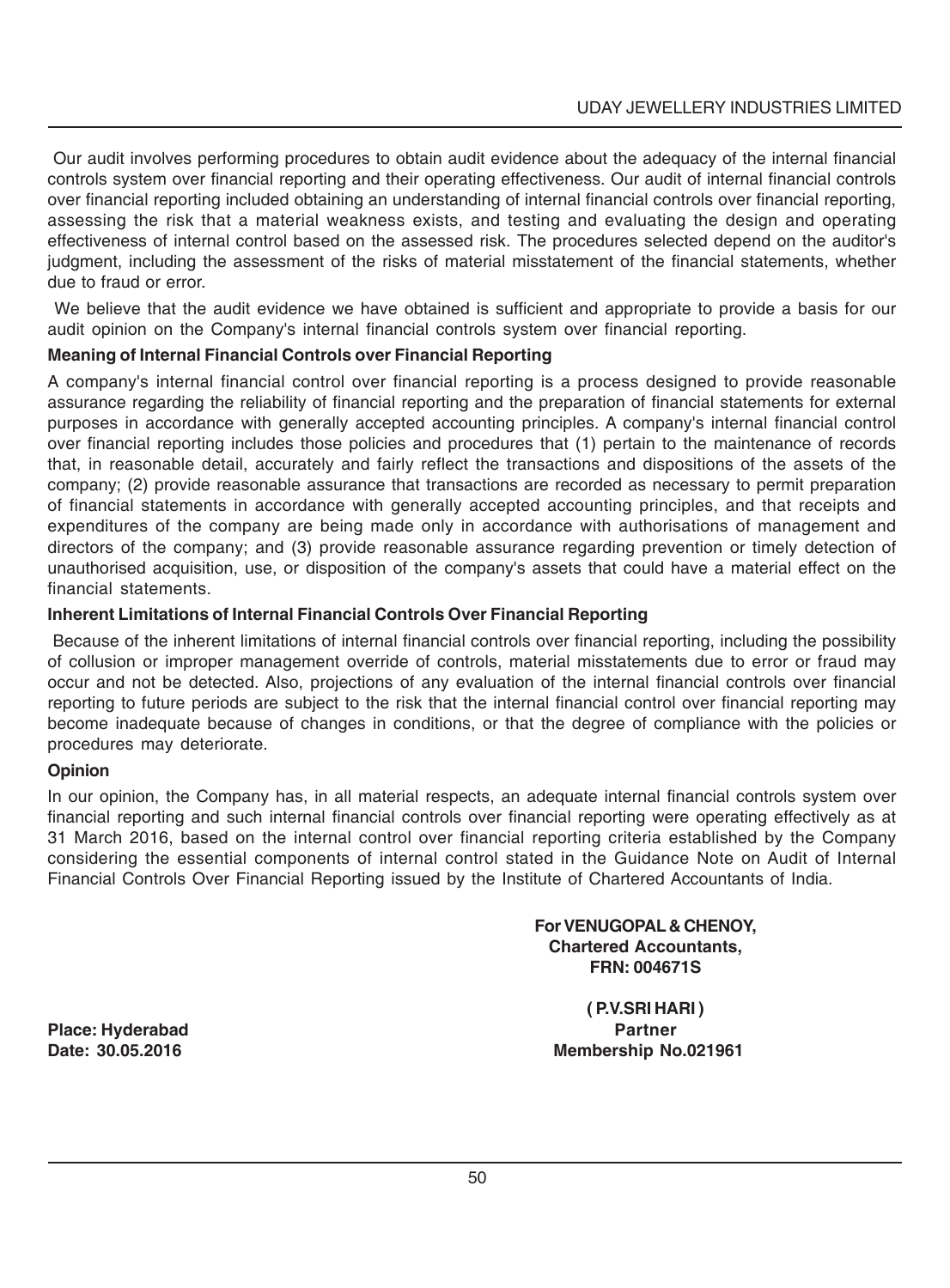### UDAY JEWELLERY INDUSTRIES LIMITED

|     | <b>Particulars</b>                  | <b>Note</b><br>No. | Figures for the year end of<br>March 31, 2016 |          |          | Figures for the year end of<br>March 31, 2015 |
|-----|-------------------------------------|--------------------|-----------------------------------------------|----------|----------|-----------------------------------------------|
|     |                                     |                    | Rs.                                           | Rs.      | Rs.      | Rs.                                           |
| ı.  | <b>EQUITY &amp; LIABILITIES</b>     |                    |                                               |          |          |                                               |
|     | (1) Shareholder's Funds:            |                    |                                               |          |          |                                               |
|     | (a) Share Capital                   | 1                  | 1,248.13                                      |          | 1,248.13 |                                               |
|     | (b) Reserves & Surplus              | 2                  | 158.17                                        | 1,406.30 | (17.12)  | 1,231.02                                      |
|     | (2) Current Liabilities:            |                    |                                               |          |          |                                               |
|     | (a) Short term borrowings           | 3                  | 430.57                                        |          | 0.00     |                                               |
|     | (b) Trade Payables                  | 4                  | 0.00                                          |          | 9.91     |                                               |
|     | (c) Other Current Liabilities       | 5                  | 2.53                                          |          | 4.63     |                                               |
|     | (d) Short term Provisions           | 6                  | 19.46                                         |          | 11.07    |                                               |
|     |                                     |                    |                                               | 452.56   |          | 25.62                                         |
|     | Total:                              |                    |                                               | 1,858.86 |          | 1,256.63                                      |
| II. | <b>ASSETS</b>                       |                    |                                               |          |          |                                               |
| (1) | <b>Non-Current Assets:</b>          |                    |                                               |          |          |                                               |
|     | (a) Fixed Assets                    |                    |                                               |          |          |                                               |
|     | (i) Tangible Assets                 | 7                  | 46.15                                         |          | 48.30    |                                               |
|     | (b) Non-Current Investments         | 8                  | 14.91                                         |          | 31.23    |                                               |
|     | (c) Deferred Tax Asset              | 9                  | 7.48                                          |          | 3.08     |                                               |
|     | (d) Long-Term Loans and Advances    | 10                 | 257.22                                        |          | 252.00   |                                               |
|     |                                     |                    |                                               | 325.77   |          | 334.61                                        |
|     | (2) Current Assets:                 |                    |                                               |          |          |                                               |
|     | (a) Current Investments             | 11                 | 2.93                                          |          | 12.73    |                                               |
|     | (b) Inventories                     | 12                 | 648.34                                        |          | 575.57   |                                               |
|     | (c) Trade Receivables               | 13                 | 778.97                                        |          | 291.07   |                                               |
|     | (d) Cash and Cash Equivalents       | 14                 | 6.01                                          |          | 12.65    |                                               |
|     | (e) Short Term Loans and Advances   | 15                 | 96.84                                         |          | 30.00    |                                               |
|     |                                     |                    |                                               | 1,533.09 |          | 922.02                                        |
|     | Total:                              |                    |                                               | 1,858.86 |          | 1,256.63                                      |
|     | Significant Accounting Policies and |                    |                                               |          |          |                                               |
|     | Notes to Accounts                   | 23                 |                                               |          |          |                                               |

**BALANCE SHEET AS AT MARCH 31, 2016**

**(Rs. in Lakhs)**

**Our Report attached, For VENUGOPAL & CHENOY, Chartered Accountants, Firm Regn. No. 004671S**

**Sd/- CA P.V.SRI HARI Partner Membership No.21961**

**Place: Hyderabad Date: 30.05.2016**

**Sd/- Ritesh Kumar Sanghi Managing Director DIN: 00628033**

**Sd/- Pragya Sarda Company Secretary Membership No. 37999**

**Sd/- Sanjay Kumar Sanghi Director DIN: 00629693**

**For Uday Jewellery industries Ltd.,**

**Sd/- Rakesh Agarwal Chief Financial Officer**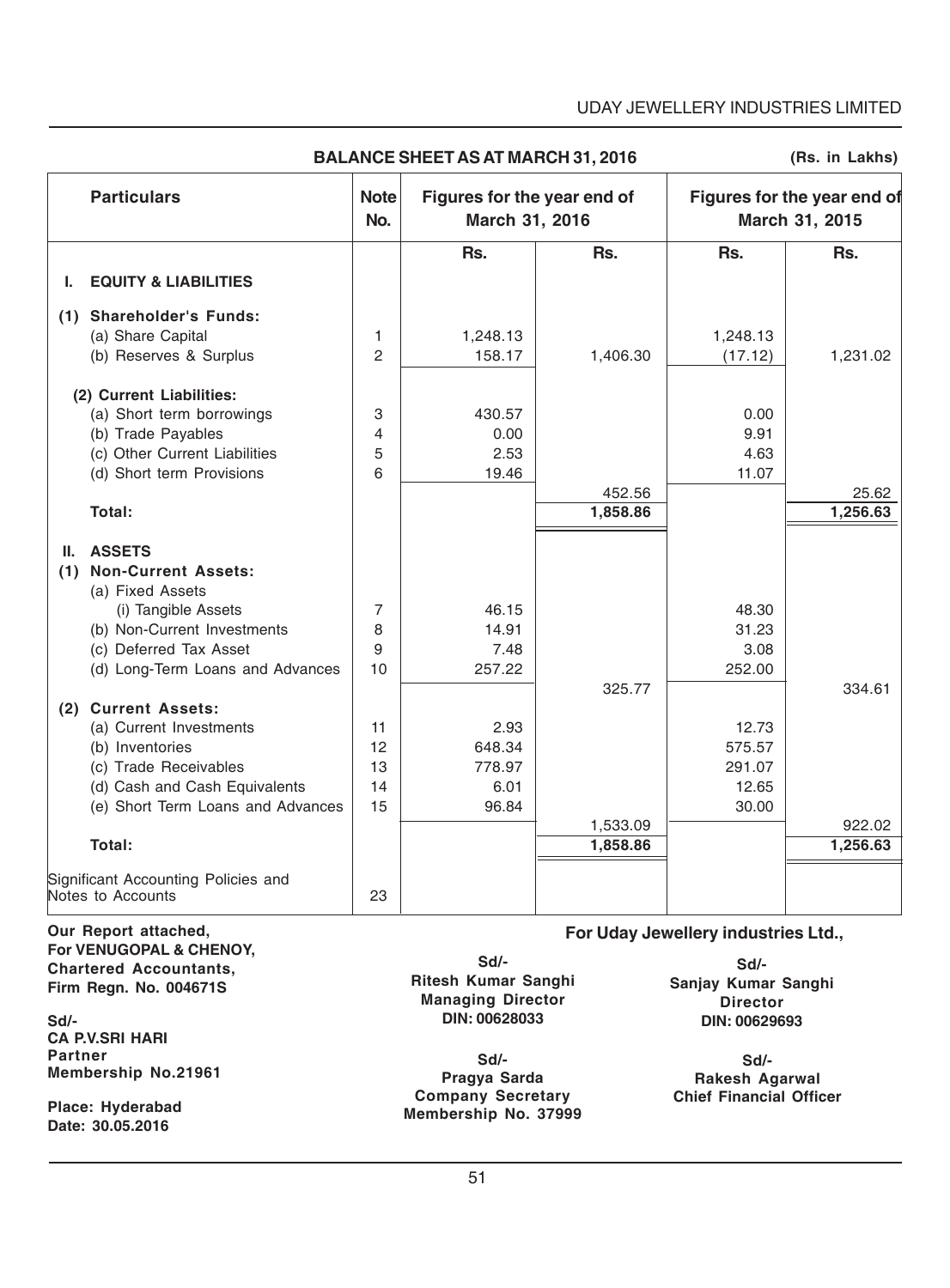|       |                                                                        |                    |                                              |          |          | (ns. III Laniis)                             |
|-------|------------------------------------------------------------------------|--------------------|----------------------------------------------|----------|----------|----------------------------------------------|
|       | <b>Particulars</b>                                                     | <b>Note</b><br>No. | Figures for the year ended<br>March 31, 2016 |          |          | Figures for the year ended<br>March 31, 2015 |
|       |                                                                        |                    | Rs.                                          | Rs.      | Rs.      | Rs.                                          |
| I.    | Revenue from Operations                                                | 16                 |                                              | 3,162.08 |          | 2,465.13                                     |
| II.   | Other Income                                                           | 17                 |                                              | 97.90    |          | 39.61                                        |
| III.  | Total Revenue( $I + II$ )                                              |                    |                                              | 3,259.98 |          | 2,504.74                                     |
|       | IV. Expenses:                                                          |                    |                                              |          |          |                                              |
|       | Cost of Material Consumed                                              | 18                 | 2,973.06                                     |          | 2,704.67 |                                              |
|       | Changes in Inventory of Finished<br>Goods, WIP, Stock-In-Trade         | 19                 | (72.77)                                      |          | (488.71) |                                              |
|       | <b>Employee Benefit Expenses</b>                                       | 20                 | 36.48                                        |          | 7.42     |                                              |
|       | <b>Finance Cost</b>                                                    | 21                 | 16.27                                        |          | 0.16     |                                              |
|       | Depreciation                                                           |                    | 7.53                                         |          | 5.94     |                                              |
|       | Other Expenses                                                         | 22                 | 83.84                                        |          | 129.23   |                                              |
|       |                                                                        |                    |                                              | 3,044.41 |          | 2,358.71                                     |
|       | V. Profit before Tax( III - IV)                                        |                    |                                              | 215.57   |          | 146.03                                       |
|       | VI. Tax Expense:                                                       |                    |                                              |          |          |                                              |
|       | <b>Current Tax</b>                                                     |                    | 44.68                                        |          | 29.43    |                                              |
|       | Deferred Tax                                                           |                    | (4.40)                                       |          | (2.19)   |                                              |
|       |                                                                        |                    |                                              | 40.28    |          | 27.24                                        |
|       | VII. Profit for the year                                               |                    |                                              | 175.29   |          | 118.79                                       |
| VIII. | <b>Earnings Per Equity Share</b><br>Basic & Diluted                    |                    |                                              | 1.50     |          | 1.02                                         |
|       | <b>Significant Accounting Policies and</b><br><b>Notes to Accounts</b> | 23                 |                                              |          |          |                                              |

### **STATEMENT OF PROFIT & LOSS FOR THE YEAR ENDED MARCH 31, 2016 (Rs. in Lakhs)**

**Our Report attached, For VENUGOPAL & CHENOY, Chartered Accountants, Firm Regn. No. 004671S**

**Sd/- CA P.V.SRI HARI Partner Membership No.21961**

**Place: Hyderabad Date: 30.05.2016**

**Sd/- Ritesh Kumar Sanghi Managing Director DIN: 00628033**

**Sd/- Pragya Sarda Company Secretary Membership No. 37999**

**For Uday Jewellery industries Ltd.,**

**Sd/- Sanjay Kumar Sanghi Director DIN: 00629693**

**Sd/- Rakesh Agarwal Chief Financial Officer**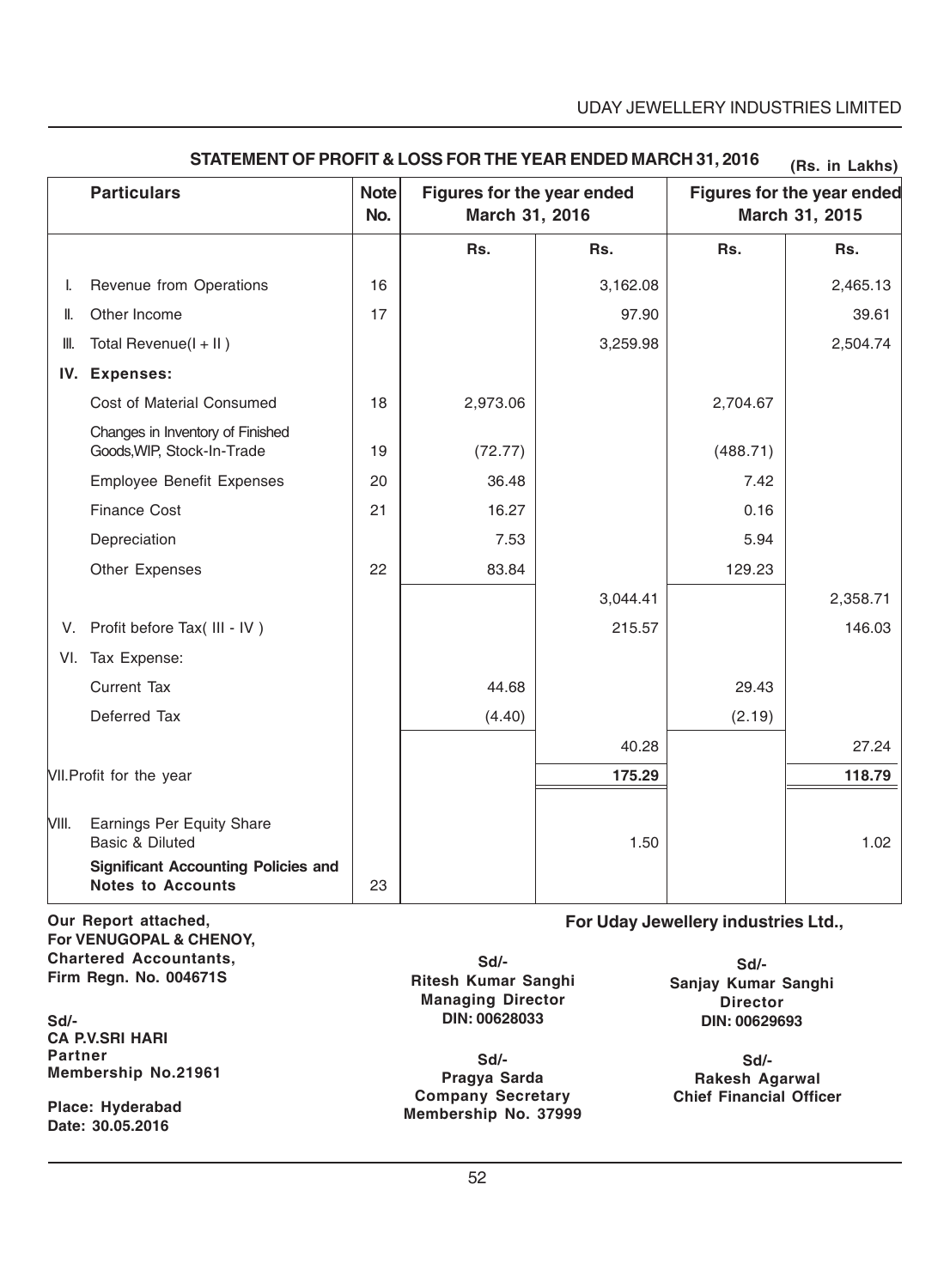| <b>NOTE - 1: SHARE CAPITAL</b>               |     |                                         |                                         | (Rs. in Lakhs) |
|----------------------------------------------|-----|-----------------------------------------|-----------------------------------------|----------------|
| <b>Particulars</b>                           |     | Figures at the end of<br>March 31, 2016 | Figures at the end of<br>March 31, 2015 |                |
|                                              | Rs. | Rs.                                     | Rs.                                     | Rs.            |
| Authorised:                                  |     |                                         |                                         |                |
| a) 155,00,000 Equity Shares of Rs.10/- each  |     | 1,550.00                                |                                         | 1,550.00       |
|                                              |     |                                         |                                         |                |
| Total:                                       |     | 1,550.00                                |                                         | 1,550.00       |
| <b>Issued, Subscribed &amp; Paid up:</b>     |     |                                         |                                         |                |
| a)1,16,90,600 Equity Shares of Rs.10/- each. |     |                                         |                                         |                |
| fully paid up                                |     | 1,169.06                                |                                         | 1,169.06       |
| b) Securities Forfeiture account             |     | 79.07                                   |                                         | 79.07          |
| Total:                                       |     | 1,248.13                                |                                         | 1,248.13       |
|                                              |     |                                         |                                         |                |

### **NOTE - 1 : SHARE CAPITAL**

### Additional Notes:

- 1) No New shares were issued during the current year. Hence, there is no change in number of shares outstanding as at the beginning and as at the end of the reporting period.
- 2) The details of shares in the Company held by each shareholder holding more than 5% shares.

| Name of the Shareholder      |                               | <b>Financial Year 2015-16</b> | <b>Financial Year 2014-15</b> |                         |
|------------------------------|-------------------------------|-------------------------------|-------------------------------|-------------------------|
|                              | $%$ of<br><b>Shareholding</b> | No. of<br><b>Shares</b>       | $%$ of<br><b>Shareholding</b> | No. of<br><b>Shares</b> |
| 1. Ritesh Kumar Sanghi       | 26.654                        | 3,116,060                     | 26.654                        | 3,116,060               |
| 2. Sanjay Kumar Sanghi       | 28,389                        | 3,318,800                     | 28,389                        | 3,318,800               |
| 3. Cistro Telelink Limited   | 5.774                         | 675,000                       | 10.265                        | 1.200.000               |
| 4. Classic Filaments Limited | 6.843                         | 800,000                       | 11.120                        | 1,300,000               |

3) Terms /Rights attached to equity shares :The company has one class of equity shares having a par value of Rs10/-per share. Each shareholder is eligible for one vote per share. The dividend proposed, if any by the board of directors is subject to the approval. shareholders in the ensuring Annual General Meeting In the event of Liquidation, the equity shareholders are eligible to receive the remaining assets of the companyafter distribution of all preferencial amounts,in proportion to their shareholding.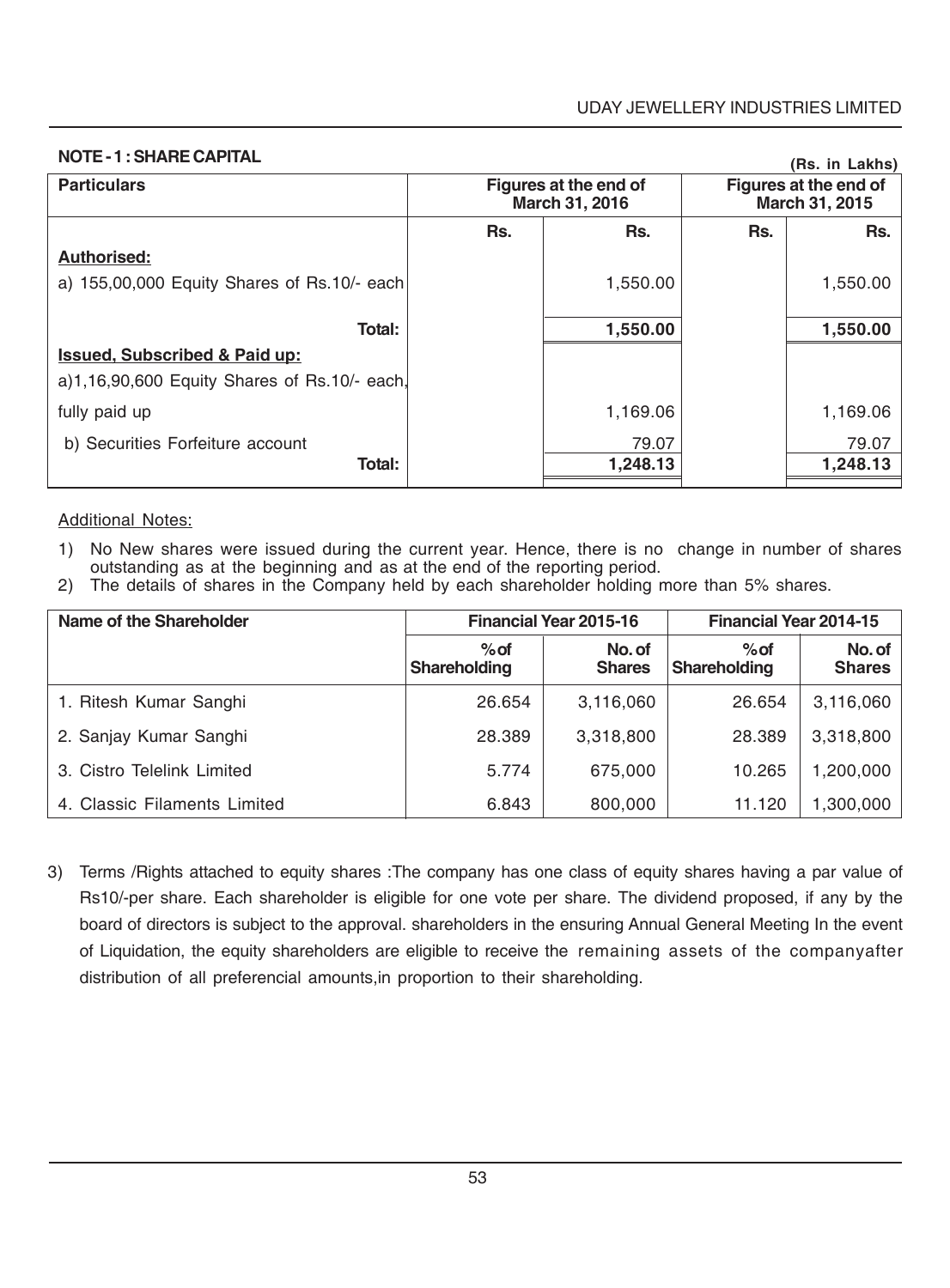### **NOTE - 2 : RESERVES & SURPLUS**

| <b>NOTE - 2: RESERVES &amp; SURPLUS</b> |        |                                         |          |                                         | (Rs. in Lakhs) |
|-----------------------------------------|--------|-----------------------------------------|----------|-----------------------------------------|----------------|
| <b>Particulars</b>                      |        | Figures at the end of<br>March 31, 2016 |          | Figures at the end of<br>March 31, 2015 |                |
|                                         |        | Rs.                                     | Rs.      | Rs.                                     | Rs.            |
| a) Securities Premium Reserve:          |        |                                         |          |                                         |                |
| Opening Balance                         |        | 200.00                                  |          | 200.00                                  |                |
| Add: Additions during the year          |        | 375.00                                  |          | 375.00                                  |                |
|                                         |        |                                         | 575.00   |                                         | 575.00         |
|                                         |        |                                         |          |                                         |                |
| b) Capital Reserve:                     |        |                                         |          |                                         |                |
| Profit on re-issue of forfeited shares  |        |                                         | 68.12    |                                         | 68.12          |
|                                         |        |                                         |          |                                         |                |
| d) Surplus in Profit & Loss Account:    |        |                                         |          |                                         |                |
| Opening Balance                         |        | (660.23)                                |          | (779.02)                                |                |
| Less: Profit for the year               |        | 175.29                                  |          | 118.79                                  |                |
|                                         |        |                                         | (484.94) |                                         | (660.23)       |
|                                         | Total: |                                         | 158.17   |                                         | (17.12)        |
|                                         |        |                                         |          |                                         |                |

|  |  |  |  | Note - 3 : Short Term Borrowings |
|--|--|--|--|----------------------------------|
|--|--|--|--|----------------------------------|

| Note - 3 : Short Term Borrowings |        |                                         |        |                                         | (Rs. in Lakhs) |
|----------------------------------|--------|-----------------------------------------|--------|-----------------------------------------|----------------|
| <b>Particulars</b>               |        | Figures at the end of<br>March 31, 2016 |        | Figures at the end of<br>March 31, 2015 |                |
|                                  |        | Rs.                                     | Rs.    | Rs.                                     | Rs.            |
| From Banks:                      |        |                                         |        |                                         |                |
| Working Capital Loan             |        |                                         | 430.57 |                                         | 0.00           |
|                                  | Total: |                                         | 430.57 |                                         | 0.00           |
| <b>Additional Notes:-</b>        |        |                                         |        |                                         |                |
| Secured, Considered Good         |        |                                         | 430.57 |                                         | 0.00           |
| Unsecured, Considered Good       |        |                                         |        |                                         |                |
| Doubtful                         |        |                                         | -      |                                         |                |

### **NOTE - 4 : TRADE PAYABLES**

| <b>NOTE - 4: TRADE PAYABLES</b>                                                                                                                                                                                                                                          |                                         |                          |                                         | (Rs. in Lakhs)           |
|--------------------------------------------------------------------------------------------------------------------------------------------------------------------------------------------------------------------------------------------------------------------------|-----------------------------------------|--------------------------|-----------------------------------------|--------------------------|
| <b>Particulars</b>                                                                                                                                                                                                                                                       | Figures at the end of<br>March 31, 2016 |                          | Figures at the end of<br>March 31, 2015 |                          |
|                                                                                                                                                                                                                                                                          | Rs.                                     | Rs.                      | Rs.                                     | Rs.                      |
| Outstanding dues of Micro and Small Enterprises<br>Other than Micro and Small Enterprises<br>Total:                                                                                                                                                                      |                                         | 0.00<br>0.00             |                                         | 9.91<br>9.91             |
| <b>Disclosure relating to Micro and Small Enterprises:</b><br>i) (a) The principal amount remaining unpaid to<br>the supplier as at the end of the year<br>i) (b) The interest due on the above amount,<br>remaining unpaid to the supplier as at the<br>end of the year |                                         | <b>NIL</b><br><b>NIL</b> |                                         | <b>NIL</b><br><b>NIL</b> |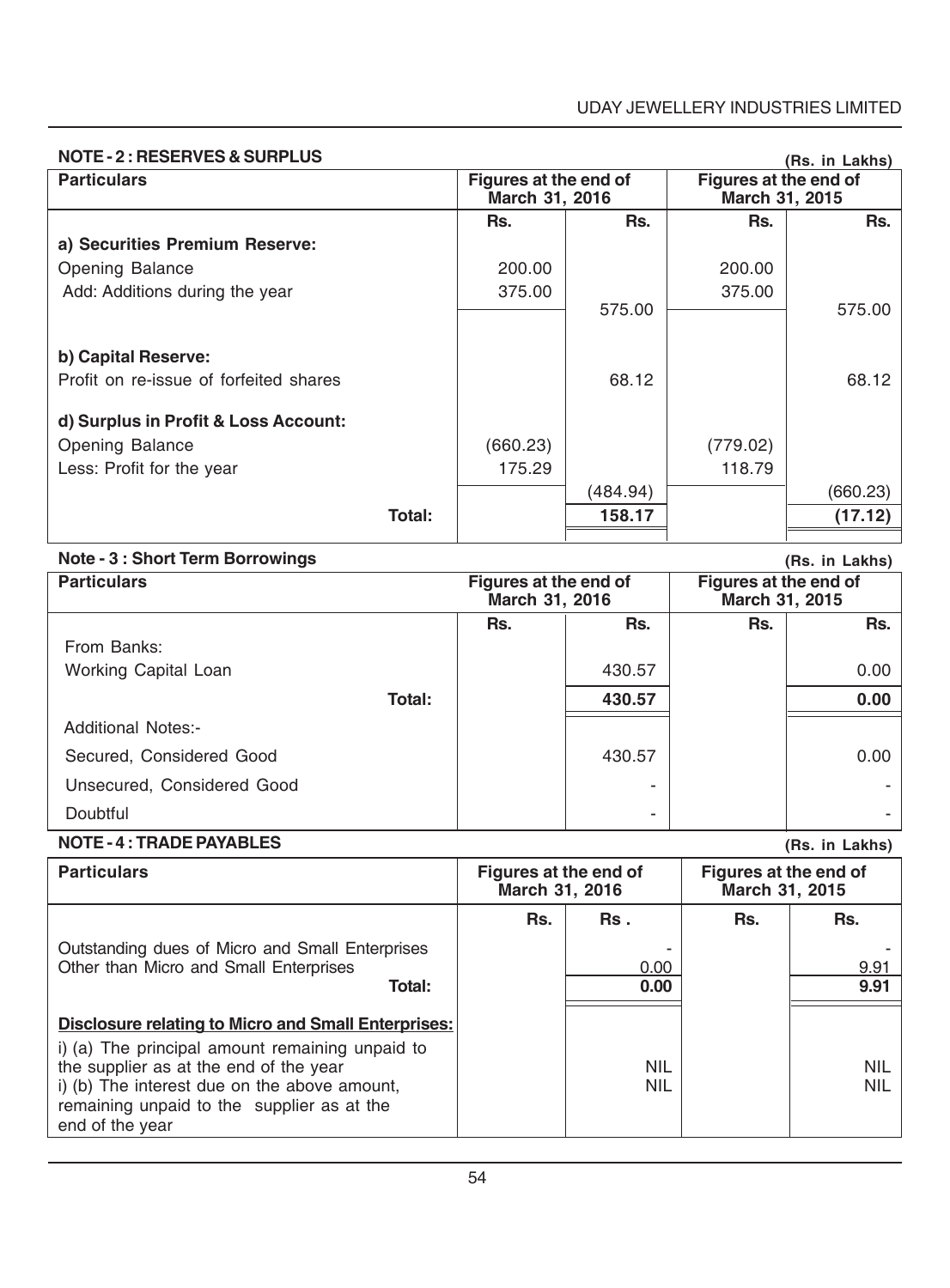### UDAY JEWELLERY INDUSTRIES LIMITED

| ii) the amount of interest paid in terms of Section<br>16, along with the amount of the payment made to<br>the supplier beyond the appointed day during | <b>NIL</b> | <b>NIL</b> |
|---------------------------------------------------------------------------------------------------------------------------------------------------------|------------|------------|
| each accounting year                                                                                                                                    |            |            |
| iii) the amount of interest due and payable for                                                                                                         | <b>NIL</b> | <b>NIL</b> |
| the period of delay in making payment (which have                                                                                                       |            |            |
| been paid but beyond the appointed day during                                                                                                           |            |            |
| the year but without adding the interest specified                                                                                                      |            |            |
| under Micro, Small and Medium Enterprises                                                                                                               |            |            |
| Development Act, 2006                                                                                                                                   |            |            |
| (iv) the amount of interest accrued and remaining                                                                                                       | <b>NIL</b> | <b>NIL</b> |
| unpaid at the end of each accounting year; and                                                                                                          |            |            |
| (v) the amount of further interest remaining due                                                                                                        | <b>NIL</b> | <b>NIL</b> |
| and payable even in the succeeding years, until                                                                                                         |            |            |
| such date when the interest dues as above are                                                                                                           |            |            |
| actually paid to the small enterprise, for the                                                                                                          |            |            |
| purpose of disallowance as a deductible                                                                                                                 |            |            |
| expenditure under section 23 of Micro, Small                                                                                                            |            |            |
| and Medium Enterprises Development Act, 2006                                                                                                            |            |            |

### **NOTE - 5 - OTHER CURRENT LIABILITIES**

## **Particulars Particulars Particulars Figures at the end of Figures at the end of Figures at the end of March 31, 2016 March 31, 2015** Rs. | Rs. | Rs. | Rs. VAT Payable 0.88 Other Payables 2.53 3.75 **Total: 2.53 4.63 (Rs. in Lakhs)**

### **NOTE - 6- SHORT TERM PROVISIONS**

**(Rs. in Lakhs)**

| <b>Particulars</b>       |     | Figures at the end of<br>March 31, 2016 | Figures at the end of<br>March 31, 2015 |       |
|--------------------------|-----|-----------------------------------------|-----------------------------------------|-------|
|                          | Rs. | Rs.                                     | Rs.                                     | Rs.   |
| Provision for Income Tax |     | 19.46                                   |                                         | 11.07 |
| Total:                   |     | 19.46                                   |                                         | 11.07 |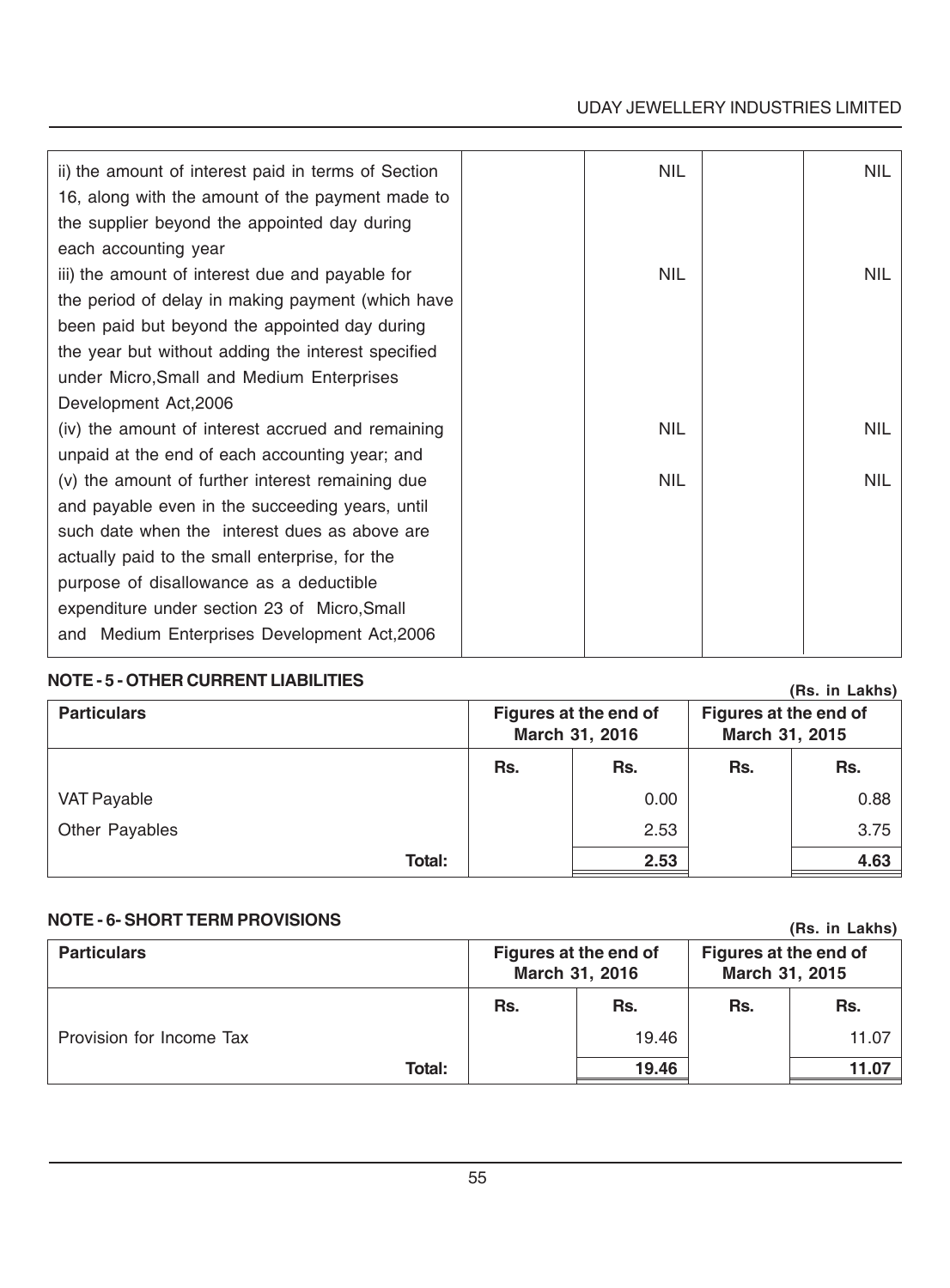Note - 7 : Fixed Assets **Note - 7 : Fixed Assets**

|                        |                  |                    |                           |                   |                  |             |                           |                   |                   | (Rs. in Lakhs)   |
|------------------------|------------------|--------------------|---------------------------|-------------------|------------------|-------------|---------------------------|-------------------|-------------------|------------------|
|                        |                  | <b>GROSS BLOCK</b> |                           |                   |                  |             | <b>DEPRECIATION</b>       |                   |                   | <b>NETBLOCK</b>  |
| Asset                  | Asat             | Additions          | Sales/                    | Asat              | As at            | For the     | Sales                     | As at             | Asat              | Asat             |
|                        | April 1,<br>2015 | turing the<br>Year | Adjustments<br>during the | March 31,<br>2016 | April 1,<br>2015 | <b>Year</b> | Adjustments<br>during the | March 31,<br>2016 | March 31,<br>2016 | March 31<br>2015 |
|                        |                  |                    | Year                      |                   |                  |             | Year                      |                   |                   |                  |
| <b>TANGIBLE ASSETS</b> | Rs.              | Rs.                | æ.                        | æ.                | Rs.              | ks.         | æ.                        | Rs.               | Rs.               | æ.               |
| Computers              | 0.23             | 0.49               |                           | 0.72              | $\circ$          | 0.15        |                           | 0.17              | 0.55              | 0.21             |
| Furniture & Fixture    | 3.03             | $\frac{2}{3}$      |                           | 4.36              | $\circ$          | 0.40        |                           | 0.86              | 3.50              | 2.57             |
| Office equipment       | 0.54             | 2.36               | ı                         | 2.90              | 0                | 0.51        |                           | 0.60              | 2.30              | 0.45             |
| Plant & Machinery      | 7.22             | 1.20               |                           | 8.43              | 0.18             | 0.55        |                           | 0.73              | 7.70              | 7.04             |
| Vehicles               | 52.31            |                    | ı                         | 52.31             | 14.28            | 5.92        |                           | 20.20             | 32.11             | 38.03            |
| <b>TOTAL</b>           | 63.33            | 5.38               | ı                         | 68.71             | 15.03            | 7.53        |                           | 22.56             | 46.15             | 48.30            |
| (Previous year)        | 40.59            | 22.74              |                           | 63.33             | 0.09             | 5.94        |                           | 15.03             | 48.30             | 31.50            |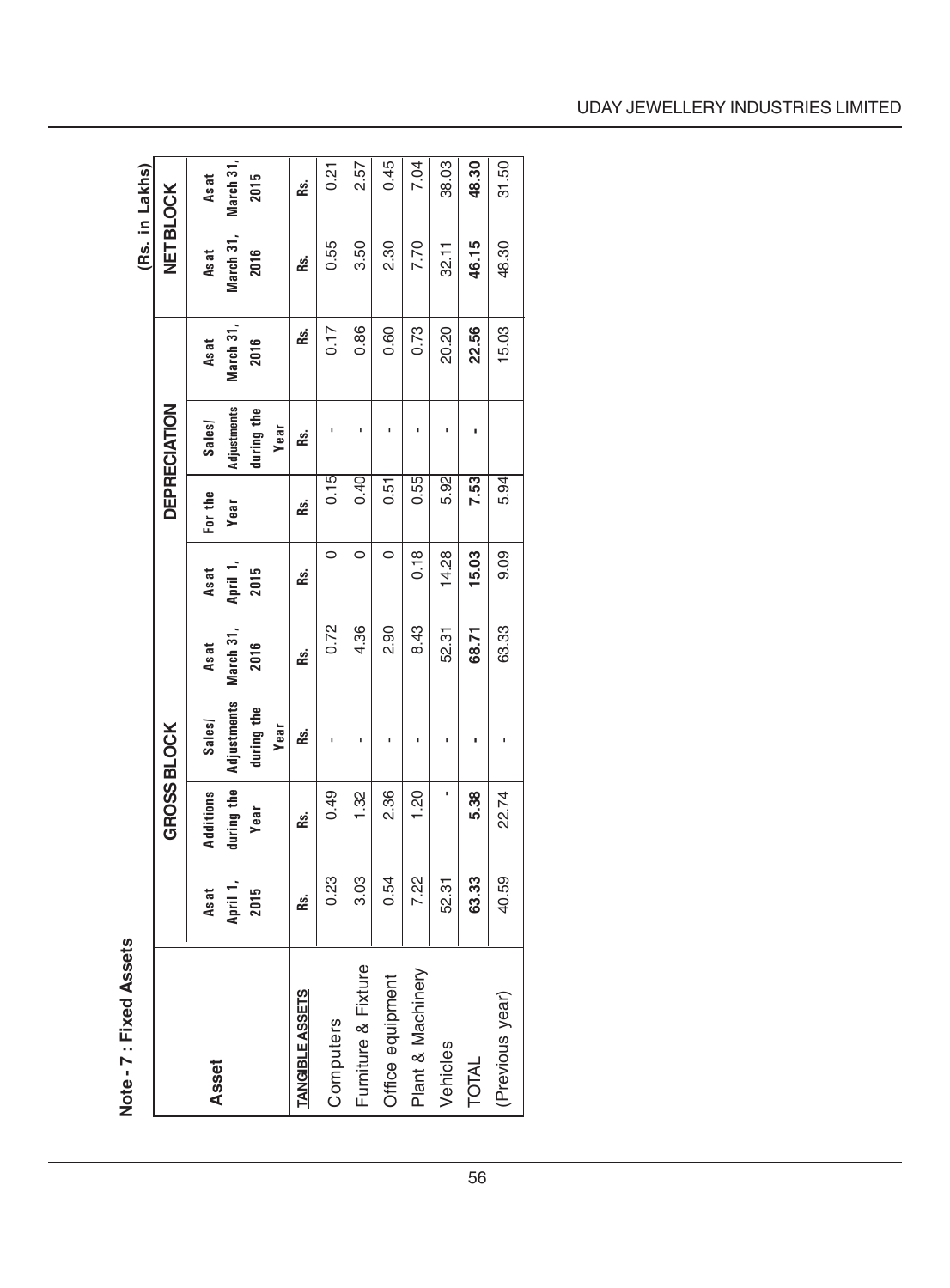| Note - 8: Non- Current Investment (At Cost)           |                                         |       |                                         | (Rs. in Lakhs) |
|-------------------------------------------------------|-----------------------------------------|-------|-----------------------------------------|----------------|
| <b>Particulars</b>                                    | Figures at the end of<br>March 31, 2016 |       | Figures at the end of<br>March 31, 2015 |                |
|                                                       | Rs.                                     | Rs.   | Rs.                                     | Rs.            |
| NON-TRADE-Quoted Investments:                         |                                         |       |                                         |                |
| - Investment in Equity Instruments of various Limited |                                         | 14.91 |                                         | 31.23          |
| Companies (fully paid up and valued at cost)          |                                         |       |                                         |                |
| Total:                                                |                                         | 14.91 |                                         | 31.23          |

### **Note - 9: Deferred Tax Asset**

|                                |                                         |      |                                         | ו המוחד והיה (נודד) |
|--------------------------------|-----------------------------------------|------|-----------------------------------------|---------------------|
| <b>Particulars</b>             | Figures at the end of<br>March 31, 2016 |      | Figures at the end of<br>March 31, 2015 |                     |
|                                | Rs.                                     | Rs.  | Rs.                                     | Rs.                 |
| <b>Deferred Tax Asset:</b>     |                                         |      |                                         |                     |
| <b>Related to Fixed Assets</b> |                                         | 7.48 |                                         | 3.08                |
| Total:                         |                                         | 7.48 |                                         | 3.08                |

## **Note- 10 : Long Term Loans and Advances**

| <b>Particulars</b>         |     | Figures at the end of<br>March 31, 2016 |     | (RS. In Lakns)<br>Figures at the end of<br>March 31, 2015 |  |
|----------------------------|-----|-----------------------------------------|-----|-----------------------------------------------------------|--|
|                            | Rs. | Rs.                                     | Rs. | Rs.                                                       |  |
| Deposits                   |     | 7.22                                    |     | 2.00                                                      |  |
| Other Loans & Advances     |     | 250.00                                  |     | 250.00                                                    |  |
| Total:                     |     | 257.22                                  |     | 252.00                                                    |  |
| Secured, Considered good   |     |                                         |     |                                                           |  |
| Unsecured, Considered good |     | 257.22                                  |     | 252.00                                                    |  |
| Doubtful                   |     |                                         |     |                                                           |  |

### **Note - 11 : Current Investmenmts**

|                                                       |                                         |      |                                                | <u>(NS. III Laniis)</u> |
|-------------------------------------------------------|-----------------------------------------|------|------------------------------------------------|-------------------------|
| <b>Particulars</b>                                    | Figures at the end of<br>March 31, 2016 |      | Figures at the end of<br><b>March 31, 2015</b> |                         |
|                                                       |                                         |      |                                                |                         |
|                                                       | Rs.                                     | Rs.  | Rs.                                            | Rs.                     |
| <b>Trade - Quoted Investments:</b>                    |                                         |      |                                                |                         |
| - Investment in Equity Instruments of various Limited |                                         | 2.93 |                                                | 12.73                   |
| Companies (fully paid up)                             |                                         |      |                                                |                         |
| Total:                                                |                                         | 2.93 |                                                | 12.73                   |
|                                                       |                                         |      |                                                |                         |

# **(Rs. in Lakhs)**

## **(Rs. in Lakhs)**

**(Rs. in Lakhs)**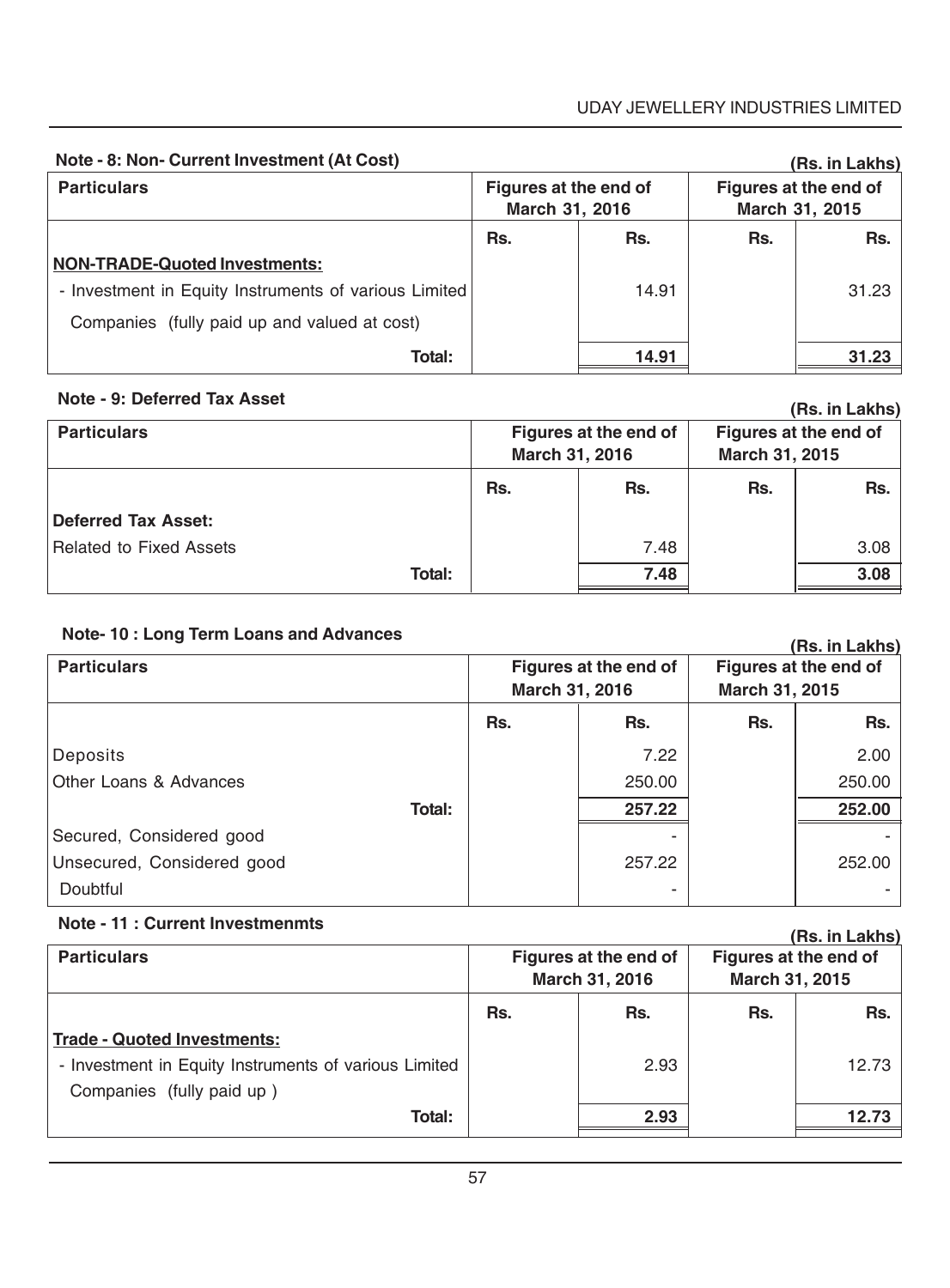### UDAY JEWELLERY INDUSTRIES LIMITED

### **Note - 12 : Inventories**

| .                                                        |                       |        |                | (Rs. in Lakhs) |                                         |  |
|----------------------------------------------------------|-----------------------|--------|----------------|----------------|-----------------------------------------|--|
| <b>Particulars</b>                                       | Figures at the end of |        | March 31, 2016 |                | Figures at the end of<br>March 31, 2015 |  |
|                                                          |                       |        |                |                |                                         |  |
|                                                          | Rs.                   | Rs.    | Rs.            | Rs.            |                                         |  |
| Stock-in-Trade (Gold)                                    |                       | 648.34 |                | 575.57         |                                         |  |
| Total:                                                   |                       | 648.34 |                | 575.57         |                                         |  |
| Inventories are valued at Cost or NRV whichever is lower |                       |        |                |                |                                         |  |

### **Note - 13 : Trade Receivables**

| Note - 13 : Trage Receivables<br>(Rs. in Lakhs) |                |                       |                       |        |
|-------------------------------------------------|----------------|-----------------------|-----------------------|--------|
| <b>Particulars</b>                              |                | Figures at the end of | Figures at the end of |        |
|                                                 | March 31, 2016 |                       | March 31, 2015        |        |
|                                                 | Rs.            | Rs.                   | Rs.                   | Rs.    |
| Outstanding for a period exceeding six months   |                |                       |                       |        |
| <b>Others</b>                                   |                | 778.97                |                       | 291.07 |
| Total:                                          |                | 778.97                |                       | 291.07 |
| Notes:                                          |                |                       |                       |        |
| Particulars of Trade Receivables:               |                |                       |                       |        |
| Secured, Considered good                        |                |                       |                       |        |
| Unsecured, Considered good                      |                | 778.97                |                       | 291.07 |
| Doubtful                                        |                |                       |                       |        |

### **Note - 14 : Cash & Bank Balances**

| Note - 14 : Cash & Bank Balances    |     |                                         |     | (Rs. in Lakhs)                          |
|-------------------------------------|-----|-----------------------------------------|-----|-----------------------------------------|
| <b>Particulars</b>                  |     | Figures at the end of<br>March 31, 2016 |     | Figures at the end of<br>March 31, 2015 |
|                                     | Rs. | Rs.                                     | Rs. | Rs.                                     |
| <b>Cash &amp; Cash Equivalents:</b> |     |                                         |     |                                         |
| Balances with Banks:                |     |                                         |     |                                         |
| - In Current Accounts               |     | 1.32                                    |     | 11.53                                   |
| Cash on hand                        |     | 4.69                                    |     | 1.12                                    |
| Total:                              |     | 6.01                                    |     | 12.65                                   |

### **Note - 15 - Short term Loans and Advances**

**(Rs. in Lakhs)**

| <b>Particulars</b>            |     | Figures at the end of |                | Figures at the end of |
|-------------------------------|-----|-----------------------|----------------|-----------------------|
|                               |     | March 31, 2016        | March 31, 2015 |                       |
|                               | Rs. | Rs.                   | Rs.            | Rs.                   |
| VAT Receivable from A.P Govt. |     | 0.18                  |                | 0.18                  |
| l VAT Receivable              |     | 1.39                  |                |                       |
| Interest Receivable           |     | 45.49                 |                | 29.72                 |
| Income Tax Refund due         |     | 0.09                  |                | 0.09                  |
| <b>Others</b>                 |     | 49.70                 |                |                       |
| <b>Total:</b>                 |     | 96.84                 |                | 30.00                 |
| Secured, Considered good      |     |                       |                |                       |
| Unsecured, Considered good    |     | 96.84                 |                | 30.00                 |
| Doubtful                      |     |                       |                |                       |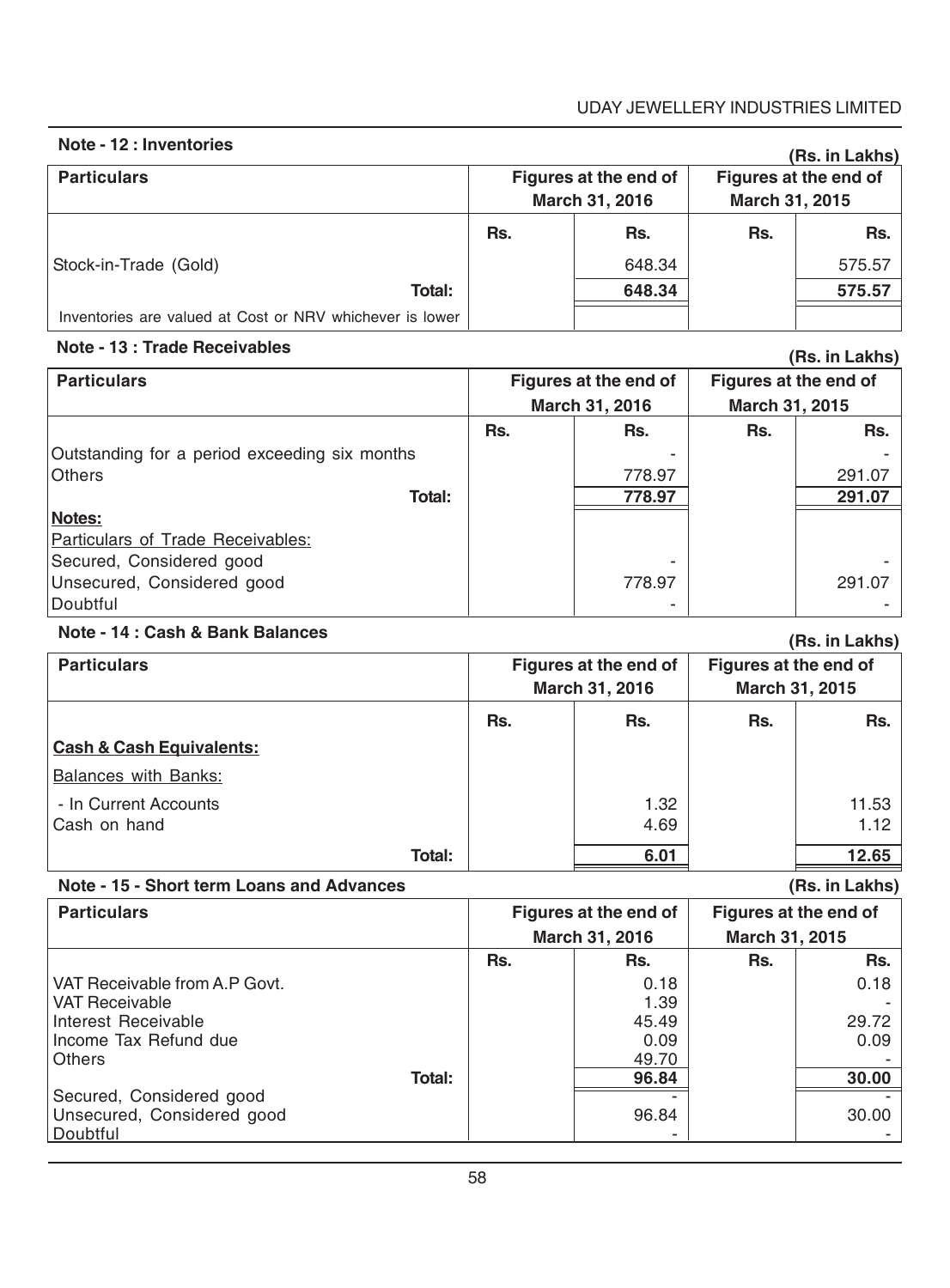| <b>Note - 16 : Revenue From Operations</b>                                       |                                         |                                         |                                         | (Rs. in Lakhs)        |
|----------------------------------------------------------------------------------|-----------------------------------------|-----------------------------------------|-----------------------------------------|-----------------------|
| <b>Particulars</b>                                                               |                                         | Figures at the end of                   | Figures at the end of                   |                       |
|                                                                                  |                                         | March 31, 2016                          |                                         | March 31, 2015        |
|                                                                                  | Rs.                                     | Rs.                                     | Rs.                                     | Rs.                   |
| <b>Sales</b>                                                                     |                                         | 3,162.08                                |                                         | 2,462.37              |
| Jobwork                                                                          |                                         | 0.00                                    |                                         | 2.76                  |
| Total:                                                                           |                                         | 3,162.08                                |                                         | 2,465.13              |
| Note - 17 : Other Income                                                         |                                         |                                         |                                         | (Rs. in Lakhs)        |
| <b>Particulars</b>                                                               |                                         | Figures at the end of<br>March 31, 2016 | March 31, 2015                          | Figures at the end of |
|                                                                                  | Rs.                                     | Rs.                                     | Rs.                                     | Rs.                   |
| Dividend on shares                                                               |                                         | 0.97                                    |                                         | 0.91                  |
| Exchange rate fluctuation                                                        |                                         | 4.81                                    |                                         | 0.00                  |
| Income From Shares - Long term                                                   |                                         | 59.93                                   |                                         | 1.44                  |
| Income From Shares- Short Term                                                   |                                         | 0.02                                    |                                         | 0.85                  |
| Earlier Provision written back                                                   |                                         | 0.00                                    |                                         | 3.38                  |
| Interest Income                                                                  |                                         | 32.16                                   |                                         | 33.02                 |
| Misc Income                                                                      |                                         | 0.01                                    |                                         | 0.00                  |
| Total:                                                                           |                                         | 97.90                                   |                                         | 39.61                 |
| <b>Note - 18: Cost of Material Consumed</b>                                      |                                         |                                         |                                         | (Rs. in Lakhs)        |
| <b>Particulars</b>                                                               |                                         | Figures at the end of<br>March 31, 2016 | Figures at the end of<br>March 31, 2015 |                       |
|                                                                                  | Rs.                                     | Rs.                                     | Rs.                                     | Rs.                   |
| Purchases                                                                        |                                         | 2,972.37                                |                                         | 2,704.67              |
| Stores & Consumables                                                             |                                         | 0.69                                    |                                         | 0.00                  |
| Total:                                                                           |                                         | 2,973.06                                |                                         | 2,704.67              |
| Note - 19 : Changes in Inventories                                               |                                         |                                         |                                         | (Rs. in Lakhs)        |
| <b>Particulars</b>                                                               |                                         | Figures at the end of                   |                                         | Figures at the end of |
|                                                                                  |                                         | March 31, 2016                          | March 31, 2015                          |                       |
|                                                                                  | Rs.                                     | Rs.                                     | Rs.                                     | Rs.                   |
| <b>Stock-In-Trade</b>                                                            |                                         |                                         |                                         |                       |
| Balance as at beginning of the year<br>Less: Balance as at the close of the year | 575.57<br>648.34                        |                                         | 86.86<br>575.57                         |                       |
|                                                                                  |                                         | (72.77)                                 |                                         | (488.71)              |
| Total:                                                                           |                                         | (72.77)                                 |                                         | (488.71)              |
| Note - 20 : Employee Benefit Expenses                                            |                                         |                                         |                                         | (Rs. in Lakhs)        |
|                                                                                  | Figures at the end of<br>March 31, 2016 |                                         | Figures at the end of<br>March 31, 2015 |                       |
|                                                                                  | Rs.                                     | Rs.                                     | Rs.                                     | Rs.                   |
| Salaries & Wages                                                                 |                                         | 36.48                                   |                                         | 7.42                  |
| Total:                                                                           |                                         | 36.48                                   |                                         | 7.42                  |

**Total: 36.48 7.42**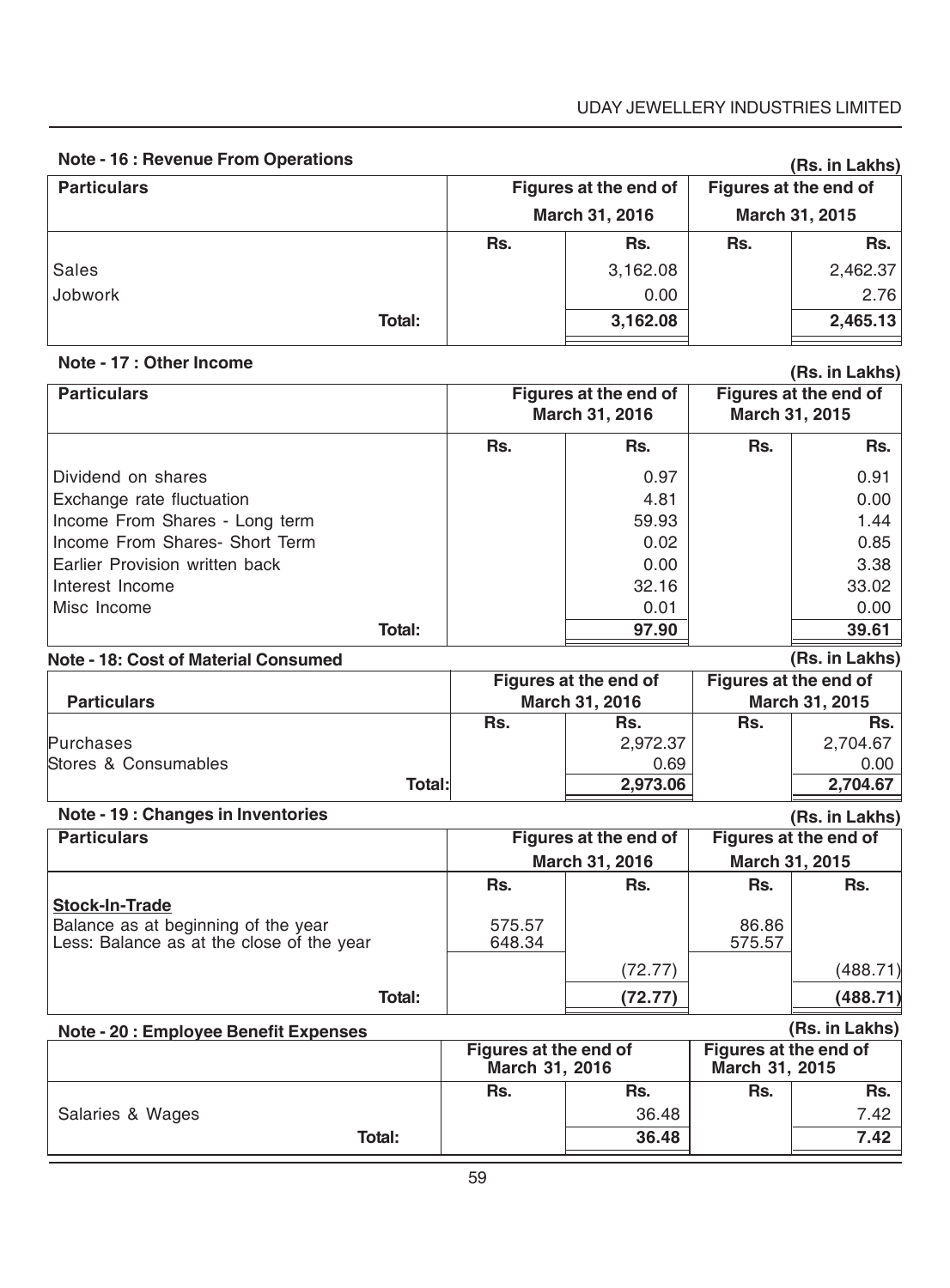| Note - 21: Financial Cost |        |                |                       |                                         | (Rs. in Lakhs) |
|---------------------------|--------|----------------|-----------------------|-----------------------------------------|----------------|
|                           |        | March 31, 2016 | Figures at the end of | Figures at the end of<br>March 31, 2015 |                |
|                           |        | Rs.            | Rs.                   | Rs.                                     | Rs.            |
| Bank Charges & Interest   |        |                | 16.27                 |                                         | 0.16           |
|                           | Total: |                | 16.27                 |                                         | 0.16           |

### **NOTE - 22 : OTHER EXPENSES**

**(Rs. in Lakhs)**

| <b>Particulars</b>                            |              | Figures at the end of<br>March 31, 2016 |              | Figures at the end of<br>March 31, 2015 |
|-----------------------------------------------|--------------|-----------------------------------------|--------------|-----------------------------------------|
|                                               | Rs.          | Rs.                                     | Rs.          | Rs.                                     |
| Rent<br>Rates & Taxes<br>Payments to Auditors |              | 6.00<br>2.24                            |              | 6.00<br>1.35                            |
| Audit fee<br><b>Tax Audit fee</b>             | 0.50<br>0.15 | 0.65                                    | 0.50<br>0.15 | 0.65                                    |
| Advertisement & Publicity                     |              | 0.86                                    |              | 1.00                                    |
| <b>Computer Expenses</b>                      |              | 0.04                                    |              | 0.20                                    |
| Postage, Telephone                            |              | 0.13                                    |              | 0.24                                    |
| <b>Electricity Charges</b>                    |              | 1.19                                    |              | 0.05                                    |
| Insurance                                     |              | 2.24                                    |              | 0.88                                    |
| Printing & Stationery                         |              | 0.60                                    |              | 0.29                                    |
| Petrol & Fuel                                 |              | 0.11                                    |              | 0.19                                    |
| <b>Travelling Expenses</b>                    |              | 0.25                                    |              | 0.00                                    |
| Legal & Professional Fees                     |              | 17.28                                   |              | 4.33                                    |
| Commission                                    |              | 0.00                                    |              | 10.00                                   |
| Office Expenses                               |              | 2.09                                    |              | 1.02                                    |
| Provision for dimunition in value of shares   |              | 0.00                                    |              | 1.17                                    |
| Membership fees                               |              | 0.10                                    |              | 0.10                                    |
| Maintanence                                   |              |                                         |              |                                         |
| <b>Building Charges</b>                       | 0.87         |                                         | 0.87         |                                         |
| Machinary & Others                            | 1.45         | 2.32                                    | 0.00         | 0.87                                    |
| Jobwork Charges                               |              | 44.57                                   |              | 98.79                                   |
| Security Charges                              |              | 0.79                                    |              | 0.00                                    |
| Service Tax paid                              |              | 2.39                                    |              | 1.87                                    |
| Donation                                      |              | 0.00                                    |              | 0.21                                    |
| Total:                                        |              | 83.84                                   |              | 129.23                                  |
|                                               |              |                                         |              |                                         |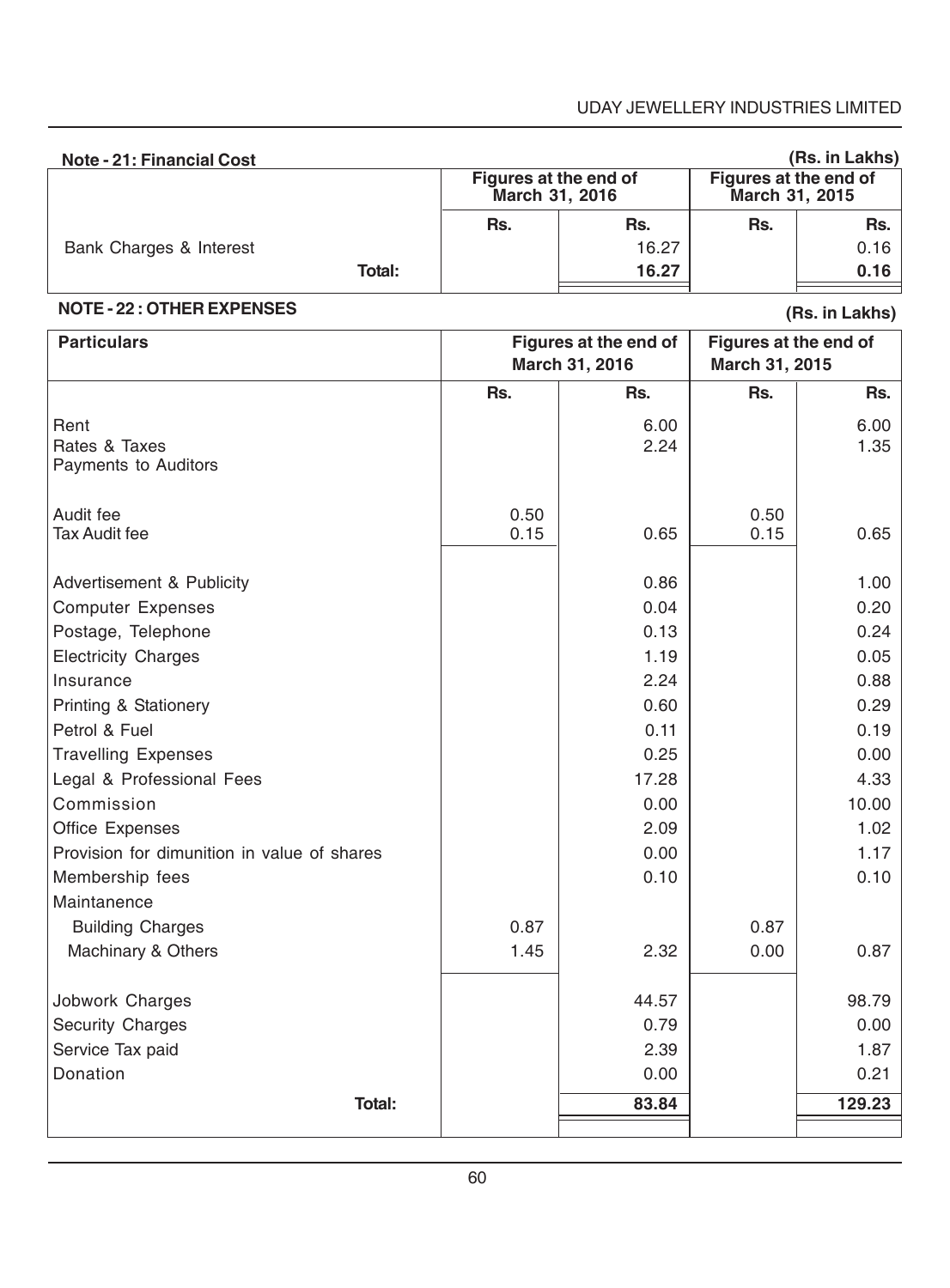### **ACCOUNTING POLICIES & NOTES TO ACCOUNTS:**

### **(A) ACCOUNTING POLICIES:**

### **1. Basis of preparation of Accounts:**

The financial statements have been prepared on the basis of going concern, under the historic cost convention, to comply in all material aspects with applicable accounting principles in India, the Accounting Standards issued by the Institute of Chartered Accountants of India and the relevant provisions of the Companies Act, 1956.

### **2. System of Accounting:**

The Company follows the mercantile system of accounting and recognises income and expenditure on accrual basis.

### **3. Fixed Assets:**

Fixed Assets are stated at cost of acquisition plus additions/alterations/installation charges.

### **4. Depreciation:**

Depreciation on Fixed Assets is charged on Straight Line Method so at to be amortised over the useful lives prescribed in Schedule-II to the Companies Act, 2013.

### **5. Investments:**

Current Investments are carried at lower of cost and market value. Non-current investments are carried at cost unless the diminution in the value of such investment is considered to be permanent.

### **6. Sales:**

Sales are exclusive of the sales tax collection and are net of return.

### **7. Inventories:**

Inventories are valued at lower of cost or net realisable value

### **8. Account for claims:**

Claims receivable are accounted on acceptance/receipt.

### **9. Prior period Adjustments:**

Income and Expenditure relating to prior period upto Rs.5000/- in each case is accounted under natural heads of account.

### **(B) NOTES TO ACCOUNTS:**

1. The Company has not ascertained, from out of the amounts payable, "dues" to Small Scale undertakings.

2. The Company is in the business of trading Jewellery. It has no separate segments. Hence, Segment reporting as per AS-17 is not applicable.

3. Related party disclosure in accordance with the Accounting Standard 18 is as follows:

A. Name of related parties and related party relationships:

Associate Concerns: Sanghi Jewellers Pvt. Ltd, Trisa Retail Limited

B. Transactions with related party during the year along with balances at year end: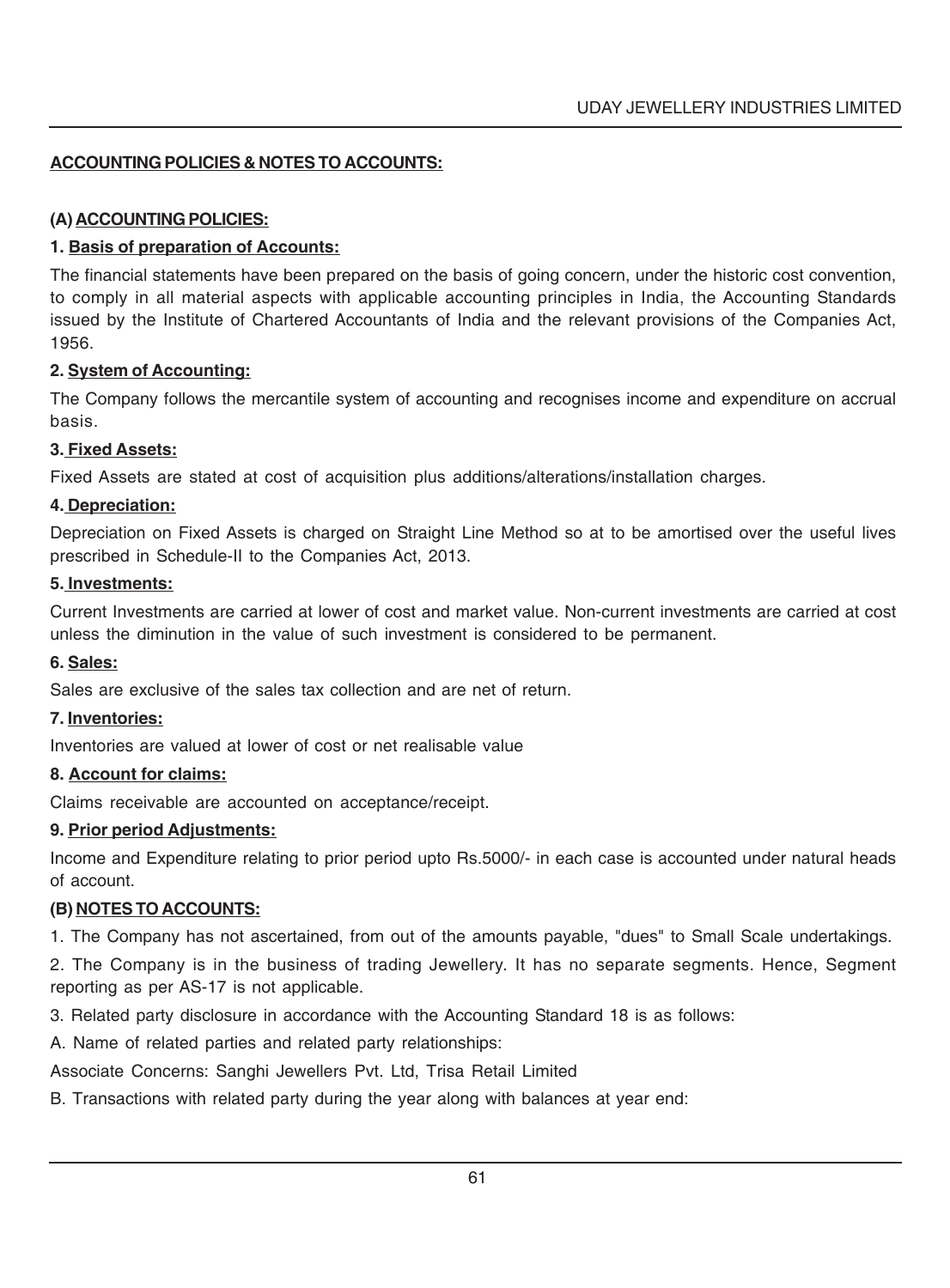### UDAY JEWELLERY INDUSTRIES LIMITED

| <b>Nature of Transactions</b>            | <b>March 31, 2016</b> | <b>March 31,2015</b> |
|------------------------------------------|-----------------------|----------------------|
| (a) Transactions during the year         |                       |                      |
| <b>Purchases:</b>                        |                       |                      |
| Sanghi Jewellers Pvt. Ltd                | 4,79,39,517/-         | 6,13,79,891/-        |
| Narbada Gems and Jewellery               |                       |                      |
| Limited                                  |                       | 49,22,275/-          |
| Sales:                                   |                       |                      |
| Sanghi Jewellers Pvt. Ltd                | $5,43,861/-$          |                      |
| Jobwork Expenses:                        |                       |                      |
| Sanghi Jewellers Pvt. Ltd                | 44,56,883/-           | 98,79,209/-          |
| Rent:                                    |                       |                      |
| Sarala Sanghi                            | $6,00,000/-$          | $6,00,000/-$         |
| <b>Inter Corporate Loan:</b>             |                       |                      |
| Trisa Retail Ltd.                        |                       |                      |
| Loan given                               |                       | 60,00,000/-          |
| Loan recovered                           |                       | 35,00,000/-          |
| <b>Interest on Inter Corporate Loan:</b> |                       |                      |
| Trisa Retail Ltd.                        | 31,96,233/-           | 33,02,336/-          |
| (b) Balance outstanding as at the        |                       |                      |
| year end                                 |                       |                      |
| <b>Trade Payables:</b>                   |                       |                      |
| Sanghi Jewellers Pvt Ltd                 |                       | 3,30,784/            |
| <b>Inter Corporate Loan:</b>             |                       |                      |
| Trisa Retail Ltd.                        | 2,50,00,000/-         | 2,25,00,000/-        |
| <b>Interest on Inter Corporate Loan:</b> |                       |                      |
| Trisa Retail Ltd.                        | 45, 48, 712/-         | 29,72,102/-          |

4. The Company has no reportable segments either by geography or by products.

5. Previous year's figures are regrouped wherever necessary.

### **For and on behalf of the Board**

**Sd/- Ritesh Kumar Sanghi Managing Director DIN: 00628033**

**Place: Hyderabad Chief Financial Officer Company Secretary Sd/- Pragya Sarda Membership No. 37999**

**Sd/- Sanjay Kumar Sanghi Director DIN: 00629693**

**Sd/- Rakesh Agarwal**<br>Chief Financial Officer

**Date: 30.05.2016**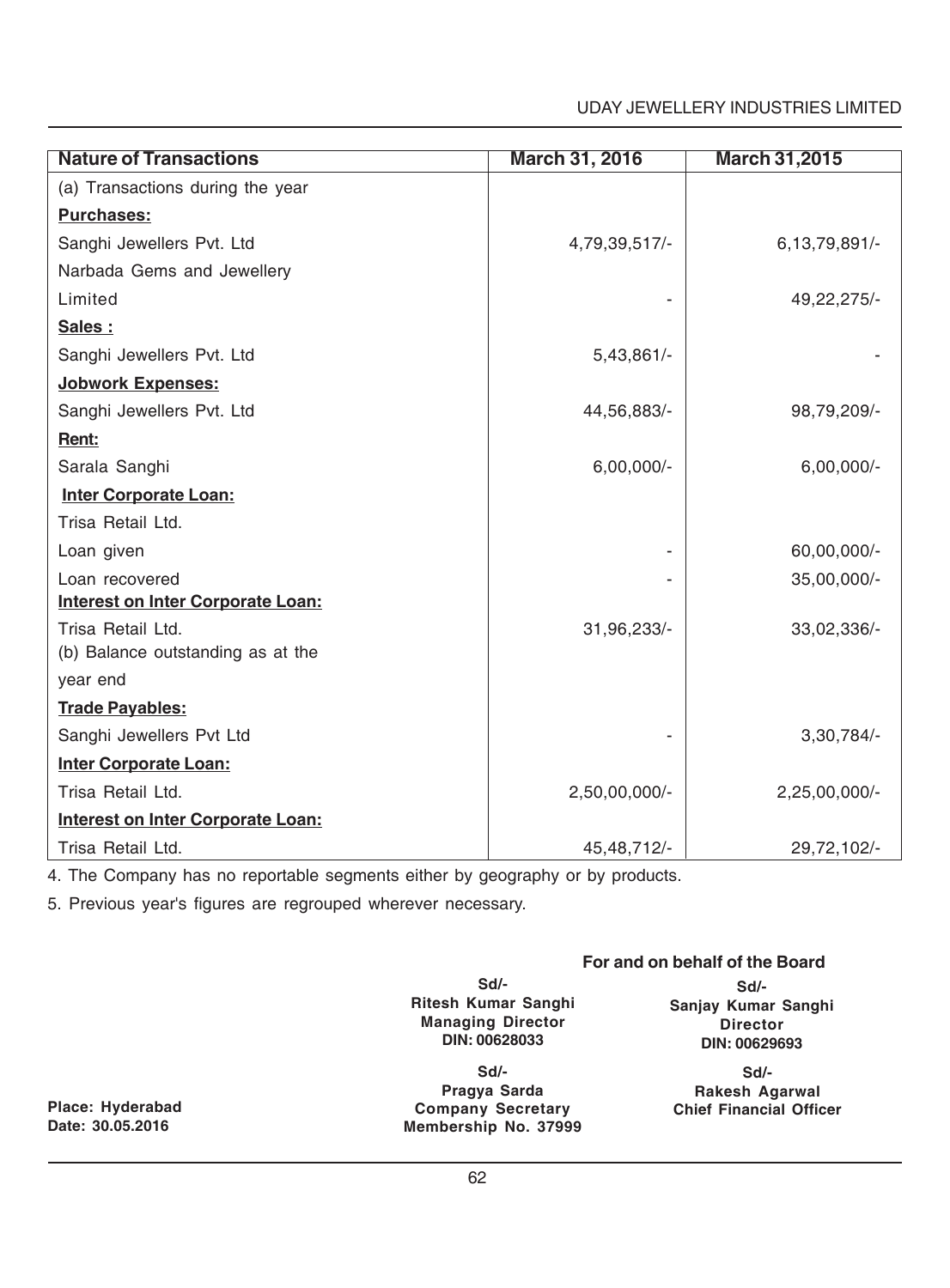|                                                                                                                                                                                                                                                                                              | 2015-16                                                       |          | 2014-15                                                       |          |
|----------------------------------------------------------------------------------------------------------------------------------------------------------------------------------------------------------------------------------------------------------------------------------------------|---------------------------------------------------------------|----------|---------------------------------------------------------------|----------|
|                                                                                                                                                                                                                                                                                              | (Rs. in Lakhs)                                                |          | (Rs. in Lakhs)                                                |          |
| A) Cash Flow from Operation Activities :                                                                                                                                                                                                                                                     |                                                               |          |                                                               |          |
| Net Profit before taxation and extraordinary items                                                                                                                                                                                                                                           | 215.56                                                        |          | 146.03                                                        |          |
| Adjustments for<br>Depreciation & Exp. Written off<br>Provision for dimunition in value of shares<br>Profit on sale of Shares<br>Interest received in ICD<br>Foreign Exchange<br>Loss on sale of Fixed Asset<br><b>Finance Charges</b><br>Dividend received<br>Excess provision written back | 7.53<br>0.00<br>(59.95)<br>(32.16)<br>(0.97)                  |          | 5.94<br>1.16<br>(2.29)<br>(33.02)<br>(0.91)<br>(3.38)         |          |
| Operating Profit before working Capital Changes                                                                                                                                                                                                                                              | 130.01                                                        |          | 113.53                                                        |          |
| Adjustments for<br><b>Trade and Other Receivables</b><br>Short term borrowings<br>Inventories<br>Loans & Advances<br>Trade Payables & Other liabilities<br>Provision for Income Tax                                                                                                          | (487.90)<br>430.57<br>(72.77)<br>(72.07)<br>(3.62)<br>(40.28) |          | (162.30)<br>0.00<br>(488.72)<br>(53.82)<br>(11.07)<br>(27.24) |          |
| Cash Used for Operations                                                                                                                                                                                                                                                                     | (246.07)                                                      |          | (743.15)                                                      |          |
| Interest Paid                                                                                                                                                                                                                                                                                |                                                               |          |                                                               |          |
| Cash flow before extraordinary items                                                                                                                                                                                                                                                         | (116.06)                                                      |          | (629.62)                                                      |          |
| Extraordinary item                                                                                                                                                                                                                                                                           |                                                               |          |                                                               |          |
| Net Cash Used for operating activities                                                                                                                                                                                                                                                       |                                                               | (116.06) |                                                               | (629.62) |
| B) Cash Flows from Investing Activities                                                                                                                                                                                                                                                      |                                                               |          |                                                               |          |
| <b>Purchase of Fixed Assets</b><br>Deffered Revenue Expenditure<br>Sale of Fixed Assets<br>Acquision of companies<br>Purchase of Investments<br>Sale of Investments<br>Interest Received on ICD                                                                                              | (5.38)<br>(4.40)<br>(3.84)<br>89.91<br>32.16                  |          | (22.74)<br>(2.18)<br>(22.28)<br>28.09<br>33.02                |          |
| Dividend received<br>Net Cash used in Investing Activities                                                                                                                                                                                                                                   | 0.97                                                          | 109.42   | 0.91                                                          | 14.82    |

## **CASH FLOW STATEMENT FOR THE YEAR ENDING 31.03.2016**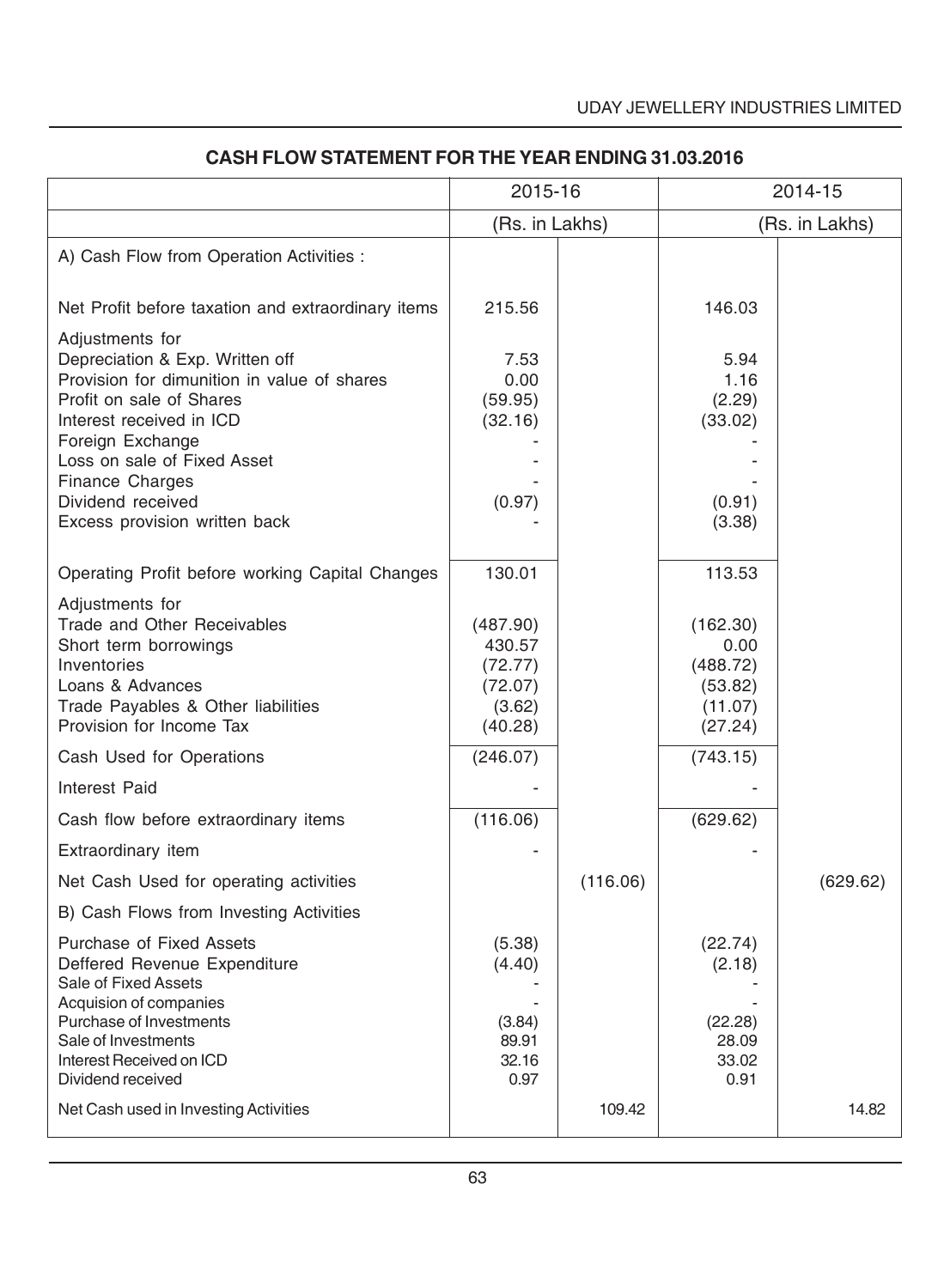### UDAY JEWELLERY INDUSTRIES LIMITED

| C) Cash Flow from Financing Activities                                   |        |        |        |
|--------------------------------------------------------------------------|--------|--------|--------|
| Proceeds from issue of Share Capital<br>Proceeds from Finance Borrowings |        | 625.00 |        |
| Proceeds from Lease Finance Borrowings                                   |        |        |        |
| Repayment of Finance Lease Liabilities                                   |        |        |        |
| Dividend Paid                                                            |        |        |        |
| Net Cash Used in Financing Activities                                    | 0.00   |        | 625.00 |
| Net Incease in cash and cash equivalents                                 | (6.64) |        | 10.20  |
| Cash and Cash equivalents as at 31.03.2015<br>(Opening Balance)          | 12.65  |        | 2.45   |
| Cash and Cash equivalents as at 31.03.2016<br>(Closing Balance)          | 6.01   |        | 12.65  |
|                                                                          |        |        |        |

**Sd/- Ritesh Kumar Sanghi Managing Director DIN: 00628033**

**Sd/- Sanjay Kumar Sanghi Director DIN: 00629693**

**Place: Hyderabad Date: 30.05.2016**

**Sd/- Pragya Sarda Company Secretary Membership No. 37999**

**Sd/- Rakesh Agarwal Chief Financial Officer**

### **AUDITOR'S CERTIFICATE**

We have verified the enclosed Cash flow statement for the year ended 31st March 2016 with the books and records maintained by UDAY JEWELLERY INDUSTRIES LTD, and certify that in our opinion, and according to the information and explanations given to us the statement is in accordance there with.

> **sd/- For Venugopal & Chenoy Chartered Accountants Firm Regn. No. 004671S**

**P.V.SRIHARI Partner,M.No:21961**

**Place:Hyderabad Date :30.05.2016**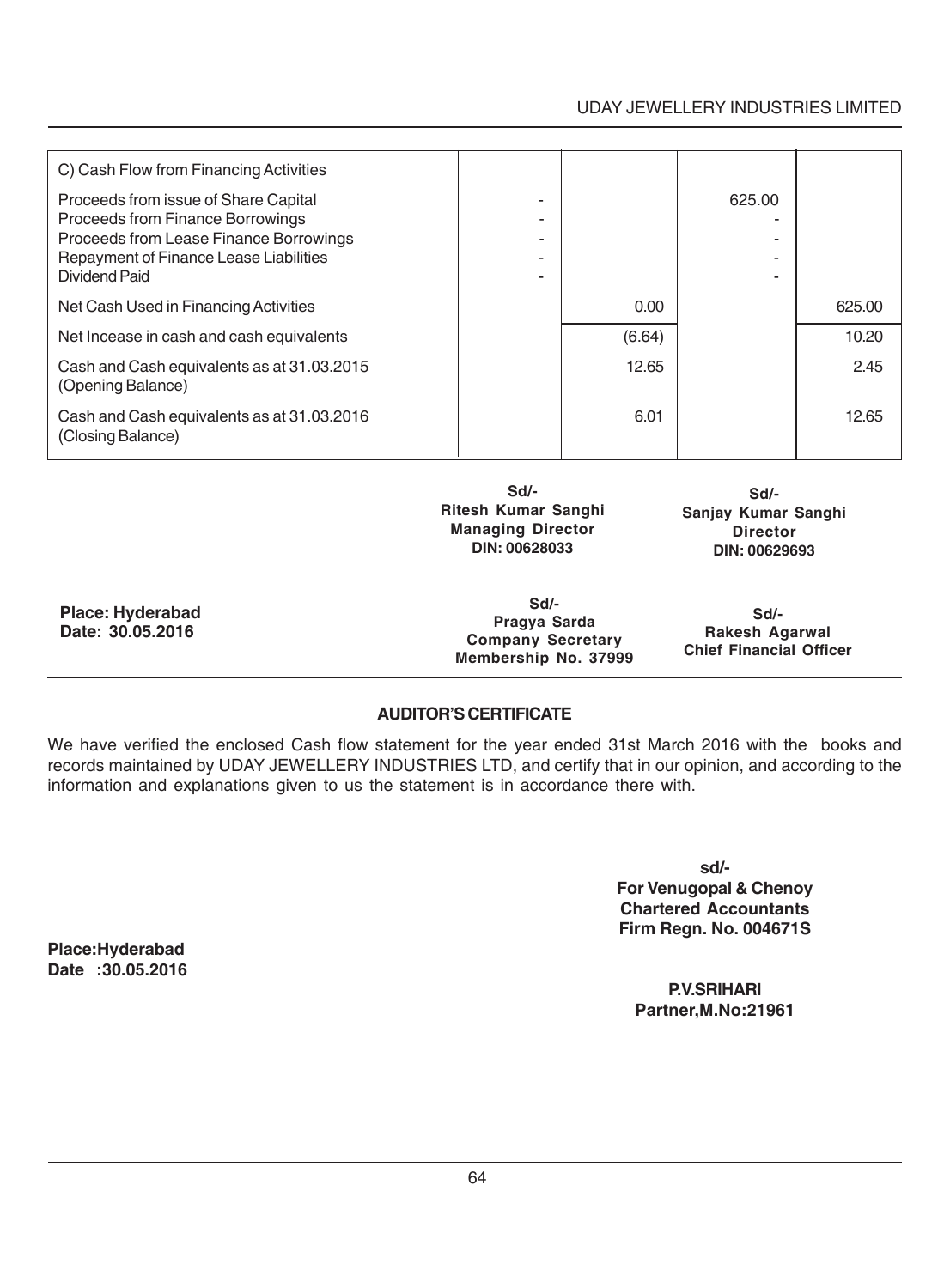### **BALANCE SHEET ABSTRACT AND COMPANY'S GENERAL BUSINESS PROFILE:**

### **I. REGISTRATION DETAILS**

| Registration No                                                                              | 080813     | State Code:              | 01      |  |
|----------------------------------------------------------------------------------------------|------------|--------------------------|---------|--|
| <b>Balance Sheet</b>                                                                         | 31-03-2016 |                          |         |  |
| II. CAPITAL RAISED DURING THE YEAR (AMOUNT IN RS. LAKHS)                                     |            |                          |         |  |
| Public Issue                                                                                 | Nil        | Preferential Issue       | Nil     |  |
| Bonus Issue                                                                                  | Nil        | <b>Private Placement</b> | Nil     |  |
| III. POSITION OF MOBILIZATION AND DEPLOYMENT OF FUNDS (AMOUNT IN RS. LAKHS)                  |            |                          |         |  |
| <b>Total Liabilities</b>                                                                     | 1858.86    | <b>Total Assets</b>      | 1858.86 |  |
| <b>SOURCES OF FUNDS</b>                                                                      |            |                          |         |  |
| Paid-up Capital                                                                              | 1248.13    | Reserves & Surplus       | 158.17  |  |
| <b>Secured Loans</b>                                                                         | 430.57     | <b>Unsecured Loans</b>   | Nil     |  |
| <b>APPLICATION OF FUNDS</b>                                                                  |            |                          |         |  |
| <b>Net Fixed Assets</b>                                                                      | 46.15      | Investments              | 17.84   |  |
| <b>Net Current Assets</b>                                                                    | 1533.09    | Misc. Expenditure        | Nil     |  |
| <b>Accumulated Losses</b>                                                                    | (484.94)   |                          |         |  |
| IV. PERFORMANCE OF THE COMPANY (AMOUNT IN Rs THOUSANDS)                                      |            |                          |         |  |
| Turnover                                                                                     | 3162.08    | <b>Total Expenditure</b> | 3044.41 |  |
| Profit/ (Loss) before tax                                                                    | 215.57     | Profit/ (Loss) after tax | 175.29  |  |
| Earning Per Share (Rs.)                                                                      | 1.50       | Dividend Rate %          | Nil     |  |
| V. GENERIC NAMES OF THREE PRINCIPAL PRODUCTS/SERVICES OF THE COMPANY (AS PER MONETARY TERMS) |            |                          |         |  |

Product description: Gems & Jewellery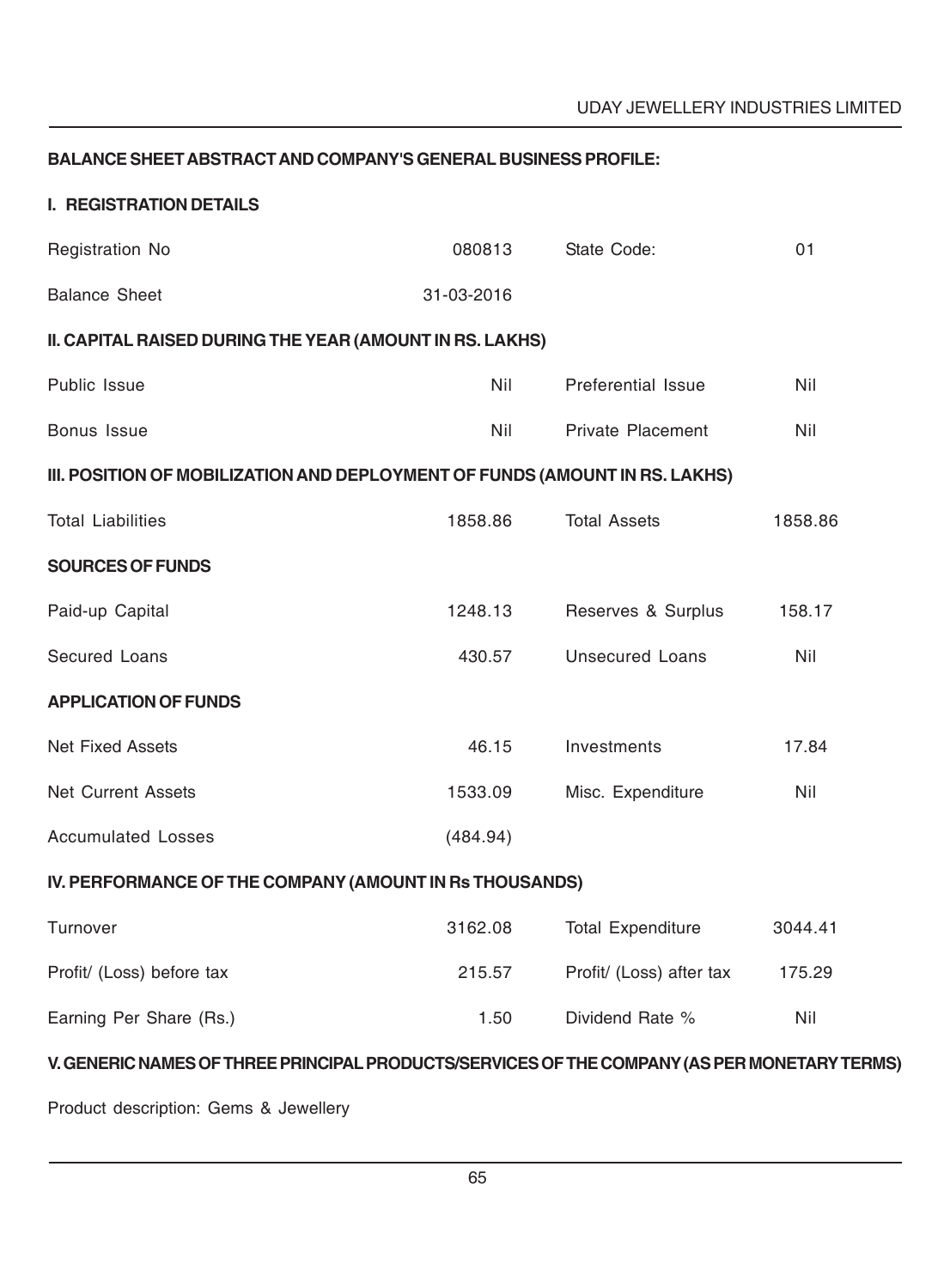

### **(Annexure to The Notice For the 17th Annual General Meeting of the Company to Be Held on 29th September, 2016)**

Name & Registered Address of Sole/First named Member : Joint Holders Name (If any) : Folio No. / DP ID & Client ID : No. of Equity Shares Held : Dear Shareholder,

Subject: Process and manner for availing E-voting facility:

Pursuant to Provisions of Section 108 of the Companies Act, 2013, Rule 20 of the Companies (Management and Administration) Rules, 2014 as amended by the Companies (Management and Administration) Amendment Rules, 2015 and regulation 44 of the SEBI (Listing Obligations and Disclosure Requirements), Regulations, 2015, the Company is pleased to provide E-voting facility to the members to cast their votes electronically on all resolutions proposed to be considered at the Annual General Meeting (AGM) to be held on Thursday, 29th September, 2016 at 11:30 A.M. at Rajasthani Graduates Association, 'Snatak Bhavan', First Floor, Abids, Hyderabad- 500001 and at any adjournment thereof.

The Company has engaged the services of Central Depository Services (India) Limited (CDSL) to provide the evoting facility. The e-voting facility is available at the link https://www.evotingindia.com.

The Electronic Voting Particulars are set out below:

| <b>EVSN</b><br>(Electronic Voting Sequence Number) | User ID | PAN/Sequence No. |
|----------------------------------------------------|---------|------------------|
| 160825028                                          |         |                  |

The E-voting facility will be available during the following voting period:

| <b>Remote e-Voting Start On</b>         | <b>Remote e-Voting End On</b>           |
|-----------------------------------------|-----------------------------------------|
| 26th September, 2016 at 9:00 A.M. (IST) | 28th September, 2016 at 5:00 P.M. (IST) |

Please read the instructions mentioned in Point No. 19 of the Notice before exercising your vote.

**By Order of the Board For Uday Jewellery Industries Limited Ritesh Kumar Sanghi Managing Director Place: Hyderabad Date : 25.08.2016**

Encl: AGM Notice/Attendance Slip/Proxy Form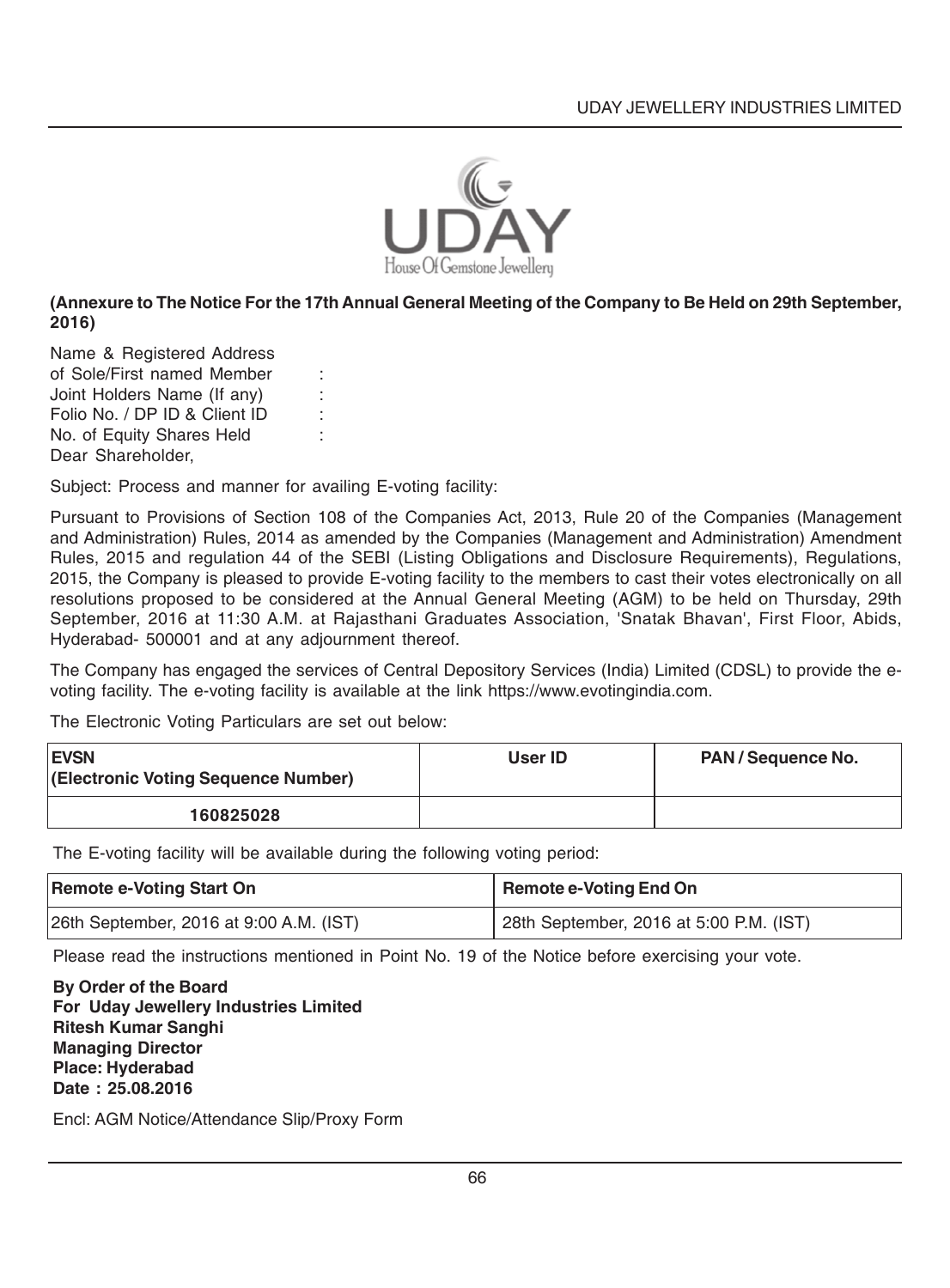

### **ATTENDANCE SLIP (To be handed over at the entrance of the meeting hall) (Annual General Meeting - 29th September, 2016)**

I hereby record my presence at the 17th Annual General Meeting of the Company held on, 29th September, 2016 at 11:30 A.M. at Rajasthani Graduates Association, 'Snatak Bhavan', First Floor, Abids, Hyderabad- 500001

### **FORM NO. MGT-11 PROXY FORM**

### **[Pursuant To Section 105(6) of the Companies Act, 2013 and rule 19(3) of the Companies (Management and Administration) Rules, 2014]**

### **CIN: L74900TG1999PLC080813**

**Name of the Company:** UdayJewellery Industries Limited **Registered Office:** Plot No. 5-9-60, Flat No. 301, Moghuls Court Building, Basheerbagh, Hyderabad – 500001

| Name of the Member(s):<br><b>Registered Address:</b><br>E-mail ID:<br><b>Folio No/ Client ID:</b><br>DPID: |                                                                                   |
|------------------------------------------------------------------------------------------------------------|-----------------------------------------------------------------------------------|
|                                                                                                            | I / We, being the member(s) of  shares of the above named Company, hereby appoint |
|                                                                                                            |                                                                                   |
|                                                                                                            |                                                                                   |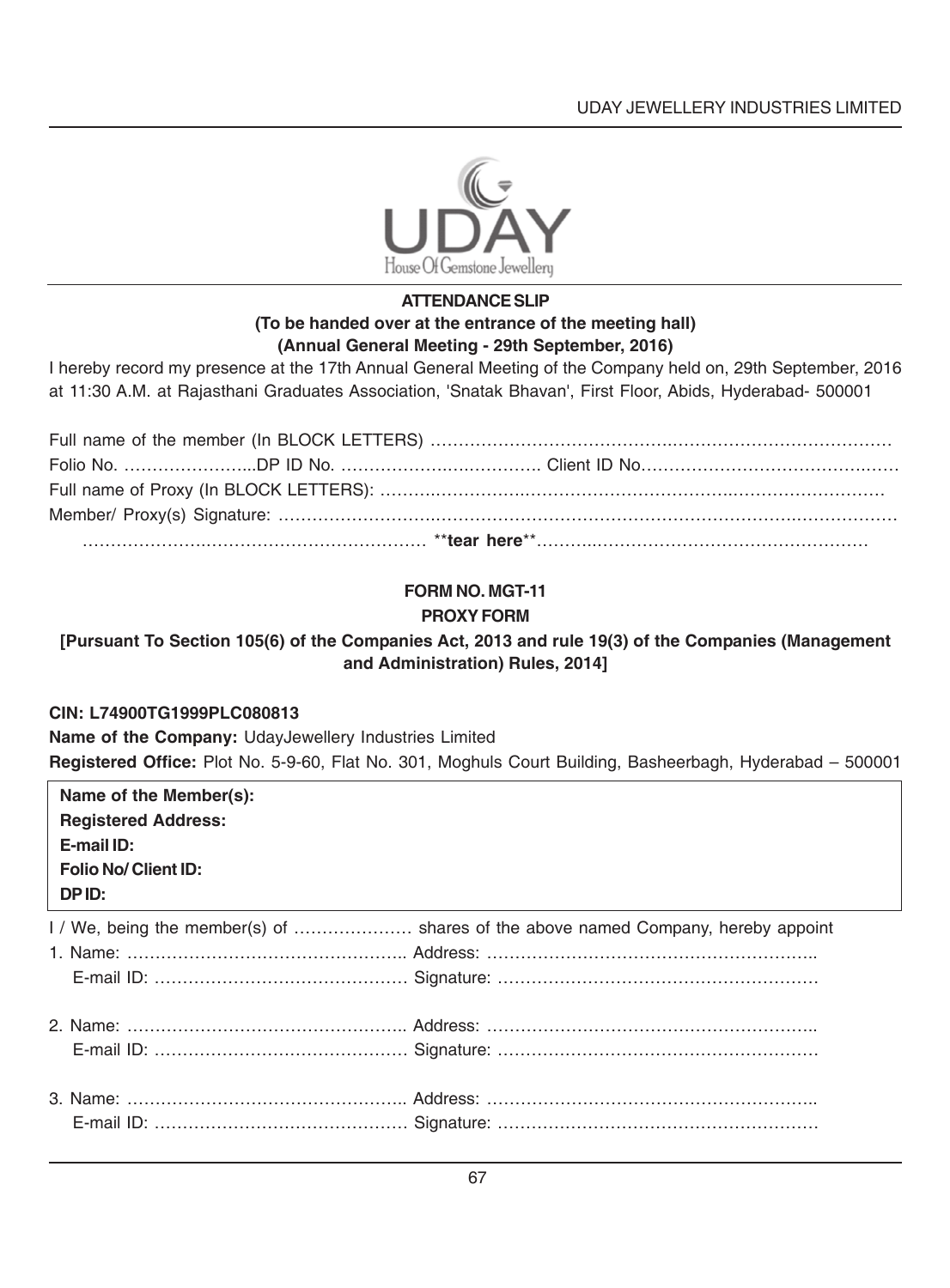As my our proxy to attend and vote (on a poll) for me/ us on my/ our behalf at the 17th Annual General Meeting of the Company, to be held on Thursday, 29th September, 2016 at 11:30 A.M. at Rajasthani Graduates Association, 'Snatak Bhavan', First Floor, Abids, Hyderabad- 500001 and at any adjournment thereof in respect of such resolution(s) as are indicated below

| <b>S. No.</b>             | <b>Resolution</b>                                                                                                                                                          | For | <b>Against</b>   |
|---------------------------|----------------------------------------------------------------------------------------------------------------------------------------------------------------------------|-----|------------------|
|                           | <b>Ordinary Business:</b>                                                                                                                                                  |     |                  |
| 1.                        | To consider and adopt the Audited Financial Statements, Reports<br>of the Board of Directors and Auditors for the Financial Year 2015-16.                                  |     |                  |
| 2.                        | For Re-appointment of Mr. Sanjay Kumar Sanghi, who retires by rotation                                                                                                     |     |                  |
| 3.                        | To ratify the appointment of the Statutory Auditors of the Company                                                                                                         |     |                  |
| <b>Special Business:</b>  |                                                                                                                                                                            |     |                  |
| 4.                        | To consider and approve contracts under Section 188(1)(a) of<br>the Companies Act, 2013, with M/s Sanghi Jewellers Private Limited,<br>an associate concern of the Company |     |                  |
| Signed this  day of  2016 |                                                                                                                                                                            |     | Affix<br>Revenue |
|                           |                                                                                                                                                                            |     | Stamp            |

**Note: The form of Proxy in order to be effective should be duly completed and deposited at the registered office of the Company, not less than 48 hours before the commencement of the meeting.**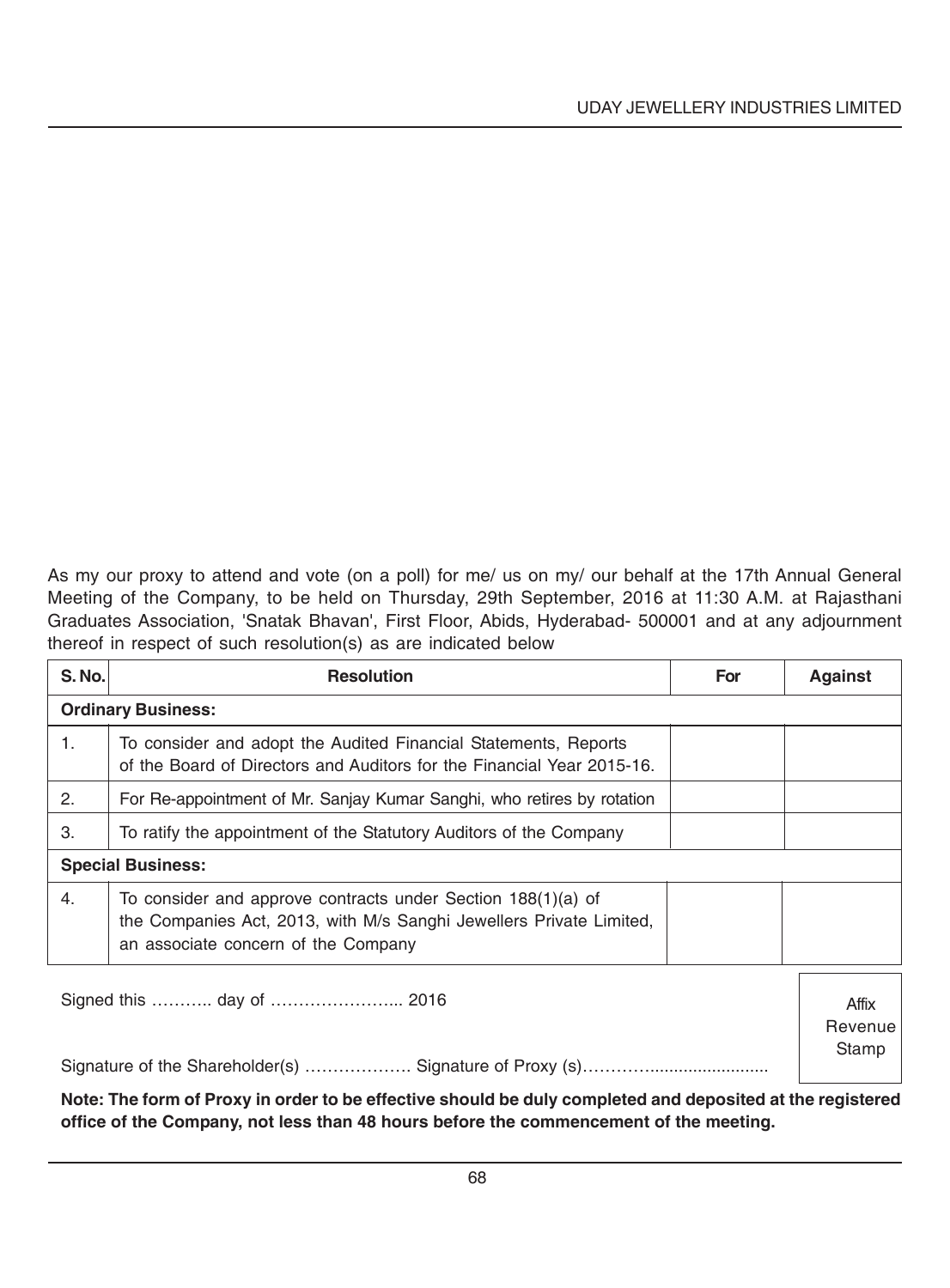## **ROUTE MAP FOR THE 17TH ANNUAL GENERAL MEETING- 29.09.2016**